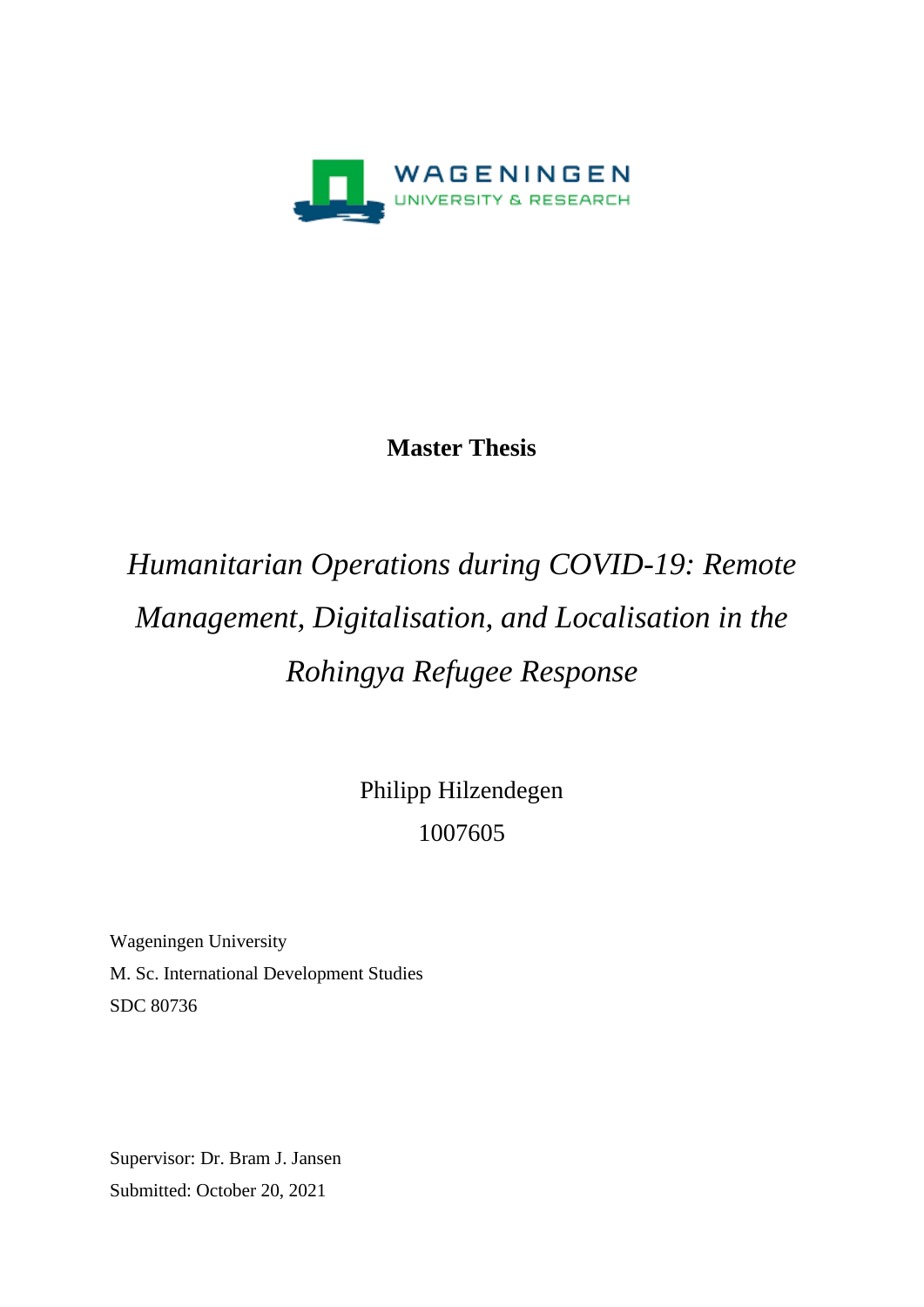#### Abstract

This thesis investigates the emergence of practices of remote management in humanitarian operations amidst the COVID-19 pandemic in the Rohingya Refugee Response. The Rohingya face a double threat from the virus: First, humanitarian organisations that provide aid to the refugees face severe constraints through restrictions to limit the spread of the virus. Second the affected population themselves are at a high risk of a severe outbreak of the virus, as they are living in one of the most densely populated camps in the world with a low standard of hygiene and are often in poor health. Therefore, it is essential for humanitarian organisations to continue their work through switching to remote management. Early predictions argued that it could lead to two major transformations of the sector: a more central role for local actors and an emergence of technological solutions. This research applied findings from past pandemics to differentiate different practices of remote management as coordination, diagnostics, risk communication and remote activities. The data was collected by conducting eight semi-structured interviews with humanitarian practitioners utilising remote management and collecting reports by the humanitarian organisations. The findings suggest the emergence of those four different practices. However, the early predictions turned out to be misguided. The initial techno optimistic discourse by the humanitarian organisations resulted in a non-technology driven response, due to politically restricted connectivity and the presence of a digital divide, which excludes the Rohingya from the digital word. Moreover, local actors increasingly took on major responsibilities, but this did not result in a shift of power. Instead, the status quo between the international organisations and their local partners was maintained remotely. At last, interactive voice response technology for participatory communication with refugees was utilised for the first time in this response and appears to be a more common trend of this pandemic.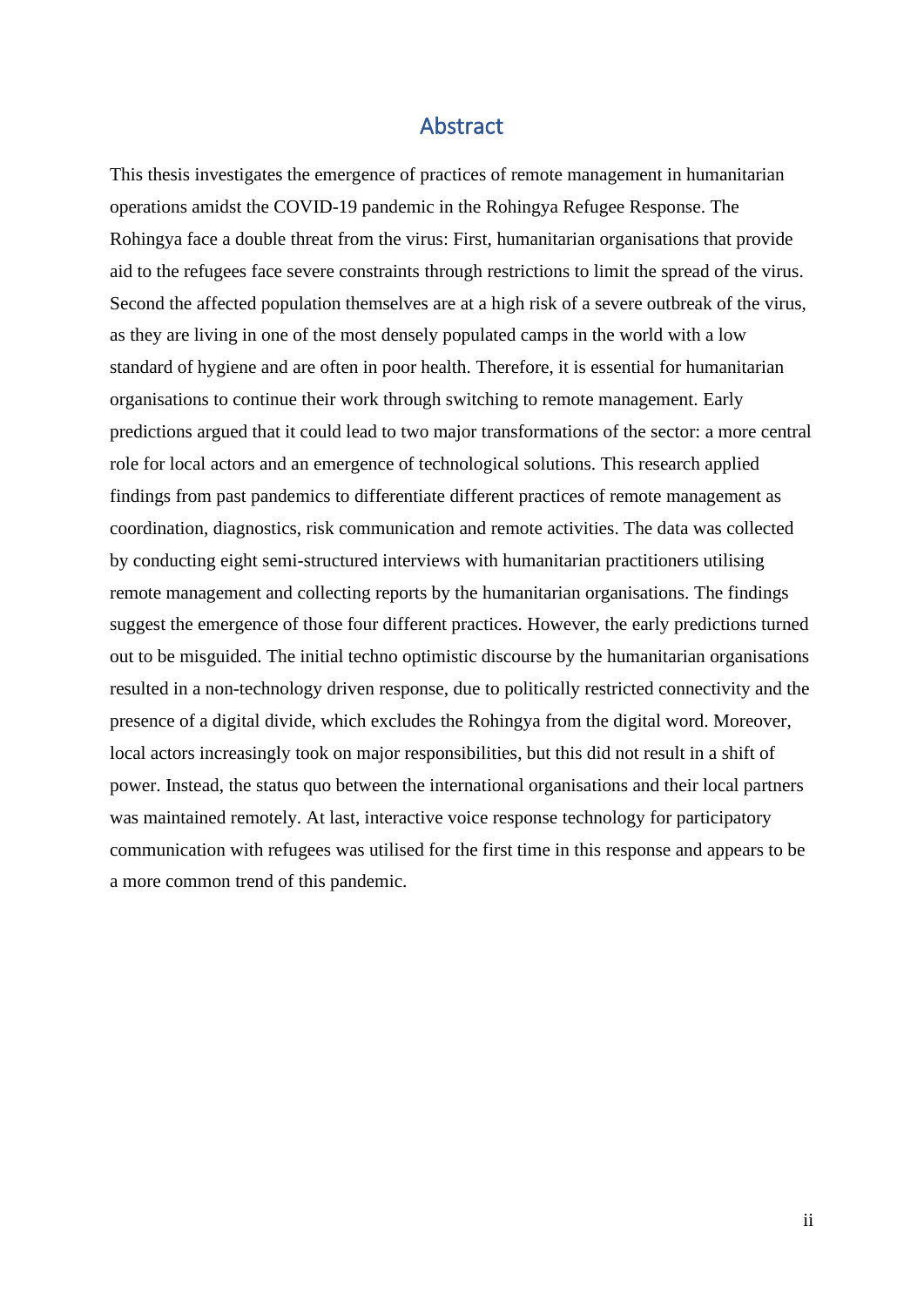# **Table of Content**

| $\mathbf{1}$ |       |  |  |  |  |  |  |
|--------------|-------|--|--|--|--|--|--|
|              | 1.1   |  |  |  |  |  |  |
|              | 1.2   |  |  |  |  |  |  |
| 1.3          |       |  |  |  |  |  |  |
|              | 1.4   |  |  |  |  |  |  |
|              | 1.5   |  |  |  |  |  |  |
| 2            |       |  |  |  |  |  |  |
|              | 2.1   |  |  |  |  |  |  |
|              | 2.2   |  |  |  |  |  |  |
|              | 2.2.1 |  |  |  |  |  |  |
|              | 2.2.2 |  |  |  |  |  |  |
|              | 2.2.3 |  |  |  |  |  |  |
|              | 2.3   |  |  |  |  |  |  |
|              | 2.4   |  |  |  |  |  |  |
|              | 2.5   |  |  |  |  |  |  |
| 3            |       |  |  |  |  |  |  |
|              | 3.1   |  |  |  |  |  |  |
|              | 3.2   |  |  |  |  |  |  |
|              | 3.3   |  |  |  |  |  |  |
|              | 3.3.1 |  |  |  |  |  |  |
|              | 3.3.2 |  |  |  |  |  |  |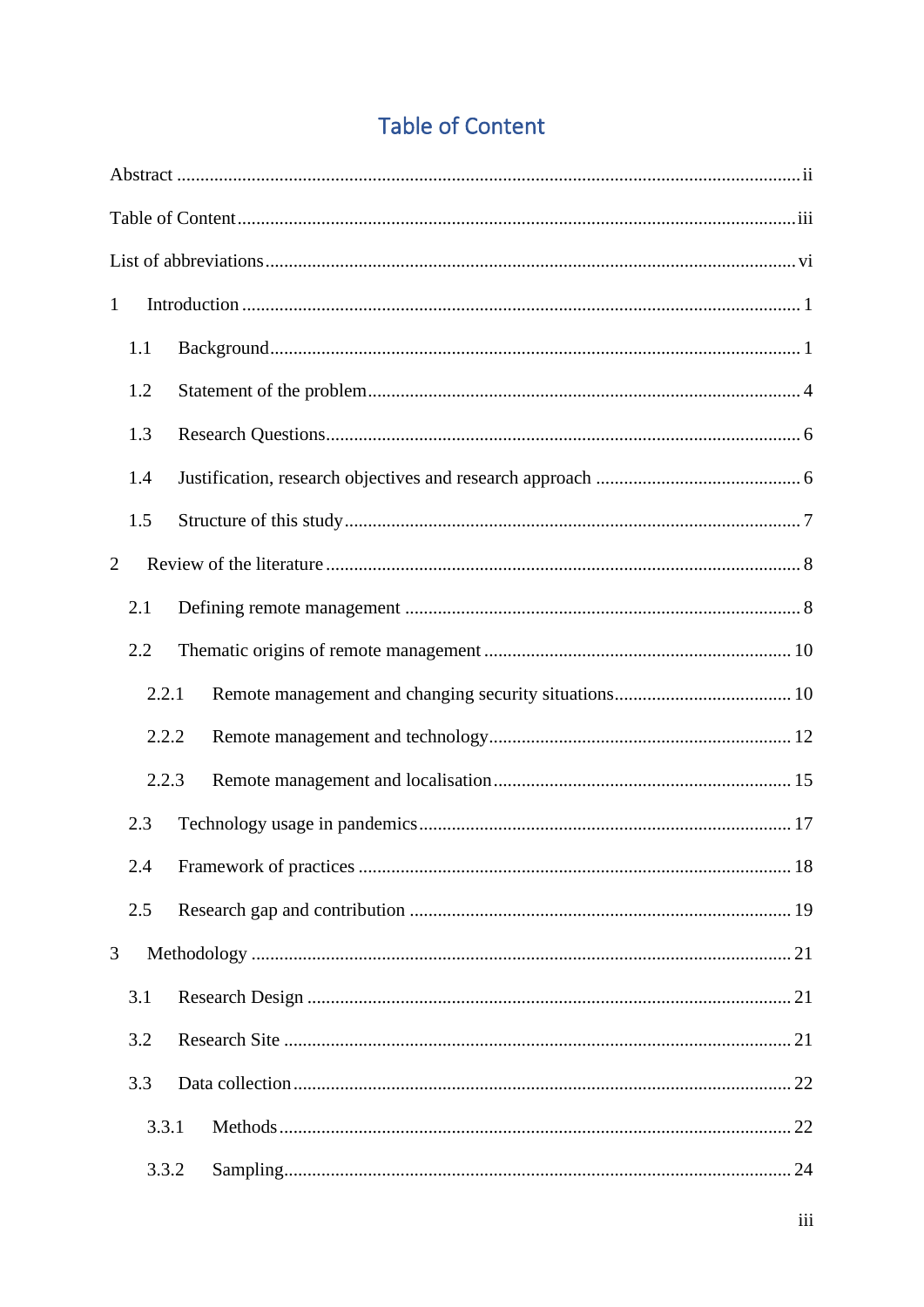|                |       | 3.3.3 |                                                                                       |  |
|----------------|-------|-------|---------------------------------------------------------------------------------------|--|
|                | 3.4   |       |                                                                                       |  |
|                | 3.5   |       |                                                                                       |  |
|                | 3.6   |       |                                                                                       |  |
| $\overline{4}$ |       |       |                                                                                       |  |
|                | 4.1   |       |                                                                                       |  |
|                | 4.2   |       |                                                                                       |  |
|                |       | 4.2.1 |                                                                                       |  |
|                |       | 4.2.2 |                                                                                       |  |
|                |       | 4.2.3 |                                                                                       |  |
|                |       | 4.2.4 |                                                                                       |  |
|                | 4.3   |       |                                                                                       |  |
|                | 4.3.1 |       |                                                                                       |  |
|                | 4.3.2 |       |                                                                                       |  |
|                |       | 4.3.3 |                                                                                       |  |
|                | 4.4   |       |                                                                                       |  |
| 5              |       |       |                                                                                       |  |
|                | 5.1   |       |                                                                                       |  |
|                |       | 5.1.1 |                                                                                       |  |
|                |       | 5.1.2 |                                                                                       |  |
|                | 5.2   |       |                                                                                       |  |
|                |       | 5.2.1 |                                                                                       |  |
|                |       | 5.2.2 |                                                                                       |  |
| 6              |       |       | Discussion: From a techno optimistic discourse to a non-technology driven response 53 |  |
|                | 6.1   |       |                                                                                       |  |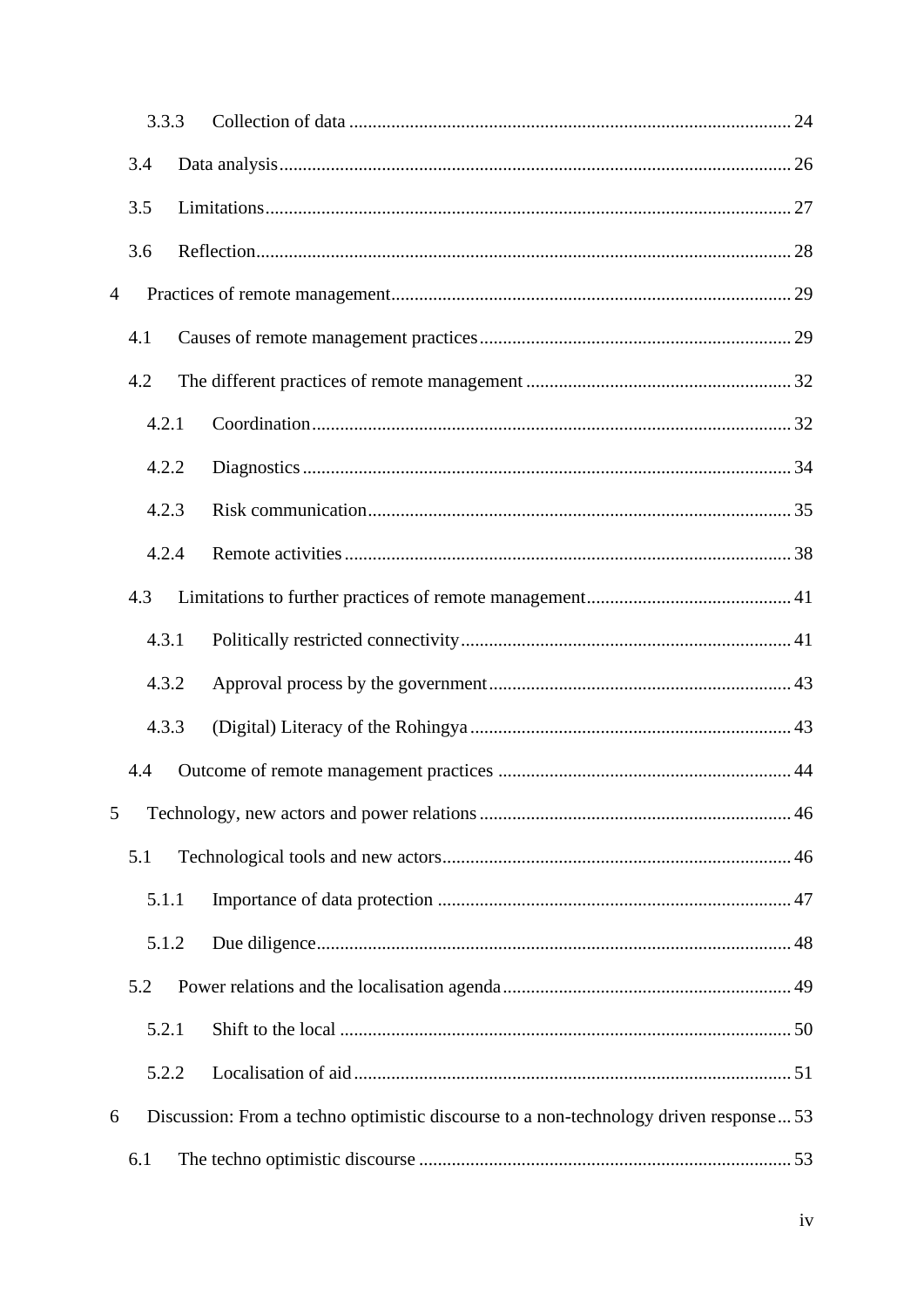| 6.1.1 | The importance of participatory approaches for risk communication 54 |  |  |  |  |
|-------|----------------------------------------------------------------------|--|--|--|--|
| 6.1.2 |                                                                      |  |  |  |  |
| 6.2   |                                                                      |  |  |  |  |
| 6.2.1 |                                                                      |  |  |  |  |
| 6.2.2 |                                                                      |  |  |  |  |
| 6.3   |                                                                      |  |  |  |  |
| 6.3.1 |                                                                      |  |  |  |  |
| 6.3.2 |                                                                      |  |  |  |  |
| 7     |                                                                      |  |  |  |  |
| 8     |                                                                      |  |  |  |  |
| 9     |                                                                      |  |  |  |  |
| 9.1   |                                                                      |  |  |  |  |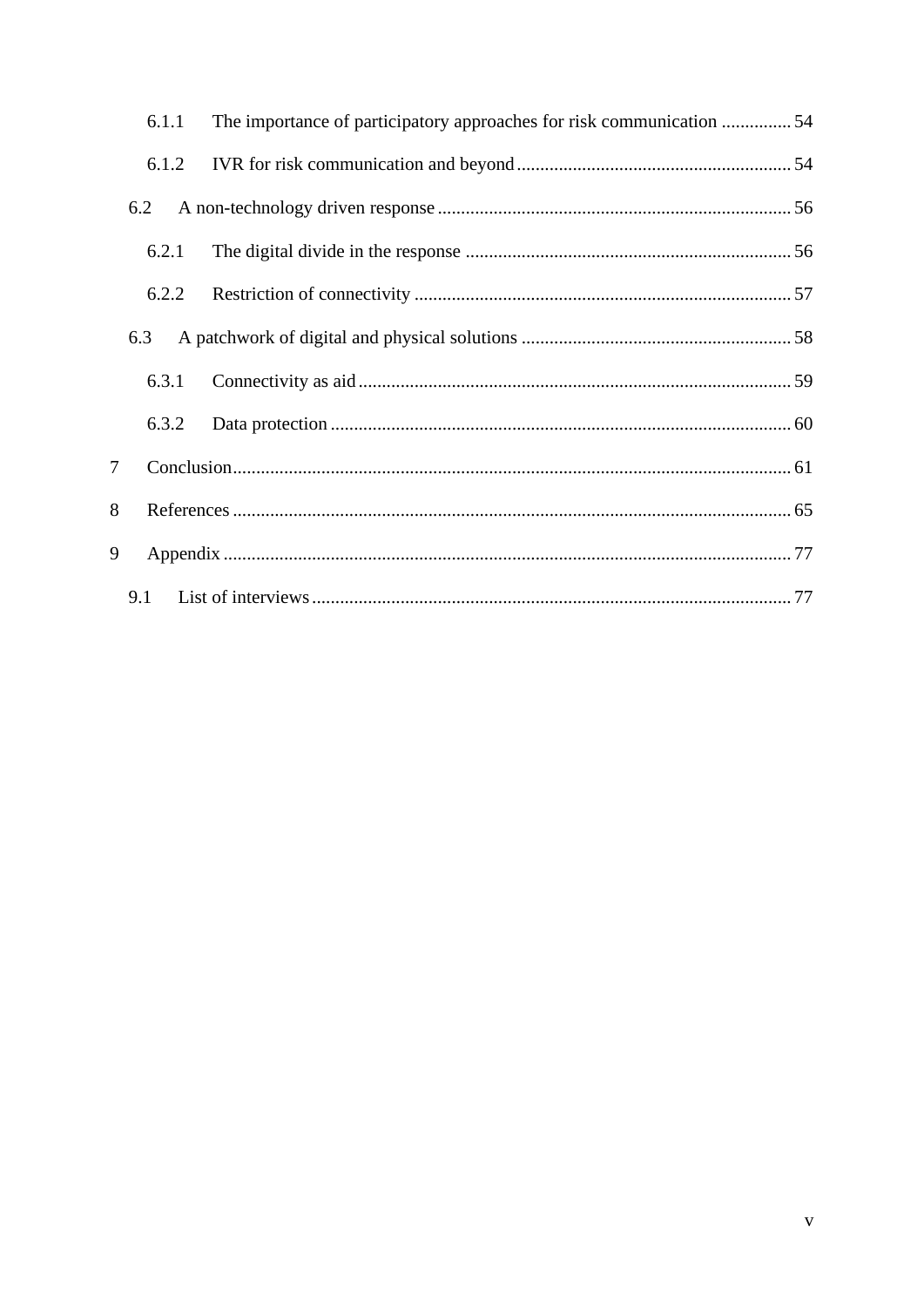## List of abbreviations

| <b>CWC</b>   | <b>Communication with Communities</b>                              |
|--------------|--------------------------------------------------------------------|
| <b>DRC</b>   | Democratic Republique of the Congo                                 |
| <b>GDPR</b>  | <b>General Data Protection Regulation</b>                          |
| <b>HLP</b>   | Housing, Land and Property                                         |
| <b>INGO</b>  | International Non-governmental Organisations                       |
| <b>IOM</b>   | <b>International Organisation for Migration</b>                    |
| <b>ISCG</b>  | <b>Inter-Sector Coordination Group</b>                             |
| <b>IVR</b>   | <b>Interactive Voice Response</b>                                  |
| <b>NRC</b>   | Norwegian Refugee Council                                          |
| <b>OCHA</b>  | United Nations Office for the Coordination of Humanitarian Affairs |
| <b>RRRC</b>  | <b>Repatriation Commissioner</b>                                   |
| <b>UN</b>    | <b>United Nations</b>                                              |
| <b>UNHCR</b> | United Nations High Commissioner for Refugees                      |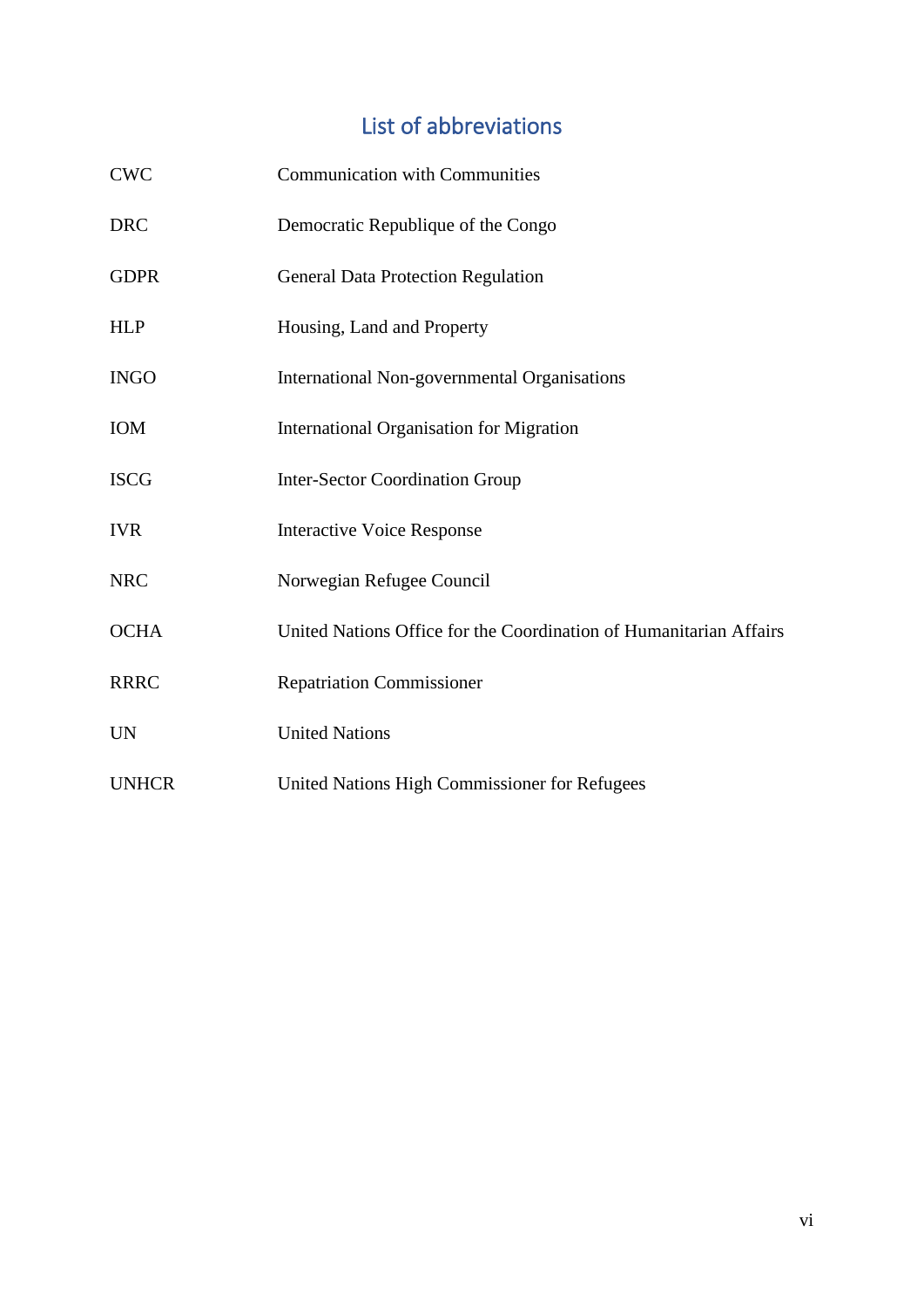#### 1 Introduction

#### 1.1 Background

The last two decades have seen the emergence of a number of pandemics such as SARS, the Avian flu, Ebola and the Zika virus (Wilson & Jumbert, 2018). Most recently, at the end of 2019, a new virus emerged - COVID-19 - which quicky spread around the world and is currently in 2021 affecting almost every country on the planet. As a response to halt the spread of the virus in 2020, many countries have gone into lockdown (i.e., social restrictions, school closures, etc.) and closed their borders. Additionally, free travel was severely limited, affecting the basic workings of the globalised world. Consequently, these measures caused immense economic and social consequences globally (Barbelet et al., 2020). However, COVID-19 is not the only disaster affecting people. Next to the pandemic, civil wars are continuing, refugees still live in overly congested camps and other natural disasters can still occur at any time. In other words, humanitarian disasters are not paused, and the aid organisations still need to continue their work during this pandemic.

Experiences from past pandemics amidst humanitarian settings – especially in the case of Ebola in the Democratic Republic of Congo (DRC) – show how difficult it is to control their spread and continue other programming activities (Gostin et al., 2019). Refugees and displaced populations are among the most vulnerable to the virus itself, but also to containment measures, because their living conditions are often characterised by overcrowded camps with a low standard of living. This means, access to water and sanitation is located at central points and shared with many other households, while nutrition and health status of many is poor. Additionally, they have less access to health services and less possibilities to cope with possible containment measures. All these factors compound to a higher risk of the spread of infectious diseases, such as COVID-19 (Lau et al., 2020).

In addition to the refugees being at an increased risk, pandemics disrupt humanitarian operations. This means countries might decide to limit humanitarian operations to slow the spread of the virus, restricting humanitarian workers from entering the country and limit interventions in camps, as to not introduce the virus from the outside (Dahab et al., 2020). For instance, the Ebola outbreak in the DRC saw a retreat of international humanitarian workers (Gostin et al., 2019). Reducing the presence of international agencies in a politically instable context, characterised by weak local governance and limited infrastructure for health puts the displaced populations at a high risk from the disease (Lau et al., 2020).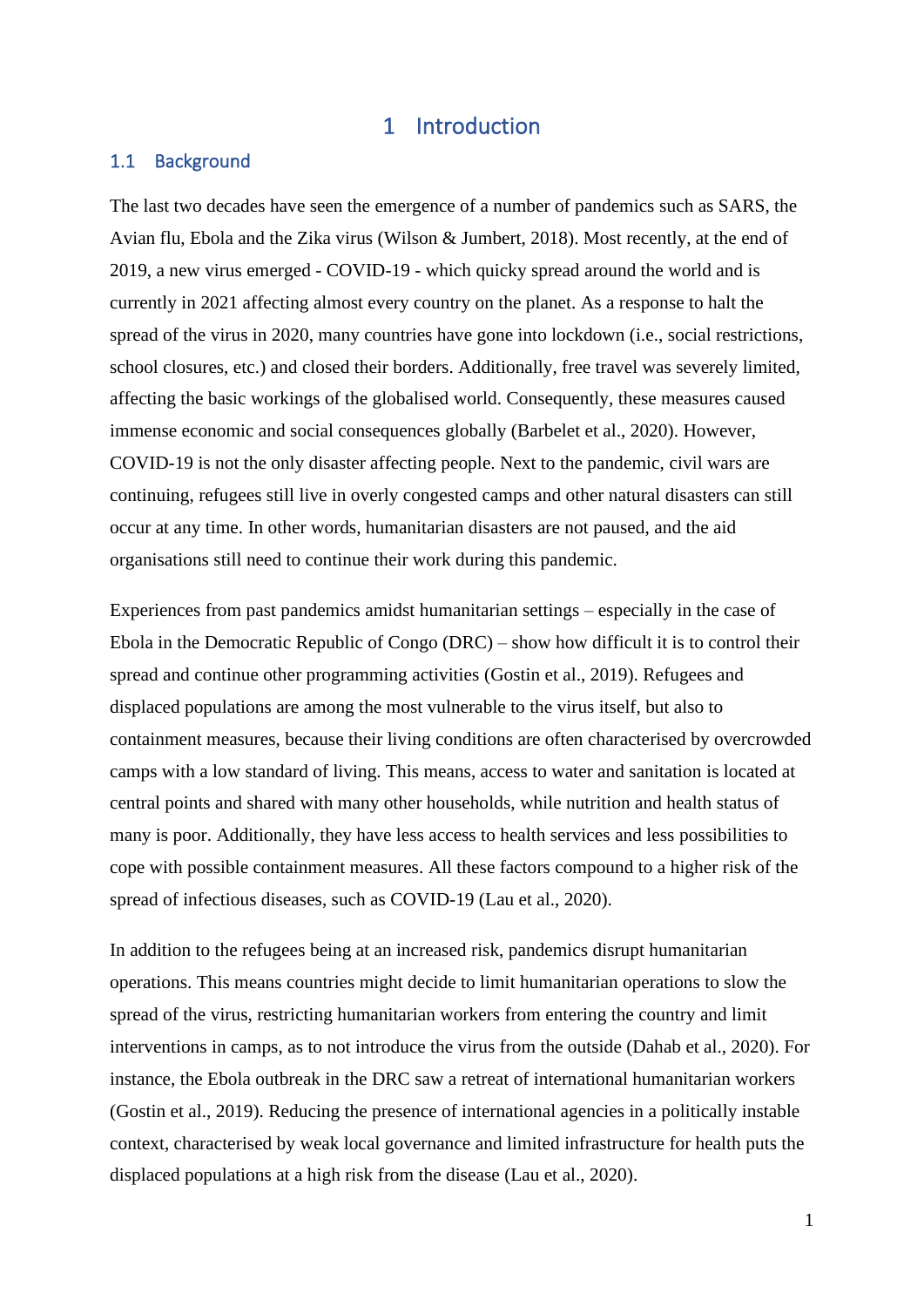To summarize, the COVID-19 pandemic put refugee populations at a high risk while simultaneously disrupting humanitarian operations. In particular, early predictions of the spread of the pandemic among refugee populations looked at the Rohingya refugee camps in Bangladesh. The simulations by Truelove et al. (2020) show that a largescale outbreak of the pandemic in this setting was very likely and would potentially overburden the local health care services. Only the arrival of one infected individual would result in huge numbers of affected people due to the high population density in refugee camps. Moreover, the footprint of humanitarian operations was reduced by withdrawing international staff, and limiting movements of the workers (ACAPS, 2020a). However, that same survey also showed that operations do continue amidst the pandemic and the sector had to adapt to these new measures.

For these reasons, the pandemic and the subsequent restrictions, humanitarian organisations were forced to adapt and innovate their way of working (Solomon, 2020). However, the way the organisations would adapt and what aid would look like during the pandemic remained unclear. Two subjects have received increased attention since the outbreak, namely the use of digital communication technology and the collaboration with local actors.

First, the potential of digital communication technology - such as apps, mobile phones and conferencing tools - to overcome the challenges around access has been proposed as a solution (Bryant et al., 2020). Even before the pandemic, their potential for enabling humanitarian access has been discussed (Belliveau, 2016). This means, international staff can stay in their home country and utilise those technologies, while local actors on the ground take over the implementation. To clarify, instead of international staff being in the field, they can oversee operations and offer their technical expertise through digital ways from their head offices of their respective organisations (Bryant et al., 2020; Chen & Cook, 2020). In other words, there was a clear techno optimism towards technology and the private sector behind those during COVID-19. Likewise, other digital tools such as the use of social media to disseminate critical information have received increased attention (Bryant et al., 2020). Overall, it is unclear what this influx of technology means for the sector, however it is important to note that even before the pandemic, a digitalisation of the sector was taking place (Willitts-King et al., 2019).

Second, the role of local actors in humanitarian responses has received increased attention. The crisis has resulted in a withdrawal of international staff from the field, which forced local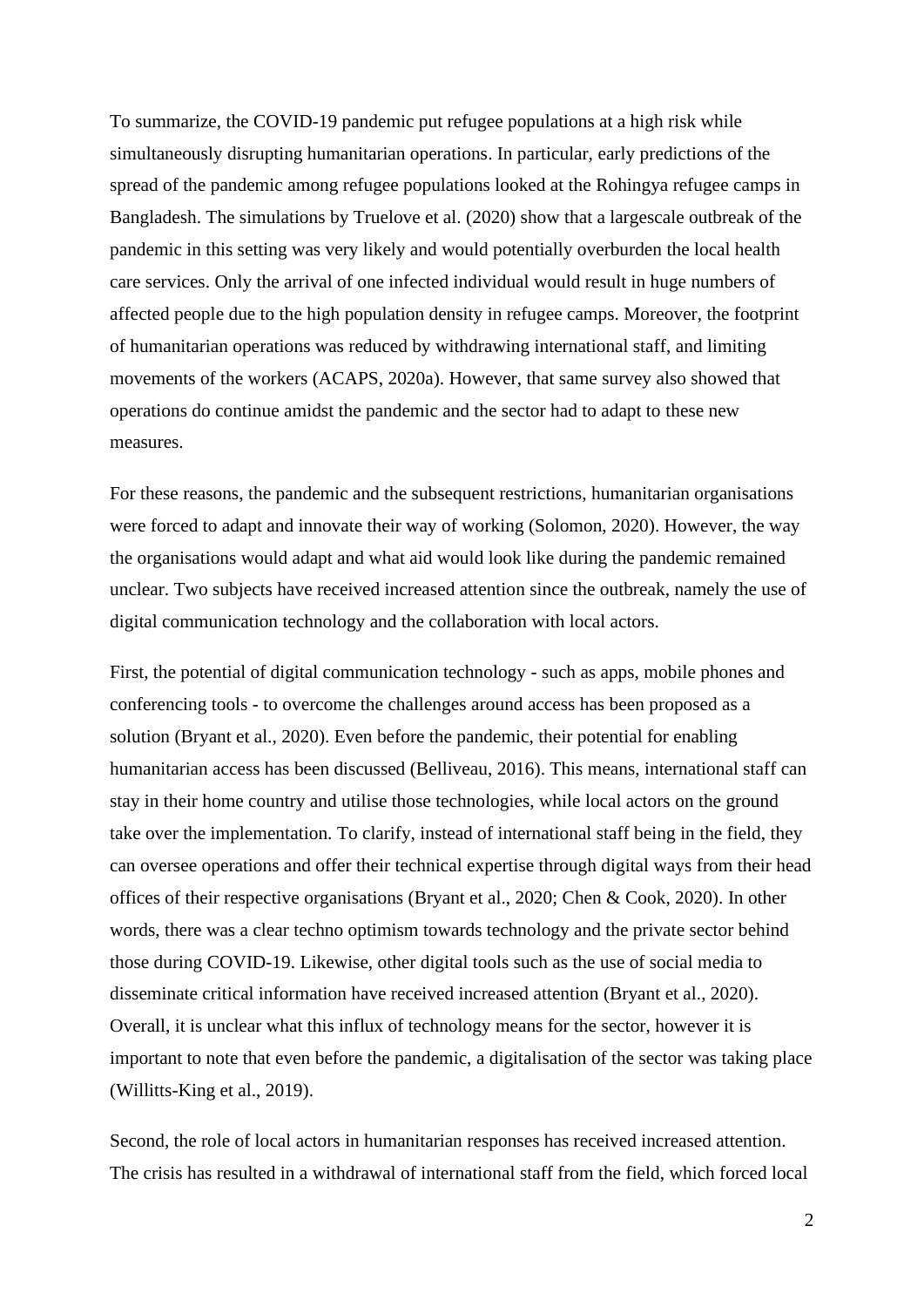organisations to step in and take over additional responsibilities. Consequently, this dynamic created an increasing interest into the work of local aid organisations and their role in the humanitarian field (Barbelet et al., 2020; Vielajus & Bonis-Charancle, 2020). As pointed out by Barbelet et al. (2020), it could lead to transformative long lasting changes for the sector and put local actors at the forefront. In a sense, out of the necessity to adapt, the ownership of humanitarian operations could be transferred to local organisations. It is worth noting, that the increased attention towards local actors comes at a time where the humanitarian sector is committed to a localisation agenda, meaning increasingly putting the local actors at the forefront of the response (Fabre, 2017). However, organisations interpret and implement this agenda differently across the sector (Barbelet, 2018). Early examples from the Rohingya Refugee Response show that local organisations are already stepping up. For instance, local organisations are relying on their community volunteers, which they already trained before the pandemic. According to early findings by Barbelet et al. (2020) it enables them to continue their work better in comparison to bigger international organisations relying on international staff.

However, at this point it is too early to assess what will be the long-term consequences to humanitarianism from this pandemic. What is happening right now, is exactly the two dynamics mentioned: local actors are in the field and taking over implementation of activities and humanitarian organisations are resorting to digital communication technologies to overcome access constraints and continue their work. Together, these two components represent the remote management of humanitarian operations, which describes a way of delivering aid remotely when international staff is withdrawn from the field and increased responsibilities are shifted to local staff and local organisations. It is enabled by the utilisation of digital communication technology (Donini & Maxwell, 2013).

To sum up, remote management has received increased attention since the start of the pandemic. More recently, additional documents on it were published, and it was utilised to overcome challenges of access in humanitarian operations during Cyclone Harold in 2020 (Bamfort et al., 2020; Barbelet et al., 2020; Birch, 2020). Additionally, the interest appears to be widespread even beyond the humanitarian sector. For instance, the German development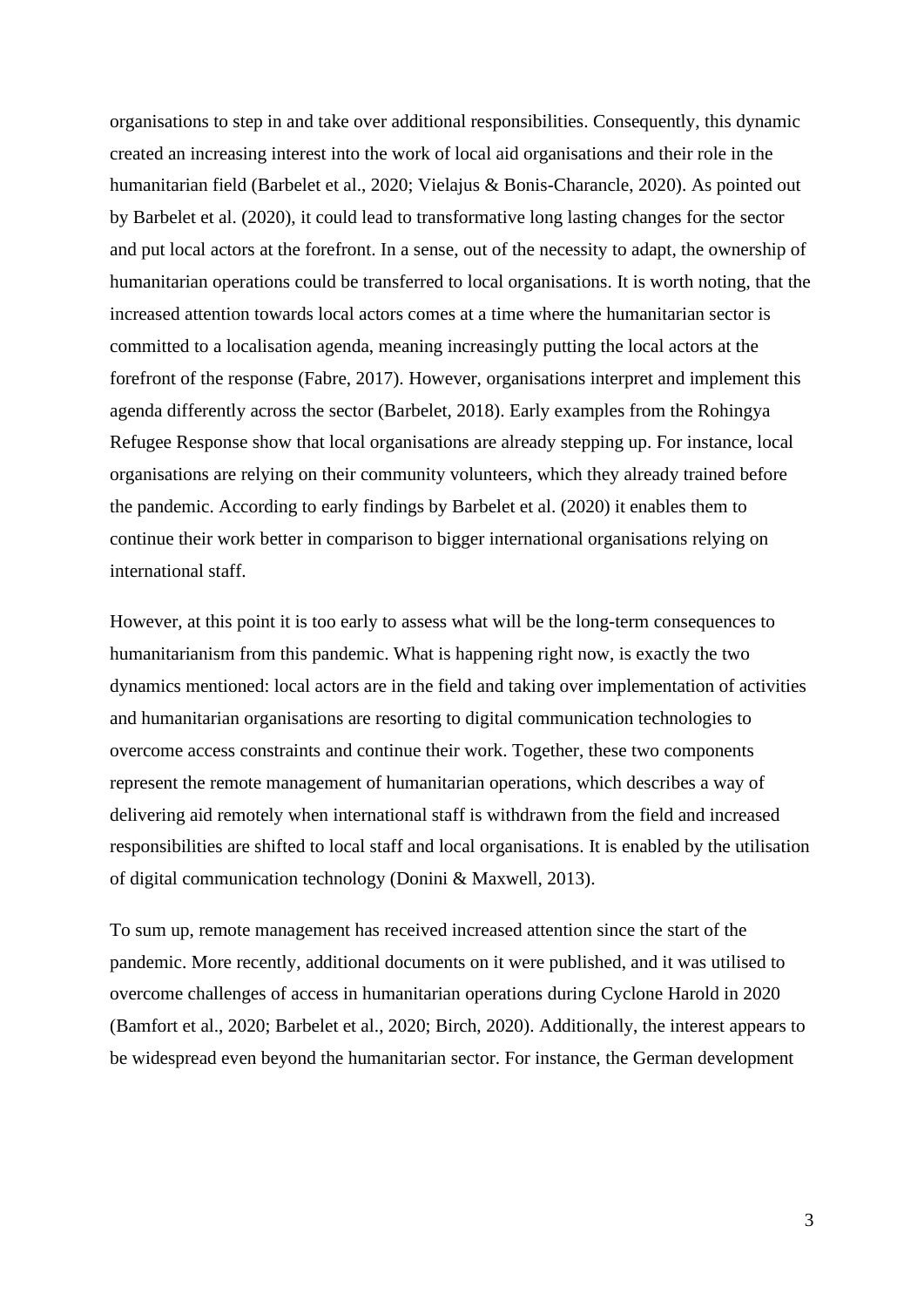bank has held a conference titled: *Fragile contexts, digitalisation, and remote management, monitoring and verification* at the beginning of 2021. 1

It is important to mention that the focus of this research is on the already mentioned Rohingya Refugee Response as an example of a humanitarian setting in which an outbreak of COVID-19 is very difficult to contain. It is so difficult to contain the spread of a virus as these camps are some of the most densely populated places in the world (WV Bangladesh, 2020). Since the Rohingya fled from Rakhine State in Myanmar in 2017 after an outbreak of violence to Cox's Bazar in Bangladesh, around 869.000 are living in these refugee camps in 2020 (IOM, 2020g; UNICEF, 2021b). Interruptions to humanitarian services have dire consequences for them as they are completely reliant on outside help (IOM, 2020g). I want to stress the importance of the double burden that COVID-19 puts on this population: the risk of the virus and the disruption of humanitarian operations. This situation provides an interesting research setting for this thesis<sup>2</sup>. Importantly, while the humanitarian situation and consequences for the affected population are severe, I focus this thesis on the humanitarian organisations themselves.

#### 1.2 Statement of the problem

As has been noted, the global COVID-19 pandemic is putting the lives of many at risks and hinders the work of humanitarian organisations. Consequently, the sector is adapting to remote management practices to be able to serve the vulnerable populations, rather than withdrawing completely and stopping activities. However, how exactly remote management programming amidst a global pandemic looks like is unclear, what challenges it faces, and how it may affect the humanitarian field raises questions. The review of literature, which I discuss in detail in chapter 2, reveals the following literature gap. On the one hand, literature on the prior use of remote management is restricted to conflict areas in a few, highly volatile settings such as Afghanistan, Somalia, and Syria. In those settings, international actors often had to resort to remote management (cf. Donini & Maxwell, 2013). On the other hand, most of the literature, apart from Duffield (2013, 2016) and Sandvik et al. (2014), is practitioners based; meaning it is written by or for humanitarian organisations to inform their

<sup>1</sup> https://www.kfw-entwicklungsbank.de/International-financing/KfW-Development-Bank/Aboutus/News/News-Details\_608192.html [Last accessed: 03.10.2021]

<sup>2</sup> I provide more details on the Rohingya Refugee Response in 3.2.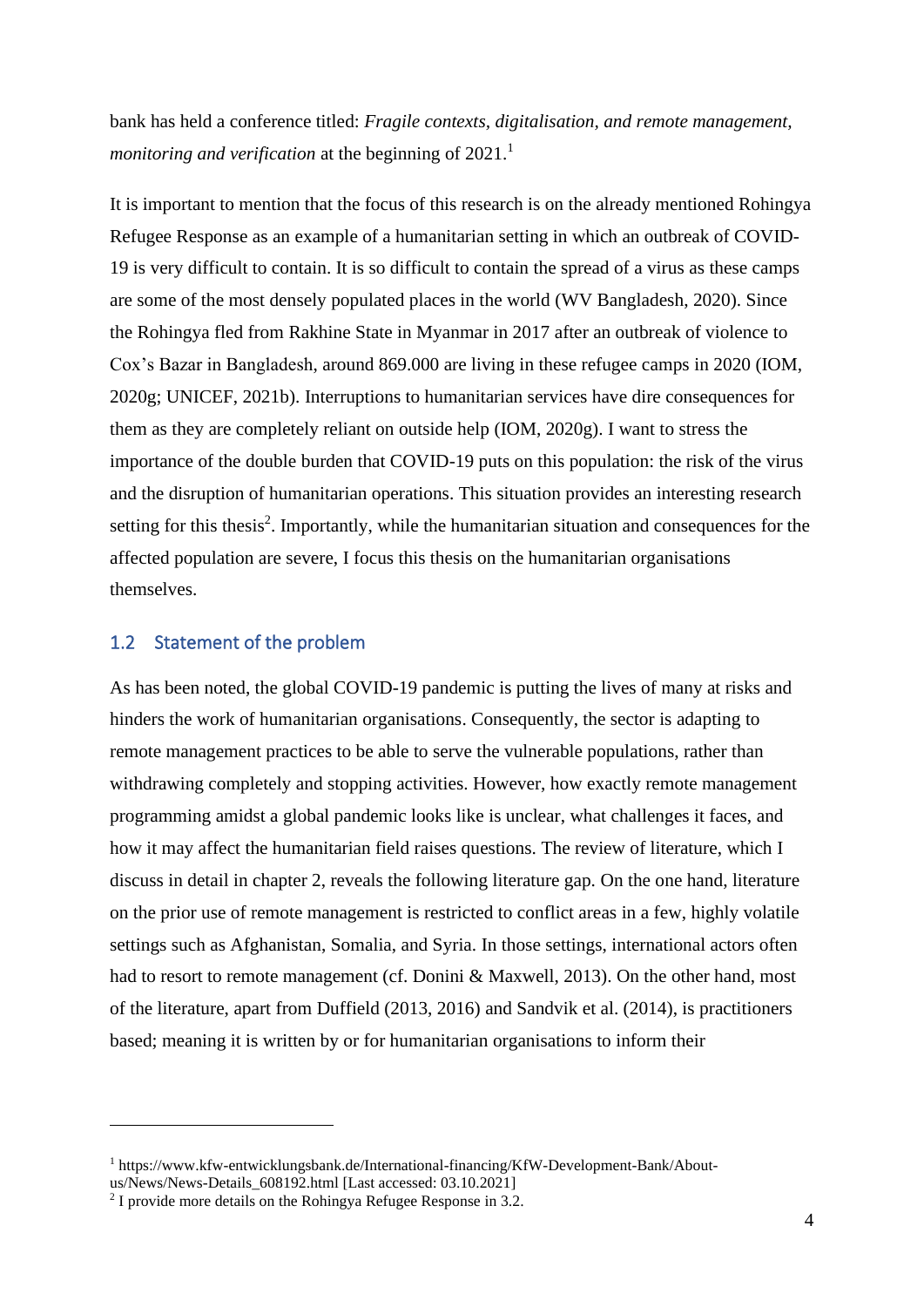programming. However, much of it lacks a wider sociological perspective on remote management, especially regarding transformative changes impacting the humanitarian sector. In short, this means that there is a knowledge gap on the use of remote management amidst pandemics and literature that discusses it amidst a wider sociological perspective remains scarce.

To put it differently, when commencing this thesis, it was still very unclear what aid delivery would look like during the pandemic, and what would be the long-term effects on the humanitarian sector. Some authors argued that it will put the local actors in the driver seat (Barbelet et al., 2020). Others, such as Vielajus & Bonis-Charancle (2020), stressed that these emerging practices and procedures need to be studied, to identify what they are and how they impact the field of humanitarianism. Additionally, Belliveau (2016) already established the importance of studying the technology behind those emerging practices and the effects they have on the sector. This is why my research is so important, to identify the emerging practices and the effects they have on the humanitarian sector.

My research draws on past findings on remote management in conflict settings and combines it with research on humanitarian operations amidst past pandemics. The situations are comparable as pointed out by Barbelet et al. (2020). The authors argue that the current global situation can be compared on the one hand to the experience of humanitarian actors in the recent Ebola crises in West Africa and the DRC. On the other hand, it is also comparable from an operational perspective to Syria and other contexts where remote management was necessary to overcome access restrictions. The authors stressed that in both contexts, local actors have received increased attention and responsibilities. However, there are two additional factors of remote management, that need further attention.

First, the increased responsibility of local actors does not always mean that increased power was transferred to them. What this means is that in many cases the remote international staff remained in charge of making the decisions. This means decisions were made remotely from the local context. In fact, using local staff that is remotely managed reinforces the existing power relations in the humanitarian sector between the international and the local actors (Duffield, 2016). Second, remote management is enabled by communication technology. Behind those, in most cases are so called new actors in the form of private technological companies. However, while technology has received attention amidst past pandemics, the role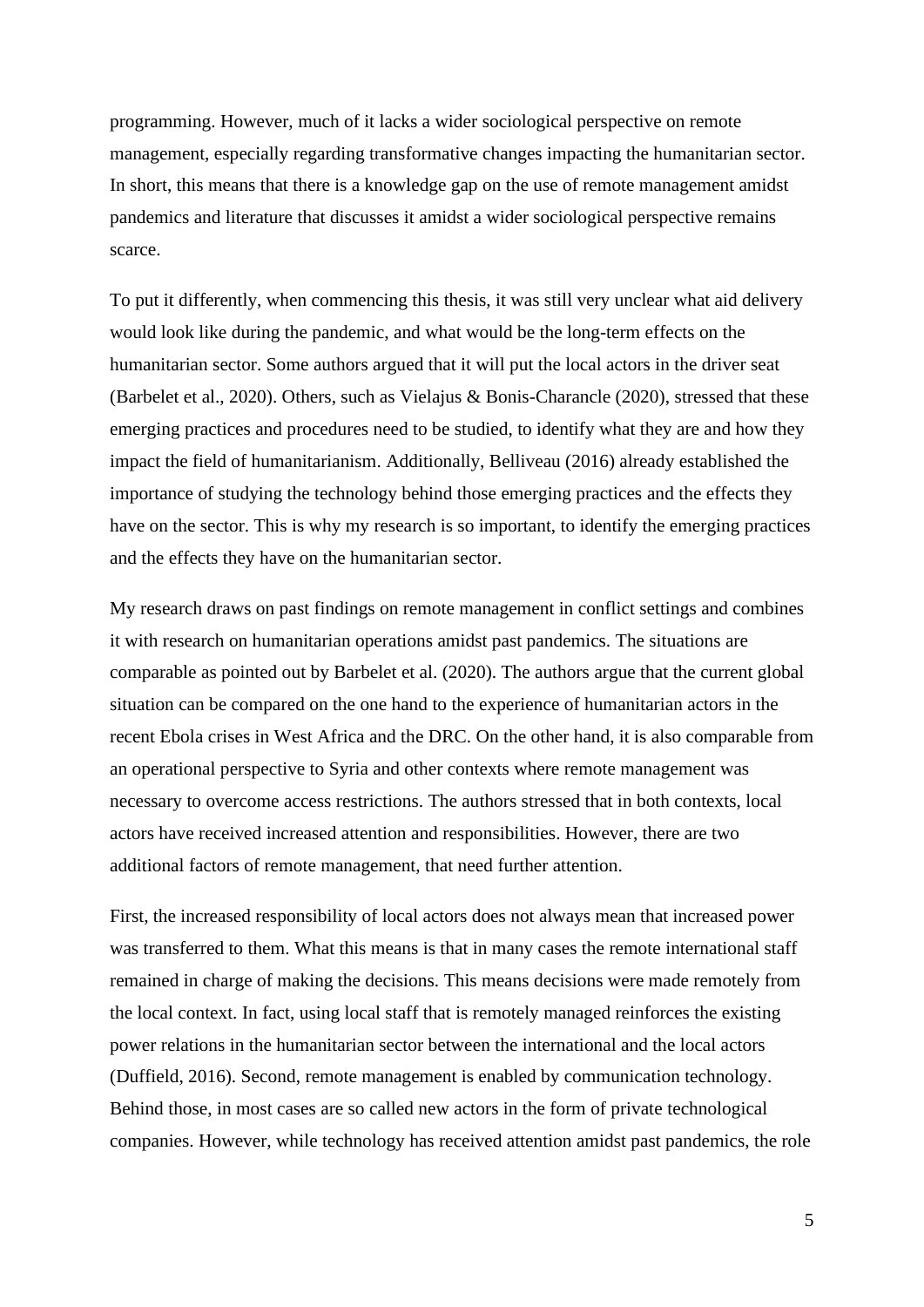of the technology companies behind those remains understudied and their role in the provision of aid remains unclear (Willitts-King et al., 2019).

#### 1.3 Research Questions

Therefore, this thesis studies this research problem more closely, by answering the following research questions.

- (1) How did remote management affect the practices of aid delivery in Cox's Bazar, Bangladesh amidst the COVID-19 pandemic in 2020?
- (2) How did remote management practices and the subsequential influx of new technological actors affect the humanitarian organisations?
- (3) How did remote management practices affect the power relations between international organisations, their local staff, and local organisations?

#### 1.4 Justification, research objectives and research approach

The COVID-19 pandemic, which is forcing a widespread use of remote management, is the ideal context to study remote management and address the research gap and issues described in this chapter. I aim to identify the emerging practices of remote management, therefore adding to the research gap and the emerging literature on the COVID-19 pandemic. Moreover, this thesis is the first attempt at studying remote management outside of volatile settings. At last, this research could also be used by practitioners to learn from and to inform future programming and decisions. Parallel to those goals, this research is also designed to provide a sociological perspective on remote management, which is also lacking in the literature. How this research aims to fulfil those objectives is described in the following two paragraphs.

For this study, I combine past research on remote management in volatile settings and the use of technology amidst pandemics. More clearly, I utilise the body of knowledge on remote management and related concepts to identify practices of remote management. I further distinguish those based on their purpose via a framework for humanitarian technology established by Wilson & Jumbert (2018), based on their research on the Ebola pandemic. In addition, I provide the wider sociological angle by looking at the role of new tech actors and effects of new technology, that enable these practices. For the same purpose, I investigate the effects the use of remote management had on the power between international and local actors. This enables me to put the practices into a wider perspective on the current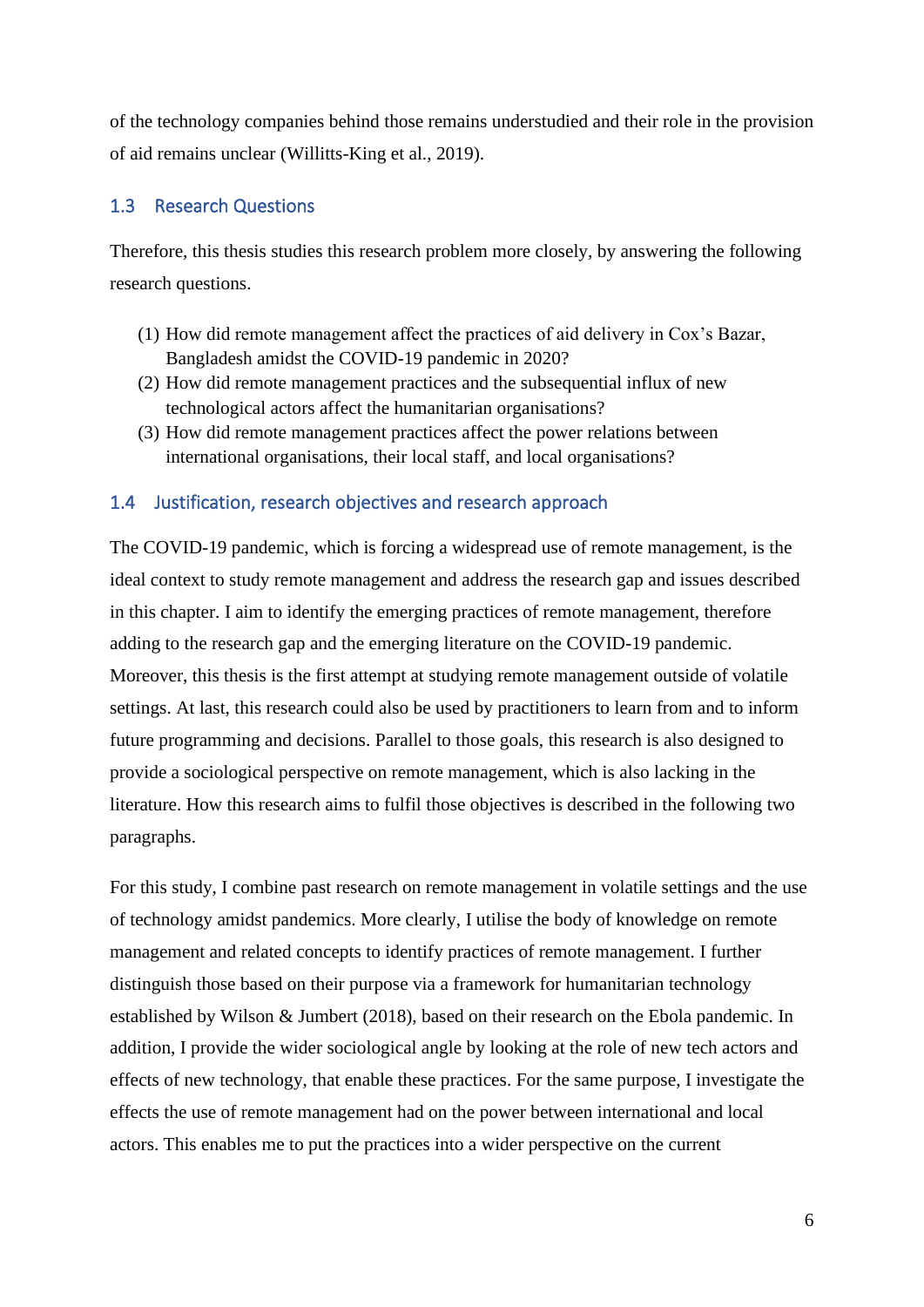transformative changes impacting humanitarianism: the digitalisation of aid and the localisation of aid.

It is important to realize that the context in which remote management occurs is also essential. Humanitarian operations are very context dependent, such as the prior research on remote management shows (cf. Chaudhri et al., 2019). Therefore, this research limits itself to look into a specific context, the Rohingya Refugee Response in Cox's Bazar, Bangladesh.<sup>3</sup> As the situation is constantly evolving, the research was limited to the situation in 2020. Equally important, for the purpose of this research I focus on humanitarian technology enabling remote management limited to communication technology, such as mobile phones and their applications. Therefore excluding other approaches and technologies such as drones, biometrics or remote sensing (Willitts-King et al., 2019). Likewise, the focus on technology explains why for the remainder of this thesis the processes and technology of remote management are at the centre of analysis, while putting the difficult humanitarian situation the Rohingya are experiencing to the side-line.

#### 1.5 Structure of this study

This thesis proceeds as follows: In chapter 2 I review the existing academic and grey literature on remote management and define the main concepts. This chapter provides the theoretical framework and identifies a research gap in the literature. The third chapter is concerned with the methodology I used for this study. I explain my choice of sampling, methods, and analysis. Chapter 4 and 5 present the empirical findings of this study, focusing on the three key areas of research as identified in my research questions: remote management practices, technology and new actors, and power relations. In chapter 6 I discuss the findings from the empirical chapters in more detail. This chapter I use to discuss core findings of this study and compare them with existing literature. Moreover, I also discuss what my results mean in relation to wider transformational changes such as the influx of new technologies. At last, in chapter 7 I provide a concise summary of this research, answers to my research questions, limitations of this study and a suggestion for future research.

<sup>&</sup>lt;sup>3</sup> The reasoning for this choice is explained in 3.2.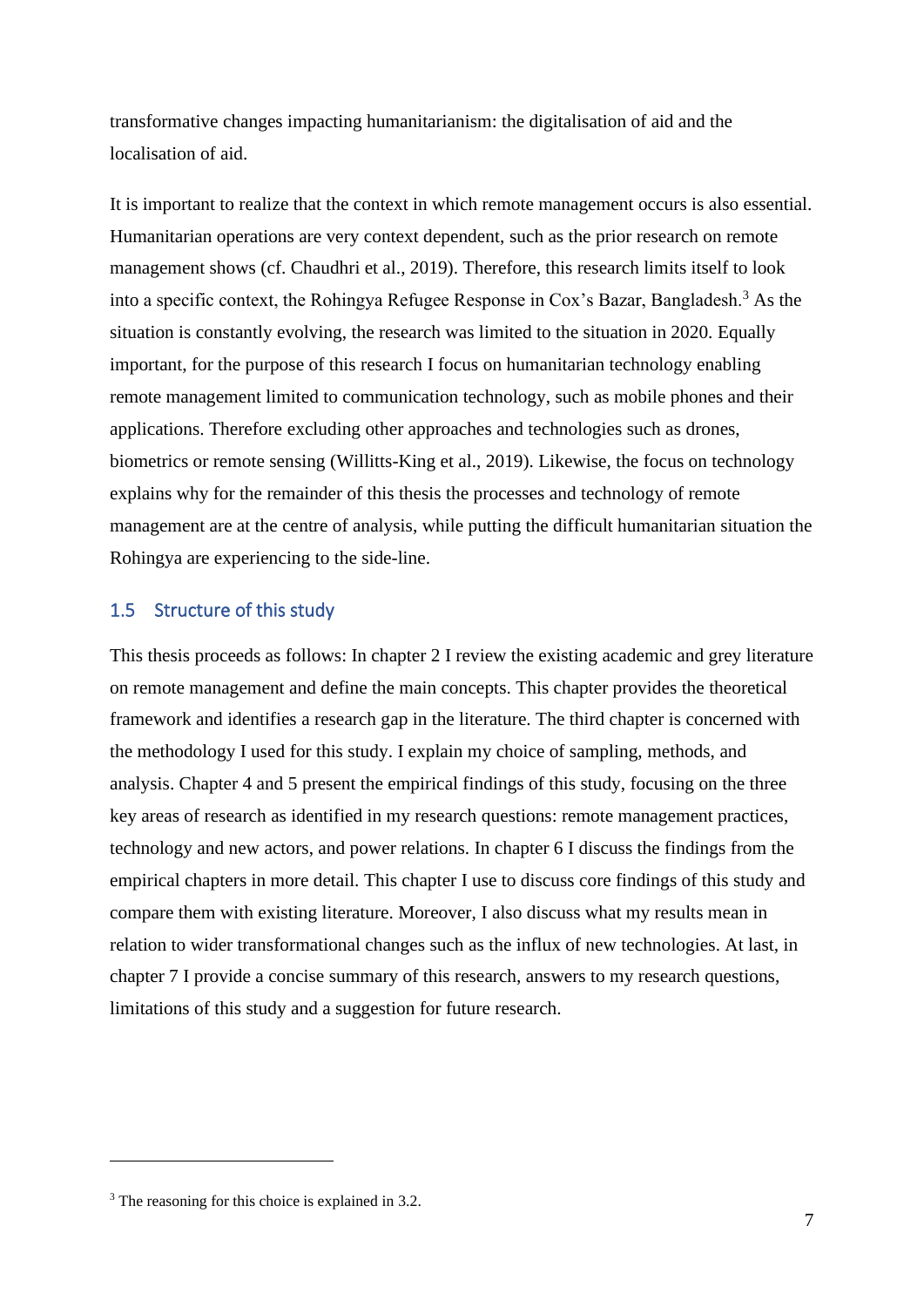#### 2 Review of the literature

In the previous chapter I introduced the context and the research problem of this research. In this chapter I present the academic and grey literature that exists on remote management in humanitarian operations, which provides the theoretical framework of my thesis. First, I show that different definitions on remote management exist and further unpack the concept. Second, I discuss three distinct thematic areas in which this concept has been researched: (1) security situation (2) technology and (3) localisation. Third, after establishing the link between remote management and technology, I present literature on technology usage amidst pandemics. From this literature, I derive and present a framework to distinguish different practices of remote management. At last, I summarize this chapter where I clearly establishing the research gap of this thesis.

#### 2.1 Defining remote management

The term remote management refers to different strategies or approaches that enable humanitarian organisations to manage their operations remotely. In those scenarios, organisation withdraw their international staff from the location of the crisis and increasingly rely on local staff and local partners (Stoddard et al., 2010). However, in the literature on remote management, the terms used for it vary and different definitions of the term are applied (e.g., Althea, 2015; Donini & Maxwell, 2013; Egeland et al., 2011). Nonetheless, there are a few common features of the definitions: (1) a removal or withdrawal of international staff (Althea, 2015; Danish Refugee Council, 2015; Howe et al., 2015) and it is commonly seen as (2) an adaptation and deviation from normal programming to overcome issues of access or security to continue operations, while limiting risks to the international staff (Donini & Maxwell, 2013). Moreover, it needs to be separated from other strategies, meaning remote management is not a nationalisation of staff and is not a form of partnership arrangement such as subcontracting (Jackson & Zyck, 2017).

Importantly, the term remote management has been unpacked further by some authors, such as Hansen (2008). He identified different remote modalities, which differ from each other based on the amount of responsibility and power that has been delegated to the local staff and whether they are reactively or proactively established (Birch, 2020). They are located on a spectrum, spanning from a reactive stance where international staff have taken the complete decision-making power with them to modalities where decision-making and management decisions have shifted to the local actors to varying degrees (Collinson & Duffield, 2013).The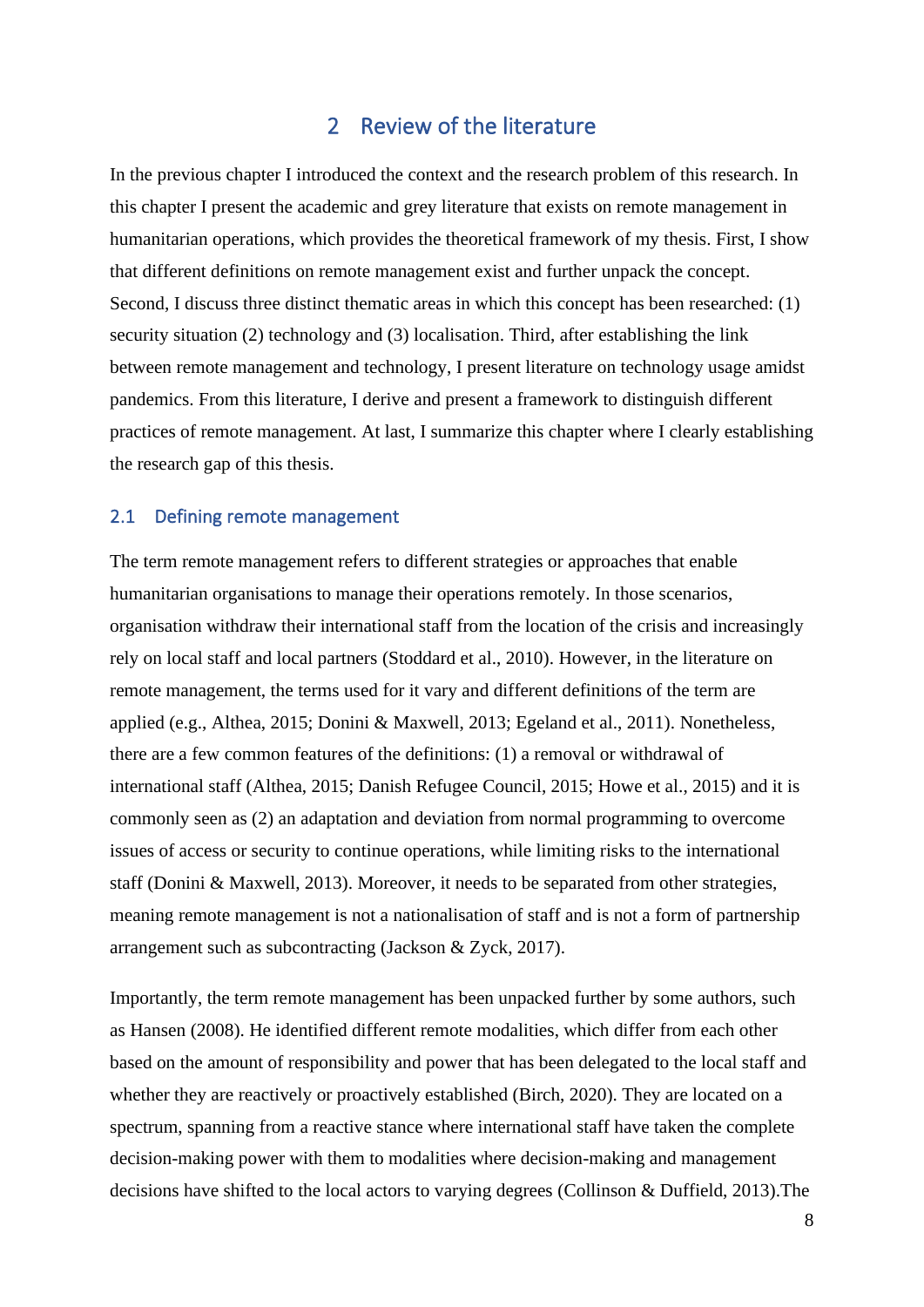four different remote modalities are (1) remote control, (2) remote delegation, (3) remote support and (4) remote partnership. However, it is difficult to strictly differentiate between those modalities. Subsequent reports have often built on those, used them for distinction, and added other modalities (cf. Fradejas-García, 2019; Jackson & Zyck, 2017; Zyck, 2012; Donini & Maxwell, 2013). Below, the adapted details on those four main modalities are described. They are taken and adapted from (Chaudhri et al., 2019; HAG & CARE, 2020; Hansen, 2008; Zyck, 2012):

**Remote control** refers to a reactive stance, where the power over decision making remains with international staff, who is remotely located from the context. **Remote delegation** is also a reactive stance. However more power is given temporally to local staff or partners

**Remote support** is on the other side of the spectrum and is therefore a proactive stance. Local actors have the power to decide on daily decision-making, whereas more general decisions and oversight remains with the international staff

**Remote partnering** is also a proactive stance. In this case, operational decision making is in the hand of the local partner, who receive support from international nongovernmental organisations (INGO) or United Nations (UN) agencies and adequate capacity development

My thesis draws on research by Donini & Maxwell (2013) who describe remote management as different remote modalities which are utilised by humanitarian organisations in situations where they have limited or no access to the population in need. Access is constrained, either by the security situation or by political barriers due to COVID-19 such as travel limitations. This entails the withdrawal of international staff and a shift of responsibilities to local staff or local organisations, which is partly enabled by technological solutions. Additionally, remote management encompasses all different modalities of aid delivery that are remote, such as mentioned above. Moreover, this term is – according to Jackson & Zyck  $(2017)$  – the most widely recognised among practitioners. On top of that, they argue remote management must be understood as an adaptation; and is not considered within the sector as a possible modus operandi from the beginning.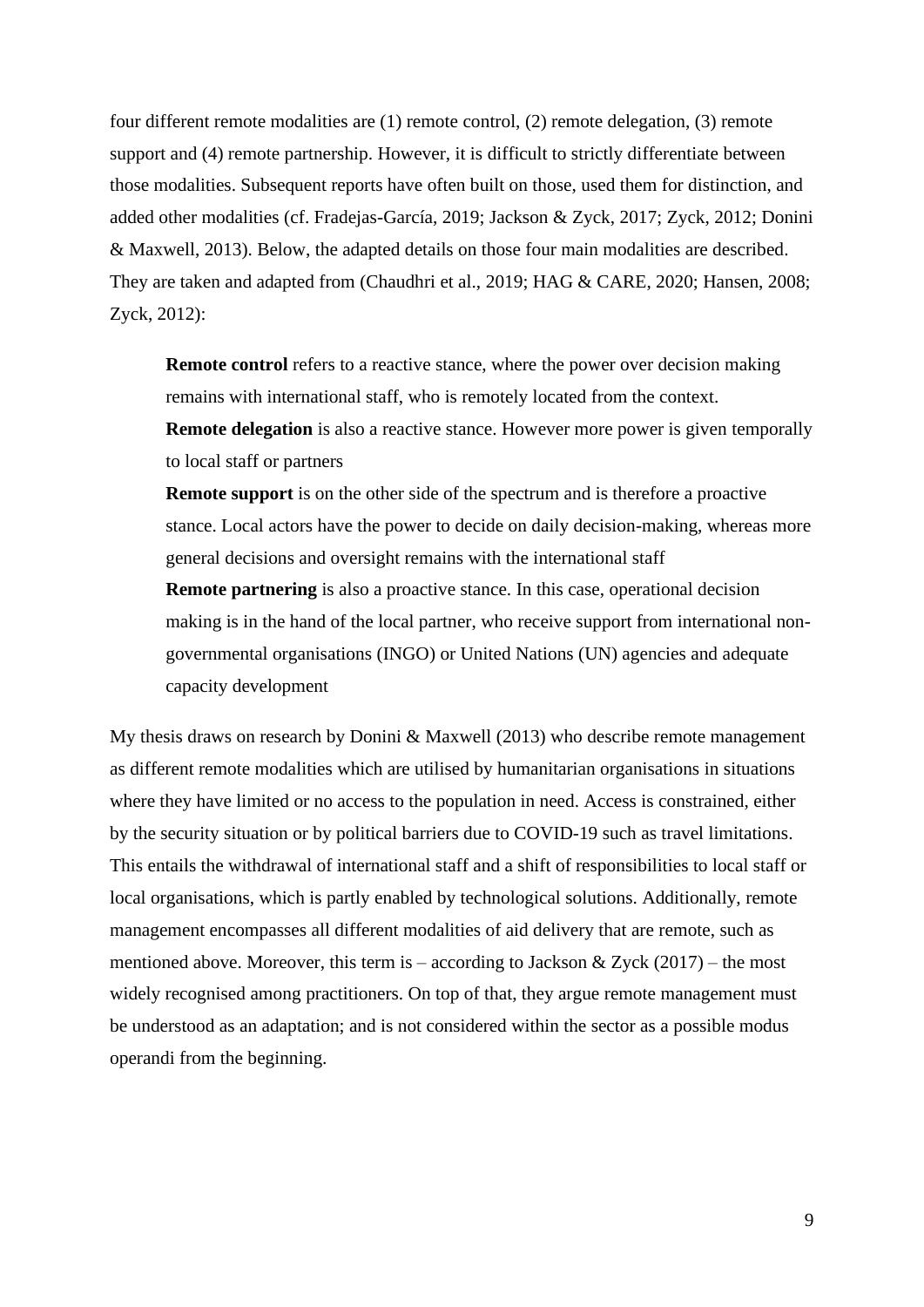## 2.2 Thematic origins of remote management

#### *2.2.1 Remote management and changing security situations*

The last two decades have seen a growing interest in remote management in both academic papers and reports by humanitarian organisations. The focus is on the security situation in a few conflict areas where humanitarian organisations are present (cf. Duffield, 2012; Kalkman, 2018). The reports often focus on Afghanistan, Iraq and Somalia, where there is a high presence of security incidences for aid workers (Stoddard et al., 2010; Zyck, 2012). With the access situation in Afghanistan and Somalia becoming very restricted for international staff, and an increasing shift towards remote management the discussion on the topic became more detailed after 2010 (Donini & Maxwell, 2013). In those operations, it is argued that due to the deteriorating security situation - meaning international humanitarian organisations and their staff being targeted - solutions that allow to remotely continue activities were developed. Therefore, the organisations withdrew their international staff from risky areas and moved them to safe places from which they could remotely manage the operations. Accordingly, responsibilities and implementation were shifted to local organisations and their staff (Stoddard et al., 2009, 2010; Zyck, 2012). A lot of the studies in this thematic areas are either case studies (cf. Donini & Maxwell, 2013; Hansen, 2008), or focus on the identification of lessons learned from the existing cases (Egeland et al., 2011; cf. Stoddard et al., 2009, 2010).

Another important point to consider is that while remote management is discussed in the context of highly volatile settings at the same time there is a debate in the literature about if humanitarian operations are facing a changing security situation and more risks. Indeed, Egeland et al. (2011) and Howe et al. (2015) caution that there is a development in the humanitarian sector, where there is a trend to intervene in volatile countries, potentially explaining the increase of security incidences. According to those authors, organisations shifted from avoiding risks to managing those through remote approaches and partnerships with local actors. This in line with Duffield (2001), who argues that aid interventions are increasingly utilised to govern the areas out the reach of western States remotely. Similarly, Donini & Maxwell (2013) argue that with the end of the cold war, the war on terrorism after 9/11 and the subsequent emergence of integrated missions (i.e. UN wide approaches to intervene in conflict areas), humanitarian organisations find themselves increasingly involved in highly politicised conflict situations such as Afghanistan, Iraq, Somalia and Syria. In fact, Syria was described as a specific case, as rather from shifting to remote management due to changing security situations, organisations have used this form of aid delivery from the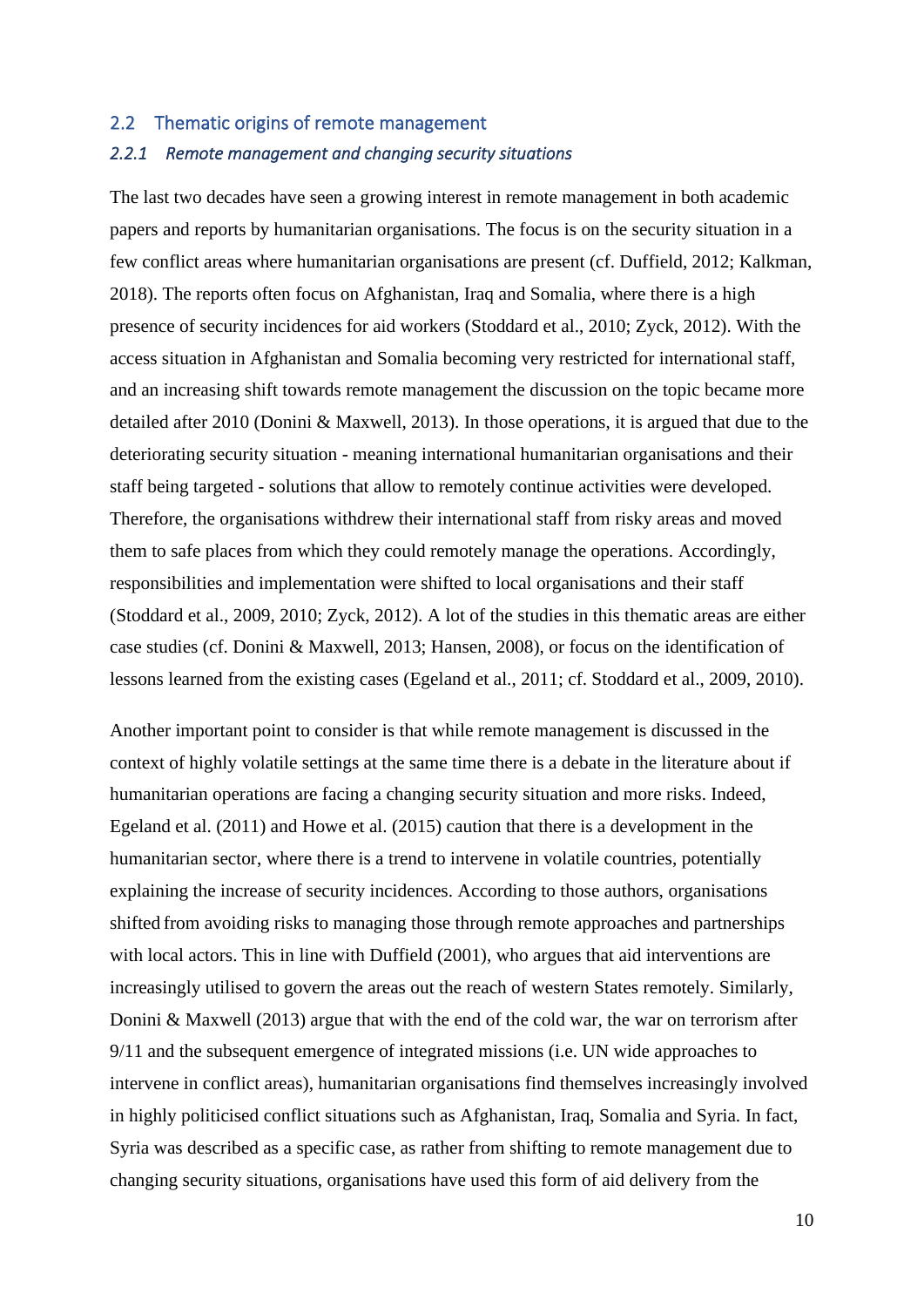beginning and are actively implementing through local partners (Howe et al., 2015). Consequently, this form of engagement has received special attention and some authors even called this form of aid delivery "remote encouragement" (Hofman & Pérache, 2014). The difference in the case of Syria was that there was never a clear possibility of access for international humanitarian organisations, but rather they had to set up operations through local organisations.

Despite this academic discussion, there appears to be a consensus among the humanitarian organisations that their work has become more dangerous (Cunningham, 2017). Importantly, while critical voices, such as Duffield (2012), question this perception of humanitarian organisations that aid has become more dangerous, he also points out that if this perception remains, it is irrelevant whether aid has become more dangerous or not, as long as the humanitarian organisations act on their perception. Therefore, organisations increasingly use remote management solutions and they have become more normalised (Chaudhri et al., 2019). Besides, this form of aid delivery is often criticised for the transfer of risks.

#### **Risk transfer**

Remote management approaches in volatile situations are often based on the assumption that local actors face less security risks than international staff. However, this is a misconception (Stoddard et al., 2009). Rather than limiting risks, remote management transfer the risks from international staff to the local partner organizations and/or local staff (Collinson & Duffield, 2013). For instance, Howe et al. (2015) show that local staff faces extreme risks in cases where remote management is utilised. On top of that, they do not have the same support system as international staff, such as access to insurance. In fact, as a result of the widespread use of remote management, attacks on humanitarian workers shifted from international staff to local aid workers (Zyck, 2012). This transfer of risk has been criticised by a few authors, such as Collinson & Duffield (2013).

A critical perspective on this transfer of risk is provided by Fassin (2007), who describes humanitarianism as a politics of life. According to him, humanitarian operations are characterised by a presence of politics over lives; meaning it is the ones who hold the power who decide which lives to save, which lives to risk and who is to bear witness. In the context of risk transfer to local actors this means that the international organisations - which traditionally hold all the power - decide that their international staff cannot bear the risk and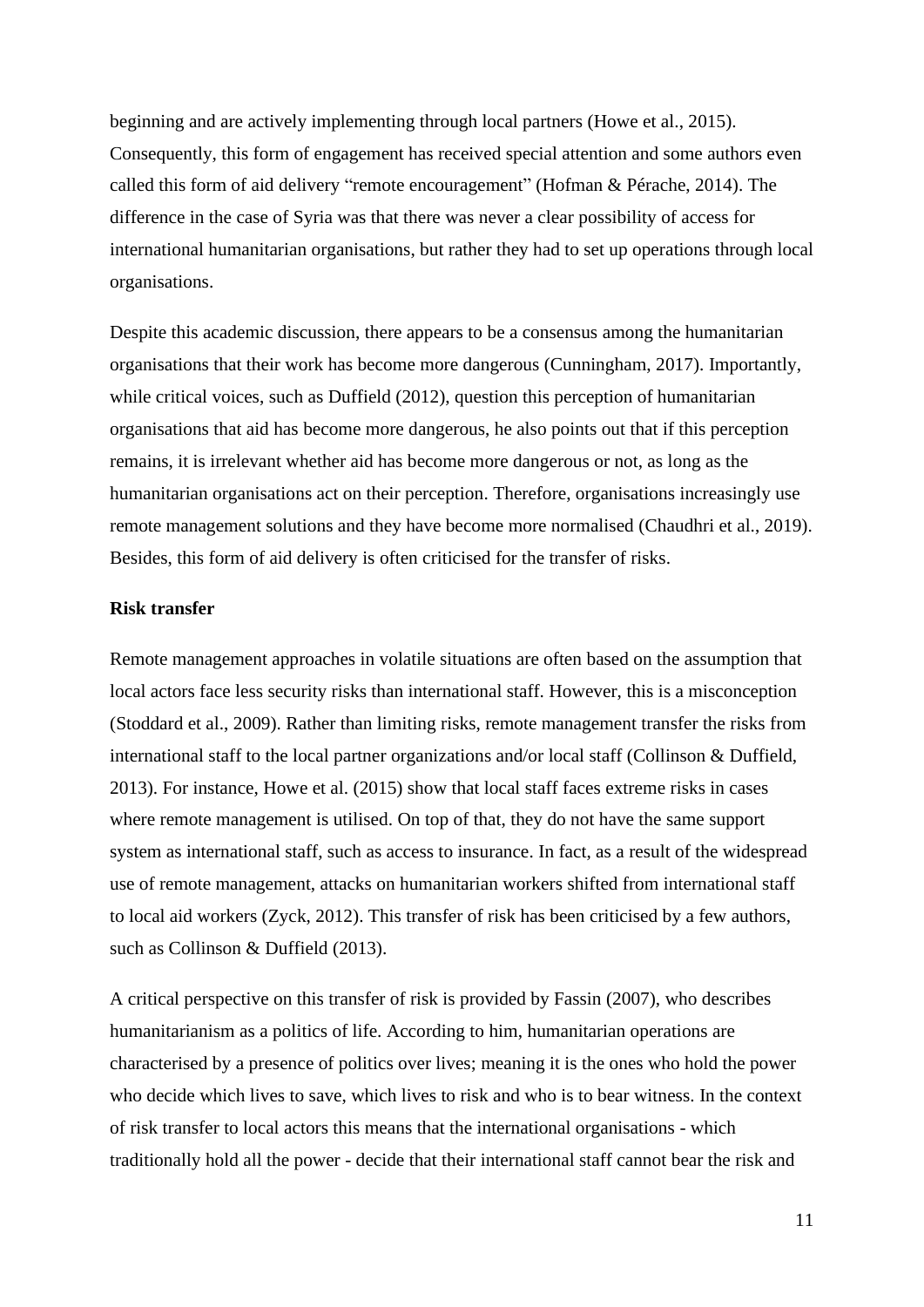therefore transfer it. The local on the other hand does not hold the power and consequently must bear the risk.

#### *2.2.2 Remote management and technology*

Importantly, remote management is not only the result of a changing security situation, but also this of technological advancements. For instance, Duffield (2016)) argues that the withdrawal of international staff from the field is enabled by digital information and communication technology. This view is also shared by Donini & Maxwell (2013) who identify a correlation between the increasing use of remote management and the availability of digital technologies such as phones and other remote solutions. Additionally, Kalkman (2018) argues that there is a clearly established link between the use of remote management and the widespread availability of technology.

Another important point is that by now mobile communication technologies are widespread and there is a trend towards global connectivity (Duffield, 2016; Sandvik et al., 2014). In fact, humanitarian organisations that were operating remotely reported using communication technologies in the form of phone-, internet- or satellite- based solutions to coordinate with staff and partner organisations in the field (Stoddard et al., 2010). Therefore, the increasing connectivity enables humanitarian organisations to innovate on those technologies and to resort to remote management approaches (Althea, 2015; Donini & Maxwell, 2013). For the most part, technology is framed or understood as an instrument to overcome issues of access by enabling remote management (Sandvik et al., 2014).

At the same time, it is also important that while there is this link to technology, remote management is not necessarily always technology based as it has been utilised in the past in settings without the necessary connectivity infrastructure. For instance, in the 1980s to 1990s during operations in Somalia and Afghanistan it was already rather common practice to reduce international staff in some areas deemed too dangerous or impossible to access those countries due to the cold war (Donini & Maxwell, 2013). Therefore, organisations worked through proxies, such as local actors while international staff could remain withdrawn from the field, and only occasionally visit the field (if at all). They received input from local actors through reports, analogue phone lines or through intermediaries. Nonetheless, this practice has received less attention during that time and therefore was less documented (Stoddard et al., 2010).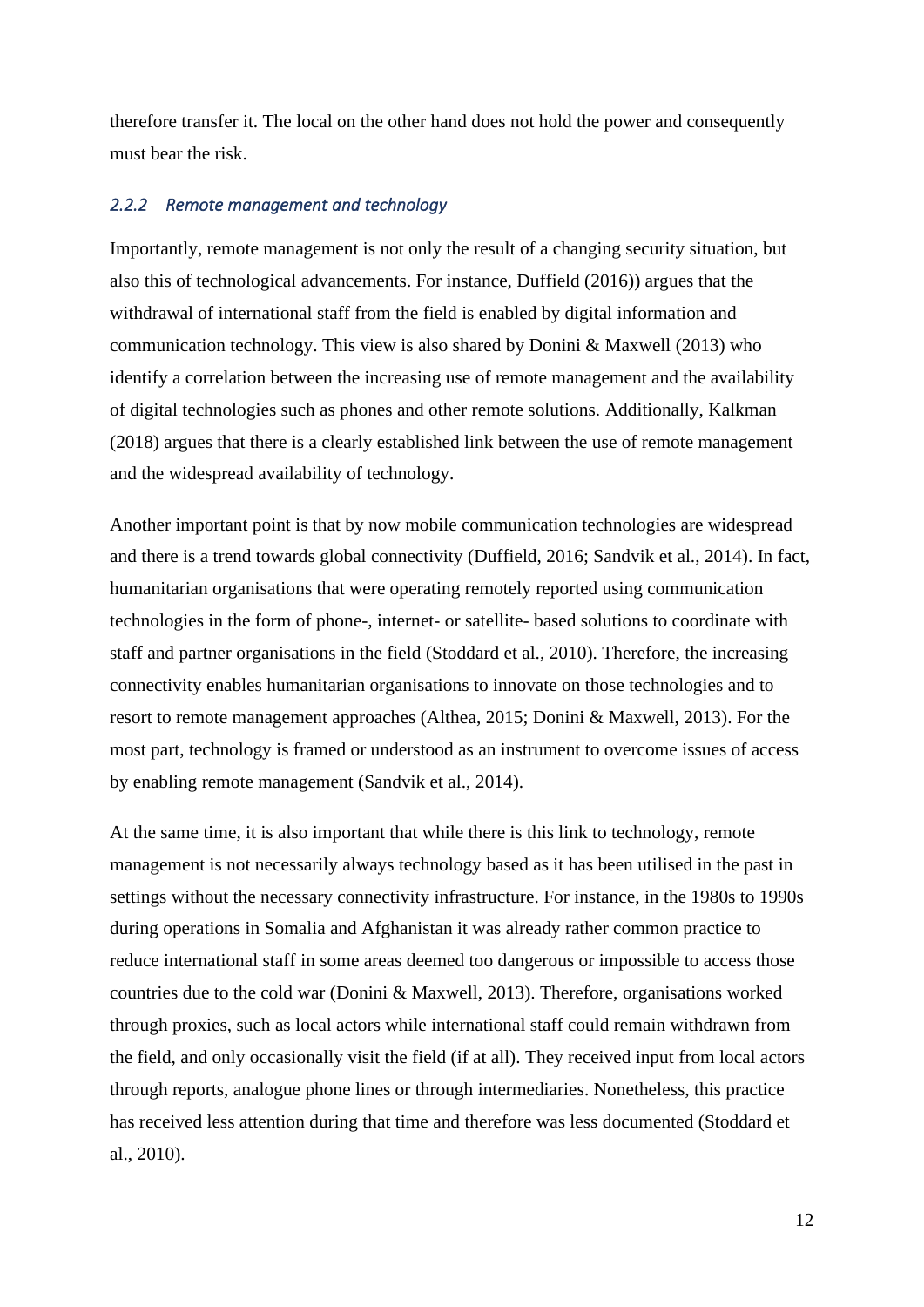Beyond using digital communication technology to converse and coordinate with field staff, new technologies also allow for remote monitoring of activities. Without international staff on the ground, the organisations needed to find new ways to triangulate information and oversee activities (Chaudhri et al., 2019). In fact, Howe et al. (2015) reported that remote management comes with compromises especially in the areas of reporting and monitoring & evaluation (M&E) requirements. As possible solutions remote sensing and geo tagging of pictures has also been utilised. Beyond monitoring there have also been limited uses of telemedicine and eLearning, trying to provide remote services instead of physical activities (Howe et al., 2015; Jackson & Zyck, 2017). As a consequence of those compromises to monitoring of operations, both upwards accountability to the donor and downwards accountability to the beneficiaries are hindered. This is where technology can provide possible solutions. For instance, to enable accountability to refugees, complaint hotlines and automatic calling of beneficiaries, which allow for two-way communication between the humanitarian organisations and the recipients of aid, have been used (Belliveau, 2016). To clarify, two-way communication refers to the possibility of the receivers of aid to talk directly to the humanitarian organisations, whereas one- way communication would be the humanitarian organisations only 'speaking at' the beneficiaries. To explain, radio is a clear example of one-way communication, whereas a phone call allows communication both ways. Additionally, 'speaking at' stresses that the speaker focuses on communicating a message, not about if and how it is received.

Due to the potential and growing availability of technologies, those have been readily adopted by the humanitarian sector. However, some criticism on this move has emerged. Donini & Maxwell (2013) and Duffield (2013, 2016) speak about cyber or digital humanitarianism, which results in a growing distance or remoteness between the giver and receiver of aid. According to Aarvik (2020), digital humanitarianism refers to the fact that in emergencies the affected populations and the humanitarian organisations increasingly rely on digital communication and information technology. It is difficult to draw a line between the use of humanitarian technology and where digital humanitarianism starts, but a critical reflection is needed (Aarvik, 2020). This is supported by Duffield (2016), who argues that the optimism of technology advocates citing the humanitarian imperative overrides critical voices on the use of technology in the sector. Accordingly, Sandvik et al. (2014) argue that the widespread use of technology in humanitarian settings is in need for a critical reflection asking about the consequences for the humanitarian field from adopting this technology. They call for critical research in to this dynamic to investigate the use of technology between the positions of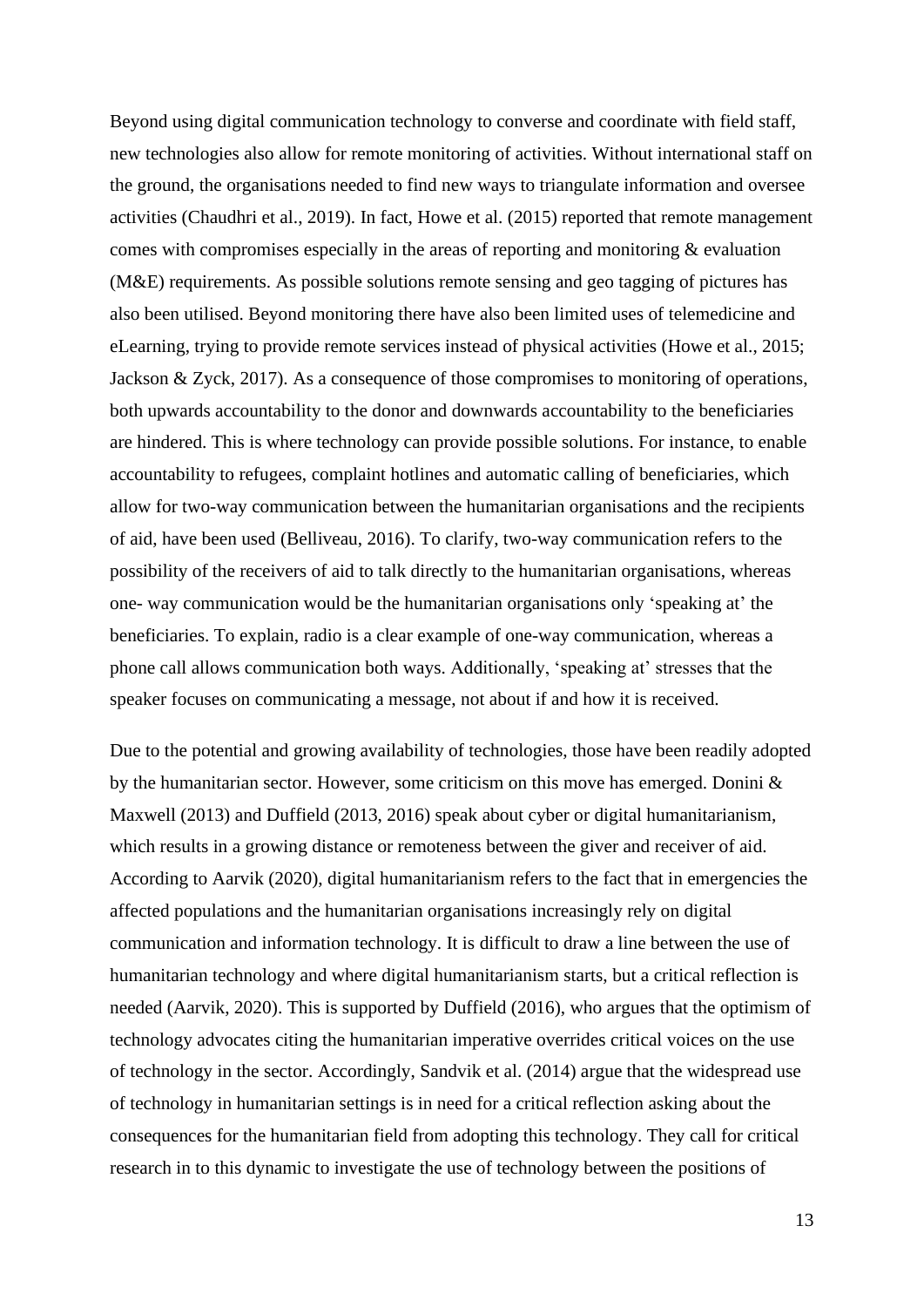digital humanitarianism critics and tech advocates, which would allow for a meaningful engagement. For Sandvik (2017) this means that, while there is a growing body of critical literature on the use of technology, the entire dynamic of innovating the field increasingly needs additional research.

Another important point is, that the information and communication technology used for remote management is mostly owned by the private tech sector. This means so-called new actors are brought in to provide their technical fixes. However, public-private partnerships between humanitarian organisations and new actors are not a new occurrence as they have become more prominent in the sector since the 1990s already (Duffield, 2013; Sandvik et al., 2014). The inclusion of private actors in the field has started in the past as funders of aid, but has increasingly shifted to the provision of services such as telecommunications, technological innovation and physical goods (Maietta et al., 2017). Despite this, the influx of new actors and their impact on the work of humanitarians remains an area where more research is necessary. For instance, it is unclear how organisations can and should ethically engage with those ('Q&A', 2020; Sandvik et al., 2014). Moreover, how these new actors and their technologies impact the field needs more attention. Notably, it even changes what is seen as a resource in humanitarian settings, such as understanding connectivity as a form of aid delivery (Sandvik et al., 2014). For the purpose of tracking this influx of new actors and in turn be able to analyse the consequences of their technologies, Jacobsen & Fast (2019) suggest in addition to looking at who shows up at a humanitarian crisis, to also look at what technologies show up.

#### **Remoteness**

One point that is highly criticised in the literature around the use of technology for remote management is the growing distance or remoteness it creates. For instance, Duffield (2012) criticises the retreat of international decision makers into cyber bunkers and aid compounds, while overseeing operations in areas deemed too insecure for physical visits. Donini & Maxwell (2013) argue that the face-to-face approach that used to be the core of humanitarianism is increasingly replaced by a face-to-screen relationship. Accordingly, Sandvik et al. (2014) reason that the use of technology increasingly influences and changes the relationship between the giver and receiver of aid. Likewise, Duffield (2016) describes this as the withdrawal of international staff, which leads to a growing distance; meaning digital technologies are in fact distancing technologies. The consequence of this is that use of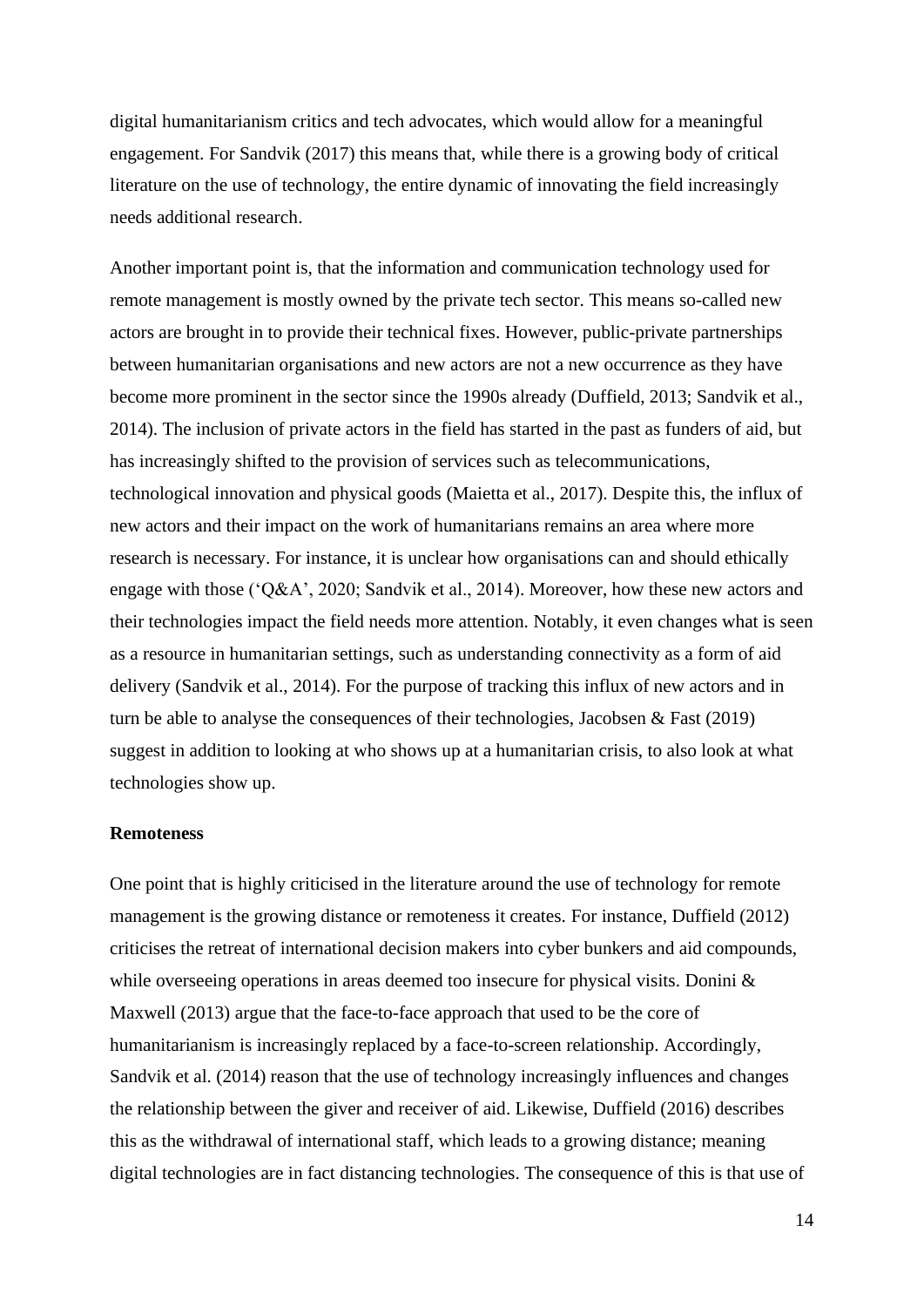remote management leads to remoteness from the field, which in turn leads to humanitarian programming based on generalized template approaches that lack any contextual knowledge (Fradejas-García, 2019). Consequently, the dynamic between the different levels of aid actors and beneficiaries has changed and the distance of the international staff hinders a deeper understanding of the people they aim to support (Collinson & Duffield, 2013; Dijkzeul & Sandvik, 2019). Adding another aspect to that, Stoddard et al. (2010) reported that coordination between the international and the local staff becomes hindered by language barriers that are more prominent when operating remotely.

#### *2.2.3 Remote management and localisation*

Lately, a strand of literature emerged which focuses on remote management and its relation to the localisation agenda. However, this is not completely new in the literature. For instance, Stoddard et al. (2010) have already established the importance of partnership frameworks for successful remote management. Their research also stressed that remote management differs in its nature depending on the extent decision-making shifted from international staff to local field staff. Indeed, the four modalities of remote management mentioned prior in 2.1 represent this shift. The modalities on the rather reactive spectrum (remote control, remote delegation) are the arrangements where organisations directly implement when the situation allows for it, whereas the modalities on the proactive spectrum (remote support, remote partnership) represent the INGOs more in the position of an intermediary. This intermediary role is the consequence of a wider transformation in the humanitarian sector. The humanitarian response is increasingly localised, meaning increased ownership by the local actors. Consequently, the role of international organisations is shifting away from direct implementation and rather becoming an intermediary between the donor and the local actors (Howe et al., 2015). Therefore, some authors have started to analyse the effect of remote management on the localisation agenda. For example, Elkahlout & Elgibali (2020) establish the term "remotely managed localised humanitarian action". In their research, they use the case of Syria to establish that remote management can also be beneficial towards greater localisation. Additionally, trust was identified as a key component in the partnerships between INGOs and local actors that are beneficial to the localisation agenda by allowing the shift of responsibility and power to the local (Chaudhri et al., 2019; Howe et al., 2015)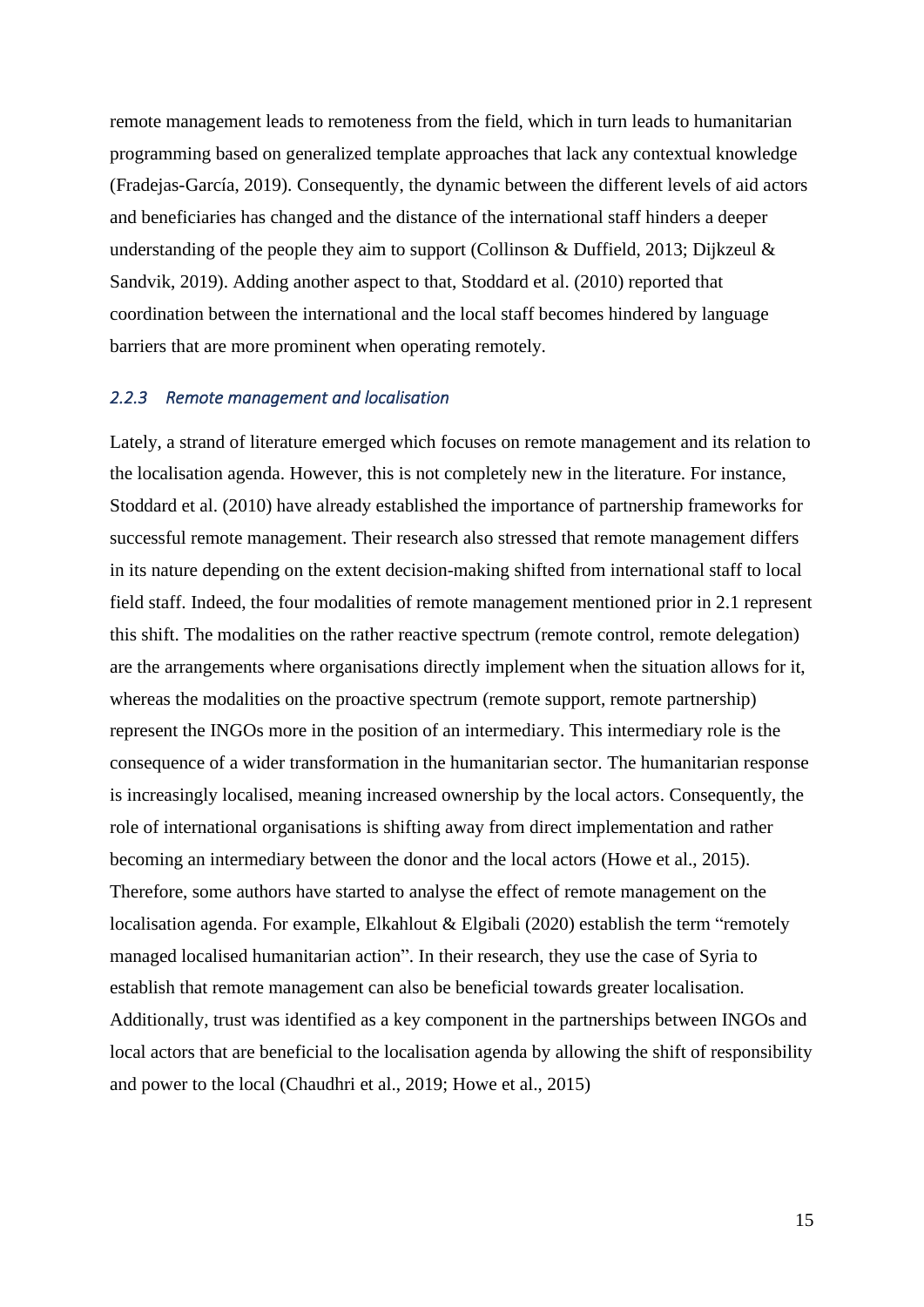In contrast, Duclos et al. (2019) are critical of presenting remote management as beneficial to the localisation agenda. They argue that localisation is supposed to challenge the power that INGOs currently have in the humanitarian system, but remote management bears the risk of reinforcing it. This is in line, with critical voices such as Duffield (2016) who argues that using local staff and partners that are remotely managed reinforces the existing power relations. As pointed out by Emmens & Clayton (2017), there is an overlap where remote management and the localisation agenda can learn from each other. Even so, this is a new and recent strand of research and requires further analysis.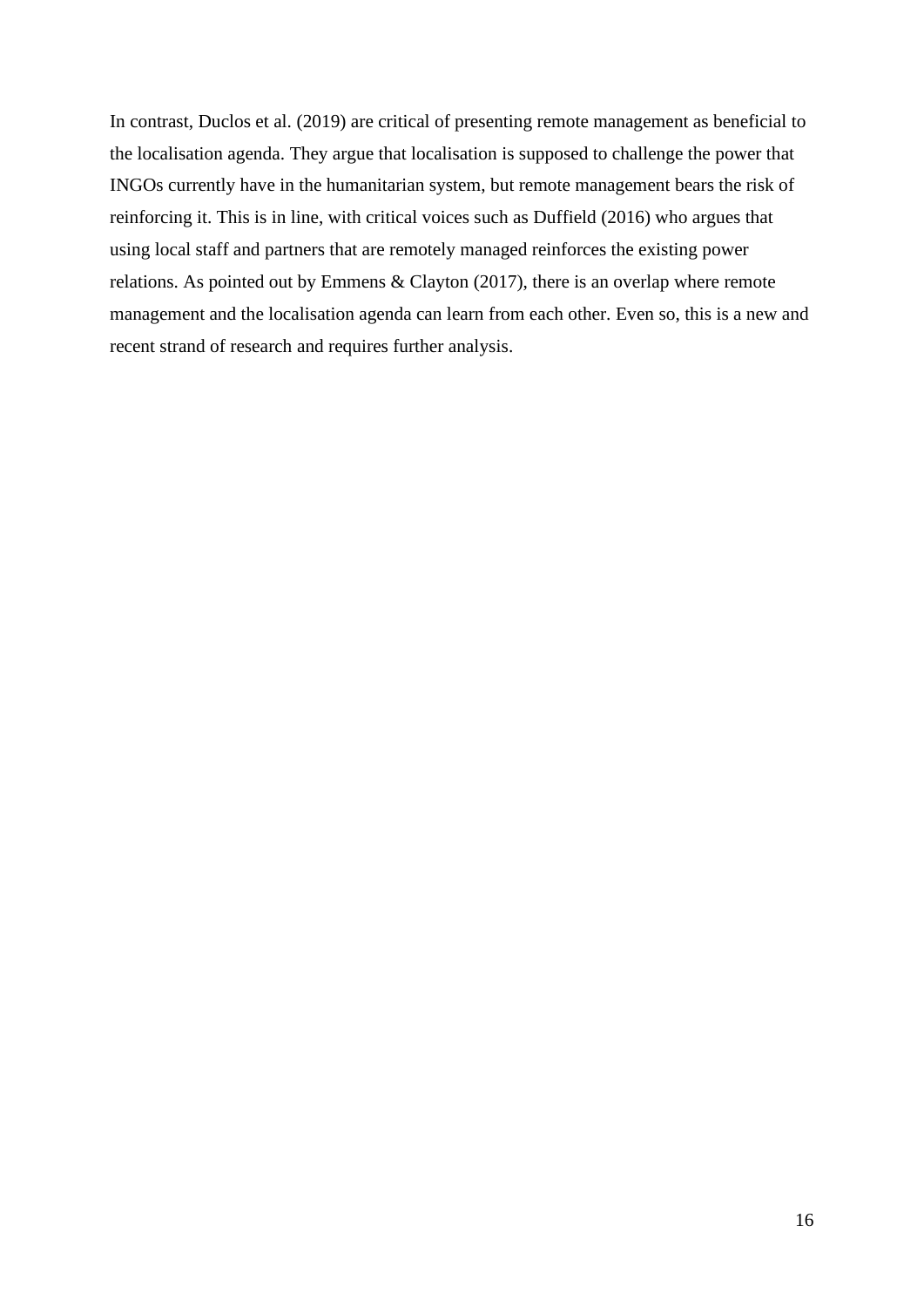#### 2.3 Technology usage in pandemics

A growing body of literature is emerging that discusses the potential and risks of digital communication technology, and the technologies used by humanitarian organisations amidst pandemics. Regardless, as pointed out by Wilson & Jumbert (2018), the role technology plays amidst pandemics has received limited attention. These two authors used a report by Fast & Waugaman (2016) as a starting point for building a conceptual framework on those technologies. They recategorized the findings from that report on the use of technology amidst the Ebola pandemic in West Africa in 2013 into three distinct categories. This way they develop their own framework on communication technologies used amidst pandemics and further refined it through triangulation with other sources. The resulting framework is the one I resort to in this research to further distinguish the practices of remote management. Here, technology is an instrument that allows for digital communication across distance. However, I argue that the purpose of the communication distinguishes the practice. To illustrate, an international aid worker passes on a message via email to the local partner that a shipment of goods is arriving tomorrow and that someone will have to pick those up. This message serves therefore the purpose to coordinate that someone will pick up the goods. Thus, in this case the practice of remote management is coordination. The details of this framework I describe, after explaining the rationale behind it.

The rationale behind this is that the prior review of the literature clearly showcases a link between technology in the form of digital communication and remote management. Therefore, a framework developed out of those technologies amidst pandemics provides a starting point for this research. However, as pointed out earlier there have been instances of remote management before the widespread availability of digital communication technology. Then again, those still relied of the passing on of information in different forms. Therefore, I frame communication as the instrumental core enabling remote management in this thesis. Additionally, I extended the framework to include low and no tech solutions, as they still rely on communication practices that serve a purpose.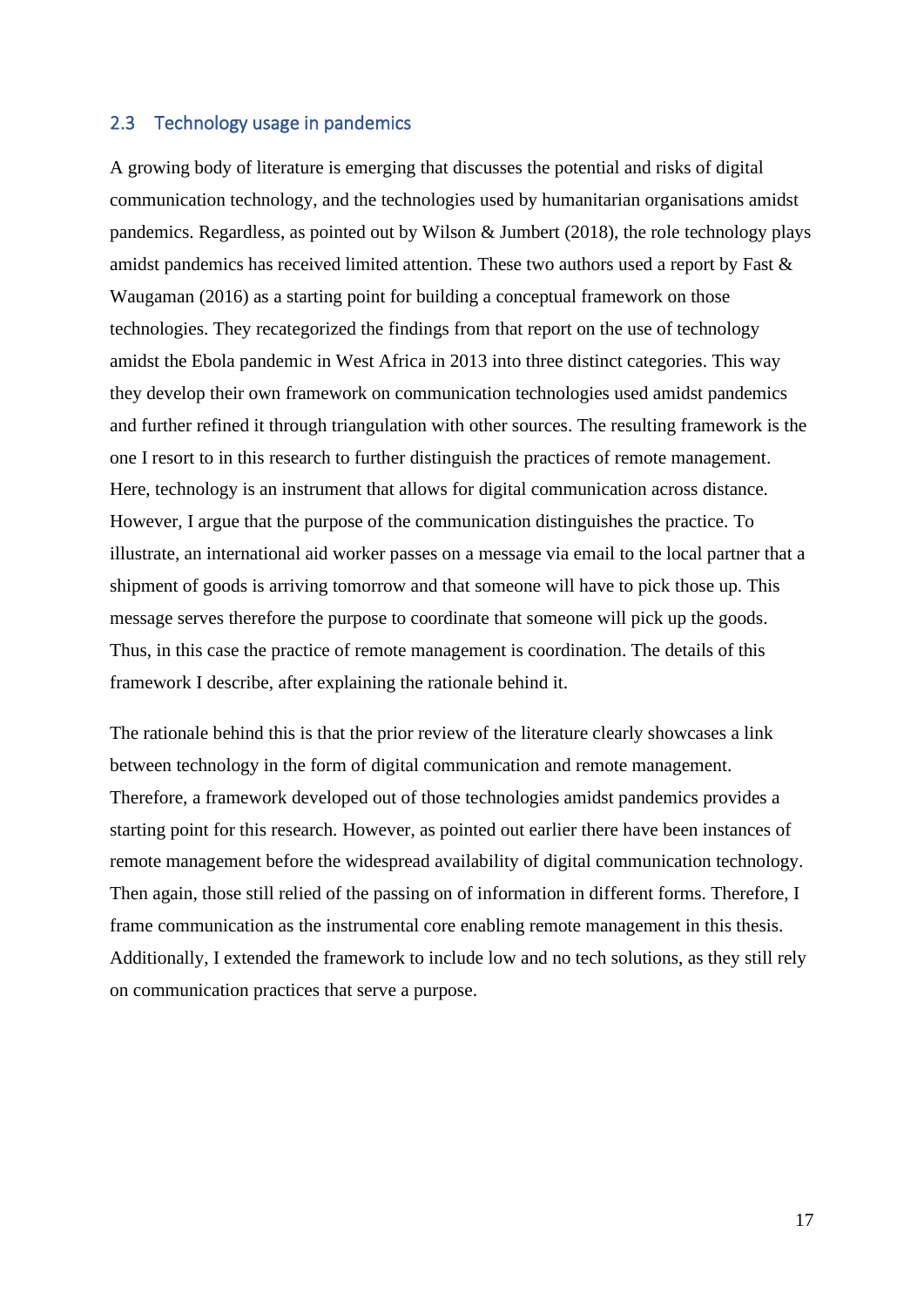#### 2.4 Framework of practices

Wilson & Jumbert (2018) established three different categories of technology grounded in the purpose they are used for. Those are (1) coordination, (2) diagnostics and (3) risk communication. They have been slightly adapted for this research. Those changes are also described. Additionally, out of the empirical findings of this research a fourth category (i.e. (4) remote activities) was added to this framework.

- (1) **Coordination:** Communication technologies that are utilised for the purpose of coordination among the different actors that are present in the pandemic response. Through this, roles and responsibilities are coordinated to enable an efficient response without overlap of activities. While Wilson & Jumbert (2018) mainly relate this category to the coordination between different organisations, this research also includes coordination efforts within organisation.
- (2) **Diagnostics:** Communication technologies that enable diagnostics, meaning they can collect information systematically and process it in some instances even automatically about the pandemic disease such as the spread. For this category, this research also includes diagnostics that go beyond tracking the virus and include diagnostic efforts for monitoring of other humanitarian needs, including monitoring and evaluating of humanitarian programming. Through those efforts, the organisations are then able to adjust their focus and respond to new dynamics.
- (3) **Risk communication:** Communication technologies that allow for communicating risks and recommendations to the affected populations. For this research, risk communication is expanded to also include the sharing of other relevant information by humanitarian actors with the population at risk, such as changes to programming or other measures to hinder the spread of the disease. This might include participatory approaches – in other words two-way communication practices – such as social media and calling campaigns. The advantage of those solutions is that next to communication risks they also allow for diagnostics due to the responses by the affected populations; therefore creating a small overlap with the diagnostics category (Wilson & Jumbert, 2018).
- (4) **Remote activities:** This category does not stem from the cited article. It emerged out of the empirical findings of this study. It refers to communication technology that was utilised in the response to replace traditionally physical activities. It encompasses not only communication technologies, but also low and no-tech solutions. Like risk communication, it focuses on communication with the affected population, however it goes beyond the communication of risks. It rather aims to provide a service remotely. For instance, physical education is replaced by communication technologies, protection case workers communicate via phones and only when necessary, intervene with physical presence, and lawyers assisting in housing, land and property (HLP) rights via a hotline.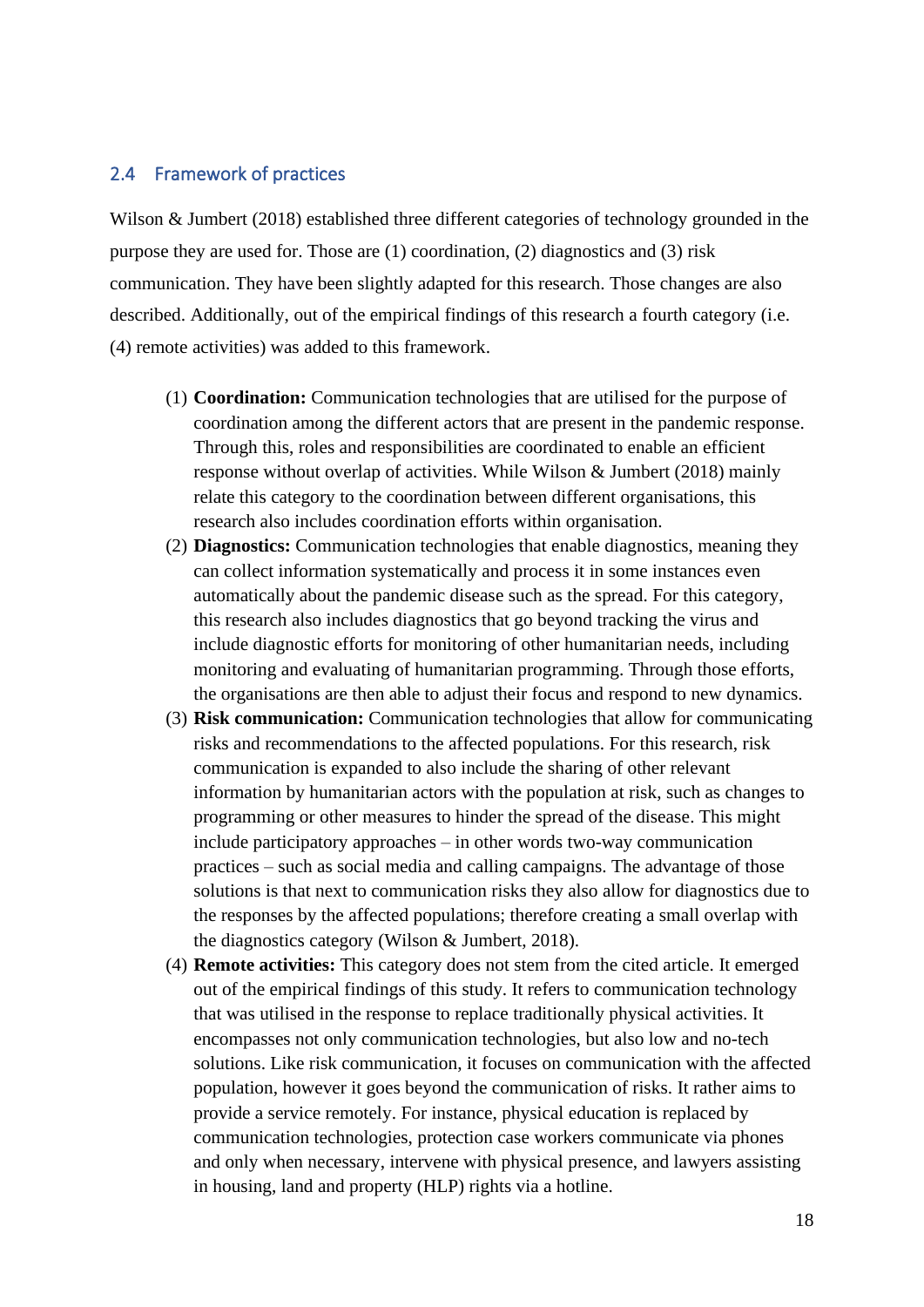#### 2.5 Research gap and contribution

In this chapter I showed that the literature is based on a few case studies (cf. Althea, 2015). From those cases - emerging from the field level - literature that focuses on good practices and lessons learned has been produced (cf. Zyck, 2012). A few authors, such as Stoddard et al. (2010) also argued that there is a lack of operational guidance and policy documents on the topic. Additionally, authors such as Duffield (2013, 2016) and Sandvik et al. (2014), bring in an analytical sociological perspective, showcasing the social consequences of remote management, such as remoteness. Parallel, there is a growing body of academic literature that meaningfully engages with the widespread use of information and communication technology, including the various concern and consequences of this such as the unclear role of private tech actors to provide these technological solutions to access populations in need (Jacobsen & Fast, 2019). Moreover, a clear link between technology and remote management was established (Kalkman, 2018). On technology usage in the humanitarian sector, Sandvik et al. (2014) showed that it is necessary to study how new technologies are introduced and how they impact the work of humanitarian organisations.

I have identified a research gap, consisting of two parts. First, utilisation of remote management appears to be widespread while the literature on the topic remains scarce. There are case studies and publications by or for humanitarian organisations; so called grey literature, though peer reviewed articles remain scant (Chaudhri et al., 2019). Therefore, the literature remains descriptive, further focusing on establishing definitions, creating guidance, documentation and describing good practices. Second, the focus of the literature is clearly on the security and risk management component of the concept. Accordingly, a systematic review by Chaudhri et al. (2019), suggests that the term remote management is not utilised in non-volatile settings. Also, this research could not identify any examples of such a study prior to the current pandemic.

Returning to the context of this research, during the recent COVID-19 pandemic technological solutions to remote management have received increased attention as humanitarian organisations were forced to adapt their way of working due to travel and access constraints. Moreover, the focus shifted on the role local actors can play in the delivery of aid. Therefore, to approach this research gap, I apply the concept and past research on remote management from conflict settings to a pandemic context. Additionally, this study provides a sociological analysis of the wider implications of those emerging remote management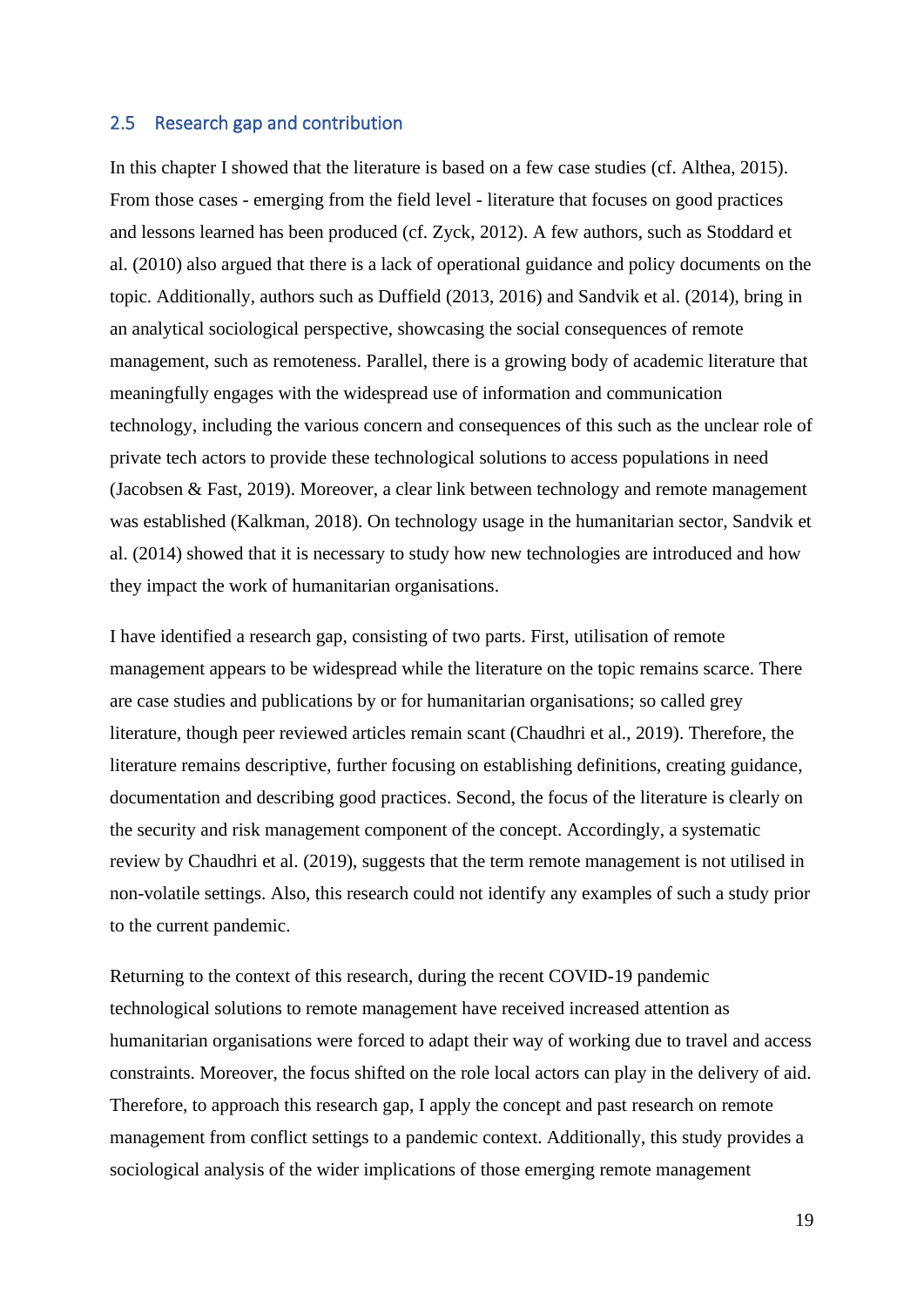practices to the digitalisation and the localisation of the sector. Importantly, the framework of practices I derived and adapted from Wilson & Jumbert (2018) enables me to distinguish different practices. In turn, this allows me to contribute to the literature on remote management by showcasing the use of this framework and moves my contribution away from a purely further conceptualisation of the concept in a new context towards an addition that allows a deeper understanding of it. The methodological approach utilised to derive the necessary data for this research is described in the next chapter.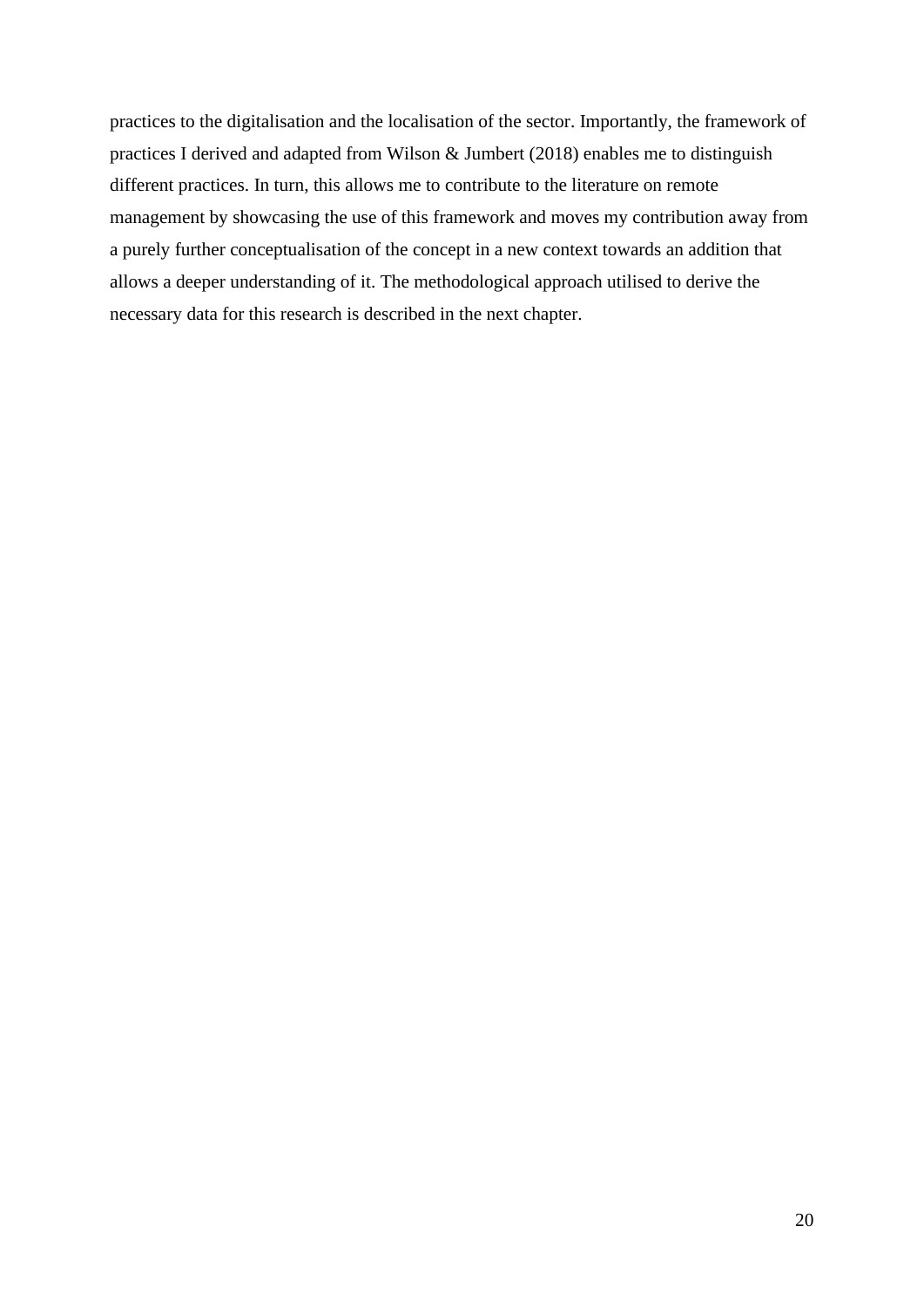### 3 Methodology

#### 3.1 Research Design

This study is a qualitative, exploratory study into remote management practices and the effects it has on the field. This design enabled me to gather a holistic understanding of the context, the Rohingya Refugee Response in Cox's Bazar Bangladesh. The study itself was not designed very rigid in its approach and allowed for the flexibility to adjust to the field. In that sense it allowed me to follow-up new leads I came across during my research, such as the availability and emergence of a lot of reports by the humanitarian organisations. Additionally, the focus of the research only evolved over time. This means at the beginning of this research, I was conducting the first interviews to identify a sector of the response that would be the most interesting. However, it became clear that limiting myself to a specific sector would neither allow for a holistic picture, nor would it be a feasible approach. This is because, many organisations are present across multiple sector and adaptation to COVID-19 have been designed across sectors.

Additionally, the choice of this study design is also related to the nature of the research questions. The how questions ask for underlying explanations. To be able to answer it, qualitative research allows the study of the process that led to the emergence of remote management practices with all its details, rather than just the outcomes. Therefore, providing the possibility to understand the social processes that occurred. The choice of research question allowed me to look at remote management from a broad perspective.

#### 3.2 Research Site

I have purposely selected the Rohingya Refugee Response in the Kutupalong refugee camps. The purpose was to conduct the study in a setting where humanitarian organisations employ remote management practices as a response to the pandemic. As the study done by Truelove et al. (2020) has claimed that there was and still is a very high probability of the spread of the virus among the Rohingya population. When designing this research in September 2020, only limited information about the COVID-19 was known, thus at that point it was still unclear how the pandemic would progress. Still, early inquiries into this response revealed that the humanitarian organisations reacted to this high risk by reducing their footprint and switching to a remote management modality. Moreover, the pandemic arrived in the camps. With these two processes taking place, the research setting allowed for the inquiry of remote management practices. In essence, by selecting this site for the research, it was possible to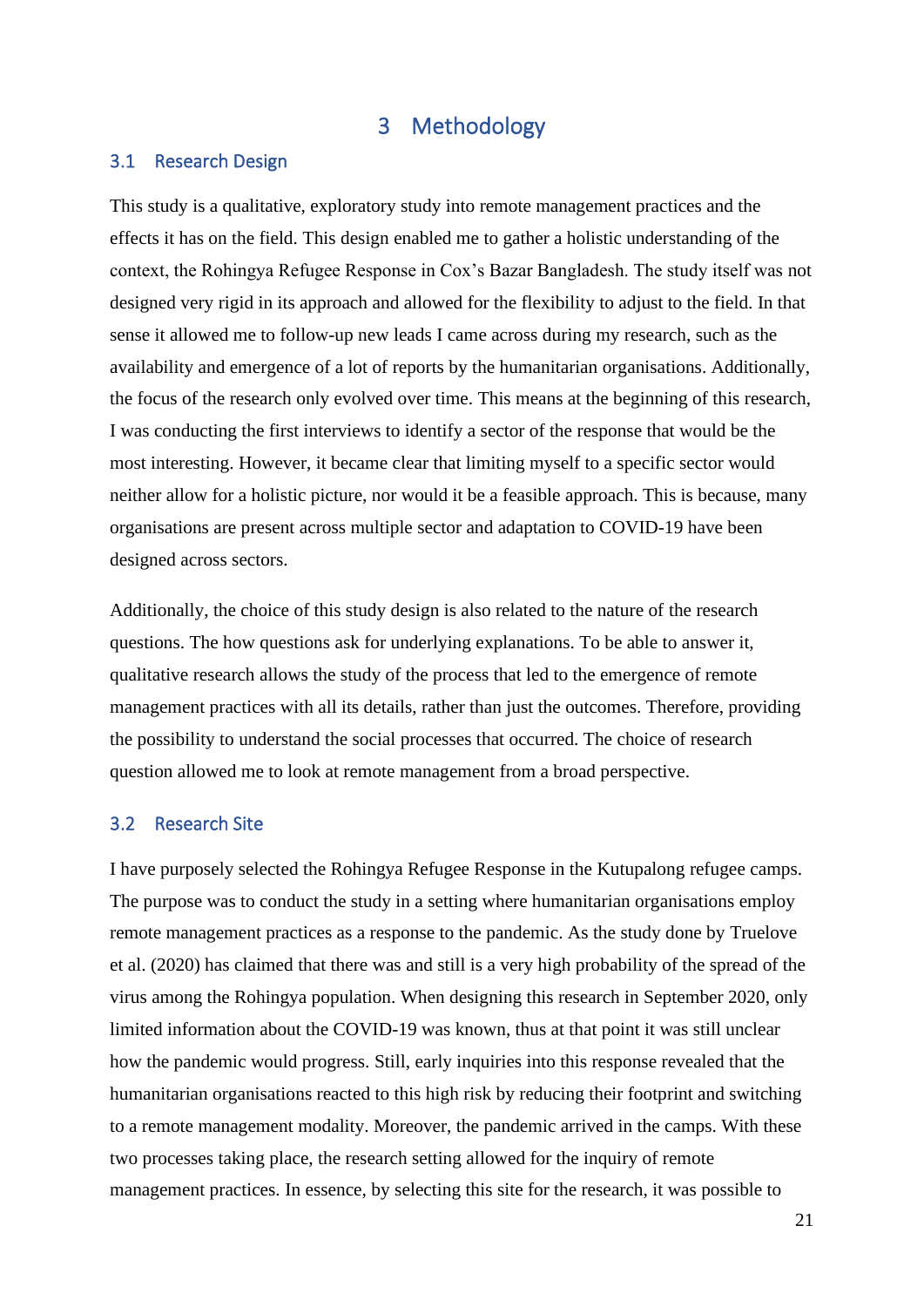gather data in the appropriate setting, connected to the events around the pandemic and where processes of remote management were utilised.

Another aspect of my choice was the high level of vulnerability of the Rohingya. Humanitarian organisations themselves consider the vulnerability of the population when deciding whether to stop their help to the population or to continue activities remotely with a possible reduction of quality and monitoring (Stoddard et al., 2010). In this response it was necessary to continue and maintain operations; especially considering that the Rohingya completely rely on humanitarian aid.

#### **Site description**

Around 869.000 Rohingya are living in highly congested refugee camps in Cox's Bazar, Bangladesh in 2020 (IOM, 2020g). They are distributed across 34 camps, with nearly 600.000 of them located in the Kutupalong Refugee camp plus expansion site (ISCG, n.d.). The Rohingya fled from Rakhine State, Myanmar to Bangladesh in 2017 after violence broke out (UNICEF, 2021b). Since then, they are living in these camps, which are among the most densely populated places on this planet and some of the most congested camps(WV Bangladesh, 2020). They are completely reliant on the help of humanitarian organisations, who are working there together as the Rohingya Refugee Response (ISCG, 2020a).

On May 14 the first case of COVID-19 was confirmed among the refugee population (UNHCR, 2020a). Since then 360 cases among refugees were reported for the year 2020 (UNHCR, 2021). However, the actual number of infections is expected to be much higher, as testing is severely limited (ISCG, ACAPS, et al., 2020). For the year 2020, there were severe lockdowns from April until November, heavily limiting activities by humanitarian organisations in the camp (UNHCR, n.d.).

# 3.3 Data collection

#### *3.3.1 Methods*

I used semi-structured interviews as a method of data collection. Those type of interviews allow respondents to express their insights more freely, especially when paired with open questions. Importantly, they allow the researcher to follow up on answers or new leads. Additionally, by following an interview guide, the researchers ensures that all important topics are covered and the interviews are comparable to each other (Bernard, 2017).The big advantage of this method for interviews is that it made sure I would not miss out on any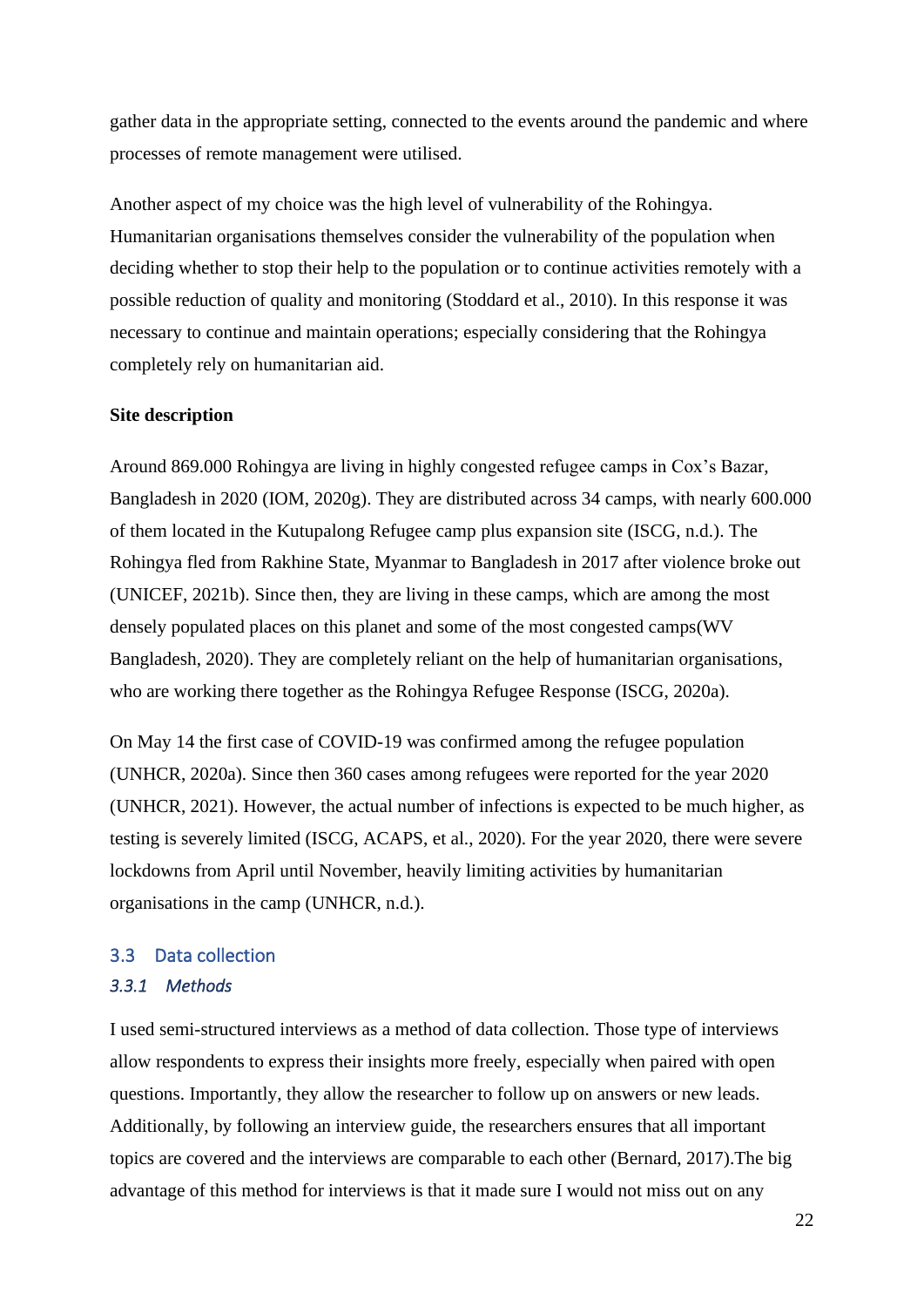important topics during the interview, while at the same time allowing the respondents to bring up topics, they felt are important, and allowing them to expand on important topics. In turn, this resulted in a richness of data, including important contextual knowledge and additional information. Moreover, this way respondents were able to share the information on the topics they were knowledgeable about, and no interview time was wasted on topics that were not relevant to those individuals. Another important advantage of semi-structured interviews is that they allow for adaptations when the research reveals new topics and findings. To confirm findings from former interviews, I brought those up with new respondents to confirm, expand or discuss those in more details. Moreover, interview and the topics discussed could be adjusted over time, making the questions more relevant for the context.

I decided to collect the data for this research via interviews for four distinct reasons. First, the data collection took place parallel to the COVID-19 pandemic. This means, there are no historical records of the events yet and the adaptations by the humanitarian community were happening at the same time as my research. Therefore, the people within the organisations who were involved in these adaptations and in cases even decided on those were the only ones knowledgeable about the underlying reasons and important details. Second, this research goes beyond identifying practices. Indeed, it asks wider questions that want to understand the complex social processes that occur when organisations had to adapt to a global crisis. Thus, the humanitarian workers who were forced to adapt their work and shift to remote management can provide the necessary insights and reflections of this change. This form of information, I would not be able to find anywhere else. Third, fieldwork was not possible at this time; meaning physically visiting the refugee camps would be impossible, further limiting the possibilities of data collection. Fourth, the individuals I wanted to interview were working in a humanitarian situation, that was constantly evolving. This meant their time was precious and my interviews were taking time away from these practitioners. Therefore, this form of interviews allowed for a systematic collection of data; and interview guides could be adjusted to solely focus on the type of information I could not find from any other source. I paid particularly strong attention to make my interviews as focused as possible on the specific respondent's expertise as to maximise the use of the valuable interview time.

The semi-structured interviews were conducted with the help of an interview guide. This guide contained all the important topics to be covered during the interviews. Additionally, it contained formulated probing questions to steer the interview in the desired direction.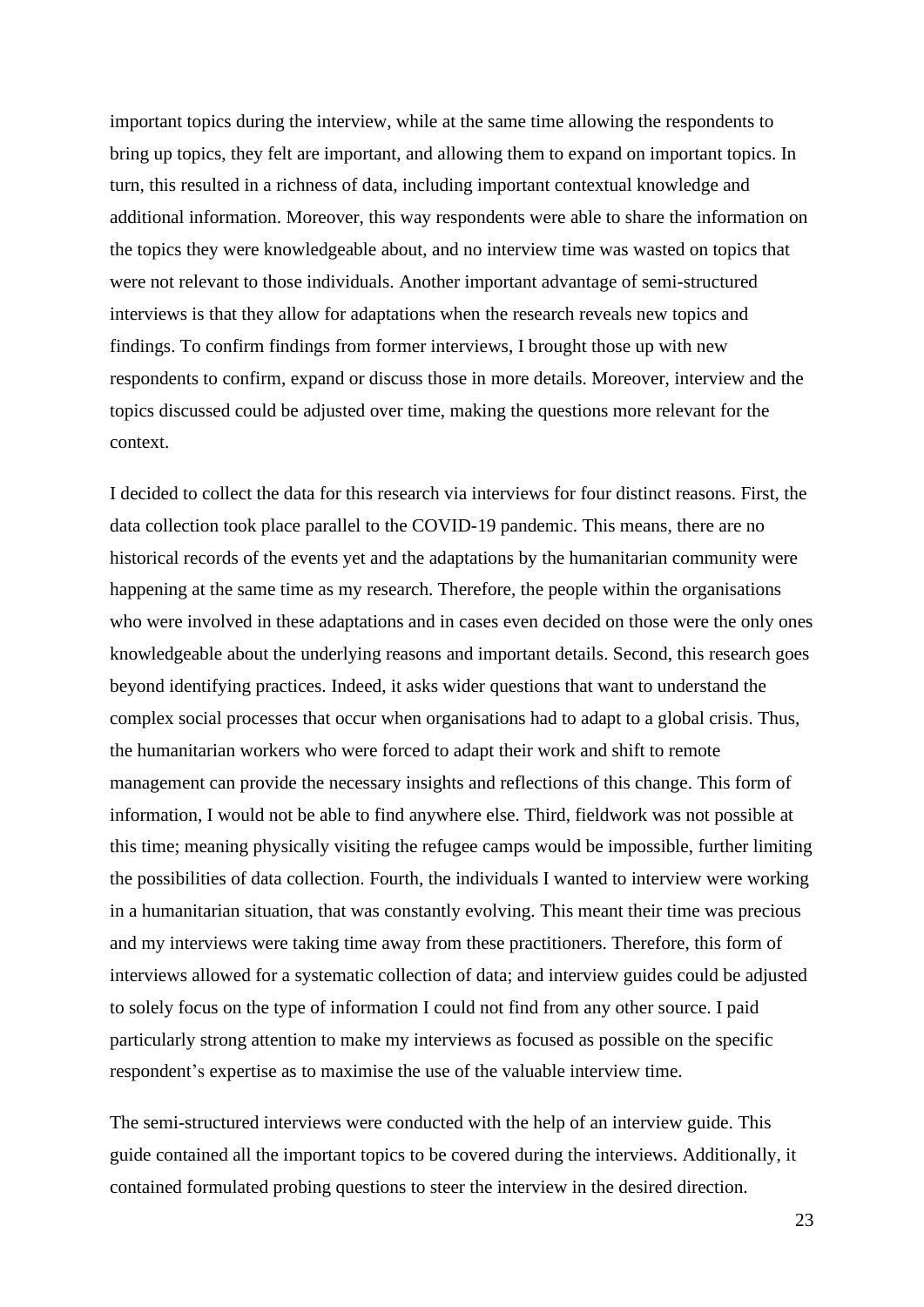Importantly, I did not ask my research questions to the respondents directly. Therefore, questions were designed to reveal the desired information that would allow after analysis to answer the research question (Maxwell, 2012). This was especially important in this research, as organisations and respondents have different understandings and definitions on remote management<sup>4</sup>. Next to interviews, reports published by the humanitarian organisations themselves were utilised as a source of information. They provided complementary information, such as additional facts and figures, background information, and in some cases additional insights beyond the interviews.

#### *3.3.2 Sampling*

For this study eight participants were sampled purposely. A list of the interviews and additional details can be found in the Appendix. The informants were chosen to obtain information on a very specific topic and therefore the right experts were needed (Bernard, 2017). These selected participants acted as key informants to this study. A small sample size was sufficient for this research, as remote management practices were very widespread.

Additionally, the participants had to fit specific criteria. Therefore, the individuals had to work for a humanitarian organisation working in the Rohingya Refugee Camps. On top of that, they had to utilise remote management practices in their response. Therefore, I sampled individuals in senior positions that were either remotely managing a team from outside the country, outside the camp or were managing the on-site response, while receiving inputs remotely from their international partner organisation or headquarters. The type of organisation my respondents came from was less important. This meant, I included the UN agencies, INGOs, national offices of INGOs and local organisations that were implementing on behalf of an INGO.

#### *3.3.3 Collection of data*

#### **Interviews**

The data collection process took place from November 2020 until the last interview on the 22.06.2021. Prior to data collection, an interview guide was developed. This guide was tested and revised with a peer to make certain that questions did probe for the desired responses and

<sup>4</sup> Chapter 2 showcased that there are different definitions present in the literature and subsequently the respondents have also a different understanding of the concept.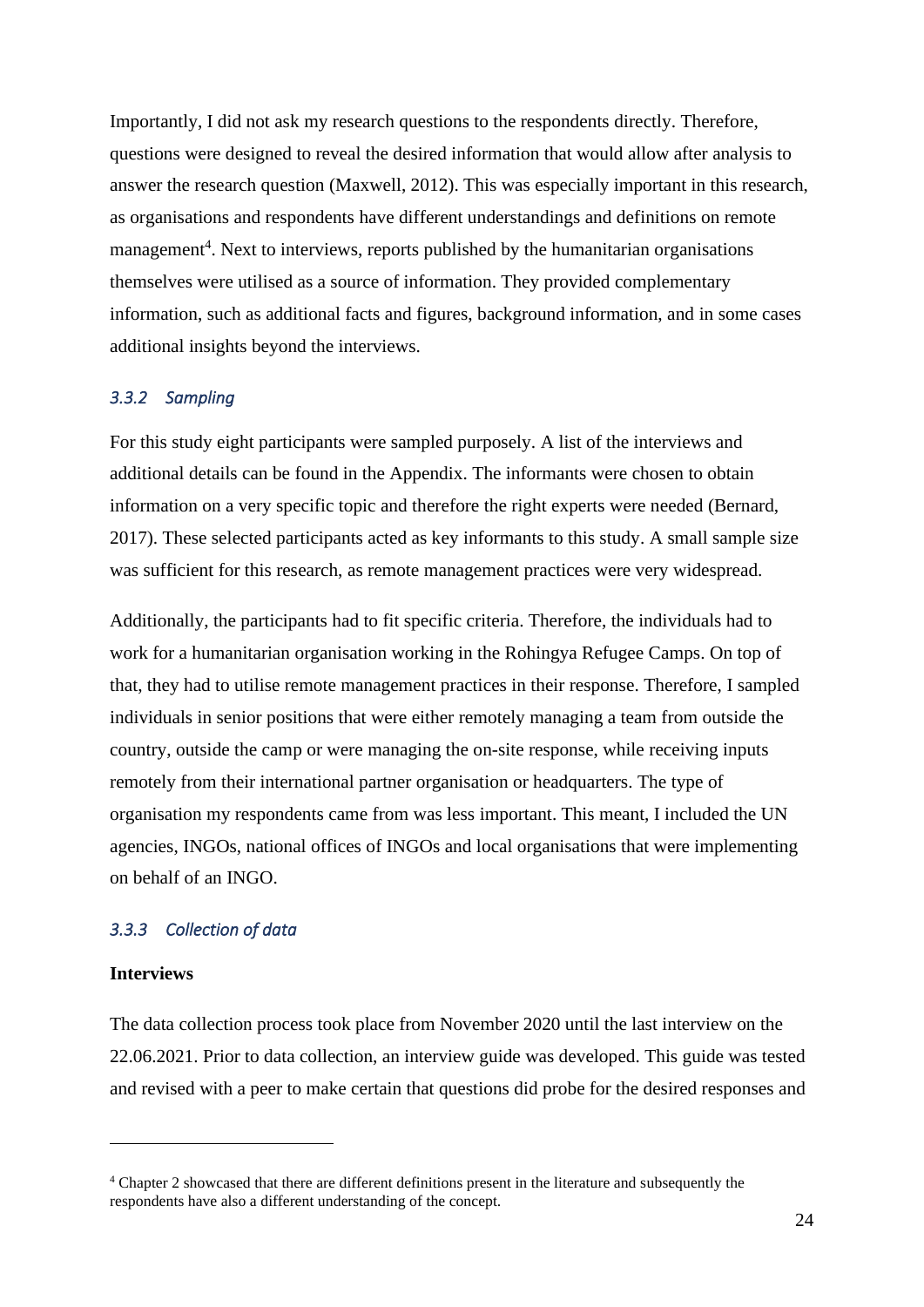were clearly phrased. Next, the process of data collection commenced. In a first step, an inventory was made on which organisations were present in the Rohingya camps. This information stems from a list maintained by the response where all humanitarian organisations report in what camps they conduct which activities (cf. ISCG, 2020b). Using the list, I identified the actors in charge of the response within the organisations and tried to contact those directly. If this was not possible, I reached out with a more general inquiry to the organisation to connect me to the right department. In total, around 300 individual E-Mai addresses were contacted. It is important to mention that most of these inquiries did not result in a response or citing capacity limitations an interview was not possible.

Interviews with respondents were conducted using digital communication tools such as Skype, MS Teams and Zoom. At the start of the interview, the participants were shortly informed about the context and the goals of this research., They were also informed that they and their organisation would remain anonymous. Next, they were asked if they consent to this interview and consent to an audio recording. Once this was established, audio was recorded. After, the interviews were transcribed in a non-verbatim manner. Meaning, other forms of information, such as pauses, sighs etc were not included in the transcripts ('Transcription', 2018).

#### **Reports**

Simultaneously, reports from the response describing practices of remote management were collected and analysed. For this purpose, two databases were searched: the official website of the Rohingya Refugee Response<sup>5</sup> and Reliefweb operated by United Nations Office for the Coordination of Humanitarian Affairs (OCHA) 6 . This allowed for a systematic collection of reports, that were published by the organisations present in the field. Importantly, this search did not limit itself to remote management as a search string, as the literature review revealed that organisations differ in their terminology. To circumvent this and identify the right reports, the term 'remote' was used, as results such as remote control, remote programming etc. would then also be identified. Importantly, the search was limited to the timeframe 01.2020 until 14.4.2021. In total, 130 reports were collected this way.

<sup>5</sup> https://www.humanitarianresponse.info/en/operations/bangladesh [Last accessed: 16.10.2021]

<sup>6</sup> https://reliefweb.int/ [Last accessed;16.10.2021]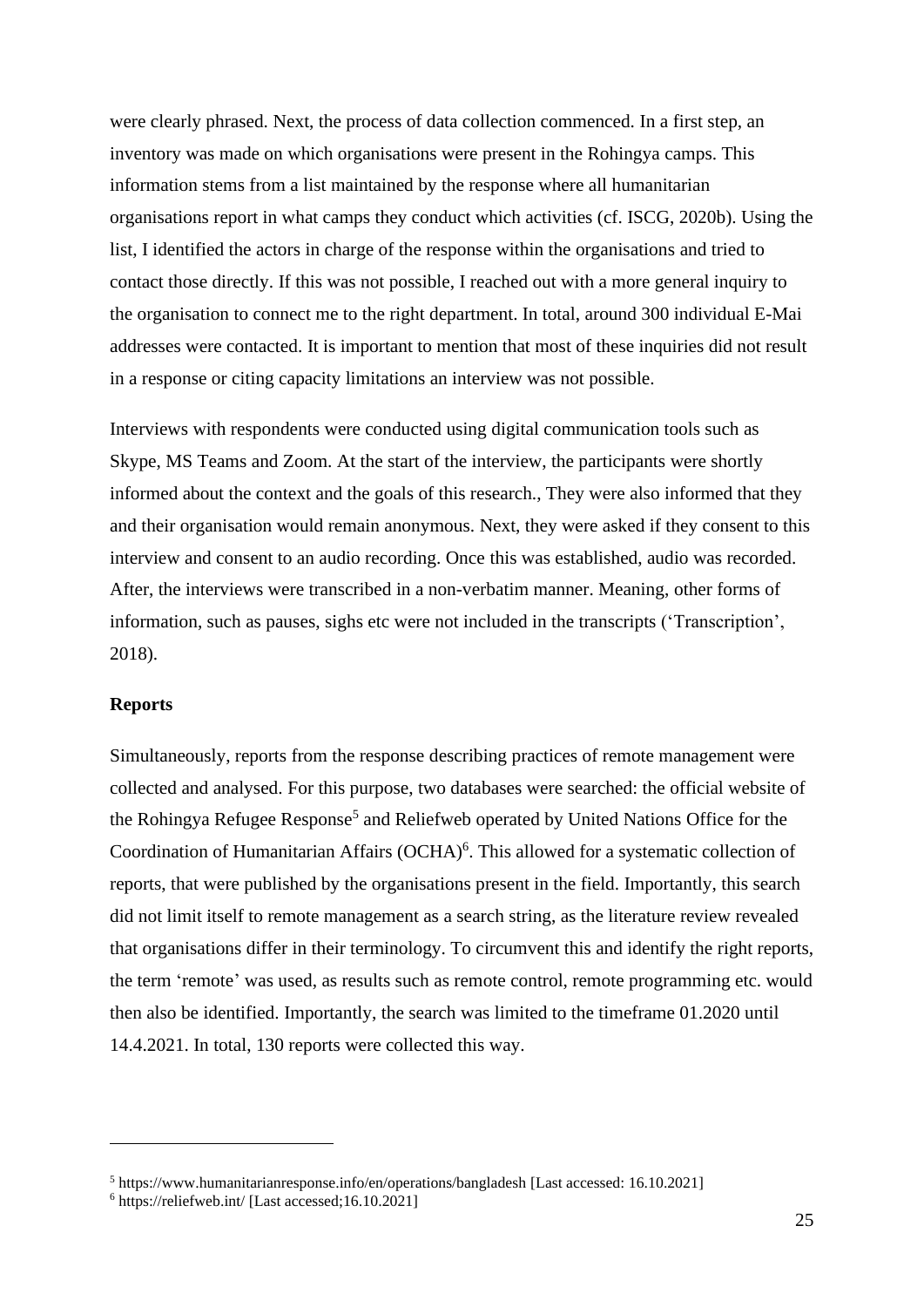#### 3.4 Data analysis

After transcription of the interviews, I analysed those in a strategic and rigorous coding process. Coding refers to the assigning of nominal variables to text and followed the idea from codes to common themes to the final emergence of a category (Bernard, 2017; Miles et al., 2014). I utilised the qualitative data analysis tool Atlas.ti for this process. It is important to mention that this process was not strictly linear and procedural. Rather it was a very interactive and iterative process, meaning based on new findings I made constant adjustments to my coding. Especially, reflecting and the writing of analytical methods added depth to this rigorous process and allowed me to gain an in-depth understanding of the data (Fereday & Muir-Cochrane, 2006).

To ensure my data analysis is embedded and connected to the available literature, I coded the data deductively through a codebook (Bernard, 2017). This codebook I created based on my review of the literature and conceptual framework. A starting point for further distinguishing practices of remote management was the framework I discussed in the previous chapter, which allows to categorize practices based on the objective of the communication (i.e. for the objective of coordination, diagnostics, risk communication and remote activities). Therefore, provisional codes were applied to data segments. However, to not confine my findings with this codebook, I created new codes when they emerged inductively – such as the fourth category of practices of remote management which I named remote activities. This approach is called a hybrid-approach, which ensures that my findings relate to the pre-existing literature but are not limited by it. This allows for a rigorous way of analysing the data (Fereday & Muir-Cochrane, 2006).

Once I applied my codes to the data segments, I analysed the codes for patterns and similarities that connected those together through an iterative process, furthering my understanding of the data until I arrived at different categories of codes, which include themes, causes, relationships and theoretical constructs (Miles et al., 2014; Saldaña, 2016). Afterwards, I looked for connections and relationships between my categories. This was achieved by writing analytical memos of my thought process. It was necessary to establish relationships between categories, as this research aims for explanations that rely on establishing connections between them to be able to answer my research questions (Miles & Huberman, 1994 as cited in Bernard, 2017).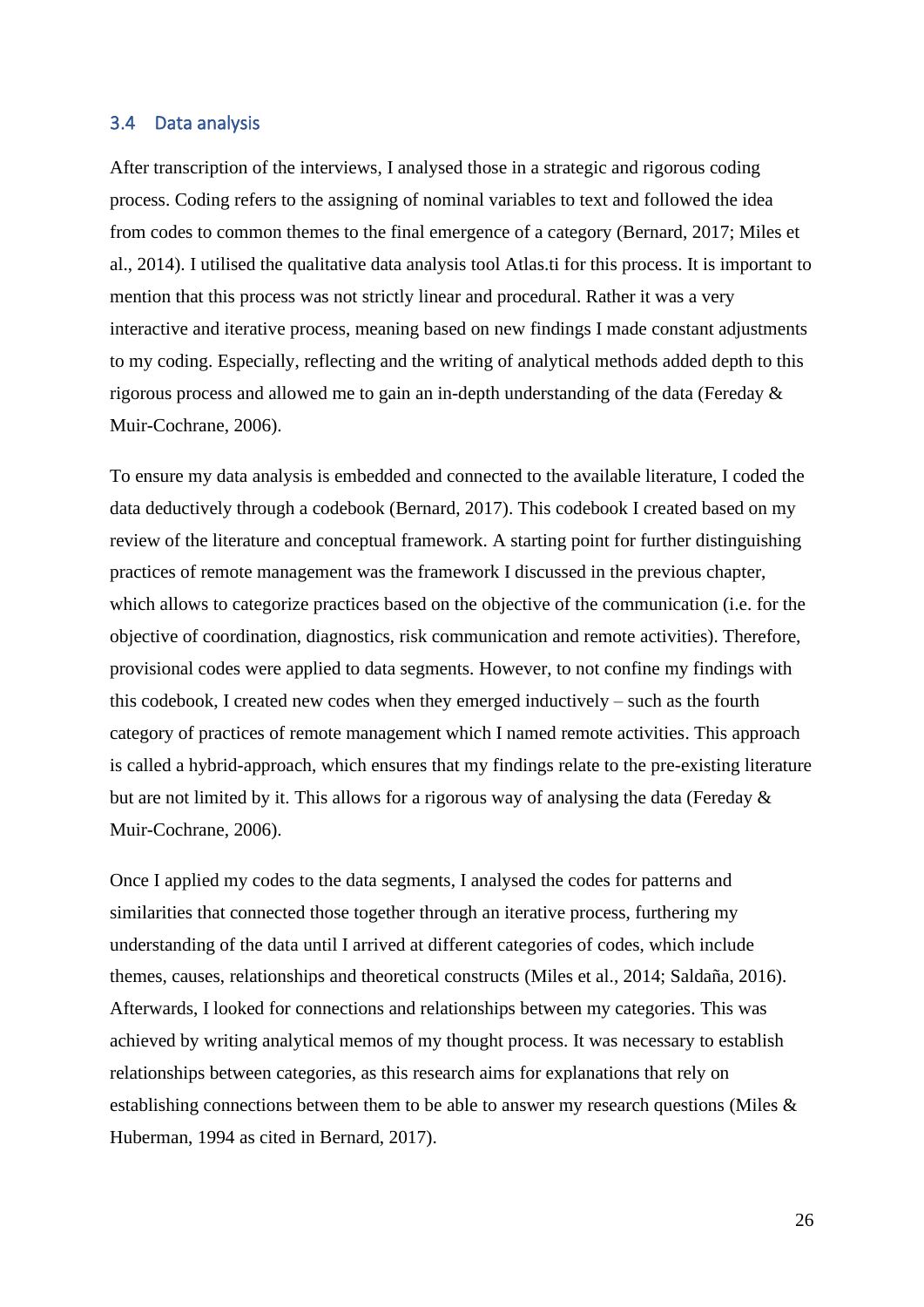To address questions of validity of findings, the data was analysed rigorously as described above. Additionally, to ensure the quality of the data the findings from interviews were triangulated (Miles et al., 2014). The research was systematically designed to allow for triangulation by using the collected reports from the humanitarian organisations to check against the information obtained from the interviews. On top of that, I used feedback by interviewees to refine findings. This means that through constant analysis of my interviews, I identified preliminary findings, which I would validate in subsequent interviews.

#### 3.5 Limitations

The findings are based on only eight interviews, which is a limitation itself considering the size of the response and the number of organisations involved. This means that I had a rather low basis of information to triangulate data during my analysis. A higher participation rate would therefore clearly increase the validity of my findings. Likewise, this low amount of interviews results in a high selection bias. There is a risk that the answers from the participants portray a very skewed picture on remote management, on new actors and the role of local actors, (Bernard, 2017). Therefore, the research is designed to also incorporate reports to limit this threat to validity. As the reports are not limited to the interviewed organisations other important findings from the overall humanitarian response were captured this way.

Another limitation of this research is the absence of local actors. The interviewees, except for one, are all international humanitarian organisations. Additionally, the reports collected are also limited to international organisations. The reason for this could be that the local organisations don't publish, publish in different databases, or publish in a different language than English. For the interviews, I have talked to one local actor, however the participants organisation is part of a global movement and therefore used to working with INGOs. I have not been able to conduct an interview with one of the many local organisations, that are the implementing partners of INGOs or implement themselves. Their answers could show how and to what extent local actors resort to remote management, and especially their views on how it influences the relationship between them and the international organisations.

A third limitation is concerning my inquiry into technology and new actors. Except for one, interviews were conducted with different levels of managers who worked remotely. However, none of those was very knowledgeable on new actors, data protection, and technology. Clearly, the one interview I conducted with an expert of this field, revealed way more concise answer. Therefore, the findings in relation to this remain limited.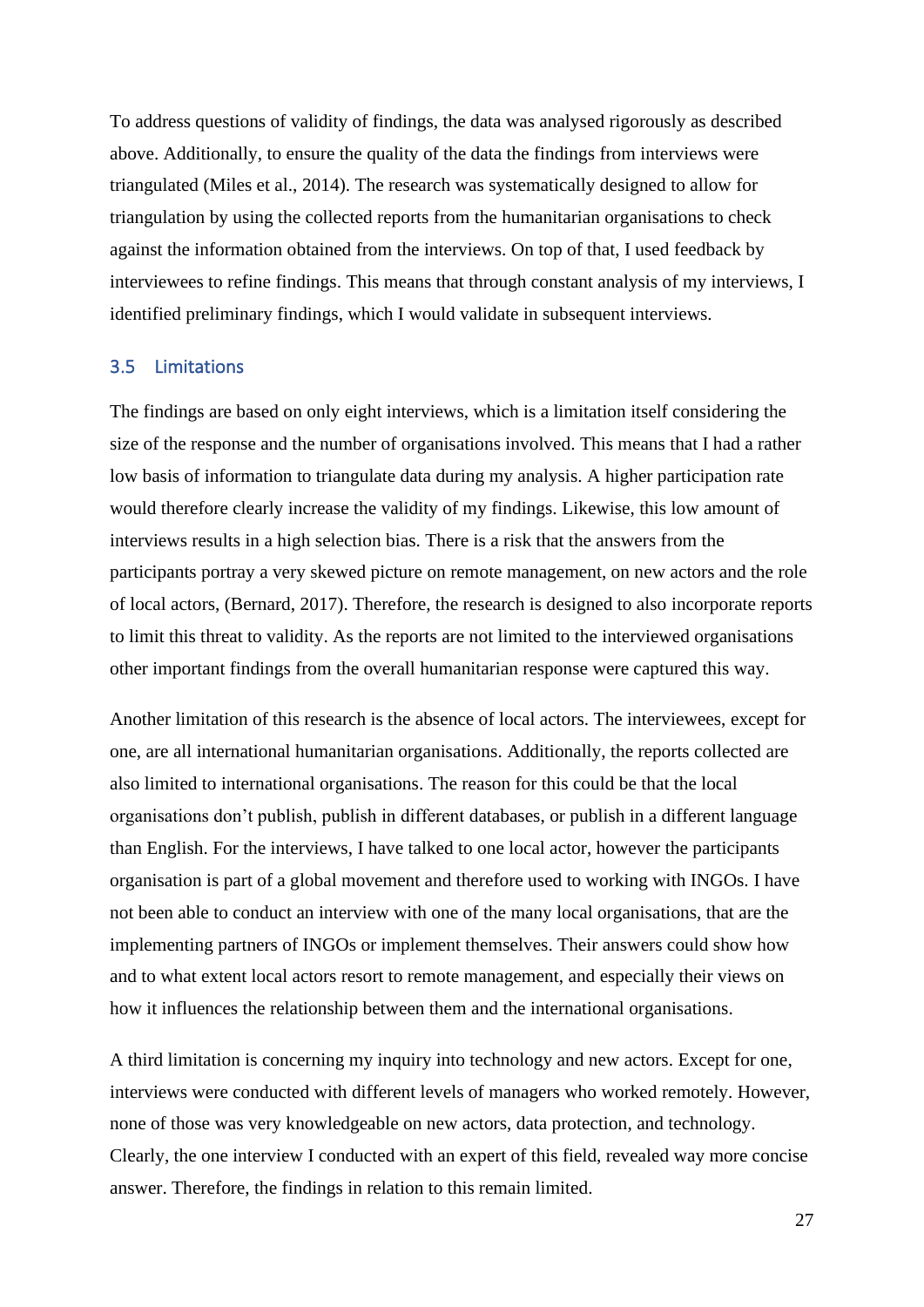#### 3.6 Reflection

While this chapter seems like a linear, step-by step description of the research without mentioning hurdles, it is important to mention that there were also issues in the process around data collection. These issues influenced the overall research in the form of data, impacted design choices and further influenced the data analysis. For this reason, it is important to offer a critical reflection on the research process for complete transparency.

The research site is not static, meaning the Rohingya Refugee Response is constantly evolving and changing. There is a dynamic present of constant updates and changes, due to the pandemic, but also due to other threats to the Rohingya. This influences the programming of the humanitarian organisations. The dynamic evolvements made it very challenging to zoom in and to get a holistic picture.

Moreover, finding participants for interviews was a challenge. Interviews requests were regularly denied citing capacity restrictions and a lack of time. Interviewees also mentioned that the capacity of the organisations was strained, and they had to work longer since the start of the pandemic. The humanitarian organisations in this response seem to have to constantly adjust to the dynamic changes that are happening, and their capacities are limited. Conducting research in an on-going humanitarian crisis in that sense takes additional time away from the participants. It might also reflect that it is difficult for organisations to keep up with those evolvements.

At last, during the early stages of data collection, it became apparent that there is limited mentioning of remote management practices in the reports and overall, the practices utilised in this case are limited. The research later revealed that this was due to a set of limitations, often imposed by the government of Bangladesh. However, while there are limitations in place, which I present in detail in 4.3, this did not stop humanitarian organisations to resort to remote management. On the contrary, this finding shows how the contextual environment of a humanitarian response impacts the ways organisations operate. This means, in any refugee crisis the organisations need to conduct programming within the rules and regulations of the local government. Thus, these limitations add another aspect to my findings and explain why in this context, a complete technological remote management response is neither feasible nor possible. The findings of my study in relation to this I will showcase in the next chapter.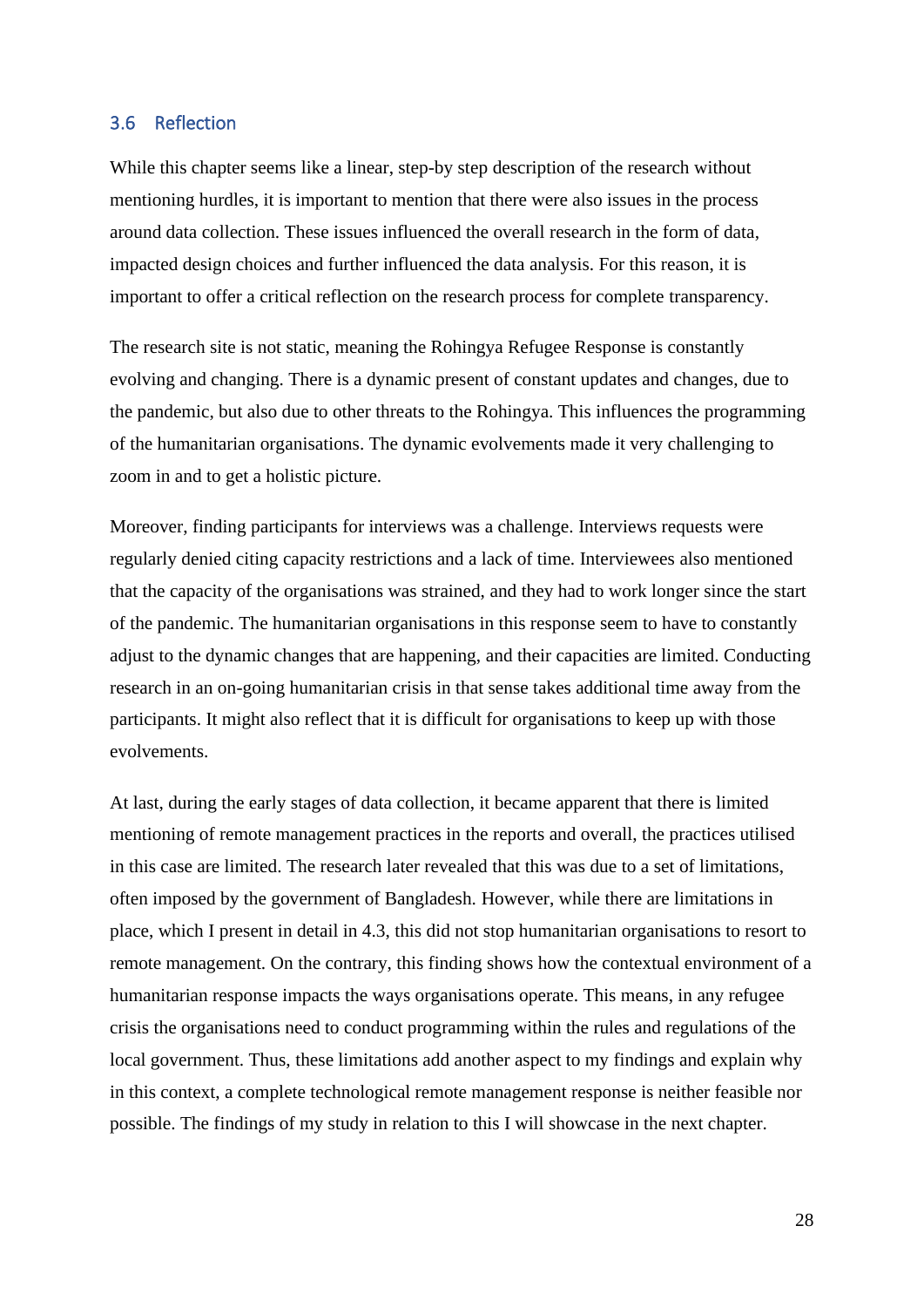### 4 Practices of remote management

The previous chapter described how the data was obtained through interviews, reports and subsequently analysed. This chapter describes the empirical findings of my research. It presents the practices of remote management in relation to my first research question: *How did remote management affect the practices of aid delivery in Cox's Bazar, Bangladesh amidst the COVID-19 pandemic in 2020?* The chapter is divided in four parts. First, the causes that forced humanitarian organisations to resort to remote management are described. Second, the different practices are explained in detail. Third, I showcase the limitations to remote management that the humanitarian organisations faced. Fourth, findings are presented that relate to the quality of programming using remote management.

#### 4.1 Causes of remote management practices

On March 24, 2020, the Repatriation Commissioner (RRRC) on behalf of the government of Bangladesh issued a directive that would limit services to refugees in the camp. The goal of these measures was to limit the social contacts and consequently the spread of the Corona virus. To achieve this, the humanitarian footprint in the camp was reduced by limiting access for humanitarian staff. In addition, services were terminated, activities in the camp reduced and public facilities were closed (RRRC, n.d.).To achieve this, the government declared that there will be a distinction between services it declares essential and that can continue and nonessential services that must come to a complete stop. Importantly, which services are considered essential, and which not was decided by the government of Bangladesh and defined in a government circular (Office of the Refugee Relief and Repatriation Commissioner, 2020)

It is also important to mention that the categorisation changed over time, due to advocacy by the humanitarian community. It appears that the view of the government and the humanitarians differed as what is essential and not in this situation. For instance, the government rules and regulations regarding a ban on initial 3/4G in the camp have hampered the possibilities of providing services remotely and have been lifted since then according to my respondents. Similar, protection services was also considered non critical for some time (RRRC, 2020), which severely hampered measures in that regard (ACAPS, 2020b) At last, education is the one sector that was declared non-essential since the beginning (Pillai  $\&$ Zivera, n.d.). Overall, what is declared an essential and non-essential service appears to be the

29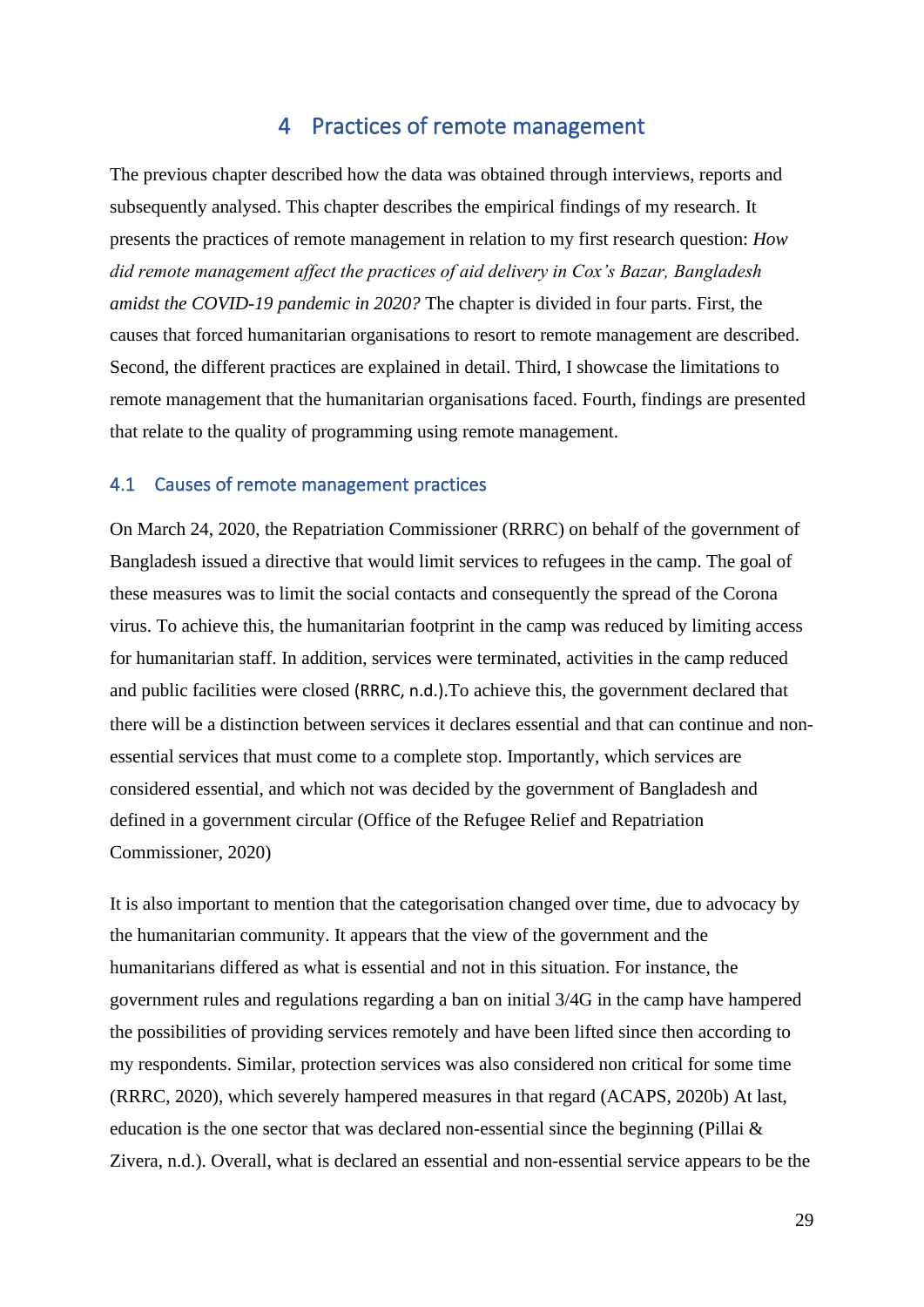product of negotiations between the humanitarian community and the government who have different opinions and consequently, it has changed over time apart from the education sector.

Turning back to the regulations in 2020. The first initial lockdown of 2020 was extended repeatedly and was followed at times where more or less activities have been permitted, depending on the pandemic situation in Bangladesh (UNHCR, n.d.). Still, for the entire year learning spaces have remained shut and education has been halted (Pillai & Zivera, n.d.). During these different periods of lockdowns, other events have also impacted the camps, such as flooding and fires. Additionally, disaster preparedness measures have also been negatively impacted by the restrictions; therefore increasing the risk of natural hazards impacting the camps (ACAPS, 2020b).

For these reasons, the restrictions imposed affected the humanitarian response in the camp. However, the interviews revealed that organisations were affected by this differently. For activities that were deemed as essential it meant a reduction of staff presence and changes to the implementation according to governmental regulations, while still providing this service to the Rohingya. For non- essential activities this meant that activities had to be stopped completely. Consequently, alternative modalities were explored and implemented when possible. In fact, two respondents who worked in a non- essential sector referred to education as the one activity that has been restricted since the beginning of the pandemic and has been for the entire year of 2020.

Because of the pandemic and the above-described governmental restrictions, humanitarian organisations faced challenges regarding access to the camp and had to make adaptations to their programming. Those I will show in more detail next.

#### **Access**

There are two dimensions of access: access to the country and access to the camp. Access to the country refers to travel limitations, obtaining visas and planning of COVID-19 tests to be allowed to enter the country. However, this form of access was only relevant for international organisation who wanted to use expatriate staff that was out of the country prior to the lockdown. Even so, organisations facing access issues reported that it became a more complicated and lengthier process, but not an impossibility. Despite that, one organisation mentioned that their expatriate country coordinator had to remotely manage the operations for half a year from outside the country due to not being able to receive a visa earlier (Interview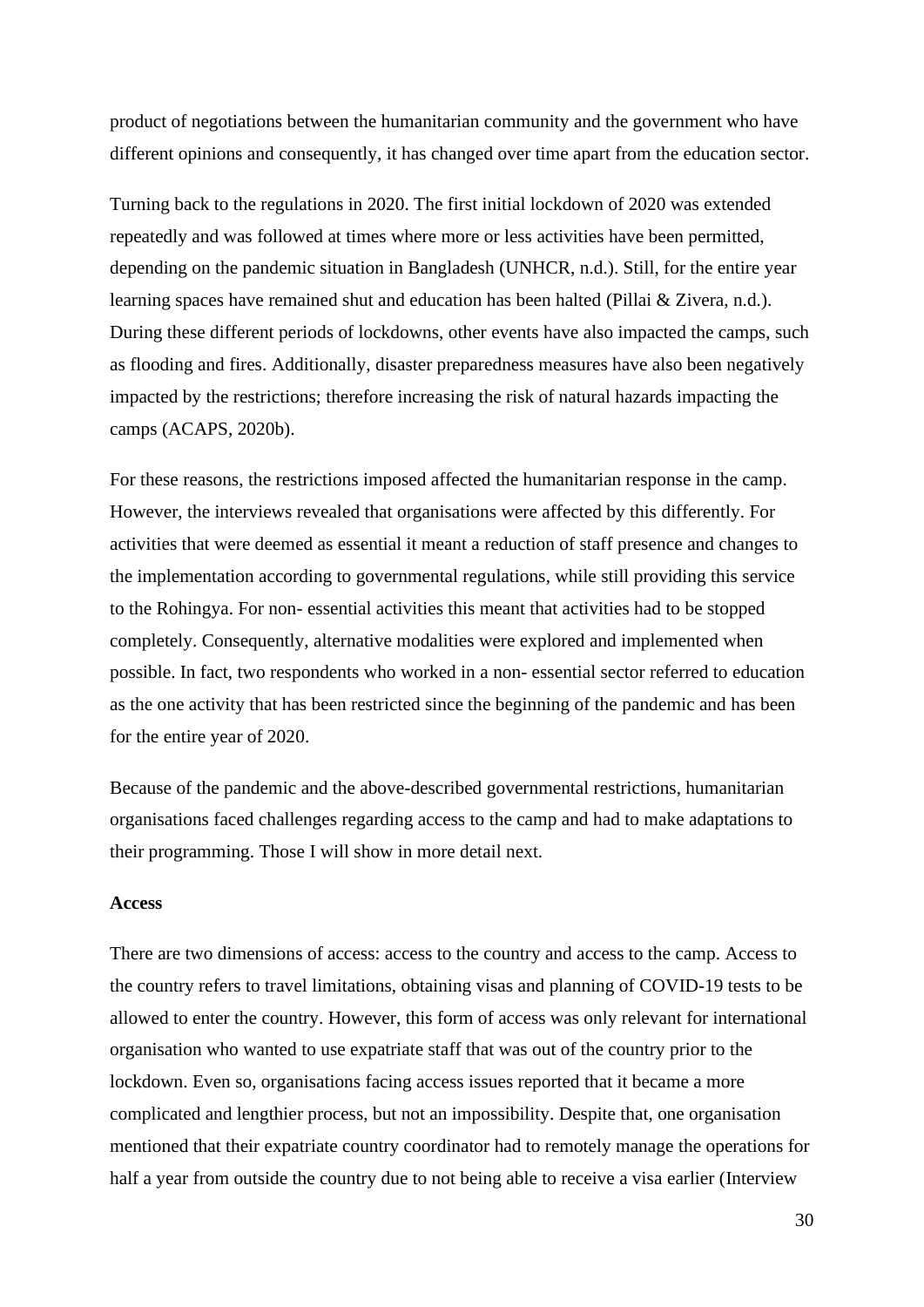4). Be that as it may, the expatriate staff who stayed throughout the pandemic was not forced to leave the country if their visas permitted. Still, two other organisations mentioned that a lot of their international staff decided to leave Bangladesh during the pandemic to remotely manage the operations from their home country. One respondent stressed that *"people got on planes and they left and some of us stayed, and then they said, oh, don't worry, we're going to Skype you*" (Interview 6). Accordingly, due to staff not being present in the country, remote management practices were implemented or newly developed.

Another significant aspect of access is access to the camp, which became more restricted with the new measures. Consequently, staff moving to camp needed special permits, registrations, and their vehicles needed specific stickers. Besides, this was only possible for staff implementing essential activities. Therefore, these measures led to a drastic reduction of the humanitarian footprint to around 20% of pre pandemic levels (ISCG, n.d.). Another effect of this policy was that access to the camp was mainly for national staff and only very few foreigners were granted access. Nonetheless, participants mentioned that there were some loopholes for staff involved with non- essential services to access the camp. Two of my respondents indicated that they were able to move strategically into the camp at times using vehicles from essential staff. In fact, the strictness of the measures fluctuated with the situation of the pandemic, meaning that at times access restrictions were less strict. Finally, these two dimensions of access restrictions meant, that humanitarian organisations had to adapt their programming.

#### **Adaptations**

Adaptations to programming were necessary for all participating organisations. These adaptations happened on the one hand due to constraints such as service restrictions and limited access, but on the other hand also due to the pandemic itself. In fact, COVID-19 changed the overall response as priorities and goals shifted towards programming around the pandemic (ISCG, 2020a). This reprioritisation led among others to changes in the overall response. Likewise, one respondent mentioned that *"the focus very much shifted away from anything else. And it was all on COVID and everything you did was COVID oriented"* (Interview 6). For example, it became a priority to raise awareness with the Rohingya about COVID-19 and to communicate changes to service provisions. To illustrate, a respondent mentioned that for them working in the health sector, they would communicate information about COVID-19 during household visits, but also mention that the Rohingya can and should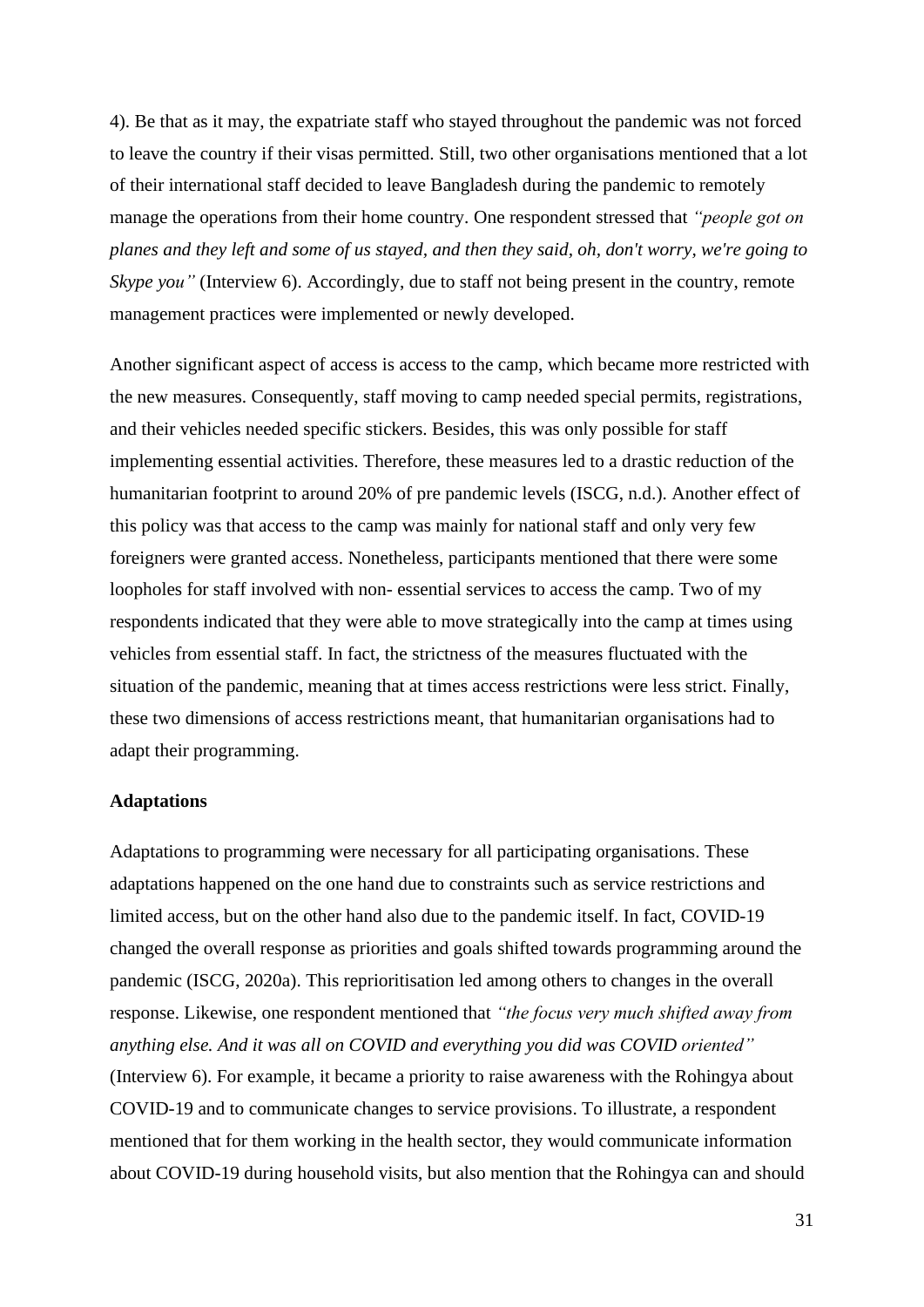still access their essential health services - if necessary – despite the order to stay at home as much possible.

Finally, besides programming adaptations and a reprioritisation of programming, there was a move to using digital communication tools to replace physical meetings and to adhere to physical meeting restrictions. Therefore, these adaptations led to the emergence of remote management practices across the response and are discussed in detail in the next section.

# 4.2 The different practices of remote management

There are four different practices the humanitarian organisations adapted to continue their work during the pandemic. First, to reduce face to face meetings, and cope with the access restrictions different digital communication tools were utilised. Those tools enabled practices to coordinate the response remotely and are described under **coordination**. Second, digital communication technology enabled practices for remote diagnostics and monitoring of activities within the response, which are discussed under **diagnostics**. Third, outreach and awareness raising - described under **risk communication** - became an important activity for organisations. Fourth, for some activities it was possible to provide them remotely. The remote provision of activities is described under **remote activities**.

# *4.2.1 Coordination*

The practice of coordination refers to all processes that are used to allocate roles and responsibilities within the response (Wilson & Jumbert, 2018). For coordination, all organisations interviewed have resorted to remote management on four different levels

The first level where practices of coordination take place was mentioned only by the international organisations. Those coordinated their response between their head offices, outside of Bangladesh, and their Cox's Bazar offices. Namely, the head office often in form of a regional manager oversaw programming design. Likewise, the head of Cox's Bazar office received this way the necessary instructions for the response. Specifically, the more general changes to programming were communicated on this level such as necessary changes of priority due to the pandemic.

The second level was mentioned by the participants who were the heads of Cox's bazar offices or in charge of the Rohingya Refugee Response. Importantly, this group consists of mainly expatriates except for one Bangladeshi national who was the head of a local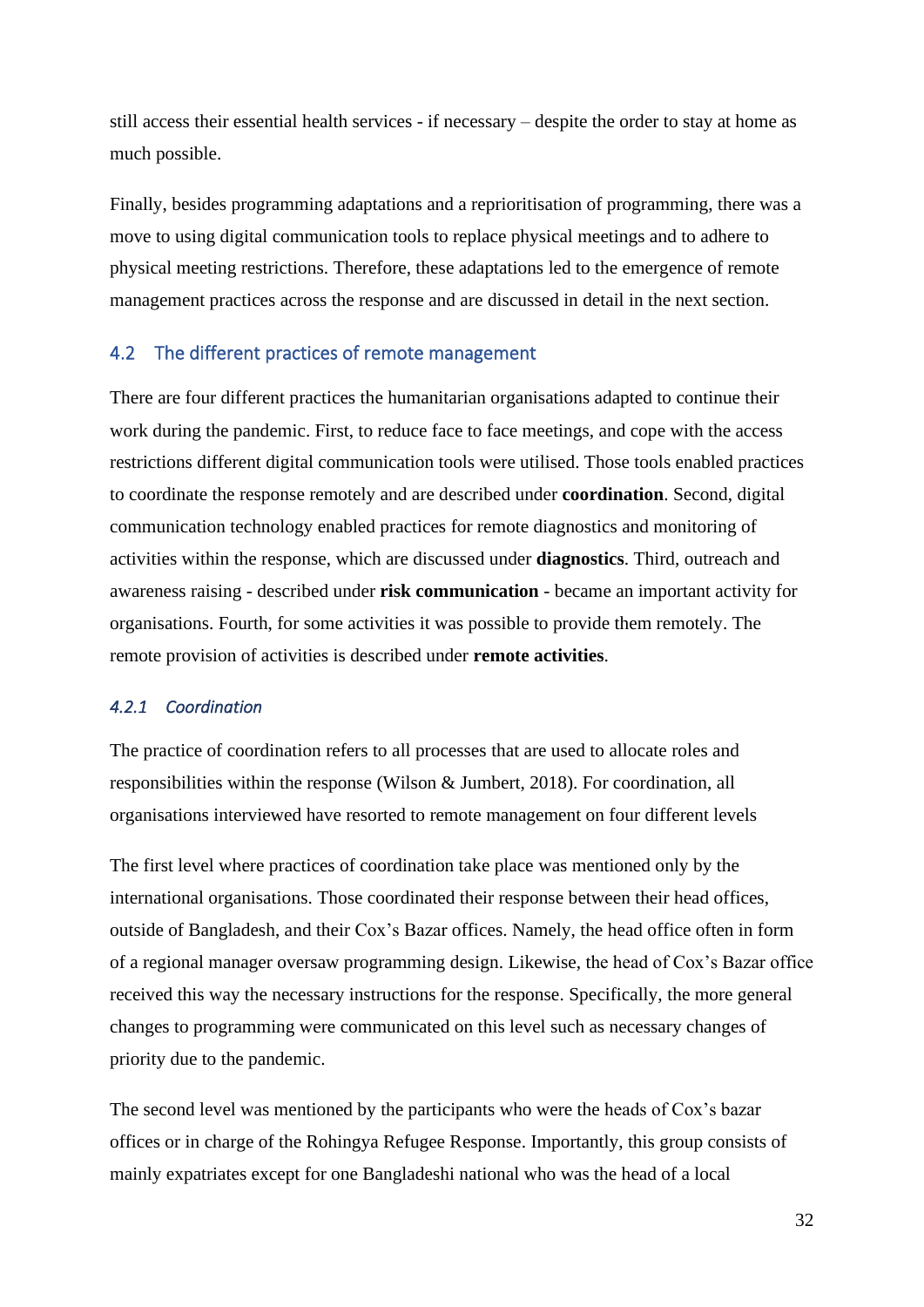organisation. These respondents used remote management practices to coordinate with their field or implementing staff going to the camps, which were mostly made up of national staff. This form of communication used to take place in the office, but because of COVID-19 restrictions moved to digital communication technology. Coordinating on this level served the purpose of communicating changes to programming, new guidelines on implementation and debriefing field staff to inform future actions. In some cases, the head of Cox's Bazar office was not always present in the country and managed their team in Bangladesh remotely from outside the country.

The third level was reported by four organisations working with Rohingya volunteers. Prior to the pandemic, communication with volunteers would happen regularly when national and international staff would visit the camps. With access constraints, those meetings became restricted and were replaced with digital tools. The goal of those exchanges was to coordinate activities of the volunteers, disperse important information and to debrief them. Moreover, in some instances additional training was conducted digitally.

The fourth level mentioned during the interviews is the interagency or sectoral level of communication, where all meetings moved to digital conferencing tools. Sector and interagency events would take place online. Those meetings have the purpose to spread information about the sector and new developments. Moreover, to facilitate the interagency level there is a central website<sup>7</sup> where implementing organisations share their updates, reports, and activities with each other. Accordingly, this can help organisations in adapting their programming and to access shared data. For the coordination of activities across the response it was important to know who does what where at all times and the amount of data shared via there increased during the pandemic (NetHope, 2020). An interesting finding is that respondents mentioned that conducting sectoral meetings virtually allowed more organisations and people to join those meetings than before, especially local actors.

In short, digital communication tools enabled humanitarian organisations to coordinate their response on four different levels. Respondents mentioned that their organisations were well prepared for this change by having prior invested in the necessary technology. Additionally, organisations working through a local partner or head office staff were already working this

<sup>7</sup> https://www.humanitarianresponse.info/en/operations/bangladesh [Last accessed: 15.10.2021]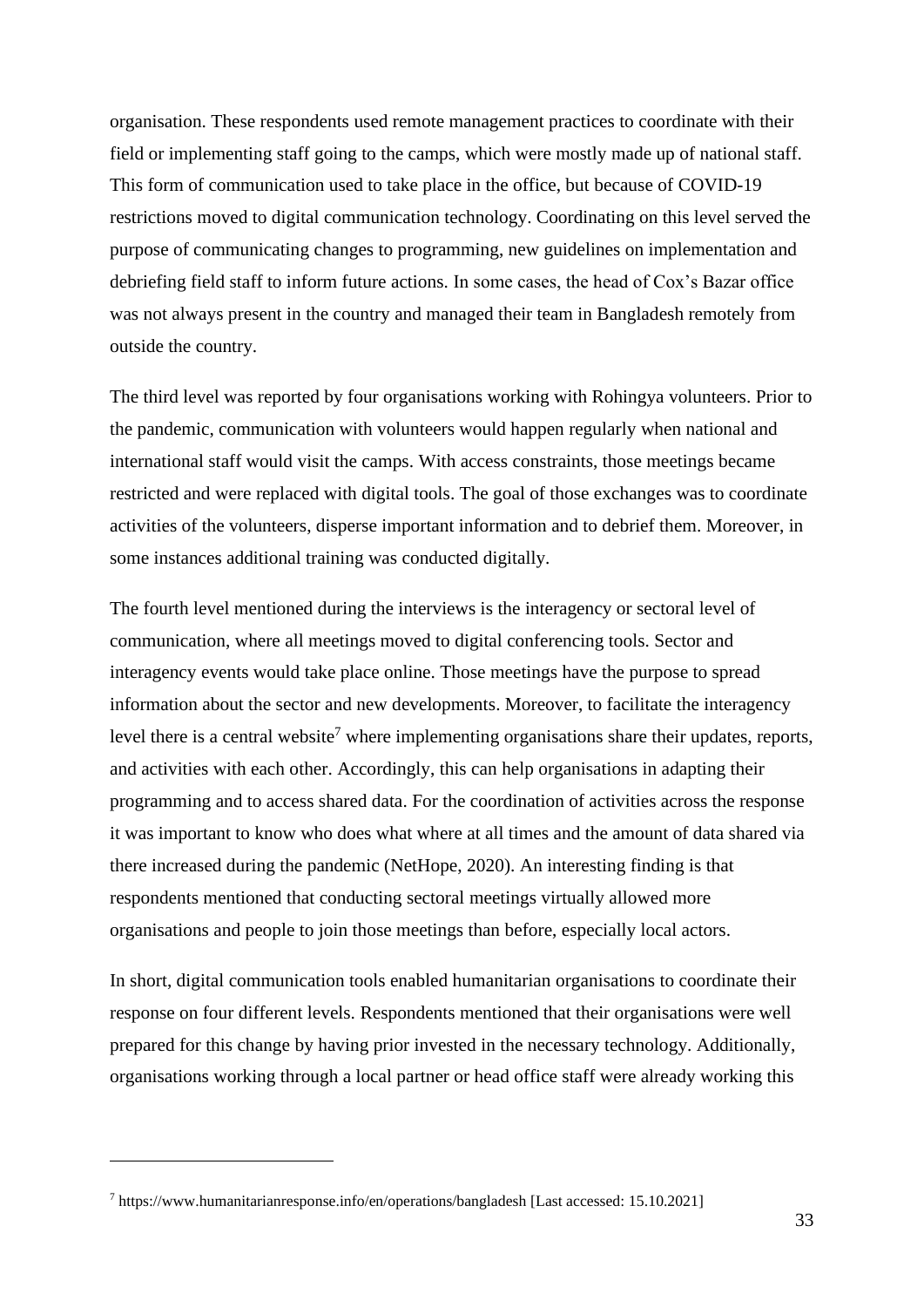way before the pandemic. Some respondents mentioned that communication at times was hindered by not being in the same context as the local staff or partner. The tools utilised are both programs for internet conferencing and remote teamwork, applications for smartphones phones or phone calls using cellular technology. In chapter 5.1, I describe in detail the tools and the actors behind those solutions.

# *4.2.2 Diagnostics*

The practice of diagnostics refers to all forms of remote management that are used for diagnostics and M&E (Wilson & Jumbert, 2018). The area of diagnostics has not been mentioned frequently during interviews. Further inquiry revealed that the focus of the respondents was on the implementation of activities. Some interviewees mentioned their longstanding partnership with their implementing organisations and are confident in their work during this pandemic, therefore allowing them to opt for less oversight and monitoring. This finding I showcase in more detail in 5.2.

While mentioned rarely these practices are still present in the response and some organisations have mentioned the use of available information resources to inform their programming. With the emergence of the pandemic and the subsequent restrictions, there was no longer a possibility for large face to face data collection. Nonetheless, the overall response needed data to make evidence-based decisions on programming (Holt et al., 2020). For this reason, needs assessments were necessary. To conduct those digital communication technologies - among others – were utilised. I identified three different types of remote management practices for the purpose of diagnostics and monitoring.

First, data was collected by mobile phone interviews for needs assessment and monitoring of activities. Refugees were contacted by mobile phone for interviews. Importantly, there is no centralised and extensive data base of phone numbers. Therefore, organisations had to limit this to known numbers from past programming. However, these data bases have been described as unrepresentable and the privacy of respondents could also not be guaranteed (Holt et al., 2020). For instance, this form of data collection was used to assess the needs of the Rohingya and to monitor the distribution of goods. (UNHCR, 2020c; WV Bangladesh, 2020)

Second, small scale data was collected through essential programming staff. Next to their normal activities, essential staff conducted qualitative interviews with key informants.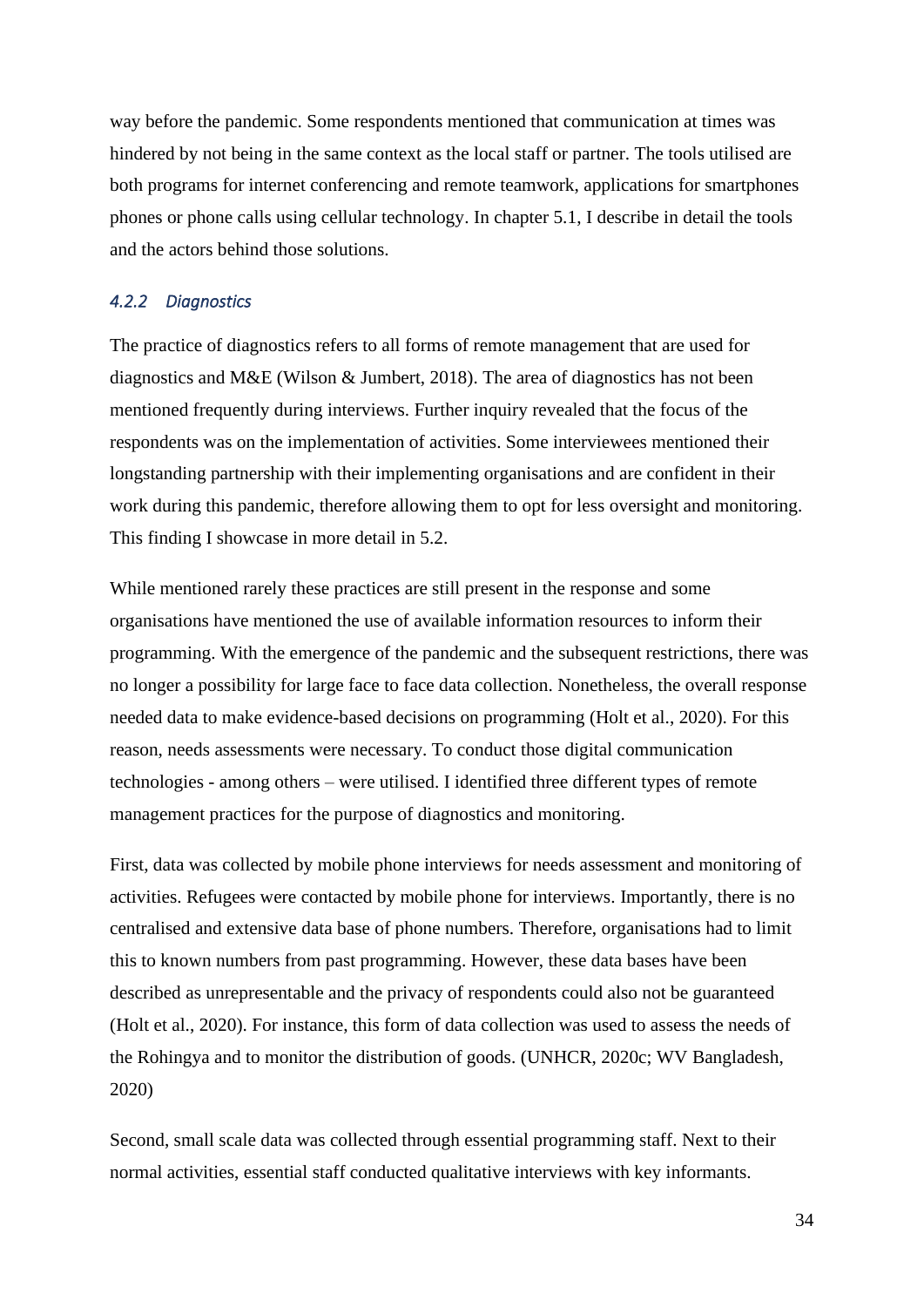Moreover, this form of data collection was also used to track rumours and trends in the camp (Holt et al., 2020).

Third, refugees were used as researchers. One the one hand, these were Rohingya volunteers that have been trained on data collection within the camp. For example, the Communication with Communities (CWC) Unit has utilised Rohingya volunteers to conduct interviews during household visits. These interviews allowed them to monitor the experiences of the refugees during the service restrictions and allowed the reporting of apparent problems they encountered.

On the other hand, digital solutions have also been used. For instance, a remote SMS monitoring system has been deployed as a feedback and complaints mechanism. This meant Rohingya could report problems they had with accessing services or their housing by SMS. Based on those messages, the Field & Site Management Unit was able to monitor and also to respond to reports (UNHCR, 2020b, 2020e).

Taken together, these three different forms of data collection were still limited with their findings as the data collected was not representable and small scale. Moreover, the digital solutions employed were quite limited and mainly based around phones in the form of calls and SMS. However, given the restrictions, they were the only source of information possible.

# *4.2.3 Risk communication*

This practice refers to forms of remote management that target people at risk (Wilson & Jumbert, 2018). During the pandemic, the humanitarian organisations had to inform the Rohingya about the COVID-19 pandemic, measures to restrict its spread and changes to programming, such as the service restrictions. Generally, all interviewed organisations adopted their programming to disseminate information along their activities. This meant interactions with people were used to share information. However, most respondents indicated that they mainly conducted risk communication alongside their physical activities. For instance, Rohingya visiting a clinic would receive this information during their visit. Another example were household visits. Besides that, options for digital solutions to risk communication were very limited due to a few constraining factors, described in detail in 4.3. Despite these limitations, a few actors also resorted to digital technology to spread information.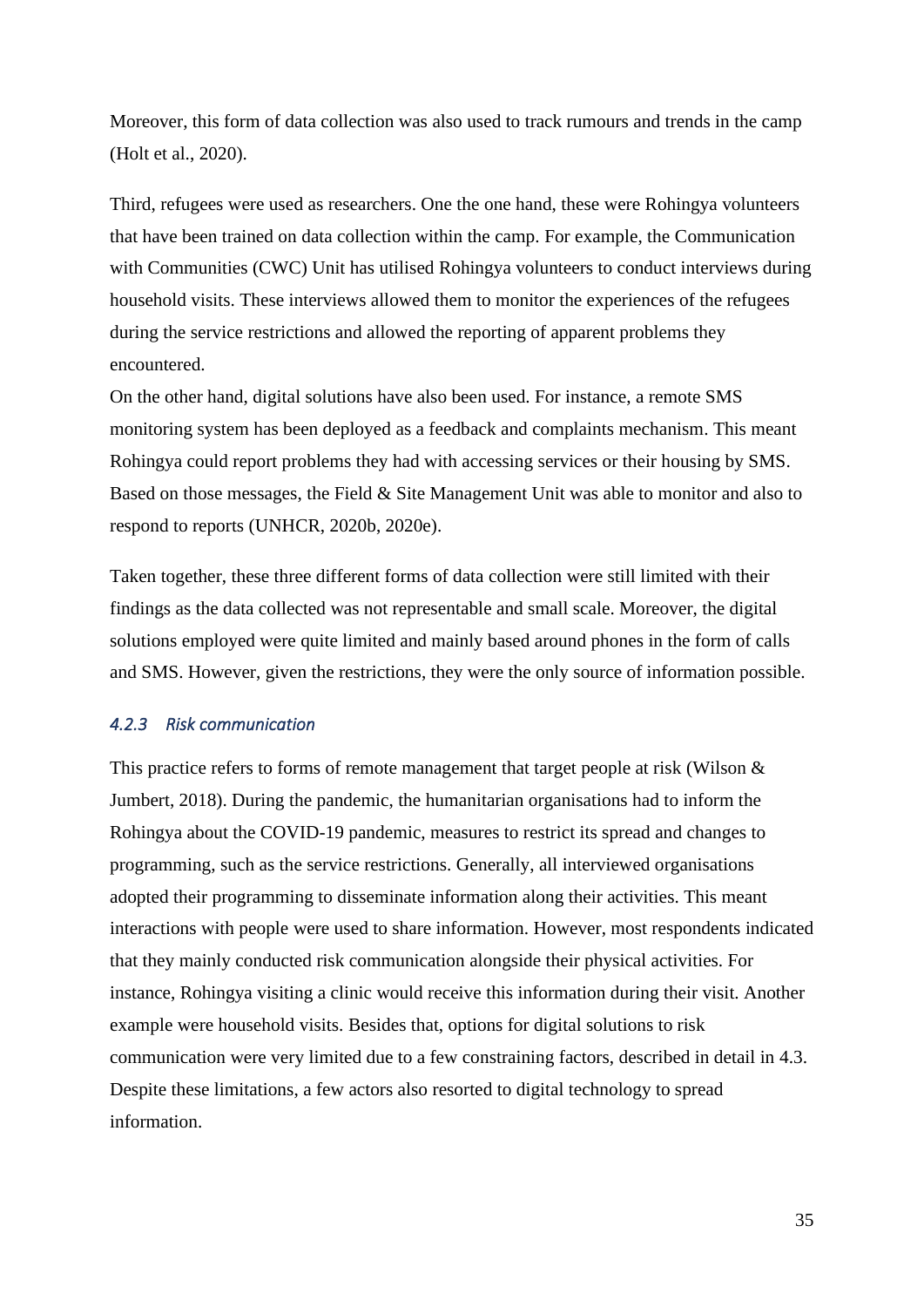In addition, risk communication can be split further into two categories. One- way communication, which means talking at people and two-way communication of risks giving the targeted population the possibility to respond and ask questions. Those two categories are discussed in detail below. Importantly, the messages shared along these different pathways have been developed beforehand, based on World Health Organisation's guidelines, and approved by the local authorities. For instance, pre-approved messages have been collected in databases<sup>8</sup> for the purpose of communicating with the communities using organisations such as BBC Media Action (CwC, 2020a).

#### **One way communication or speaking at people**

There are different methods utilised in this response. Respondents and reports mentioned a lot of no-tech and low-tech solutions. For instance, no-tech solutions such as signs and leaflets or low-tech solutions such as megaphones and radios were used to target the Rohingya. Those megaphones were either placed on cars and bicycles to move through the camp and share critical information about COVID-19 and restrictions, or they were static (IOM, 2020e). This meant community representatives such as Imams received audio messages from organisations and broadcasted those through their loudspeakers (UNHCR, 2020d). Additionally, to specifically target children, cartoons on COVID-19 were broadcasted at service stations (UNICEF, 2020a).

At the same time, there were also digital solutions employed as mentioned by one respondent. For instance, sharing of audio/video files via WhatsApp and/or Bluetooth. Moreover, there was messaging taking place via WhatsApp and SMS. Though all those digital solutions were limited in their reach due to limitations around phones as explained in 4.3.

#### **Two-way communication or speaking with people**

In contrast to speaking at people, there were also practices that focused on the interaction with those. Again, a lot of those were low or no tech solutions. For instance, household visits were utilised by a lot of organisations. This is because surveys revealed that Rohingya prefer information they receive directly from people (ISCG, ACAPS, et al., 2020). Additionally,

<sup>8</sup> For instance: http://www.shongjog.org.bd/response/rohingya/ [Last accessed: 04.10.2021]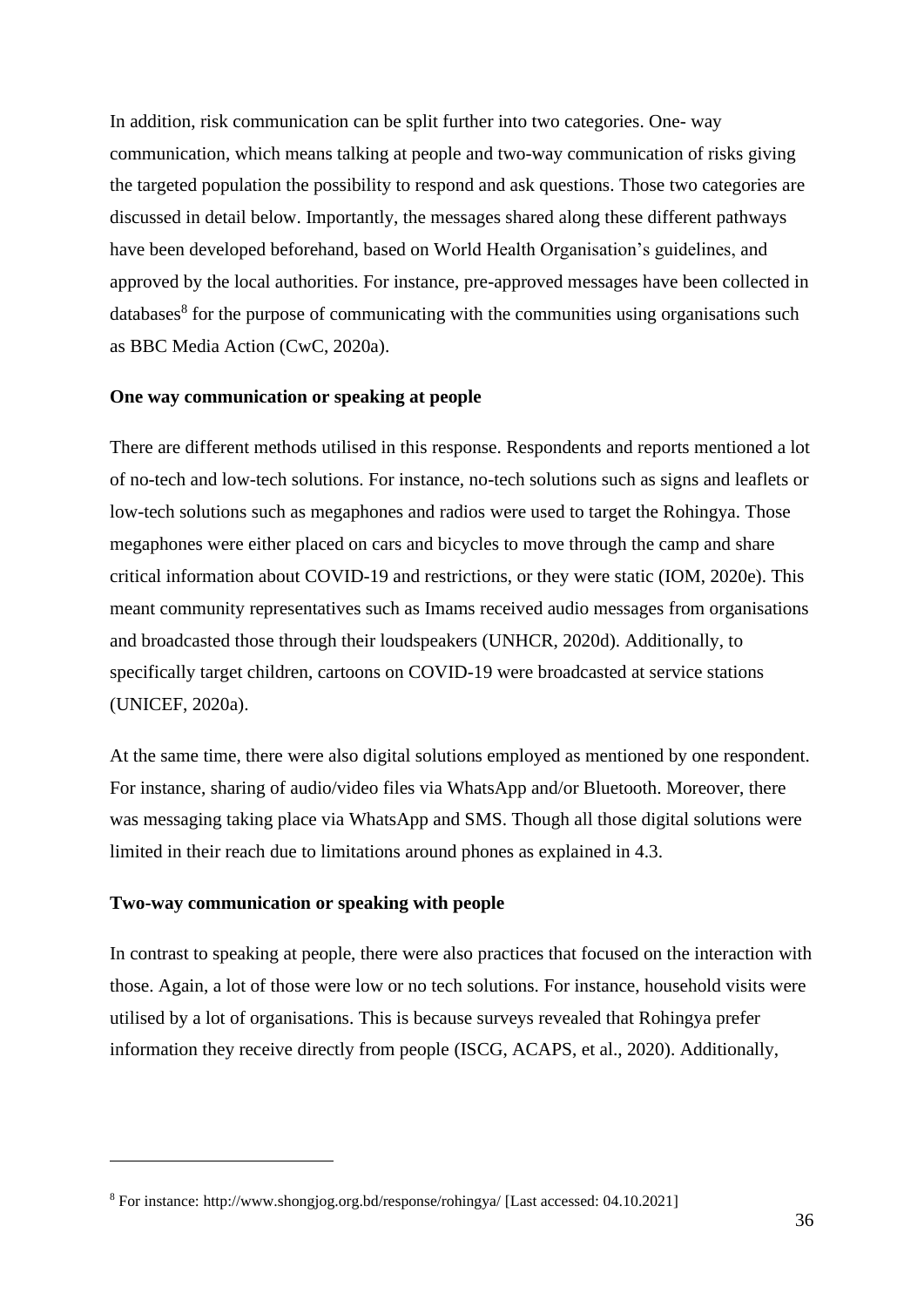public audio forums were held where audio messages were broadcaster to the community and follow up questions could be asked (IOM, 2020a).

Parallel, there were also digital ways of communicating two-way. For example, WhatsApp groups have been established to distribute information and ask follow-up questions (CwC, 2020b). Similarly, Social Media channels were also used by some organisations (Wells, n.d.).

Taken together, these practices of risk communication utilising different channels all essentially provided the same information. Specifically, the interactive character of two- way communication allowed the Rohingya to communicate back, which allows for a form of diagnostics. In other words, humanitarian organisations received feedback on their messaging and could analyse questions asked to allow for adjustment to the risk communication programming. Next, I describe one example of a digital mass two-way communication which has been utilised in this response, the COVID-Info Line.

## 4.2.3.1 COVID-Info Line

The Covid-Info Line was established in the response at the end of April, 2020 (IOM, 2020c). One respondent mentioned that this form of technology has been utilised in the past in other responses. To adjust to COVID-19, the decision was made to establish it in the response as another way to communicate with the community, but also to allow for diagnostics and twoway communication. This tool can spread information and collect feedback. The next paragraph shortly explains what this line is and the technology behind it.

The Covid Info Line is a mass communication tool based on Interactive Voice Response (IVR) technology. It can play pre-recorded audio messages to the Rohingya at scale in their own language. With it, the organisation can periodically start calling campaigns with updated information on COVID-19 and changes to service provisions. This means that upon activation, the system automatically calls a database of numbers and then provides them with the pre-recorded messages. The database of phone numbers stems from numbers the organisation collected in past programming, or users can choose to include their number in the database by calling a specific number to sign up. Importantly, the part that makes IVR technology interactive is the possibility for respondents to leave messages including questions, suggestions or problems (IOM, 2020c). The collected data is then followed up by the organisation and can inform future risk communication messages (Ceriola, 2020).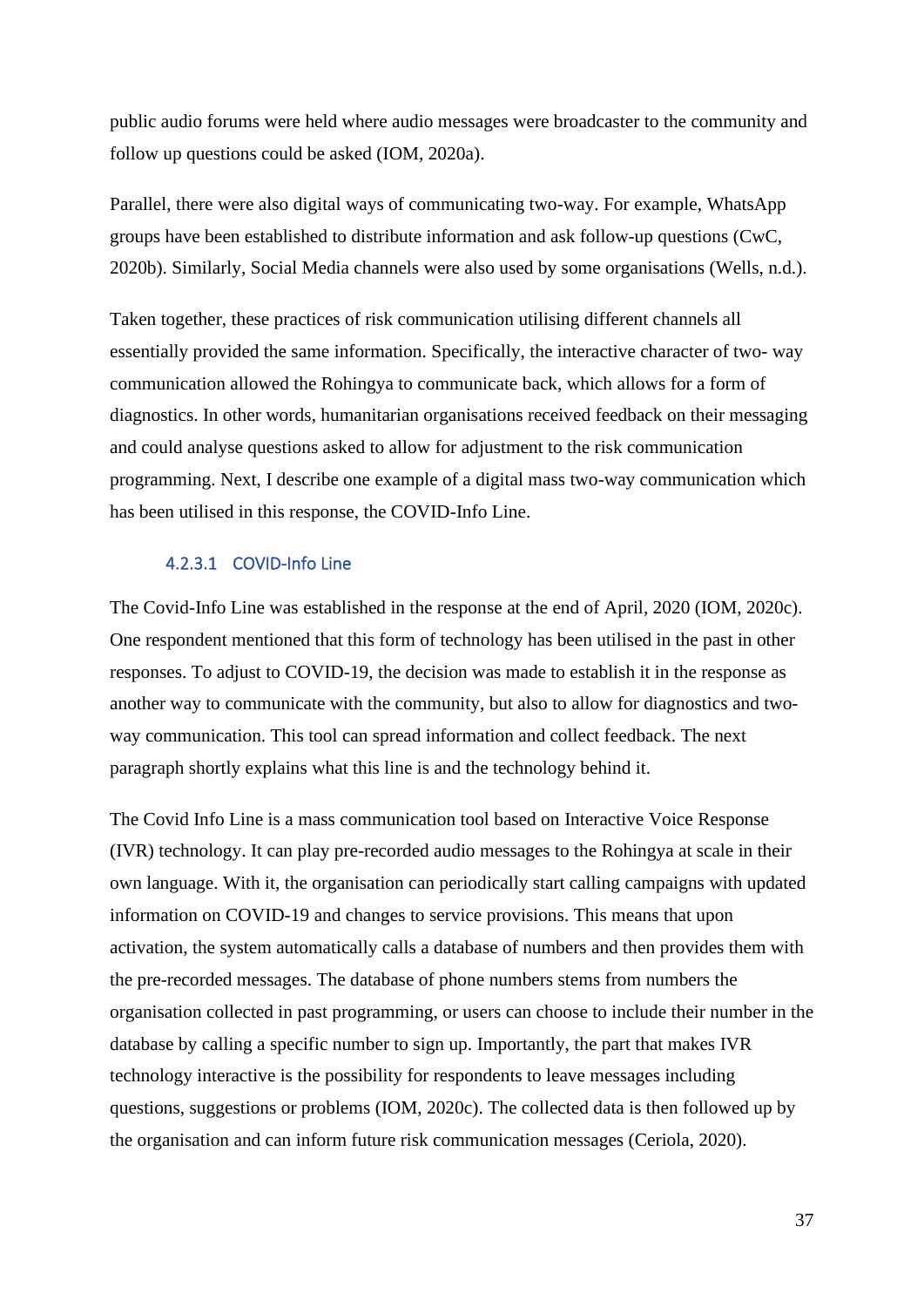It is also important to mention that this is the first time IVR technology has been utilised in this response (IOM, n.d.). Similar systems have been established by UNHCR and the Norwegian Refugee Council (NRC) since then (CwC, 2020d). The big advantage of IVR technology is that it allows for two-way flow of information and can additionally be used beyond COVID-19 risk communication. For instance, it has also been used for cyclone warnings (IOM, 2020d). Another use is the phone number database, which has been used for diagnostics purposes in needs assessment conducted during the pandemic. To illustrate, this means that if someone called the IVR hotline in the past and mentioned problems in relation to water, they would be contacted again during the WASH survey to provide inputs. (IOM, 2020f). Furthermore, it can also replace face to face meetings with the Rohingya for other purposes, such as acting as a legal assistance hotline in the case of NRC which I discuss in detail in the section on remote activities.

Nonetheless, its reach was also limited as pointed out during an interview. The issue with this technology is that it can only reach people who have a mobile phone, and their number is known to the organisation. However, device ownership is limited among the Rohingya.

In summary, for the purpose of risk communication different technologies and tools have been used. However, only a limited part of them uses digital communication technology for the practice of remote risk communication. Those digital tools are mainly centred around phones and in some cases specific apps. Digital communication happened via WhatsApp and social media. Moreover, the IVR technology utilises traditional phone calls via the network.

#### *4.2.4 Remote activities*

During this research a fourth practice emerged, which was not described by Wilson & Jumbert (2018). This practice did not fit any other of the other categories. This practice of remote activities used digital communication technology to continue programming activities in an adapted and remote format, which prior to the restrictions were done physically. Therefore, the term 'remote activities' was used to indicate that those practices of remote management represent a program or an activity, that is provided remotely. There are three areas where activities were conducted remotely described below: remote protection, remote education, and the emergence of IVR hotlines.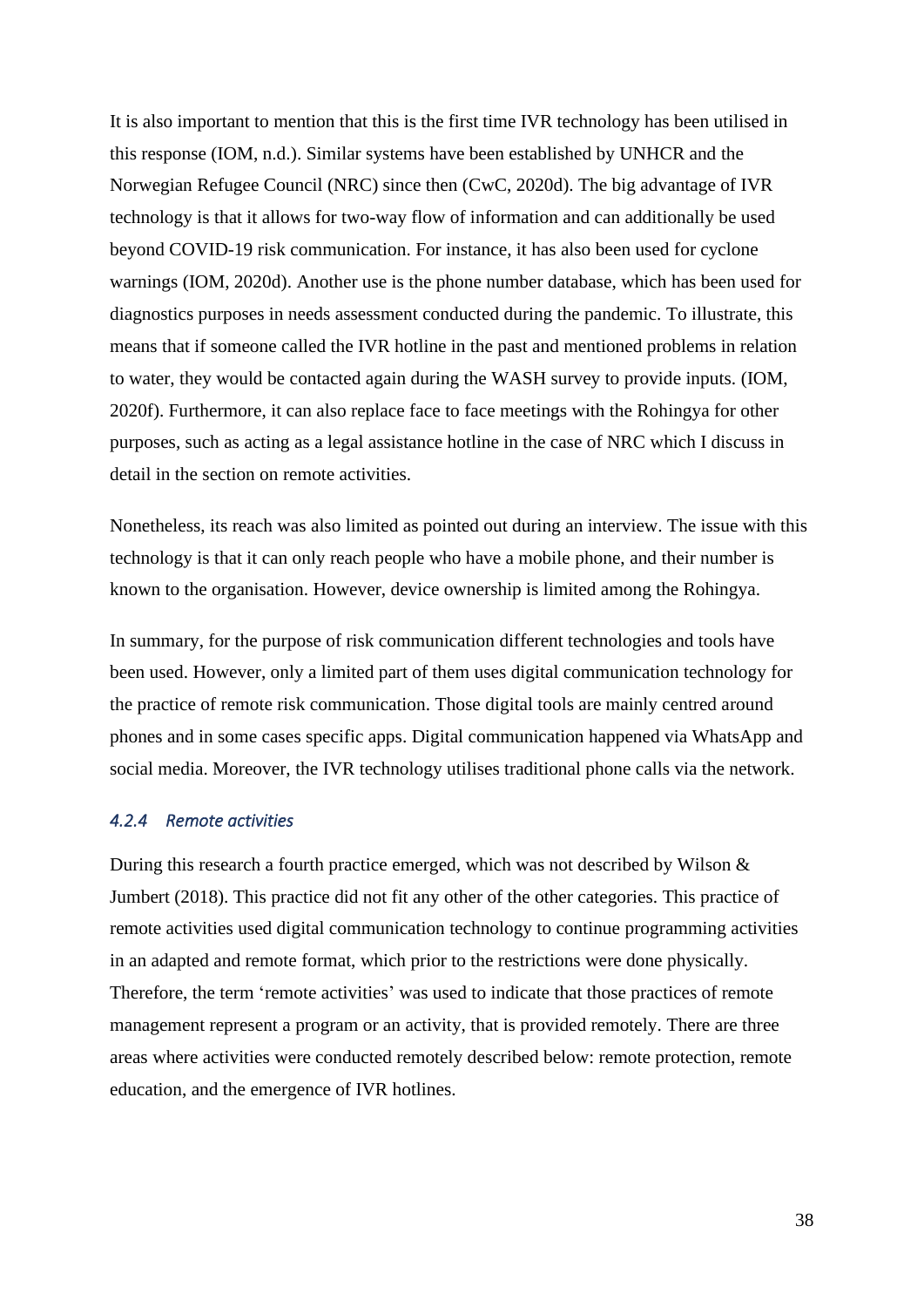#### 4.2.4.1 Remote protection

Due to the restrictions limited protection workers were present in the camps. Consequently, to respond to issues of (child-) protection and gender-based violence there was a shift to a remote delivery modality. As a result, there was reduced access to feedback and reporting mechanisms for the Rohingya, as communication became phone- based (ISCG, n.d.). One respondent explained that as part of the remote case management, the response relied on Rohingya volunteers. Those received coaching, mentoring and daily debriefings via phones. Additionally, communication with the protection cases happened via phone or text and through regular follow-up visits by community volunteers (Child Protection Sub Sector Bangladesh, 2020). Moreover, case management was done increasingly across agencies, which allowed for the maximisation of protection staff being present while only limited workers in the camp were allowed (UNICEF, 2021a). Similarly, psychosocial support was provided by phone and remote counselling was available via a hotline (Ingram, 2020; IOM, 2020b). This hotline was established to give Rohingya the possibility to reach out to agencies, was free of charge and also allows for the monitoring of protection concerns (UNHCR, n.d.). At last, to assist organisations with their protection efforts, the sector published a guidance document for the modality of remote case management (Child Protection Sub Sector Bangladesh, 2020)

Nonetheless, whether remote case management in protection was an adequate replacement, opinions from the interviews conducted differed. Whereas one respondent mentioned that the work of the protection sector worked out well this way, another remarked critically to *"how are you supposed to provide SGBV* [sexual and gender-based violence] *support to a survivor on a phone without any awareness where they are right now or whether they can talk or if anyone is overhearing them"?* (Interview 6).

# 4.2.4.2 Remote education

The education sector was declared non-essential from the beginning. Therefore, since the start of the pandemic activities using educational spaces for education, or in-person learning were prohibited. However, there were still attempts to provide education. For instance, the education sector established a technology task team, that came up with potential solutions that can enable remote learning when education in presence was not possible (Cox's Bazar Education Sector, 2020). Nonetheless, the possibilities to reach learners remotely were limited (see 4.3 for details). The education activities focused on three different areas, which were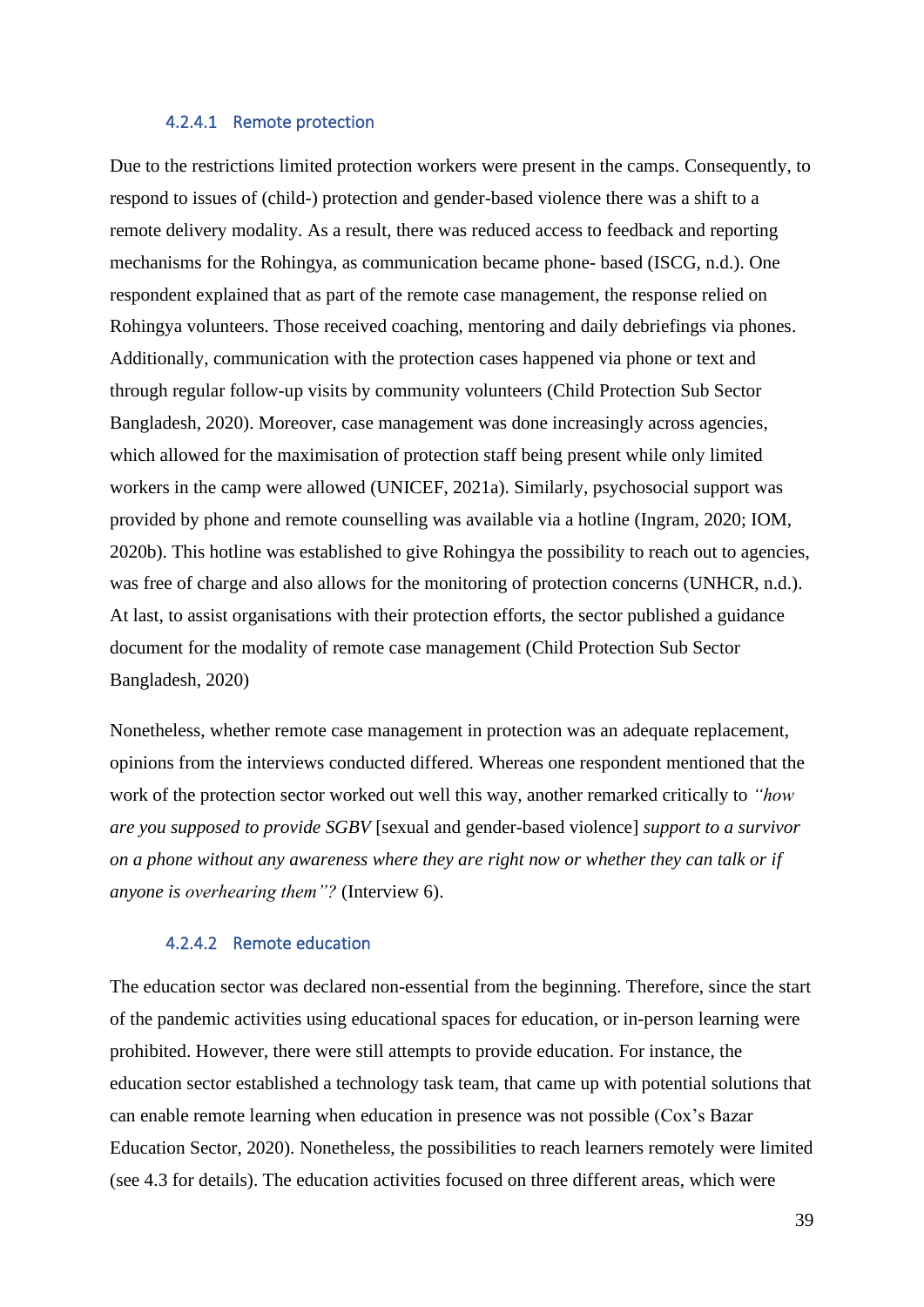caregiver-led home-based learning, audio programming and educating Rohingya volunteer teachers. Overall, education was mainly focused to be done at home by the children themselves under caregiver supervision where they could receive additional inputs by audio programming and supported by Rohingya volunteers when necessary (UNICEF, 2020b).

Due to the connectivity limitations in the camp, remote learning options were very limited for the children (Ingram, 2020). Therefore, caregiver- led home-based learning was utilised. This form of learning means that children received print materials to work from home and their caregivers would make sure they do work on those materials. The materials were distributed by essential staff during other service provisions, as staff from the education sector had no access (UNICEF, 2020b). This form of learning was supported by audio programming and Rohingya volunteer teachers.

For audio programming, radios were utilised. There were radio programs on a weekly basis, which targeted children and teachers (ISCG, IOM, et al., 2020). Moreover, to increase the reach radios were distributed to households (UNICEF, 2021a). Audio programming also had the advantage that through those channels additional risk communication could take place.

Volunteer teachers were utilised to support the children in their home-based learning with questions and tutoring sessions. They conducted household visits and facilitated tutoring sessions in camp in person. Importantly, internet and SMS were not utilised with children, and only around 27% of children communicated with their volunteer teachers via phone calls (REACH, 2021). One respondent explained the process of how those teachers were trained. While for children, phone-based solutions were very limited; many of the teachers were in possession of such devices (Technology Task Team, n.d.). Therefore, this allowed organisations to share audio files with them. The respondent explained that when the education staff could move strategically to the camp, they shared those files via Bluetooth or gave them preloaded MP3 players. However, once the internet restrictions have been lifted, they could share these files via WhatsApp with the volunteers to share among themselves.

# 4.2.4.3 IVR hotlines

A remote activity present in the camps was to completely shift former in- person communication to a hotline. While the protection sector has utilised this in the form of remote protection, there was also another practice of hotline usage. Namely, the NRC has established a legal assistance service program through a hotline. This hotline uses IVR, where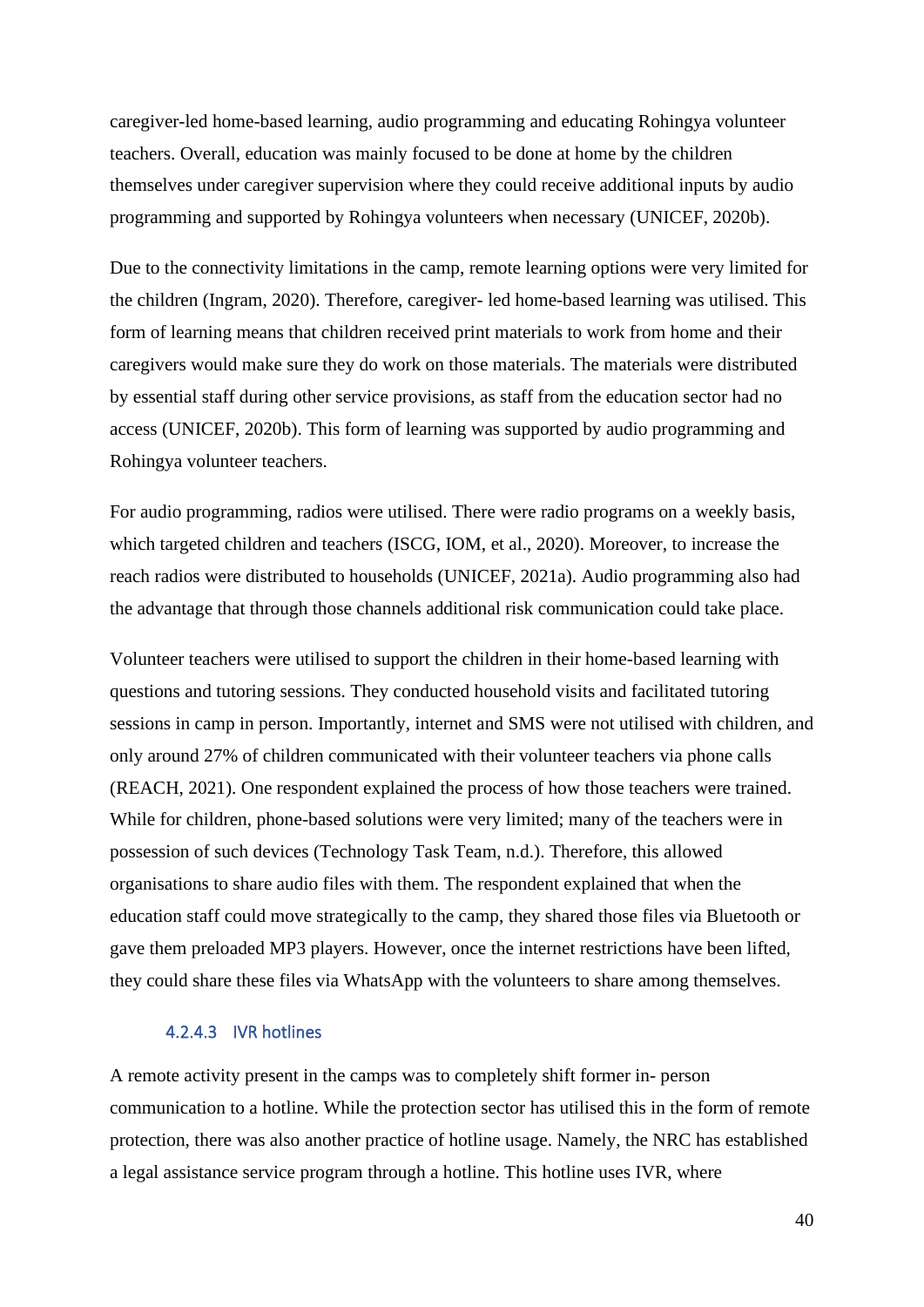respondents can call, ask for call-backs and receive information based on their inputs (CwC, 2020c). Services provided by the hotline are COVID-19 related, service restrictions and services and information on HLP rights. This hotline is the Rohingya Refugee Response's version of the digital community hub, which the NRC has been introducing globally since the emergence of the pandemic (Ireland, 2020).

# 4.3 Limitations to further practices of remote management

A few organisations established technological solutions directly targeting the affected population. It is important to realize that the practices adopted are the result of severe limitations to such practices. There are three different areas of limitations that made it difficult for humanitarian actors to digitally communicate with the Rohingya. These three areas are (1) politically restricted connectivity in the camps, (2) the approval process by the government and (3) the literacy of the Rohingya population. They influence the form of practices and the technology used in this response.

#### *4.3.1 Politically restricted connectivity*

In the camps, connectivity is extremely restricted due to three restrictions. First, there are governmental restrictions on phone ownership by the Rohingya. As one respondent mentioned about their Rohingya volunteers: *"[…] only a few have access to phones, particularly women"* (Interview 8). A recent assessment, indicated that only 9% of the Rohingya own extended assets , which include mobile phones (Holt et al., 2020). Therefore, the ownership of phones already limits the possibilities to connect with the population. Specifically, one of the reasons for the absence of phones is that *"refugees have technology confiscated from them"* as *"mobile phone usage is illegal, technically"* (Interview 6). Second, it is illegal for the Rohingya to own a SIM card (NetHope, 2020). Consequently, access to financing for mobile data is thus another difficult issue to overcome. However, some respondents mentioned that even though these tools are technically illegal, there are still Rohingya who overcome those as these restrictions and policies have been differently enforced over time. Three, for the few Rohingya with phones and mobile data, this still did not mean access to the internet. From September 2019 until August, 2020 3G and 4G mobile networks have been suspended (Holt et al., 2020; ISCG, IOM, et al., 2020). And even with it being reinstated, connectivity remains a huge issue.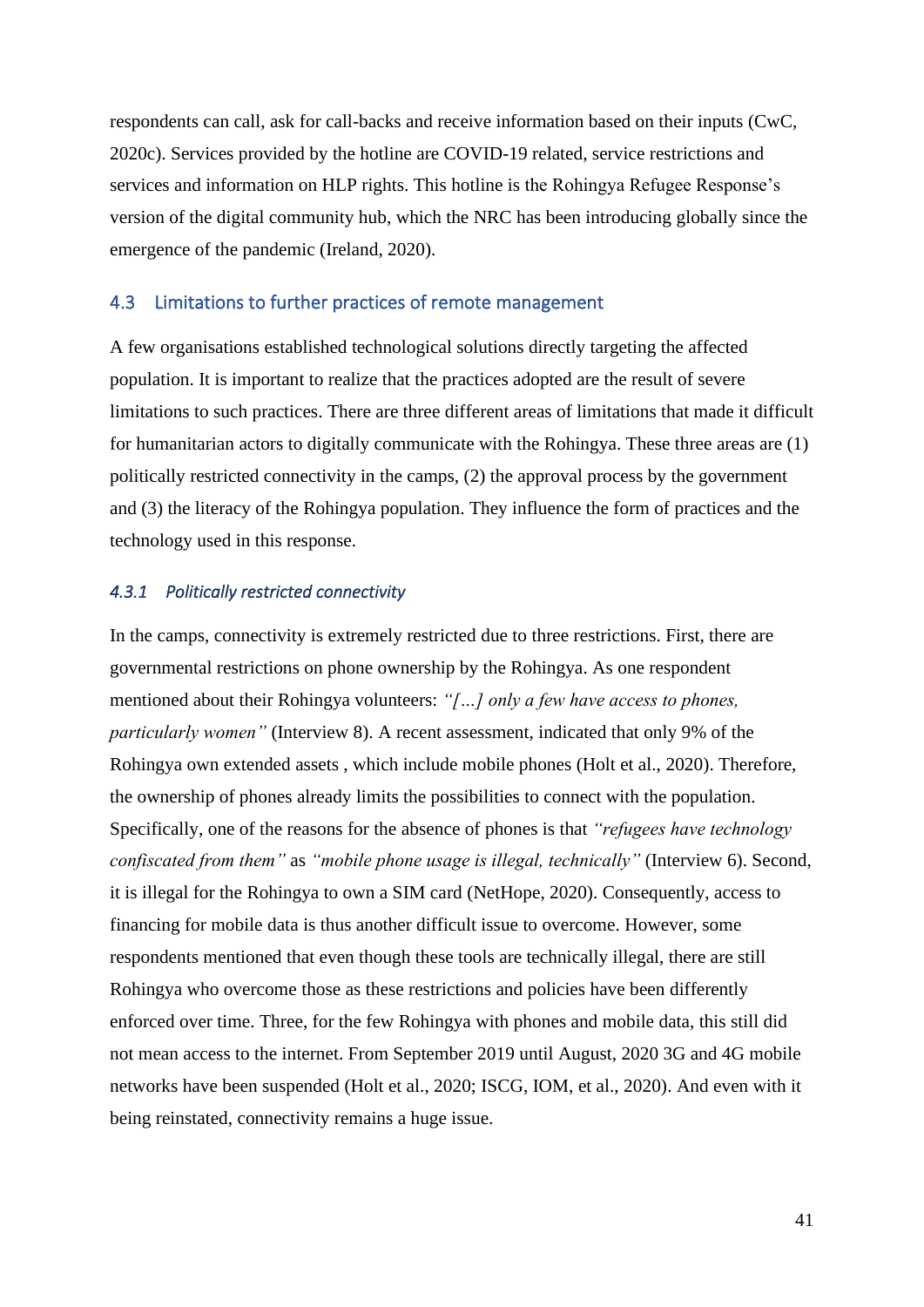As one respondent put it *"connectivity is abysmal and it's abysmal only for political reasons, not for budgetary or anything else. We could have put 4G in the camps. […] No approval for that has ever been given."* (Interview 6). For instance, an assessment of connectivity revealed that the internet is patchy and unreliable across the camps and unfit to allow for remote programming using digital communication technology (ETC, 2020; NetHope, 2020).

My respondents mentioned that in general government rules and regulations are limiting technology usage. One respondent mentioned that *"there's a political problem, which is that the government is not generally endorsing a lot of technological solutions, or willing to support them"* (Interview 6). There is no clear consensus among my respondents why this is the case. The restrictions on 3/4G were imposed citing risk of misinformation that could lead to fear in the camps (Karim, 2020).

Considering that the government actively limits the connectivity in the camps by the various rules described above, it is interesting that humanitarian organisations still resorted to solutions relying on those. I interpreted it as a struggle over control between the humanitarian organisations and the government. The camp settings currently in place are physical spaces over which the government has control. Once refugees are widely connected, the government will have less control over the virtual spaces. Importantly, no matter the restrictions on technology, there are refugees that have access to it. This shows that already by now, the camps are not a controlled space. The current pandemic, and the sudden resort to technological solutions to communicate with refugees might even lead to a further spread of mobile phones among the Rohingya. It appears to me, that while there are efforts by the government to limit technology access for the refugees, the process of spreading connectivity and technology is still happening and the pandemic might accelerate it.

In conclusion, the state of connectivity in this response is the result of political decisions, rather than technical issues. Consequently, remote management solutions that target people in camps were limited. The organisations still pushed for and managed to employ some, however their reach is limited due to the low levels of device ownership and SIM cards. In fact, organisations have described the limited connectivity as a barrier for their work (NetHope, 2020). Therefore, the remote management practices in this response are a direct result of having to adapt to limited connectivity.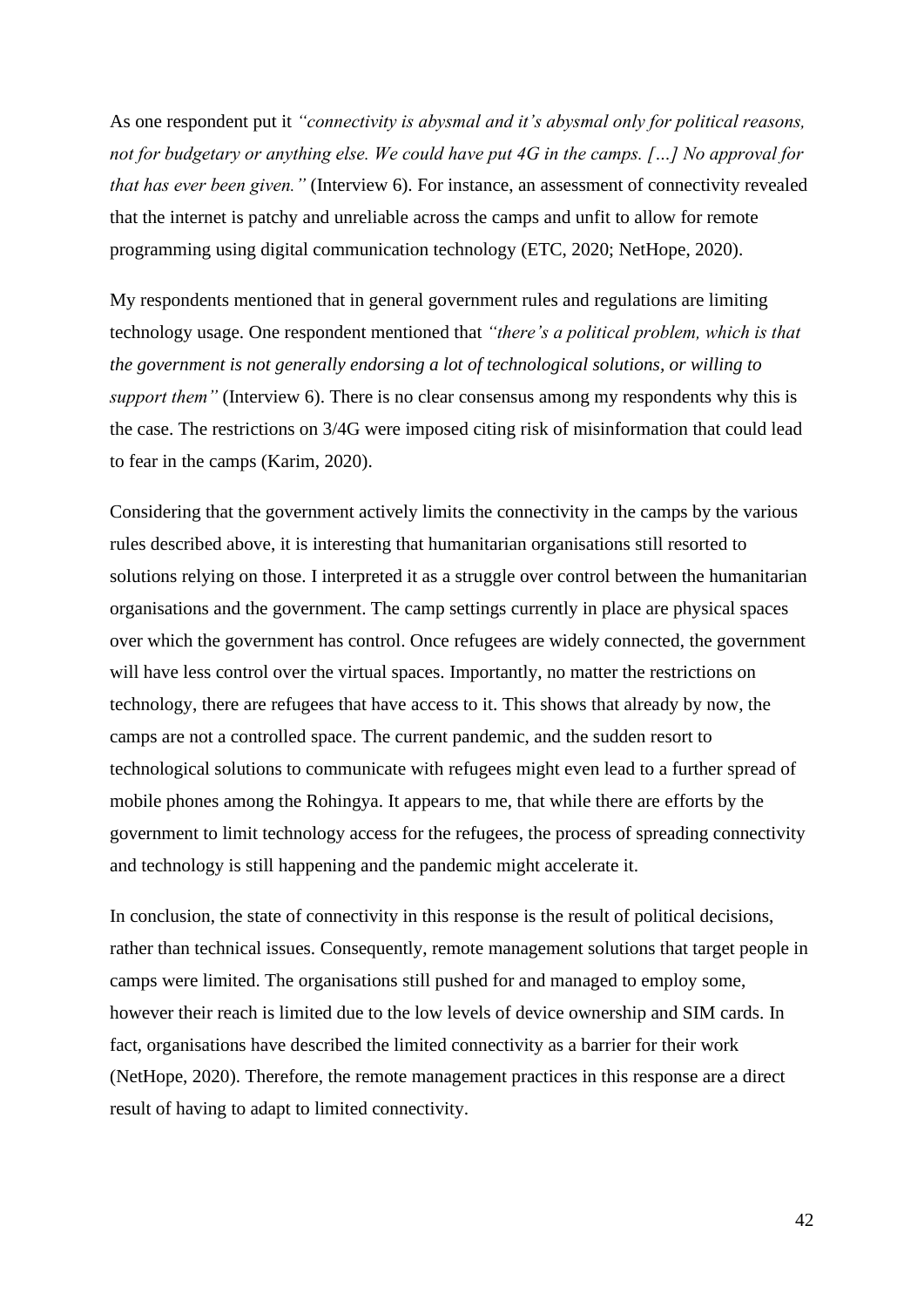#### *4.3.2 Approval process by the government*

Next to the connectivity restrictions, some respondents mentioned the approval process by the government as a limitation to their programming and remote practices. In the camps every new project and changes to projects must be approved by the government through the RRRC. This is the case for INGOs, local/ national organisations or UN agencies. However, for the last an approval of the overall strategy is enough, and projects only need to be approved by the local authorities of the camps. This approval process was described as lengthy, even before the pandemic. During the pandemic, a lot of government offices were closed and approval processes became lengthier. Moreover, at times it has become very difficult as the government offices have not adapted to working remotely, meaning that the offices still had to be visited physically in person to request approvals. This was not possible during some periods of the lockdown due to the offices being closed.

Consequently, those lengthy and at times impossible approval processes have limited the practices of remote management in the camp. Due to these, the way technology has been brought into this response to communicate with the Rohingya has been very limited. One respondent who was part of a technology task team during the pandemic explained that while they have identified quite some possibilities to bring in technology due to *"restrictions, because of the bureaucracy, because of the tedious permission process"* (Interview 8) they have in many cases not become part of programming. Like the political restricted connectivity mentioned before, approval processes appear to be another layer by the government to limit technology usage. Therefore, the very limited emergence of remote management practices is also due to political decisions.

# *4.3.3 (Digital) Literacy of the Rohingya*

Another factor that limited the use of digital communication technology is the literacy and the understanding of technology by the Rohingya. The organisations that were looking at technology for practices of risk communication and remote activities mentioned that it was very challenging to bring in technology in this context. There are two reasons for this. One is the understanding of technology, so called digital literacy by the Rohingya population. Digital literacy is low among the Rohingya, and the adaptation of these programmes came as a result of the pandemic. Therefore, there was limited time to tweak those and further assess the capability of the population to use those. Second is the general low literacy levels among the population. Specifically, the language is *"an oral dialect of a non-written language"*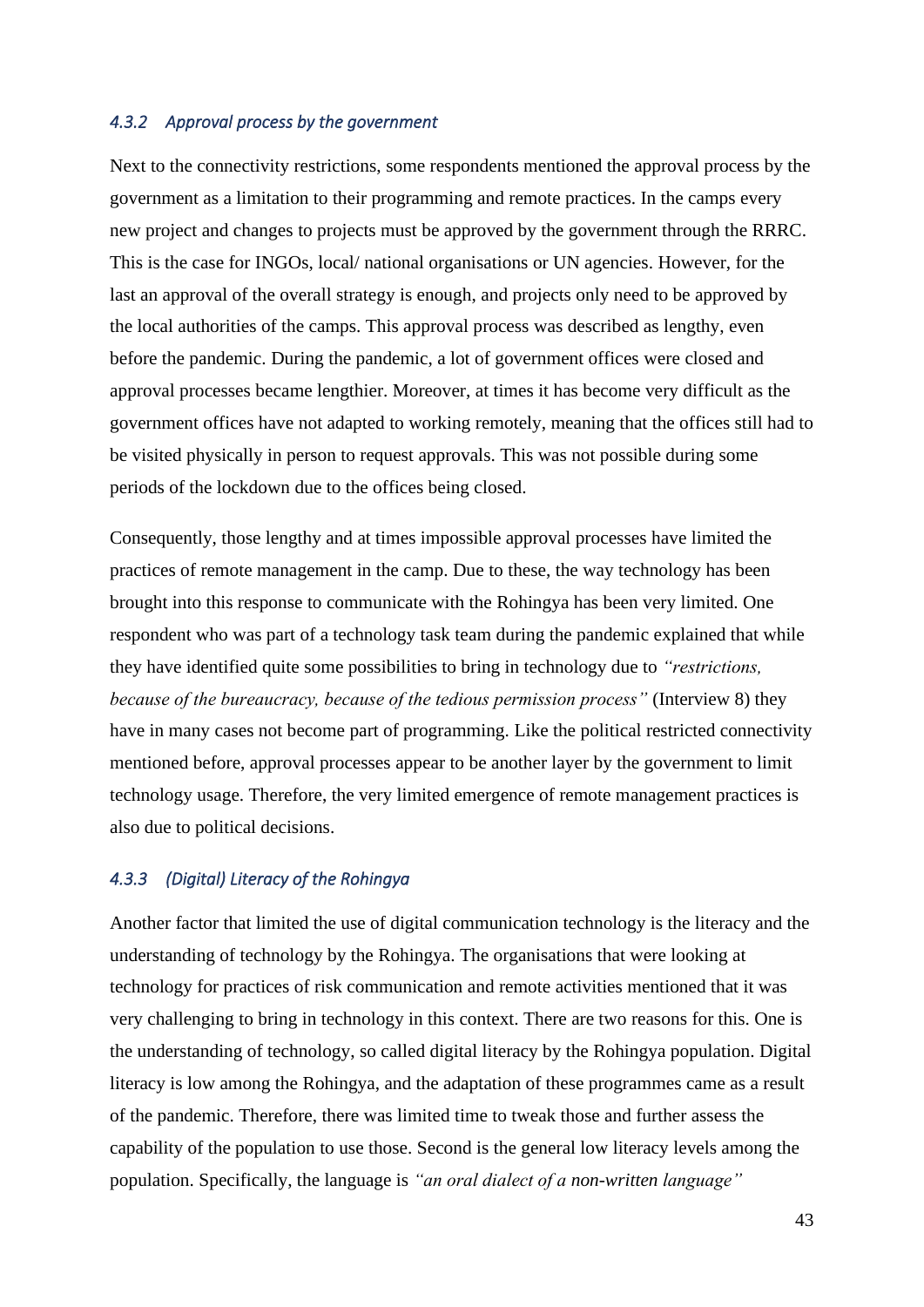(Interview 6). Consequently, using written messages as forms of digital communication is limited. Thus, organisations had to resort to audio messages and files they could share via WhatsApp or Bluetooth.

In conclusion, these three areas of limitations shape the response. They shape the practices of remote management that the humanitarian actors were able to adopt. They explain why the digital technology brought in for the purpose of risk communication and remote activities are very limited. They are limited because there are issues around ownership of digital devices and very limited connectivity in the camps. There is a political unwillingness to endorse technology and there is only limited options to communicate with the Rohingya themselves due to high illiteracy levels and low digital literacy. Due to this, technology has been used sparingly and in addition in this context it could not replace traditional physical activities.

# 4.4 Outcome of remote management practices

While the previous sections clearly described what practices of remote management were utilised in the response to COVID-19, it is also important to look at how did it work out. This research did not attempt to formally evaluate the practices. However, a few respondents reported their own assessments and experiences on working remotely.

For coordination, most respondents mentioned that they were well equipped to do so and would argue that using digital communication tools was an adequate replacement. Especially the ones working through a local partner reported, that they were used to working this way from the past. However, a few also mentioned that communication became more challenging when being remote from the context and therefore this way of working had its limitations. For diagnostics remote management seems to have been limited in its effectiveness. As mentioned, the reach of diagnostics was extremely limited. Additionally, organisations that implement through a local partner often have strict monitoring and reporting requirements in place. However, to fulfil those amidst the pandemic was not possible. Therefore, my respondents mentioned they relied on the trust that was established in the past rather than strict monitoring. For risk communication, the technological tools have never been formally evaluated, as one respondent mentioned. Due to the limitations described in 4.3, their reach was extremely limited. Similar is the case of remote activities. For instance, a formal evaluation of education showed a clear drop of access and quality of education since the emergence of COVID-19 and reports issues, such as lack of connectivity, for providing education remotely (REACH, 2021). That same report also stresses the risk and occurrence of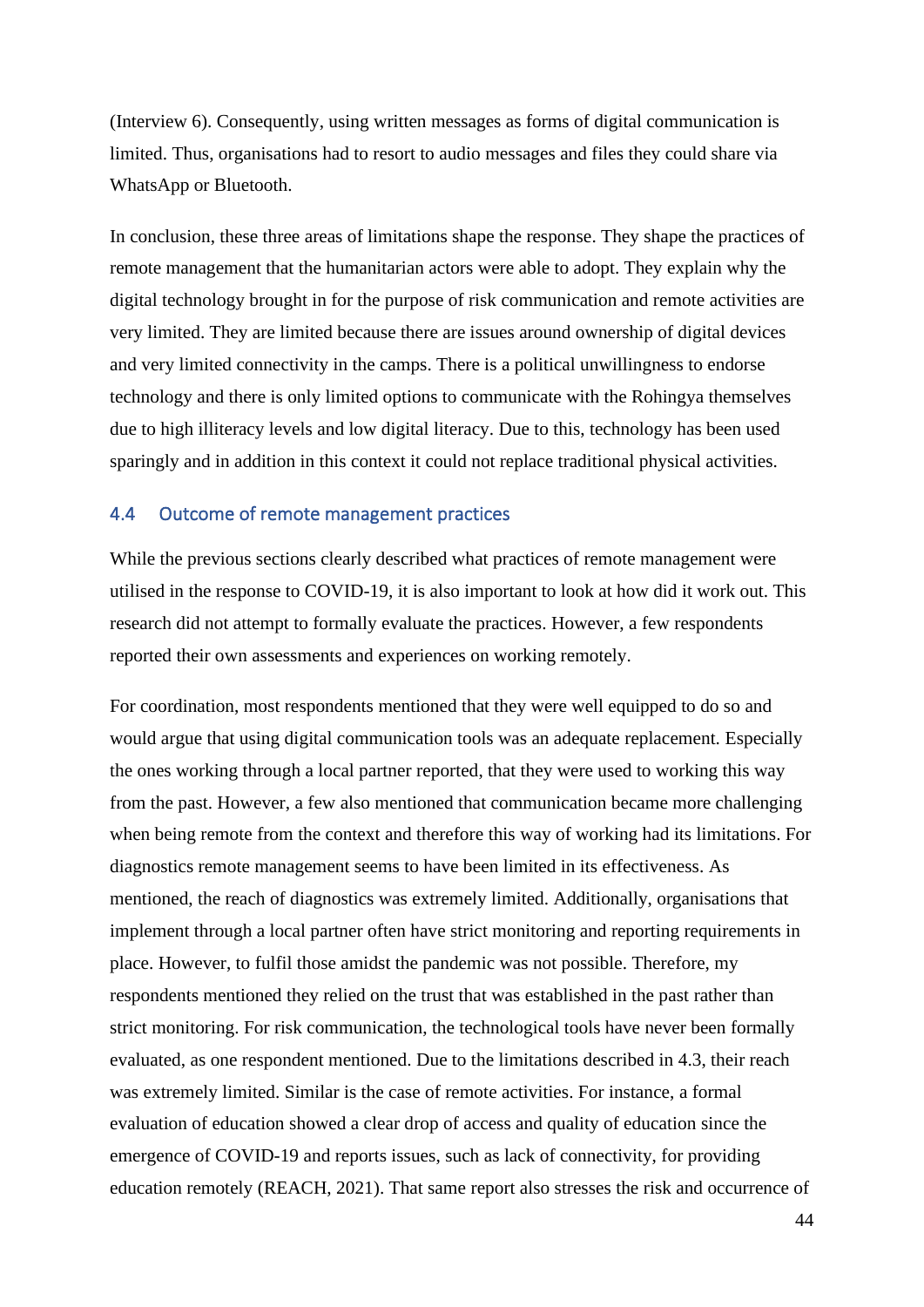drop out of school aged children. There hasn't been a formal assessment on the learning outcomes for children, but one respondent mentioned that they did this small scale and the findings showed students did miss those learning targets. However, they also found that students still appreciated receiving at least some kind of educational activities.

In sum, while remote management practices appear to be working between humanitarians, I found that all remote approaches that directly communicate with refugees are extremely limited in their reach and cannot replace physical activities.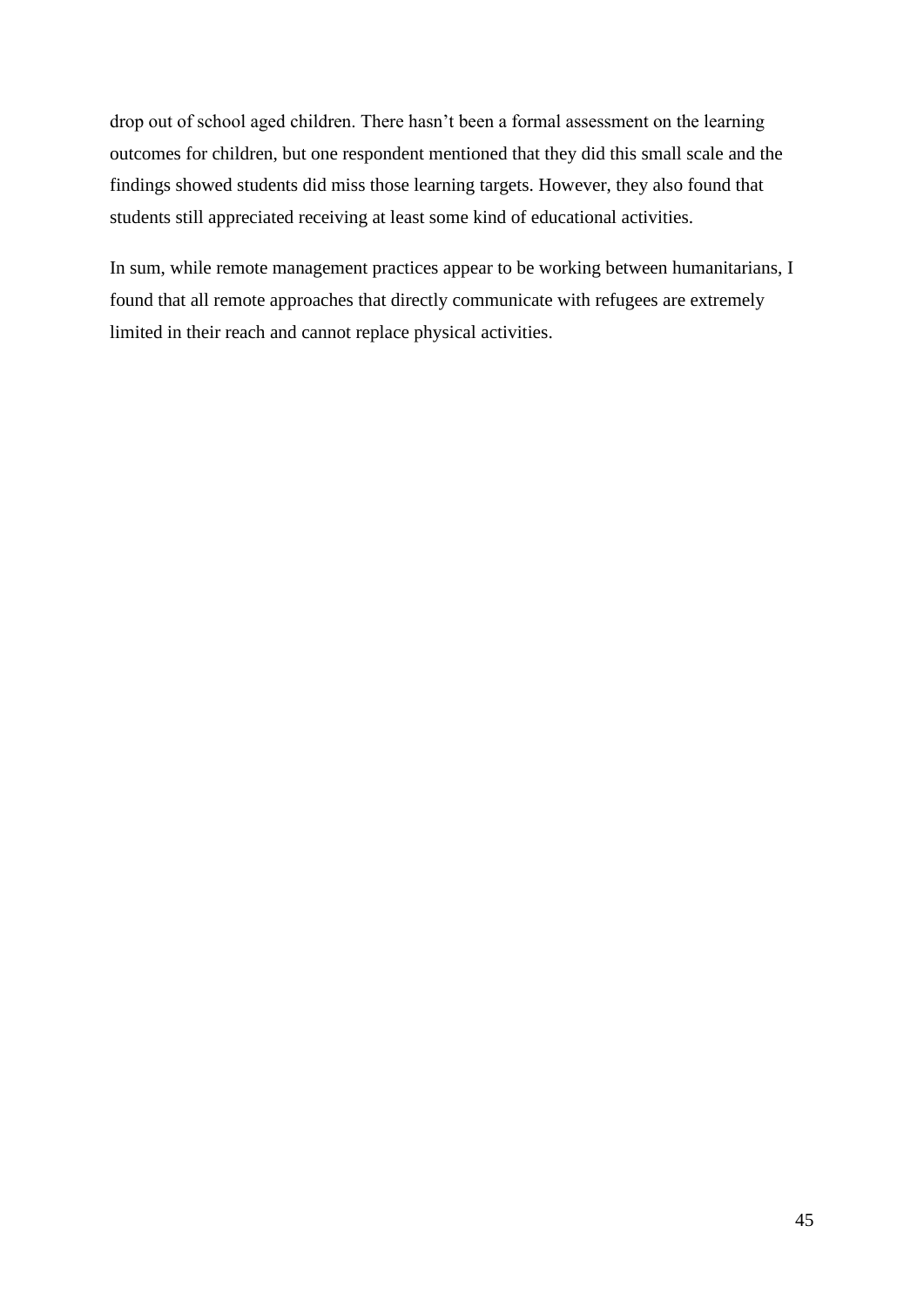# 5 Technology, new actors and power relations

This chapter showcases the findings in relation to my second and third research questions: (2) *How did remote management practices and the subsequential influx of new technological actors affect the humanitarian organisations?* (3) *How did remote management practices affect the power relations between international organisations, their local staff, and local organisations?* It incorporates the empirical findings from my interviews, and where mentioned the analysed reports. Moreover, the finding of due diligence, I discuss in relation to the remote management literature. Additionally, I examine the power relations between international organisations and their local partner or local staff in more detail, showing what this could mean for the localisation of aid. The chapter is structed that I first showcase my findings in relation to my second research question and due diligence, before I turn to the findings for my third research question and localisation.

# 5.1 Technological tools and new actors

For the humanitarian organisations to be able to resort to remote management, they utilised different digital communication tools. Nonetheless, the tools identified are not new, as one respondent stated: *"I wouldn't say there's, there is like a kind of innovative new technology that was put up in this response"* (Interview 6). This statement supports what other respondents mentioned. Most organisations mentioned that the tools used for the practice of coordination have been established before the pandemic. As a result, they did not have to bring in new tools, but they used the tools rather more extensively and in more situations. For instance, former in-person communication has shifted to phones or conference tools. This means for coordination practices standard digital conferencing tools were utilised. This includes Skype, Microsoft Teams and Zoom. Though for communication with people in the camp the options were limited. Therefore, more phone centric solutions have been used such as phone calls, SMS, and WhatsApp for the practices of risk communication and remote activities. At last, IVR technology was employed for automatic risk communication via calling campaigns.

Above's mentioned tools are technological solutions that are provided by private actors. These private actors fall under the category of new actors. For the usage of standard communication tools, the new actors were tech actors such as Microsoft and Zoom. There are also the providers of IVR technology. In this response the platform for the COVID-Info Line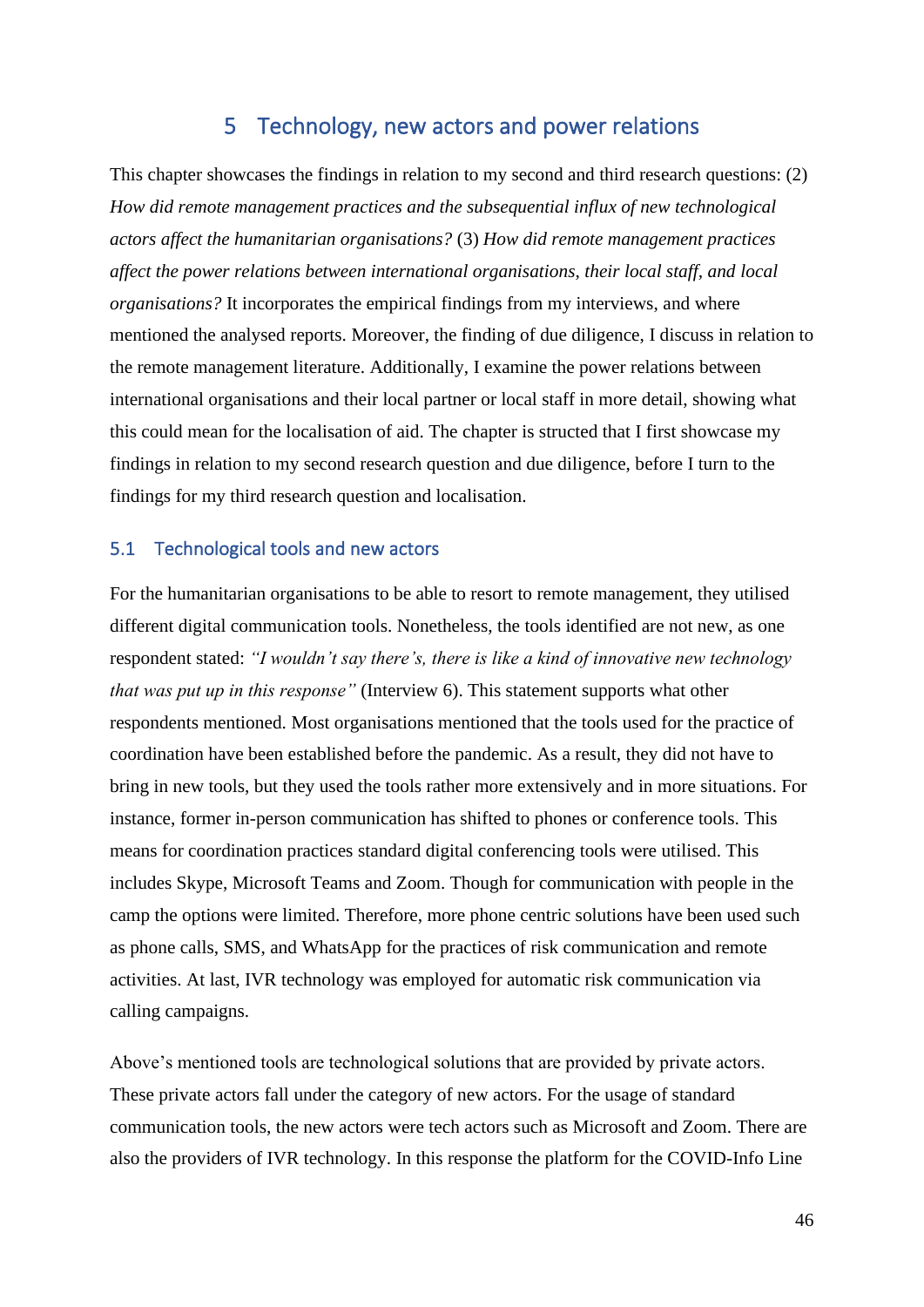was provided by EngageSpark. The provider for the NRC hotline was Twilio. Both of those are private tech companies, which provided their service to the humanitarian organisations.

The influx of new actors poses a few challenges and risks for humanitarian organisations. The usage of those tools increasingly leads to collecting and sharing of data digitally by the humanitarian organisations, utilising tools provided by private technological actors. Consequently, these new actors become part of the humanitarian field as providers of those technological solutions. However, it is important to mention that this data might be misused by third parties, who might access it through data breaches. I discuss the importance of data protection in detail in chapter 6, whereas I only provide a short overview of my findings in this chapter next.

# *5.1.1 Importance of data protection*

A few of my respondents stressed the importance of data protection for their organisation with recent shift towards remote management and the general increased usage of digital tools. According to them, their organisations have updated their data protection measures and guidelines amidst this pandemic when necessary. Additionally, I identified a few guidance documents published to assist humanitarian organisations when shifting to remote management. For instance, guidance of the sharing of information when utilising online conferencing tools (OCHA et al., 2020). Another example is guidance for organisations that utilise remote case management in children protection or work in gender-based violence (Child Protection Sub Sector Bangladesh, 2020; Women's Refugee Commission & Warchild Canada, 2020). More general documents were also released for instance on data responsibility (Humanitarian Data Exchange, n.d.).

However, despite these examples my findings are limited. Not all respondents were able to provide information on this topic. They argued that concerns of data risks and data protection are discussed and decided on a different level. Consequently, when humanitarian organisations engage in partnerships with new actors, the decisions are made on a different level. Importantly, they mentioned that they have staff in their organisation that is knowledgeable about the complexities of this topic and assists the organisation in engaging with the private sector. Additionally, organisations have pre-established service agreements, which new actors are required to sign to ensure the security of the data.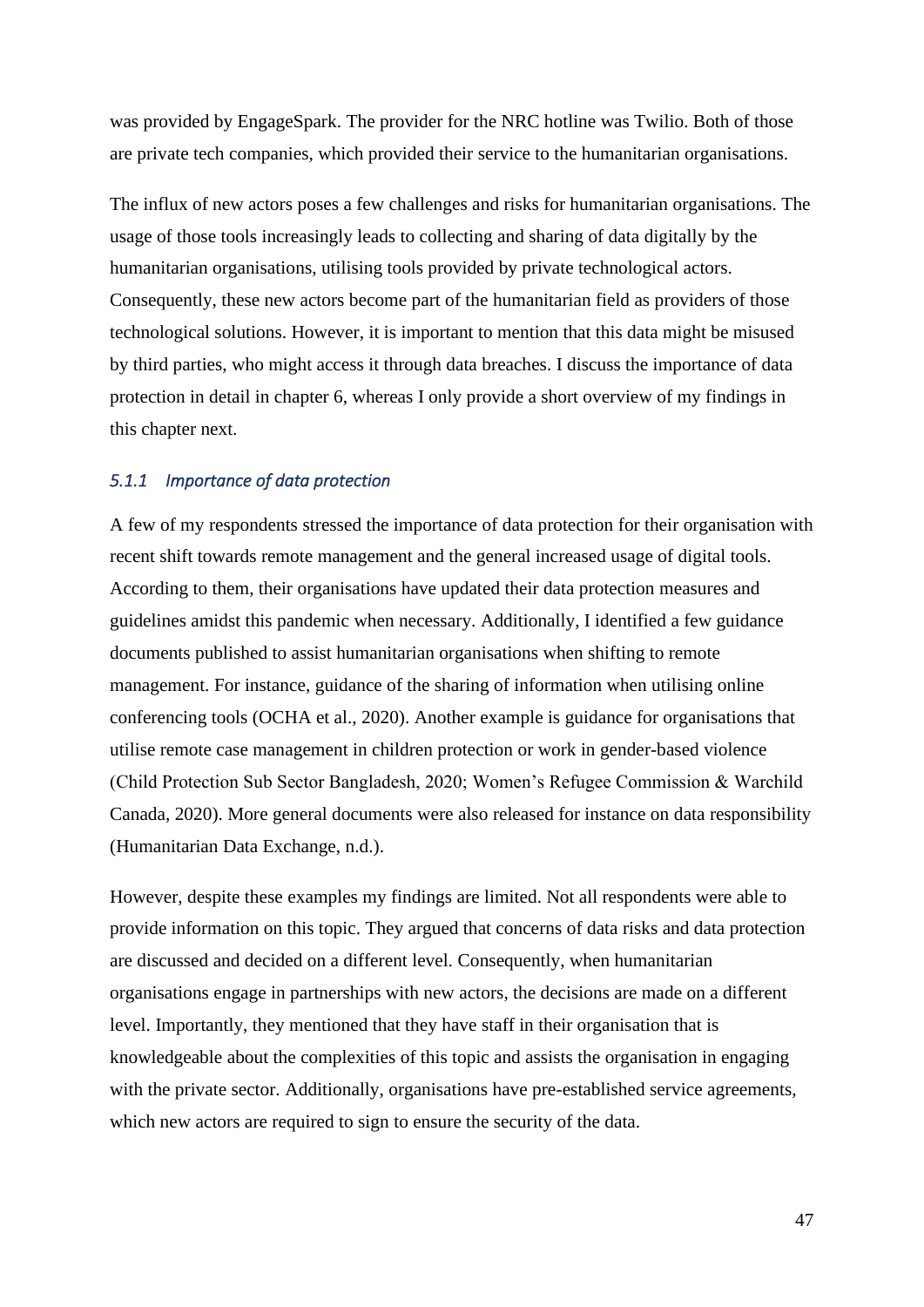#### *5.1.2 Due diligence*

A few respondents mentioned, that before utilising a specific technology and when deciding how to use it, they are due diligent about the process. For them this means, they consider the use based on what they know about the technology, the risks with it, the nature of the data that is shared via it, the importance, and the feasibility of the technological solutions. Based on this they make the decision whether to use it. Due diligence by humanitarian organisations was already described by Donini & Maxwell (2013, p. 407) as a "*context-based reasonableness standard*". This description is in line with my findings, arguing that humanitarian actors make their informed decisions based on their contextual understanding and available information

One example of this is that one respondent also mentioned that when using cloud- based solutions, they make sure those servers are in Europe, so they fall under General Data Protection Regulation (GDPR) legislation by the European Union, which is considered by them an adequate level of data protection. Consequently, GDPR legislation in turn ensures that the data is protected adequately. Moreover, this respondent mentioned that while it is important to acknowledge that regarding data protection humanitarian and private actors differ, humanitarian organisations are due diligent on how exactly they utilise new technology. For instance, they might decide to add another layer of protection. For example, if an organisation is in areas under control of different groups (like in Syria), the organisation makes sure that data is not shared between the two sides by providing different cloud solutions to the two sides.

Another part of due diligence is considering for what the tools are used, and the context they are used in. For example, respondents indicated that they use WhatsApp as it is widely used in Bangladesh and using a different solution would not be feasible in this context. Additionally, in many cases the information shared via WhatsApp is not sensible and rather consists of communication for everyday activities. Still, they mentioned that is has also been utilised by staff when in the camp to share sensitive information quickly and efficiently. Another example that was discussed during an interview was that organisations consider the type of data that is shared via a tool. For instance, a calling campaign to provide information on COVID-19 in the camp provides very little options for misuse, whereas using digital communication technology for the remote case management of protection cases includes sensitive data. Importantly, linking due diligence to considering whether the data is sensitive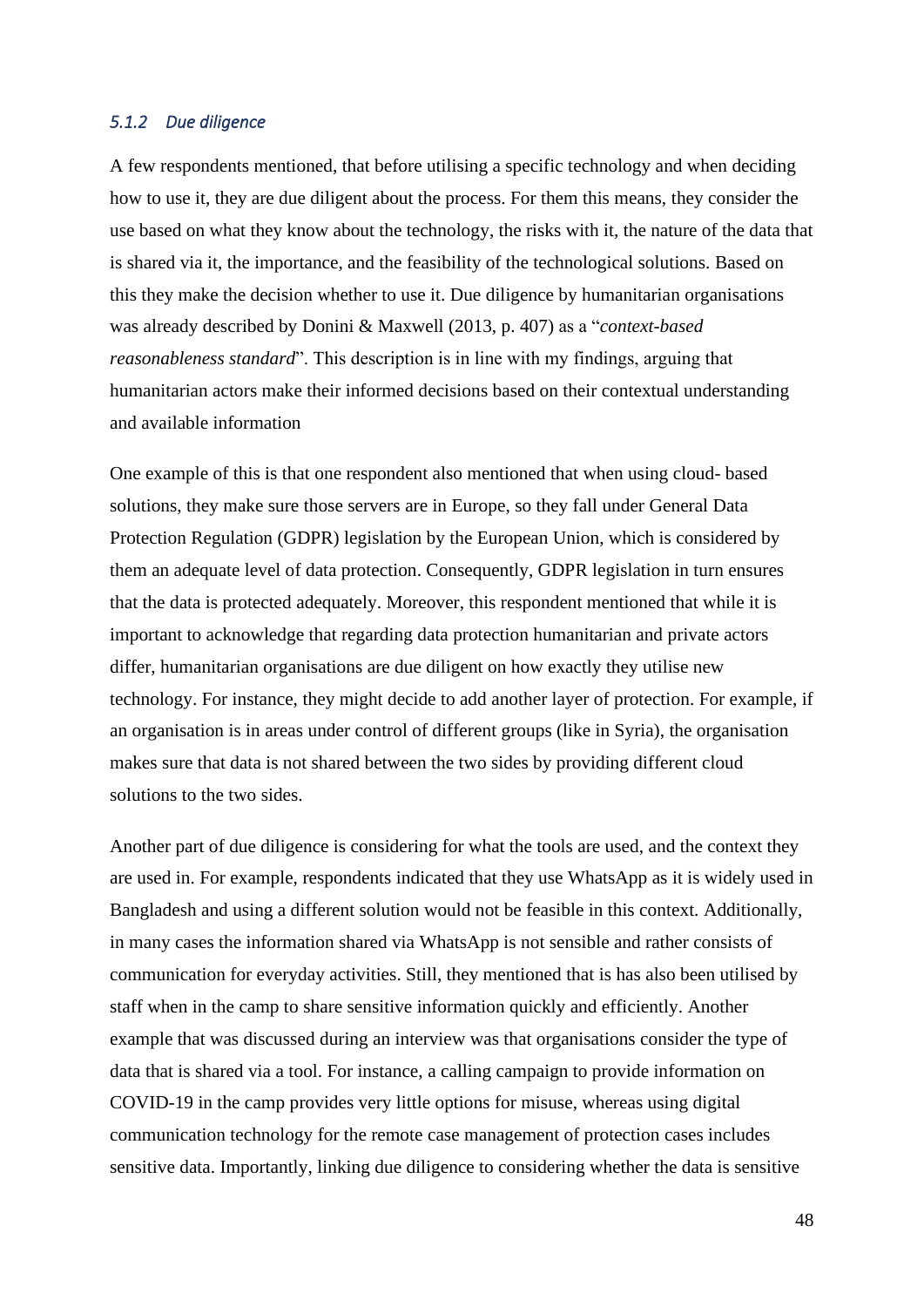or not is problematic according to Sandvik et al. (2014). The authors argue that this might lead organisations to make compromises to data protection when they consider data not sensitive. However, these authors argue that is it difficult to designated data as sensitive, as this is subject to change over time and difficult for organisations to predict the potential misuse of data.

The last aspect of due diligence is resorting to solutions that are user driven. It has been mentioned in the context of IVR technology. The Covid-Info line utilises the solution provided by Engage Spark, and not a product from another private actor because the user is fully in control. In practice, this means once the organisations received the software solution, setting up the calls and programming the responses and messages was done by the organisation themselves. Therefore, allowing them full control over all actions. However, the respondent mentioned that the decision was also driven by the fact that other solutions needed remote support or hardware. As hardware shipping was a risk amidst this pandemic, and remote support could cease to exist depending how the pandemic would affect the country where the remote support unit was located, the respondent decided against those solutions. While due diligence is important when dealing with data, the respondents also stressed the importance of establishing appropriate data protection measures.

#### 5.2 Power relations and the localisation agenda

With limited access to the camp and the usage of practices of remote management, it meant in many cases that the people who make the decisions were not in country, could not visit the camps and could not meet with the implementing people in person. This affected the overall decision-making of organisations. However, the changes to power and decision-making differ across my respondents. There is a clear split between different modalities of remote management. For organisations that are on the spectrum of remote control or remote delegation, the hierarchy and power to make decisions remained with the international staff, while still shifting responsibilities on local actors. Importantly, some of them mentioned that while they did not delegate power to local staff or partner, they increasingly consulted their local counterparts for the purpose of making informed decisions. For organisations on the remote support or remote partnership spectrum, they mentioned established trust in their local partners capabilities. Here, they did not only shift responsibilities but also the possibility to make decisions, while themselves focusing on overall strategic areas.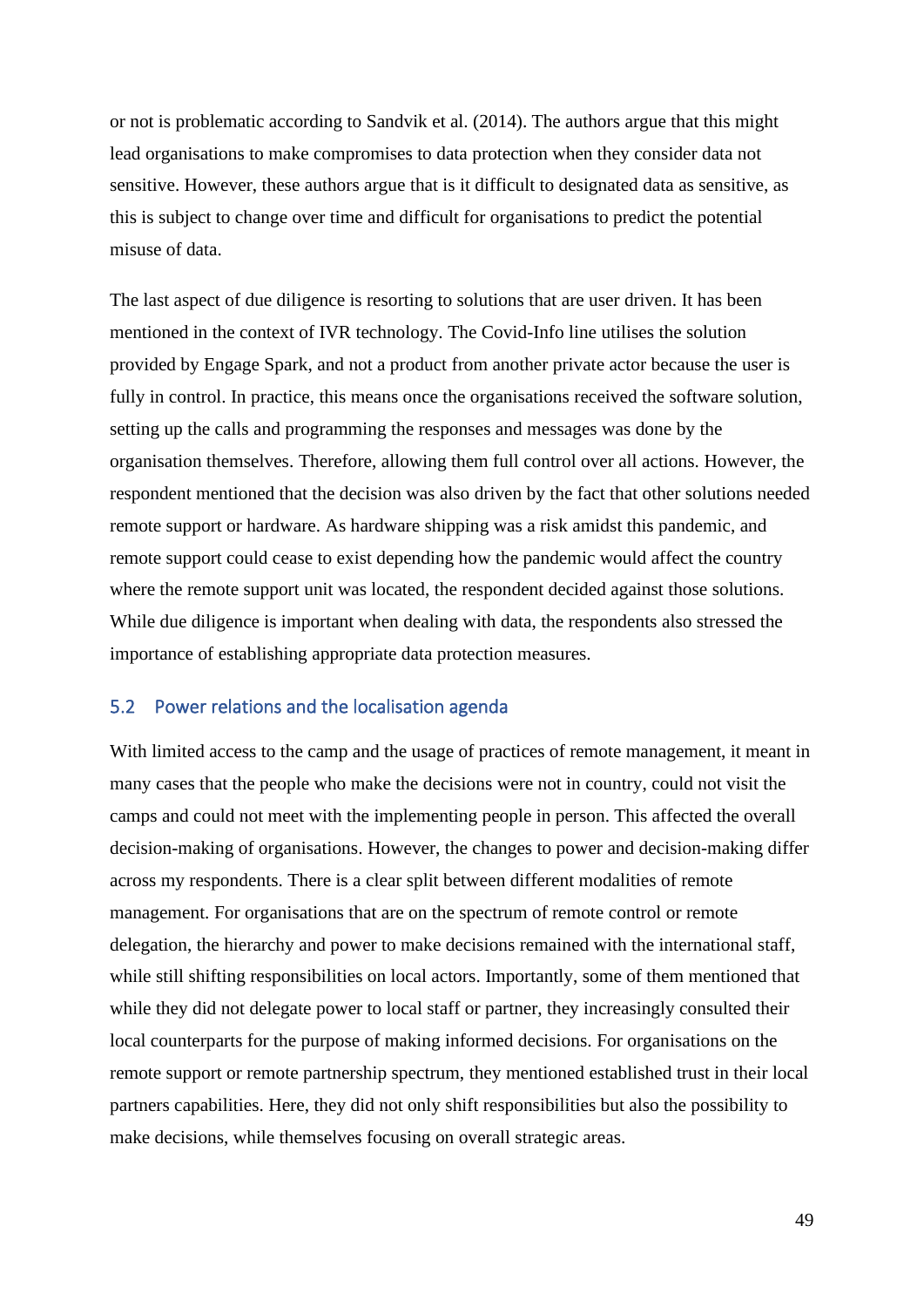A few respondents mentioned that for them the remoteness from the context was an issue with decision-making. They mentioned that this made it difficult to gain a holistic picture of the situation in the camp. As one respondent put it: *"You can't go to the camps on Teams or on Skype or whatever"* (Interview 6). Consequently, the difficulty was for the people who remotely managed their operations to gain a holistic and contextual understanding. Through daily digital conversations and debriefings with the mainly national staff that still accessed the camps, they could get insights. Nonetheless, one respondent even mentioned that communicating remotely did not allow for the same level of understanding as in the past. Prior to working remotely, the exchange with the national staff would happen often in the camp, as communication was embedded in the context. However, how much the remoteness affected decision-making negatively the views among respondents differed. Apparently, it became difficult and working through remote management had its limitations and should be replaced by field visits, but some respondents still argued that they were able to continue their work through it. One respondent had a more negative view on practices of remote management, as he mentioned that *"*[now] *people are making incredibly complicated decisions about a context that they're very remote from, and the whole industry has pushed against this for years"* (Interview 6). Still, the respondents agreed that remote management must be temporary and cannot replace field visits and being in the context in the future.

#### *5.2.1 Shift to the local*

As mentioned above, responsibilities increased for the local staff and partners, which became essential to the response. There are three instances where remote management increasingly shifted responsibilities on locals. First, organisations that implemented directly had to increasingly rely on their local staff. As they were in many cases the only ones able to enter the camp, they had to take up increasing responsibilities. For some organisations their inputs impacted decision- making as their assessments were vital for this process. A few respondents mentioned that most of their staff is national and highly trained, and they had full confidence in their work with increased responsibilities.

Second, already prior to COVID-19 Rohingya volunteers have played a role in the response. With the emergence of COVID-19 and the access restrictions, they became increasingly important to continue activities (WV Bangladesh, 2020). As mentioned earlier, volunteers were used for instance as part of the remote case management in the protection sectors and as teachers. In interviews, the volunteers have been discussed as part of the outreach and risk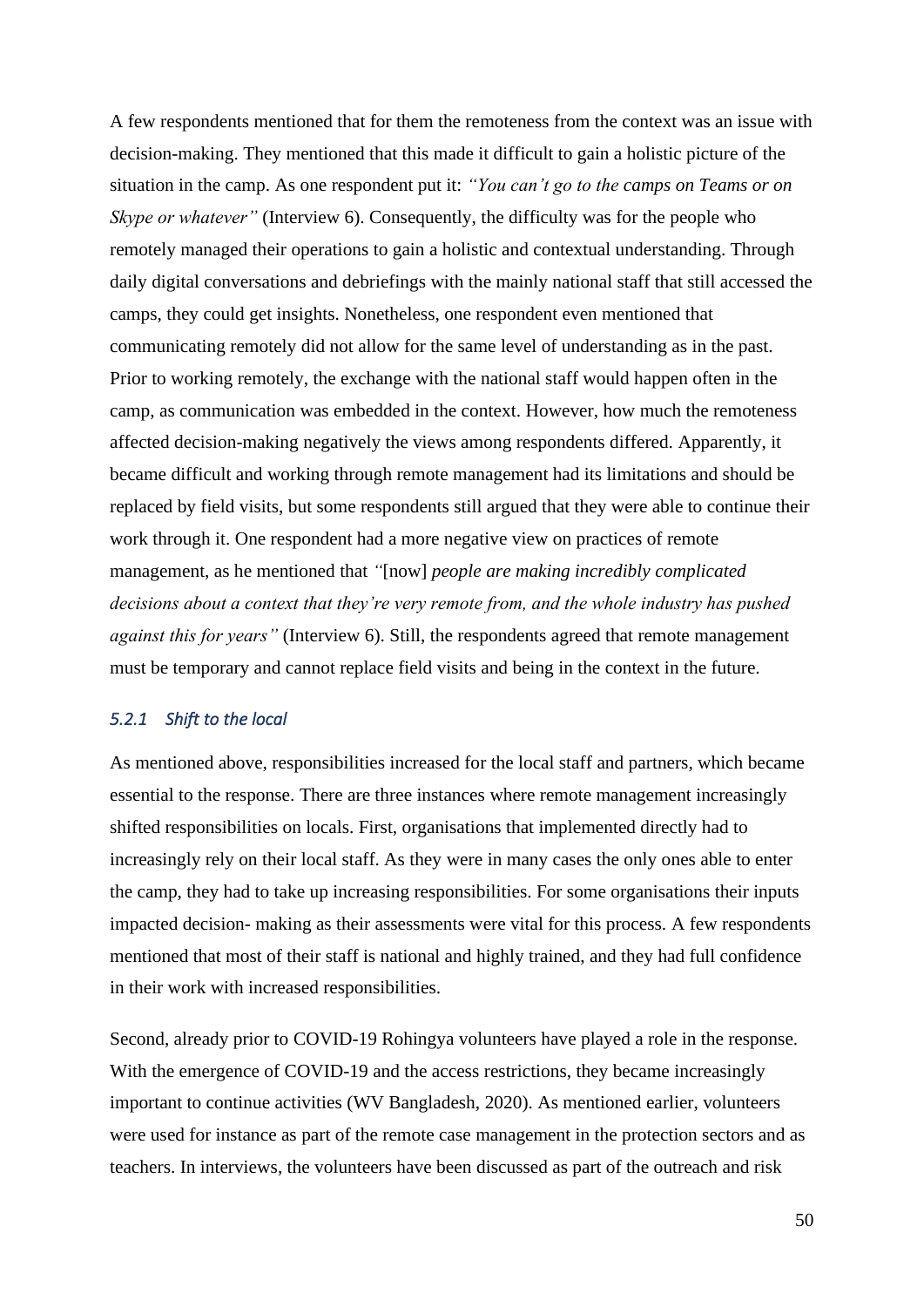communication programs, but also their importance for activities beyond this. They were seen as essential to continue work through remote management modalities.

Third, a few respondents had long standing partnerships before the pandemic with the organisations that implement on their behalf. These organisations have been indirectly implementing already prior to the pandemic. Therefore, they already remotely managed operations to a certain extent. Specifically, what they mentioned was that the pandemic put their local partners even more in the driver's seat and for decision-making they relied on the information given to them by their partners. The respondents admitted that the way they remotely managed the operations did not always allow for complete monitoring of the activities. However, due to working together for years trust has been established in this partnership and not being able to monitor all activities was acceptable. This aspect of trust is presented below.

The increased reliance on and shift to local staff, local partners and volunteers, trust became an important topic and was essential for decision making for a few respondents. Participants that were out of the country, or not always present; mentioned that without trusting the people implementing, they could not have shifted to remote management practices. While it was already more common for organisations that do not directly implement to remotely manage their local partners, the dynamic still changed with the pandemic. Accordingly, field visits and in- person meetings were no longer possible. Similarly, also directly implementing organisations had to trust their local staff when the higher management levels had no possibility to visit the field. As a result, trust was essential to remotely manage the operations. At last, organisations with high level of trust in their implementing partners or staff opted to reduce monitoring of activities so they could rather focus on the continuity of activities.

# *5.2.2 Localisation of aid*

At the start of the pandemic the local actors were at the centre of attention, and questions were raised what this means for the humanitarian sector. It emerged by now that major responsibilities were transferred to local actors as they were the ones who had access. Consequently, their importance amidst this pandemic became visible, though it is not yet clear what the long-term effect of this will be. One interesting finding is that local partners have been participating in the international response more strongly, as they were suddenly able to attend virtual sectoral meetings across the response. Similar occurrences have been reported by Barbelet et al. (2021), stating that local actors were able to attend fora that were prior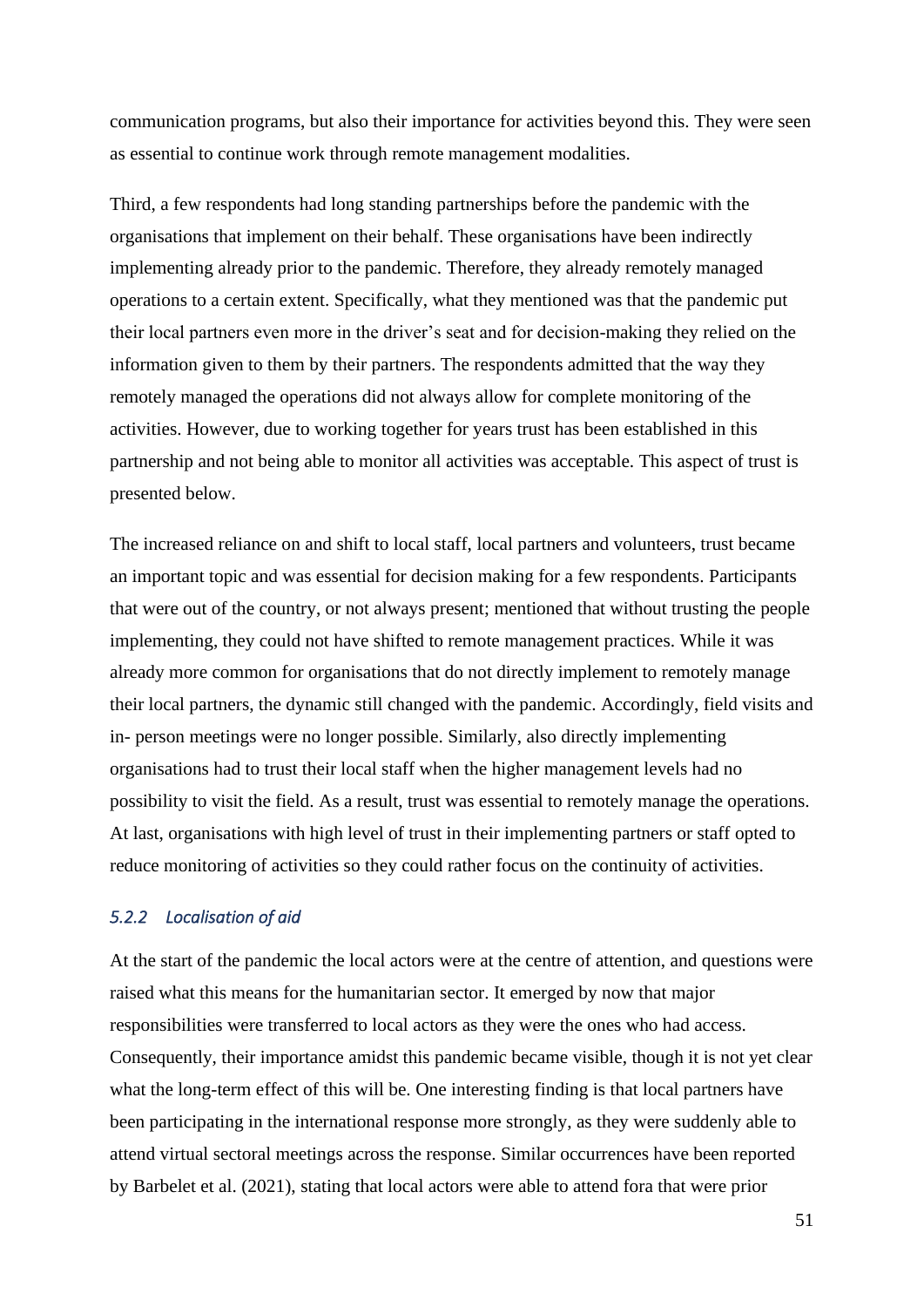mainly reserved for international actors, such as Inter Agency Standing Committee (IASC) meetings. This increased exposure could potentially be very beneficial for local actors.

What is clear about this response is that the humanitarian organisations approached this differently. As I have shown, for some organisations this meant shifting responsibilities but also power to their local partner as a good relationship with those was established prior to the pandemic and the shift to working remotely only required a few adjustments. For other organisations, they shifted implementation to their local partners, but the international staff kept the power. Consequently, the former can be attributed as rather helpful to the localisation agenda, whereas the later reinforces the existing power relationships. With this observation it becomes clear that the difference in modalities of remote management clearly represents different ways of working with local partners. The proactive, partnership- based model allows for a shift of power, whereas the reactive one does not. This has also been showcased in the response to Cyclone Harold, where localisation was enforced by the pandemic and enabled by established partnerships with local actors (Barbelet et al., 2021).

My research is based only on 8 interviews. Therefore, it is difficult to conclude from this and to estimate how this looks across the response. However, global research done by Barbelet et al. (2021) also shows that while for some organisations the power shifted to their local partners, others rather resorted to remote control of their local counterparts. Like my findings, the authors noted that modalities that allow to control the activities remotely assisted by technology were utilised, rather than working towards greater localisation in many cases. Therefore, it is important to be cautious of the link between localisation and remote management. There are clear aspects where they can be beneficial to each other. However, caution is warranted as a review by the Australian Red Cross & Humanitarian Advisory Group (2020) showed that the beneficial relationship between the two varies greatly across responses. Accordingly, if the localisation objectives were achieved and consequently power shifted towards the local actors, it is irrelevant if they are supported by the international humanitarian organisations remotely or in person.

52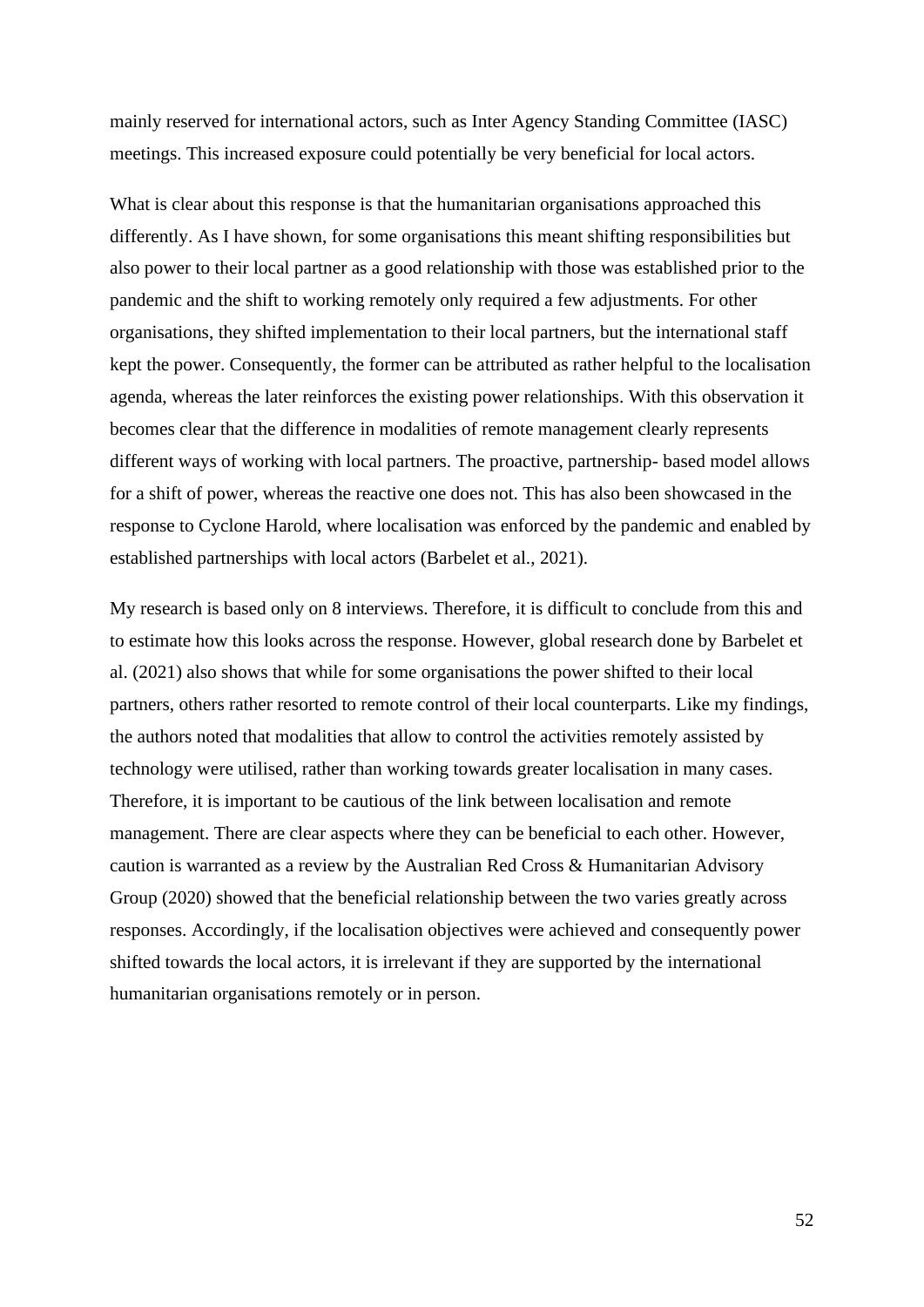# 6 Discussion: From a techno optimistic discourse to a nontechnology driven response

Compared to early predictions, which stressed and discussed the key role technology could play in the humanitarian response to the COVID-19 pandemic (cf. Bryant et al., 2020), my findings from the Rohingya Refugee Response show there was no widespread manifestation of technological solutions. In fact, this response has not become technology driven. In this section I discuss how the techno optimistic discourse from the beginning of the pandemic did not lead to a technologically driven response, but rather resulted in a patchwork of low to no tech solutions of remote management practices. Nonetheless, a few digital solutions were still utilised in this response, however they were restricted to either communication amidst humanitarians or had a very limited reach.

# 6.1 The techno optimistic discourse

The pandemic forced organisation to look at digital communication technologies to enable the continuity of their activities through remote management. Since the start of the pandemic, more literature has emerged that showcases the widespread use of remote management, such as the case of the Australian Red Cross's approach in their deployments (Australian Red Cross & Humanitarian Advisory Group, 2020), and subsequent utilisation of digital communication technology in the humanitarian sector (Hamilton, 2021). This run at technological solutions to overcome the challenges of COVID-19 is what I describe as a techno optimistic discourse. My findings on the Rohingya Refugee Response also showed that in fact the organisations looked for digital communication technology they could incorporate in their response. For instance, the education sector explored the possibilities of remote learning solutions for children. Another example is the emergence of IVR technologies.

The big selling point that fuels this techno optimistic approach are the promises of the technology. Again, the education sector appears to be a good use case to utilise technology for remote learning, while schools remain closed, as it - in theory - allows children to learn from their home enabling social distancing. Other promises of technology are the possibility to establish direct communication links between the humanitarian organisations and the affected population, however in my case this was only utilised by a few actors. One technological solution which establishes this link is the IVR technology, which has been brought into this response for the first time during the pandemic. This technology is a clear example of the potential of such solutions. Therefore, in the next section I discuss IVR as a technological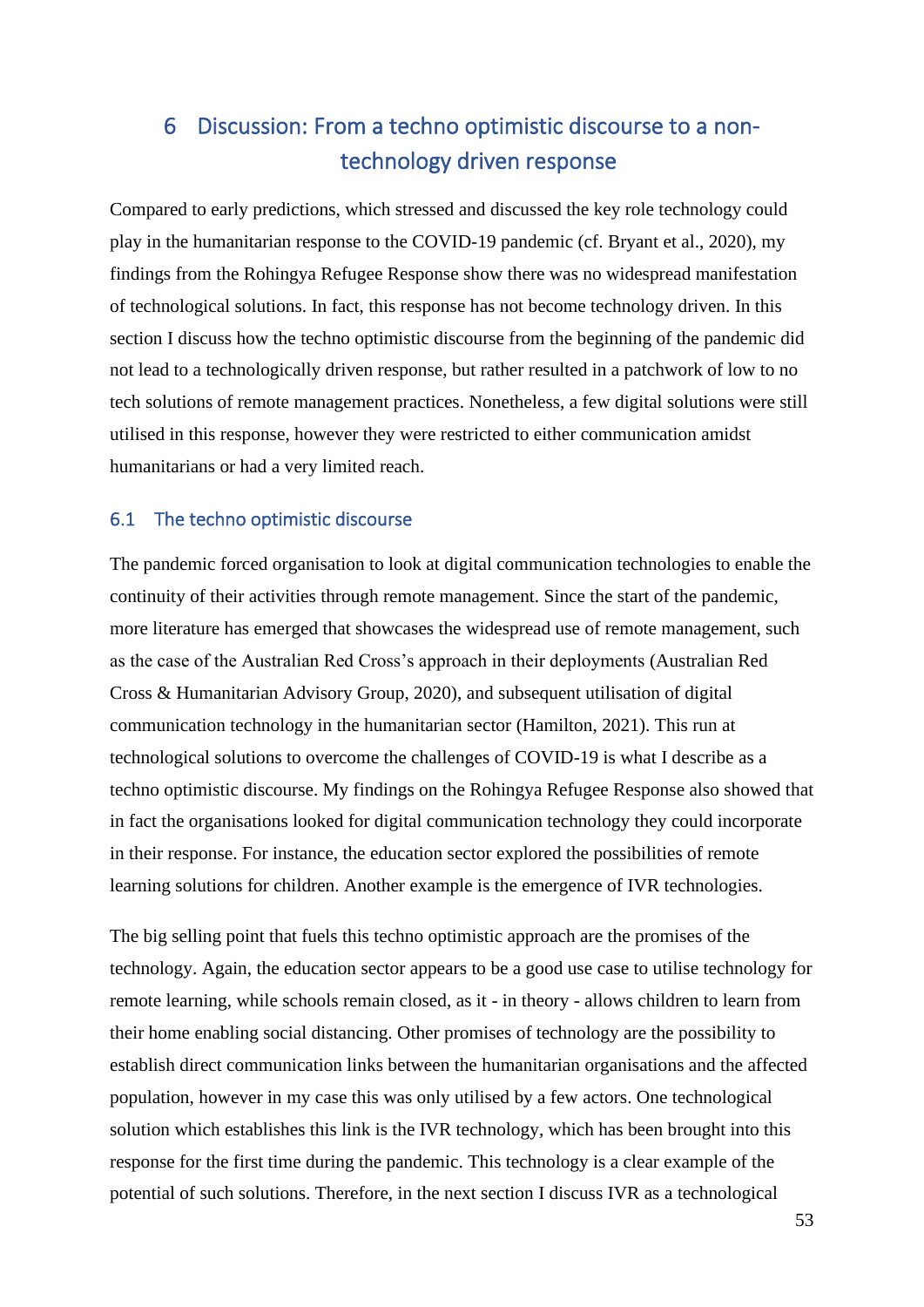solution that has a high potential for participatory risk communication and is a clear example of this techno optimistic discourse.

# *6.1.1 The importance of participatory approaches for risk communication*

Participatory risk communication became a priority amidst the pandemic. The literature on humanitarian operations in pandemics amply mentions risk communication and has stressed the importance of participatory approaches for this purpose (Wilson & Jumbert, 2018). However, the remote management literature did not mention this area. It appears that it becomes a higher priority for humanitarian organisations amidst pandemics. Participatory approaches utilise two- way communication to allow affected populations to share feedback, complaints and request. The relevance of two-way communication with refugees itself is not specific to pandemics as the there is increasing focus on downwards accountability (i.e. to the receivers of aid) in the sector according to Madianou et al. (2015). Indeed, these authors show that humanitarian organisations utilise SMS services and hotlines to give a voice to affected populations. Correspondingly, humanitarian organisations are increasingly aware of the advantages of two way communication, but Bryant et al. (2020) caution that in past epidemics establishing these channels received limited priority. My findings suggest that for this response two-way communication was established early by a few organisations, however only with very limited reach. Accordingly, it seems that organisations have increasingly prioritised establishing such communication channels, for instance the COVID-Info Line. The emergence of such hotlines is major finding of this research as it appears to be widespread and is discussed further in the next section.

The underlying idea of these participatory approaches is to give a voice to refugees assisted by technology. However, it is important to note that past research on the idea of giving voice through technology to affected populations showed limited effects. For instance, Madianou et al. (2015) identified a divide among the affected population, making only some voices heard. The underlying principle of this divide is access to the necessary technology, connectivity, and digital literacy. The authors clearly showed that two-way communication mostly gives voice to the better off part of the affected population, therefore potentially providing a skewed picture of the needs and priorities.

# *6.1.2 IVR for risk communication and beyond*

The pandemic saw the emergence of IVR technology-based hotlines such as the COVID-Info Line and two others in this response for the first time. They are mainly utilised for the purpose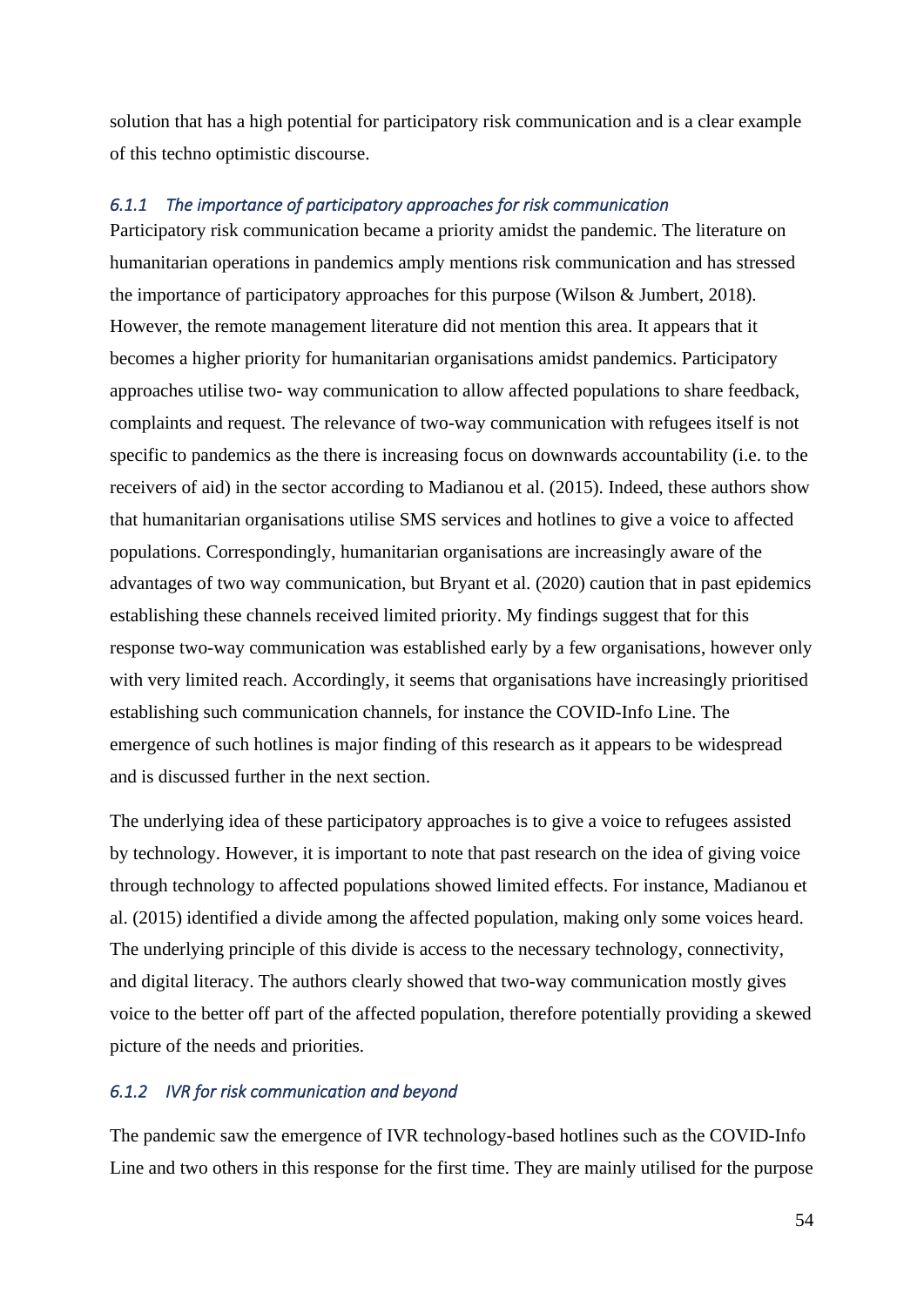of risk communication, however one of them also provides up to date information and advisory services on HLP rights. Importantly, the information derived from refugees directly can also be utilised for the purpose of diagnostics, however according to Bolton (2018) past experiences with IVR technology show that the sharing of information with it is a good use case, but the diagnostic component has shown limited success.

My findings suggest that the emergence of hotlines and IVR technology are a trend of this pandemic and are not limited to this response. Indeed, the emergence of hotlines seems to be widespread like in the case of Somalia and DRC (Shaqodoon & Oxfam Somalia, n.d.; World Food Programme, n.d.). Additionally, the NRC is increasingly setting up their so-called Digital Community Hubs across their responses globally, which utilise IVR technology (Ireland, 2020). This technology shows the digital solutions the pandemic is pushing forward, and a clear influx of new specialised technology actors who provide the new technology. The promise behind this technology appears to be providing updated and reliable information in a participatory manner to the affected population.

There are a few reports on the use of IVR technology in humanitarian contexts available. For instance, Bolton (2018) identified a number of examples of IVR usage amidst different contexts. Her research also mentioned a lack of formal evaluations on those programs. Additionally, the report mentioned that IVR technology is suitable for data collection with respondents who prefer oral exchanges of information. However, one of my respondents shared his view that this response is not a good use case citing the limited exposure to technology by the Rohingya and the low reach of the program. Another report by Mock et al. (2016), focusing on the World Food Program's experience with their mobile vulnerability assessment and monitoring program, shows the importance of establishing trust with community in those digital programs in a face to face setting prior to utilising it. It appears, that with the sudden introduction of the IVR technology in this response, there was no time to prepare the affected population for it. Therefore, this might partly explain the limited effects of this activity, however there are two bigger factors that limited the widespread of digital solutions, which I discuss next.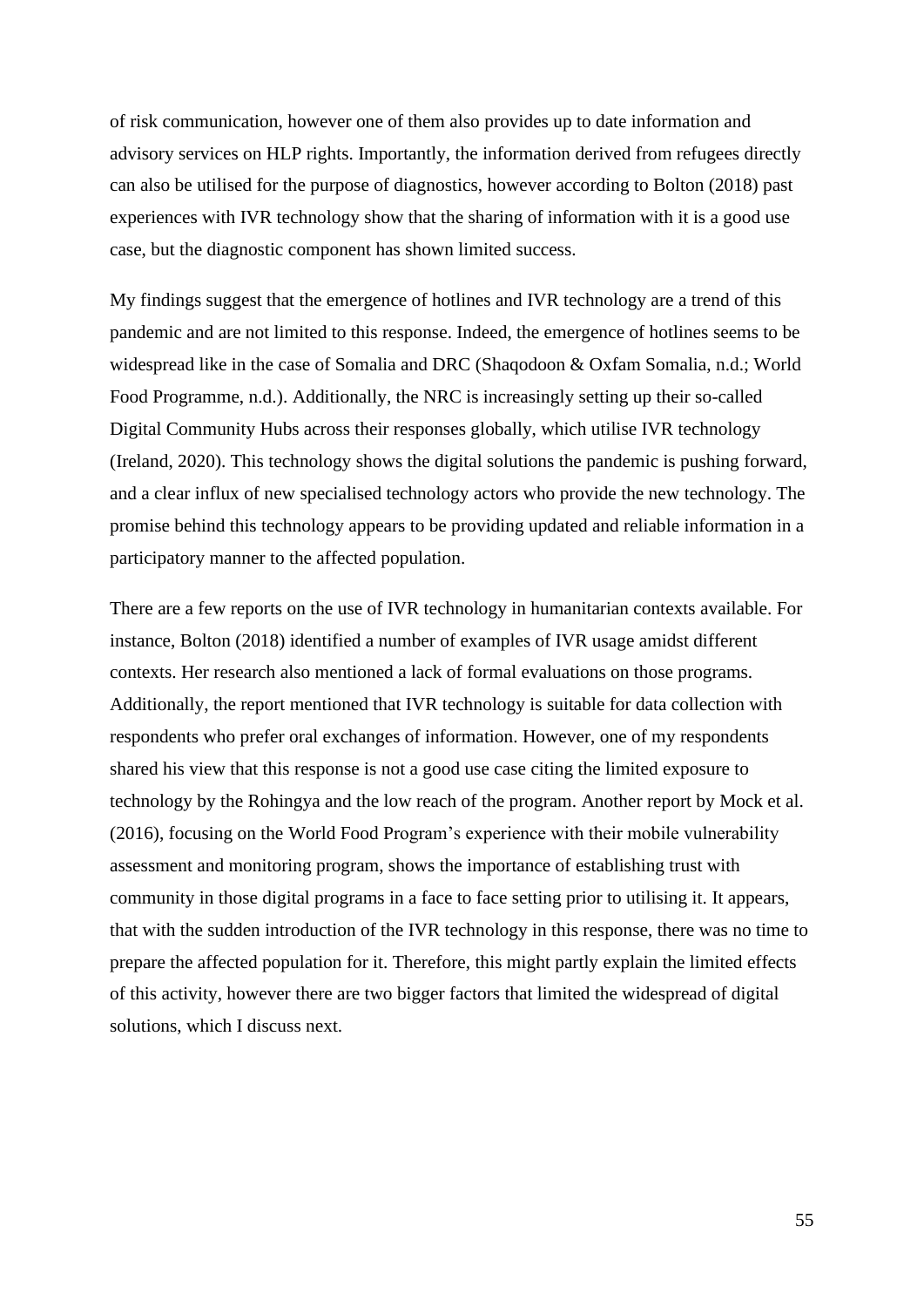# 6.2 A non-technology driven response

While the prior section discussed the use of IVR, it is important to stress that this is an exception on the use of technology in this response to connect with the affected population directly. In fact, this response has not become technology driven. In this response, most remote management practices are only utilised for purposes of internal communication. This is because humanitarian organisations have their connectivity established, whereas connecting the Rohingya remains a challenge. An example of this internal communication are remote management practices for the purpose of coordination. Here, the humanitarian organisations resorted to online conferencing tools. Importantly, these tools were already used prior to the pandemic, however recent reports stress the importance of those tools for successful remote management (IFRC, 2020). The two factors that made digital solutions targeting the affected population directly difficult are discussed next.

#### *6.2.1 The digital divide in the response*

When humanitarian organisations increasingly utilise digital communication technologies in their aid provision, they risk excluding populations and people that cannot connect to those (Sandvik et al., 2014). The split of those who have access to digital devices and technology, and those who do not is called the digital divide. It can often be observed in divides due to gender, economic conditions, and other characteristics (Willitts-King et al., 2019). To illustrate, remote management practices to diagnose the needs of the affected population emerged as face-to-face data collection became restricted. Consequently, phones were utilised to conduct interviews. However, my findings clearly show how limited the reach and potentially unrepresentable the data is. The risk of this form of data collection is that humanitarian organisations make programming decisions on data that is potentially skewed and unrepresentable of the general needs of the population. In that case, the digital divide presents a clear barrier to access humanitarian services and risks excluding the unconnected, especially if their needs are not met due to a lack of data. Outside a pandemic, humanitarian organisations would give priority to contact those (Bryant et al., 2020).

With the emergence of the pandemic and the increased use of technological solutions, there is the risk that this accelerates a further exclusion of the marginalized groups, who do not have equal access to the right tools (Hamilton, 2021; Willitts-King et al., 2019). My findings clearly show that only a minority of Rohingya have access to such devices, and women are even less likely to. Prior research by Madianou et al. (2015) already established that digital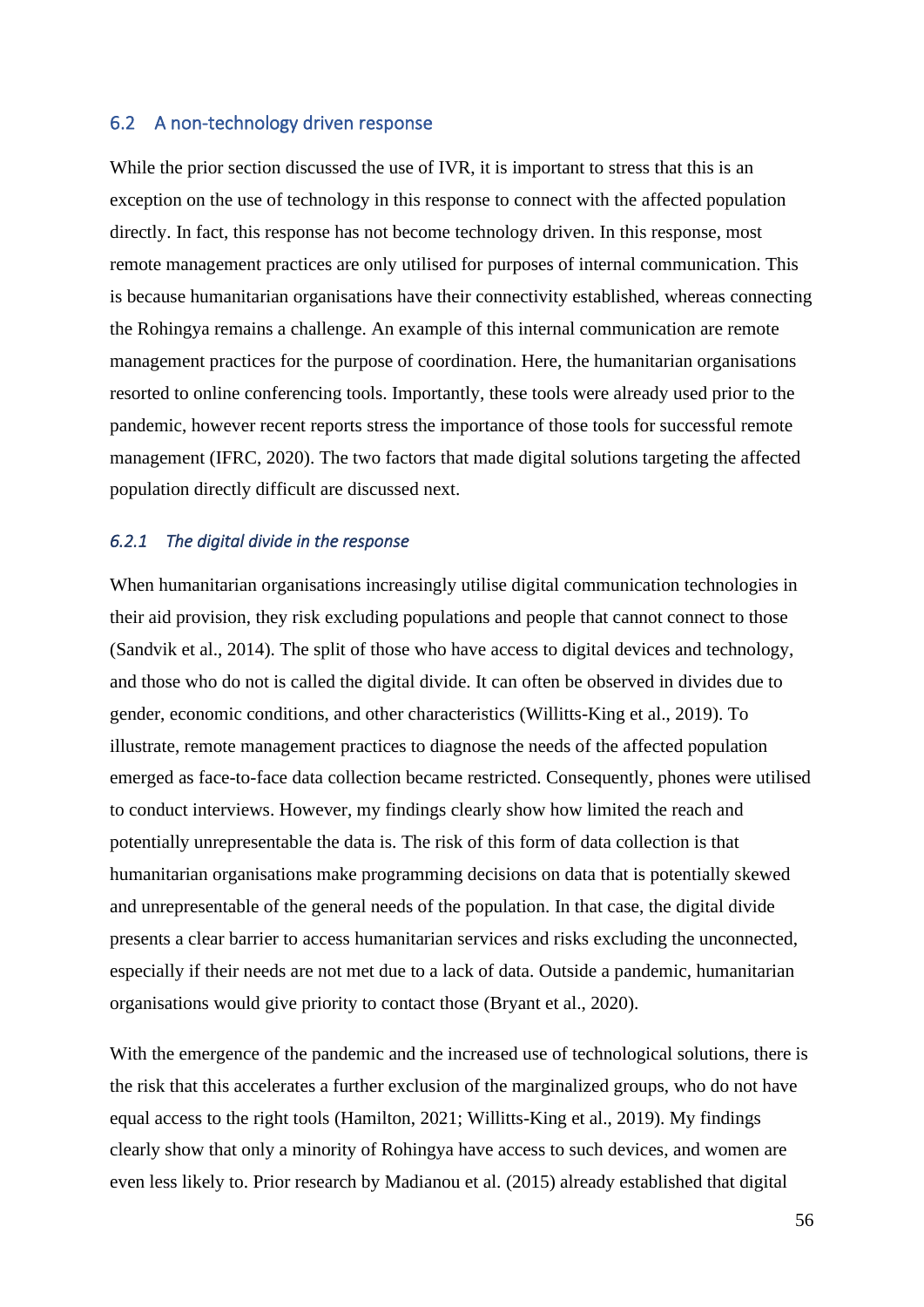participatory approaches by humanitarian organisations are utilised for the purpose of giving a voice to the affected population, however due to unequal access to devices, specific groups are excluded. Similar research amidst the COVID-19 pandemic, shows the same trend (Madianou, 2020). This exclusion of specific groups is also an important factor when considering the usage of IVR technology in this response.

In sum, the digital divide present in the Rohingya Refugee Response limits the possibilities for the humanitarian organisations to establish a direct digital link with the affected population. Therefore, it is one factor that explains why technological solutions were only utilised in such a limited manner, and the ones that were implement – such as IVR – have a very limited reach.

#### *6.2.2 Restriction of connectivity*

On top of limited device ownership, connectivity is another factor which excludes the Rohingya from accessing digital aid. As pointed out by Jacobsen & Fast (2019) when humanitarian organisations increasingly rely on digital solutions, it is important to analyse who is actively prevented from accessing humanitarian aid. The Rohingya are actively prevented from accessing aid via digital ways, as there is an active political will to restrict connectivity. There are political decisions by the government in place that limit connectivity, such as the - now - lifted ban on 3/4G and the illegality of owning phones or SIM cards.

While connectivity has been reported as an issue also in other responses (Hamilton, 2021), there is clearly a very interesting dynamic present in this case. There is a clear difference in the way humanitarian organisations aim to deliver aid versus how the government of Bangladesh wants to. Establishing why the government is actively preventing technology is beyond the scope and the findings of this research, however some argue that it is due to the dynamic that a host government needs to provide to the refugees, while at the same time establishing control and governmentality over the population (Martin & Taylor, 2021). Accordingly, limiting access to the digital world keeps the refugees in a physical camp setting.

Importantly, the reasons that lead to a lack of connectivity can be regulatory or technical. In the Rohingya response there are a lot of regulatory barriers. As mentioned prior, the government is trying to control the affected population. Martin & Taylor (2021) clearly identify the measures in place to control the Rohingya, which are consistent with my findings.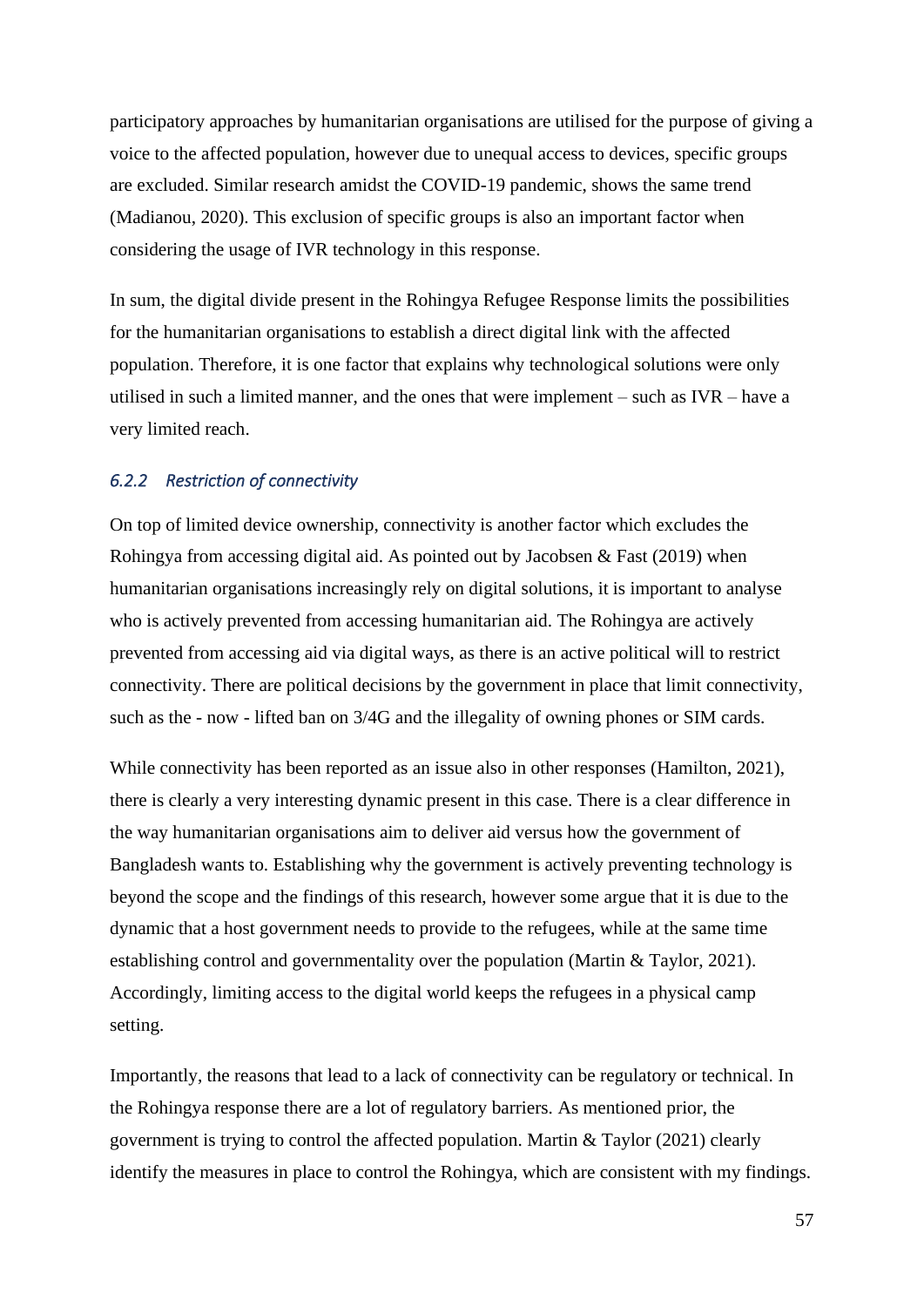The authors argue one such thing is the requirement of proper identification for the lawful ownership of SIM cards, which effectively bans Rohingya from legally owning such a card as they currently cannot obtain any such identification. While a lot of workarounds have been described by these authors, they also described how more recently the government increased the strictness of these rules and started confiscating mobile devices. However, struggling to exercise this control, the last step was to outright stop the network connection, therefore making SIM cards and mobile technology useless when trying to access the internet. This dynamic is not per se specific to this context, but also has been mentioned by other sources (cf. Kuner & Marelli, 2020).

### 6.3 A patchwork of digital and physical solutions

In this discussion I have so far shown that the initial techno optimistic discourse did not result in a widespread manifestation of technological solutions. Some technology was used, especially the IVR technology for the purpose of risk communication, but due to the digital divide present in this context, and the political restrictions to connectivity, their use remains limited. The emergence of remote management practices in this response are clearly tailored and adapted to the specific operational environment and specificities of the Rohingya Refugee Response. The ones that emerged are trialled and tested from past experiences, similar to findings by Bryant et al. (2020). This is in contrasts with the expectation I had after reviewing the literature that predicted a radical shift towards technological solutions. My expectation was to come across a variety of innovate technological solutions and observe an influx of new technological actors. In my research findings, this was certainly not the case.

What emerged from the pandemic is a patchwork of no to low tech solutions. There is the presence of a few digital solutions, however in most cases they are not a suitable replacement for physical activities, but rather they are a complementary solution. In this response, remote management is not utilised to the extent where it would be warranted to call this digital humanitarianism and the following example clearly shows the parallel presence of both physical and digital activities. For instance, the education sector's response is a great example of the patchwork of no to low tech solutions. The educational model used is caregiver-led, meaning children learn in their own house through physical workbooks and other educational materials, receiving support or supervision from their caregivers. For questions and help, they can get in contact with community volunteer teachers, who conduct house visits to help children the children or advise the parents. The teachers themselves receive training by the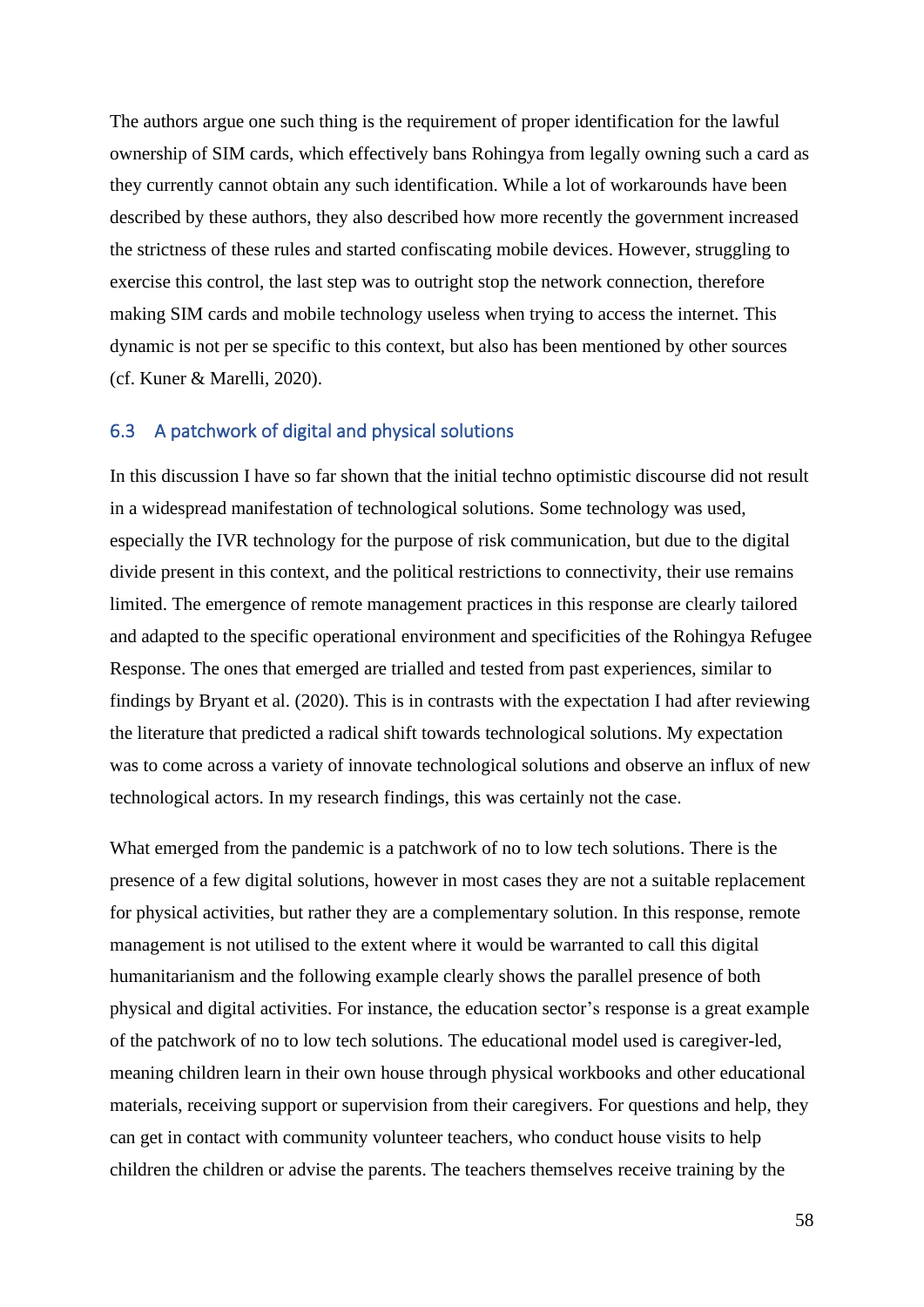humanitarian organisations in a digital manner utilising phones and digital recordings. Additionally, radio broadcasting is used as a low-tech solution to provide additional educational activities to children on a regular basis.

Importantly, the techno optimistic discourse also showed that humanitarian organisations are increasingly turning towards these digital solutions and therefore require connectivity. In fact, the trend to global connectivity has been described as a factor allowing for the widespread use of remote management by a few researchers, however the same authors also cautioned humanitarian organisations that there are still unconnected populations that might be forgotten by digital humanitarians (Duffield, 2013, 2016; Sandvik et al., 2014). Consequently, efforts to connect the former unconnected results in the growing attention towards the provision of connectivity.

# *6.3.1 Connectivity as aid*

My findings clearly show humanitarian organisations increasingly see the potential of connectivity for this response and have therefore strongly advocated to lift the ban of 3/4G. This is in line with the increasing digitalisation of the humanitarian sector, where connectivity is increasingly seen as aid. It is the result of an increasing demand by some affected populations so they can express their needs directly to the organisations (Bharania & Silverman, 2021), and a result of the increasing digitalisation of the sector, which changes what is considered aid – in this case connectivity (Martin & Taylor, 2021). Connectivity as aid refers to connecting the affected population to mobile technologies such as phones and the internet. It is different from connectivity for aid which means providing connectivity for humanitarians workers so they can continue their work (Kuner & Marelli, 2020). This concept has received ample attention recently. For instance, the Red Cross has an entire chapter on connectivity as aid in their handbook on data protection and has devoted quite some attention to it amidst this pandemic in a webinar (ICRC, 2021; Kuner & Marelli, 2020) Importantly, from a technical standpoint humanitarian organisations need to involve various private and eventually governmental actors to provide connectivity. This means they are not in control of the provision of these services and therefore need to increasingly face data protection concerns (Kuner & Marelli, 2020).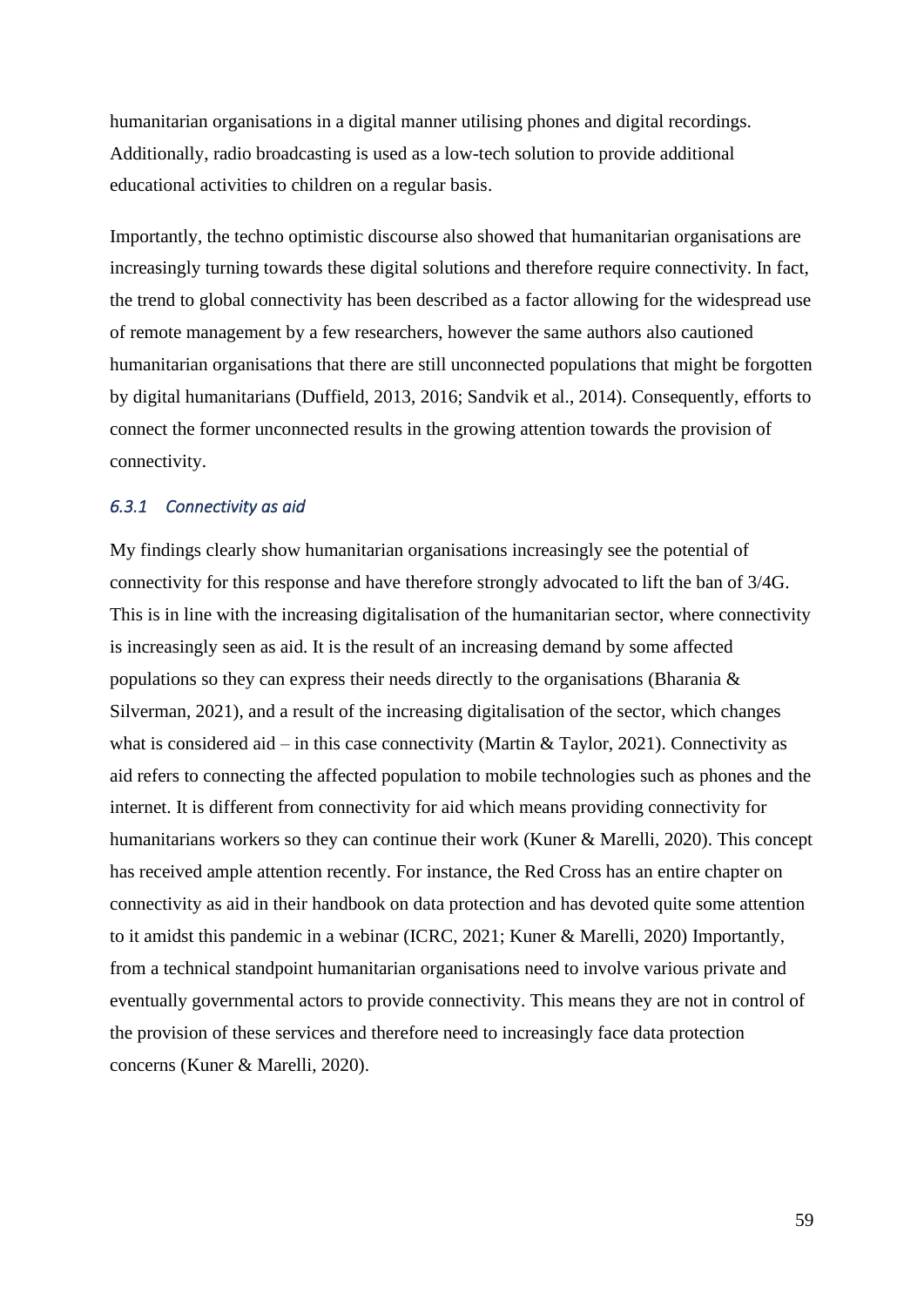#### *6.3.2 Data protection*

While there was no radical uptake of new technological tools by the humanitarian organisations, the use of tried and tested tools increased and expanded. As a direct consequence of this, data is increasingly available and shared digitally utilising the tools provided by private actors. However, there are inherent risks of this data to be misused by third parties (Bryant et al., 2020). Indeed, the risk of data breaches has increased over the last years and is receiving increased attention amidst the COVID-19 pandemic (Gazi & Gazis, 2020; 'Q&A', 2020). Based on past examples of data breaches, it is argued that humanitarian organisations and their data are being increasingly targeted (Raymond, 2017).

Importantly, the potential of data collection and the inherent risks to it that emerge when resorting to remote management have received ample attention in the literature (Donini & Maxwell, 2013), and Gazi & Gazis (2020) stress that this pandemic warrants to embrace digital technology, while limiting the risks. Even so, according to Bharania & Silverman (2021), measures to prevent those breaches and ensure the protection of data are of low priority and receive limited resources. Accordingly, the difficulties organisations face to scale up their data protection, often due to limited guidance, have been described by Hamilton (2021). Additionally, the involvement of the private sector needs increased attention as they have less experience in working in humanitarian contexts. Therefore, they are less conflict sensitive and potentially unaware to humanitarian principles; possibly enabling data breaches (Bharania & Silverman, 2021). This is in line with findings by Bryant et al. (2020) and my research, as I found limited examples of mitigation measures and attention towards data protection. In fact, the respondents mainly referred to existing data protection policies in place by their organisation and some updates have been issued due to the increased use of digital solutions.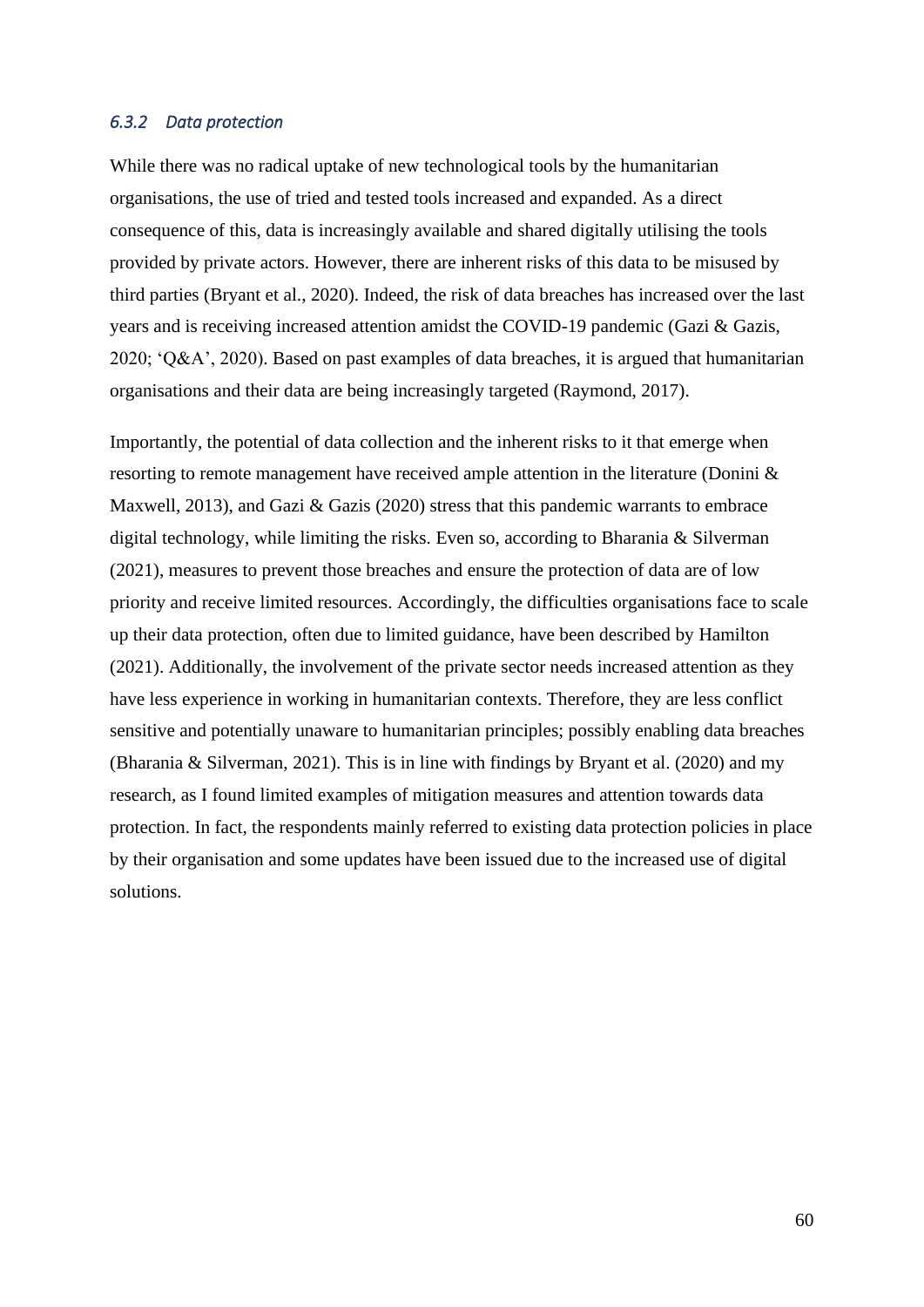# 7 Conclusion

In this thesis I researched how humanitarian organisations continued their work amidst the global COVID-19 pandemic in the Rohingya Refugee Response in Cox's Bazar Bangladesh, as they had to adapt to working without international staff in the camp and with a reduced footprint to halt the spread of the virus. To enable the continuity of their activities, they resorted to remote management, a form of aid delivery that enables humanitarians to deliver aid remotely, through local actors on the ground and enabled by communication technology. Accordingly, the concept has received a lot of attention amidst the pandemic. Despite that, former literature on this solution is limited to conflict settings and most of the literature is practitioners based. Consequently, exactly how humanitarian organisations would utilise it during COVID-19 was unclear. However, early predictions argued that it could lead to two major transformations of the sector. First, local actors would be at the centre of the response, leading to a shift of power in line with the localisation agenda. Second, humanitarian operations would become increasingly digitalised, as the organisations resort to technological solutions and private tech actors to continue their work.

This led me to raise the following three research questions, which I attempted to answer with my research: (1) *How did remote management affect the practices of aid delivery in Cox's Bazar, Bangladesh amidst the COVID-19 pandemic in 2020?* (2) *How did remote management practices and the subsequential influx of new technological actors affect the humanitarian organisations?* (3) *How did remote management practices affect the power relations between international organisations, their local staff and local organisations?* I provide an answer to those questions based on my theoretical framework combining research on technology usage during pandemics with research on remote management amidst volatile settings. Based on this understanding, I conducted eight interviews with practitioners of humanitarian aid in the Rohingya Refugee Response who utilised remote management during this pandemic. Additionally, I collected emerging reports from the organisations themselves.

In relation to my first research question my findings show that remote management became increasingly important for the delivery of aid in this response and four different practices of it emerged: (1) coordination, (2) diagnostics (3) risk communication and (4) remote activities. Most humanitarian actors limited their remote management to coordinate activities on multiple levels: between organisations, within organisations and with community volunteers by using digital communication technologies such as conferencing tools, mobile applications,

61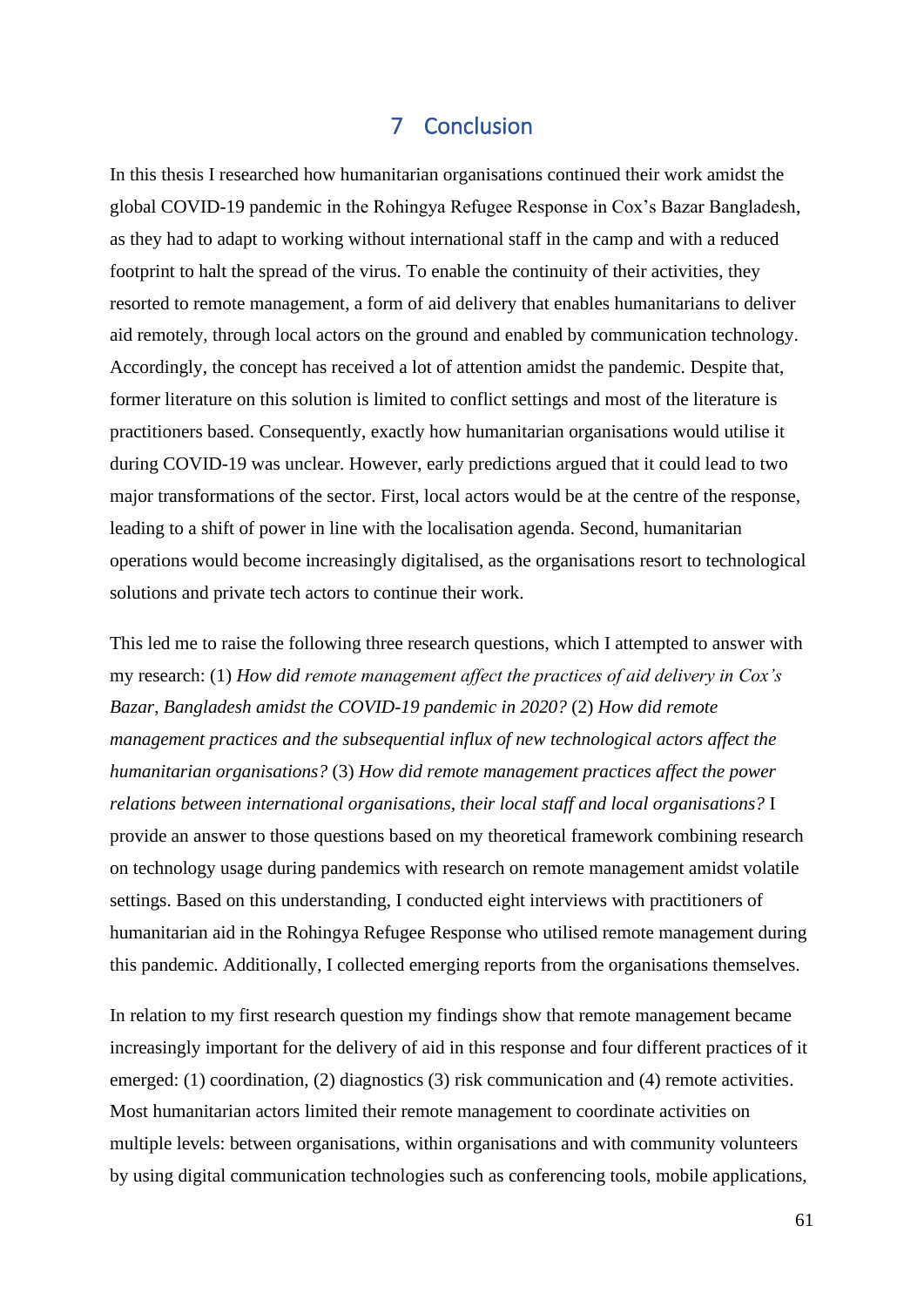and phones. Next, diagnostics and monitoring of the response and activities became extremely hindered due to the restrictions imposed by the government on the camps such as limited access and no social gatherings. Therefore, the organisations attempted to overcome this by phone interviews and small scale in-person interviews through Rohingya volunteers. However, the reach and findings remained extremely limited and potentially skewed. Next to those practices the focus of the response shifted to COVID-19 related programming and risk communication to the Rohingya became a major priority. For this purpose, the humanitarian organisations resorted to a patchwork of low to no-tech solutions and limited digital solutions. There, the newest digital addition to this response was the utilisation of IVR technology for participatory risk communication which I discussed in the last chapter. At last, a category of practices emerged beyond the framework by Wilson & Jumbert (2018) assigned as remote activities which describes technologies used to provide services remotely to the Rohingya, such as remote protection, remote education and goes beyond the purpose of risk communication.

In relation to my second research question, I have discussed extensively in chapter 6 that from an initial techno optimistic discourse a non-technology driven response emerged. The remote management practices are clear adaptations to the specific operational environment of this response, they are adjusted to the digital divide present and the politically restricted connectivity of the affected population. Consequently, and in contrast to expectations that rather suggested the emergence of new technological solutions and the influx of new tech actors, humanitarian organisations sticked to trialled and tested solutions.

In relation to my third research question, I showed that there is a clear split amidst the organisations interviewed. This split can be seen in the different modalities of remote management (i.e., remote control, remote delegation, remote support, remote partnership) that vary on the amount of power that has been delegated to local partners or local staff. The organisations who already had a strong partnership established with their local counterparts (i.e. either remote support or remote partnership) were well prepared to shift to remote management and increasingly transferred power. Other organisations were more on the remote control and remote delegation spectrum, meaning they transferred responsibilities, but the remote international staff maintained the power. In sum, there is no indication that the initial expectation on COVID-19 to transform aid and force organisations to localize became true. Rather, remote management enables organisations to continue their work, while maintaining the same status with their partners. Therefore, whether remote management can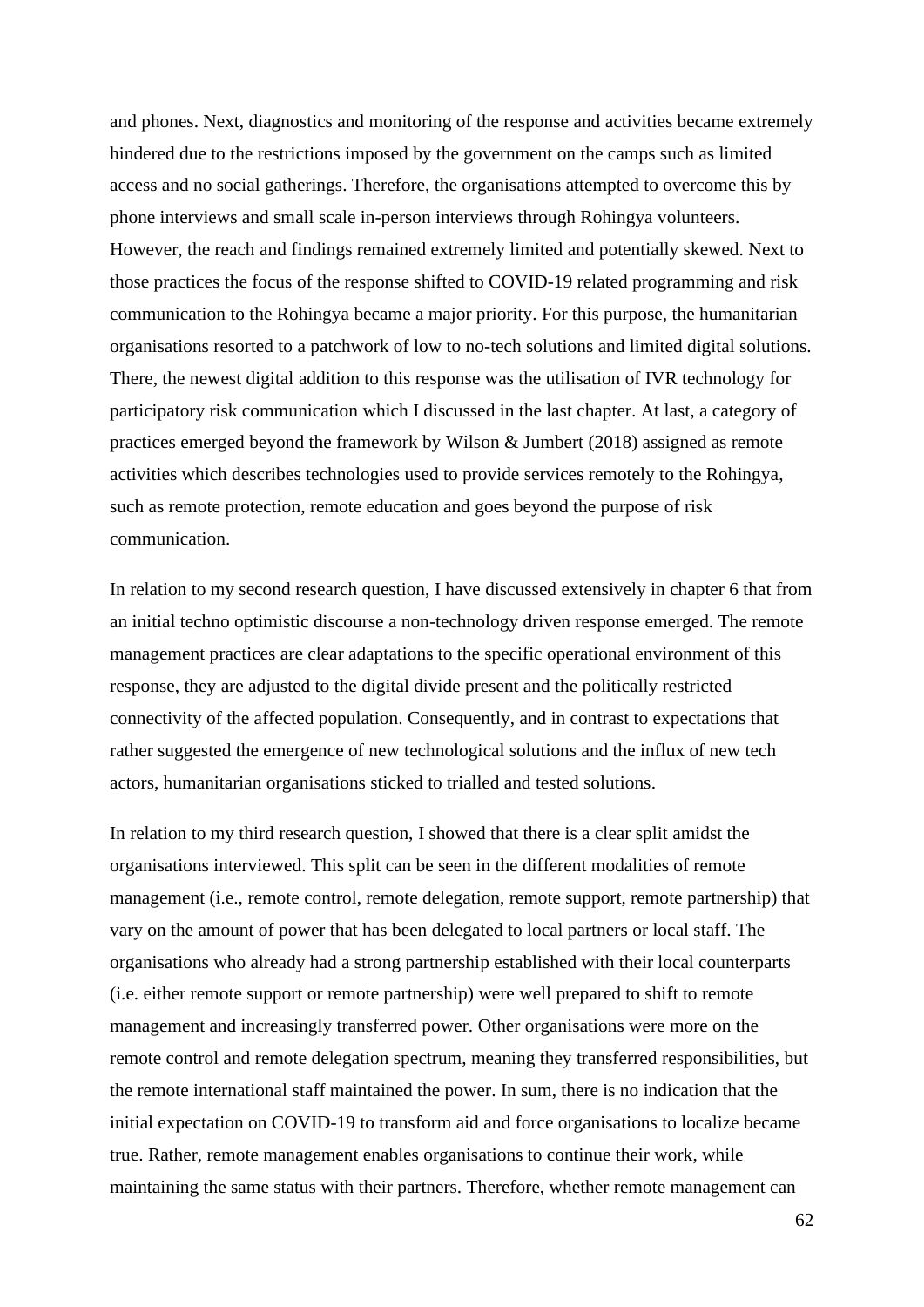be beneficial to the localisation agenda appears to depend on the relationship of organisations with their local partners and local staff themselves, irrespective if they are working remotely or not.

In sum, this research shows that practices of remote management are not limited to conflict areas but are increasingly utilised in a pandemic setting such as COVID-19. The early expectations of a transformation of the sector, that would advance the localisation agenda and increasingly digitalise the response turned out to be misguided. The sector managed to continue using tried and tested digital technologies while maintaining the relationships with local partners in the same place as before the pandemic. Despite providing interesting insights, my research is also subject to a few limitations.

#### **Limitations**

While I would argue that my conceptual and methodological approach to this research enabled me to identify the emerging practices, the findings related to the usage of technology, new actors, and the effects this has on humanitarian aid remain limited. This can be attributed to my sampling strategy, as my respondents had limited knowledge on this matter. Indeed, their focus was on programming and continuing activities and not setting up new partnerships with technological actors. Future research on technology usage should incorporate insights from experts in this area and feature interviews with organisations that focus on the digitalisation of aid, such as NetHope. Another limitation is that this research lacks the local perspective, meaning local staff and local organisations and their experiences being remotely managed. Another important point to mention is that this research relied on digital ways to collect data. Fieldwork in the form of either visiting the research site or alternatively observing the work of a humanitarian organisations in presence might have resulted in different findings and impressions for this research. At last, there are a lot of indications that the way humanitarian organisations continued their work through remote management lowered the quality of the response. It was beyond the scope of this research to evaluate the emerging practices such as IVR technology. However, respondents indicated that a lot of secondary effects of the pandemic affected the Rohingya severely and it appears to be the case that the programming was not able to achieve everything. Therefore, I would recommend evaluating remote management in this response, to establish what it can, and cannot achieve, which is also related to my final point: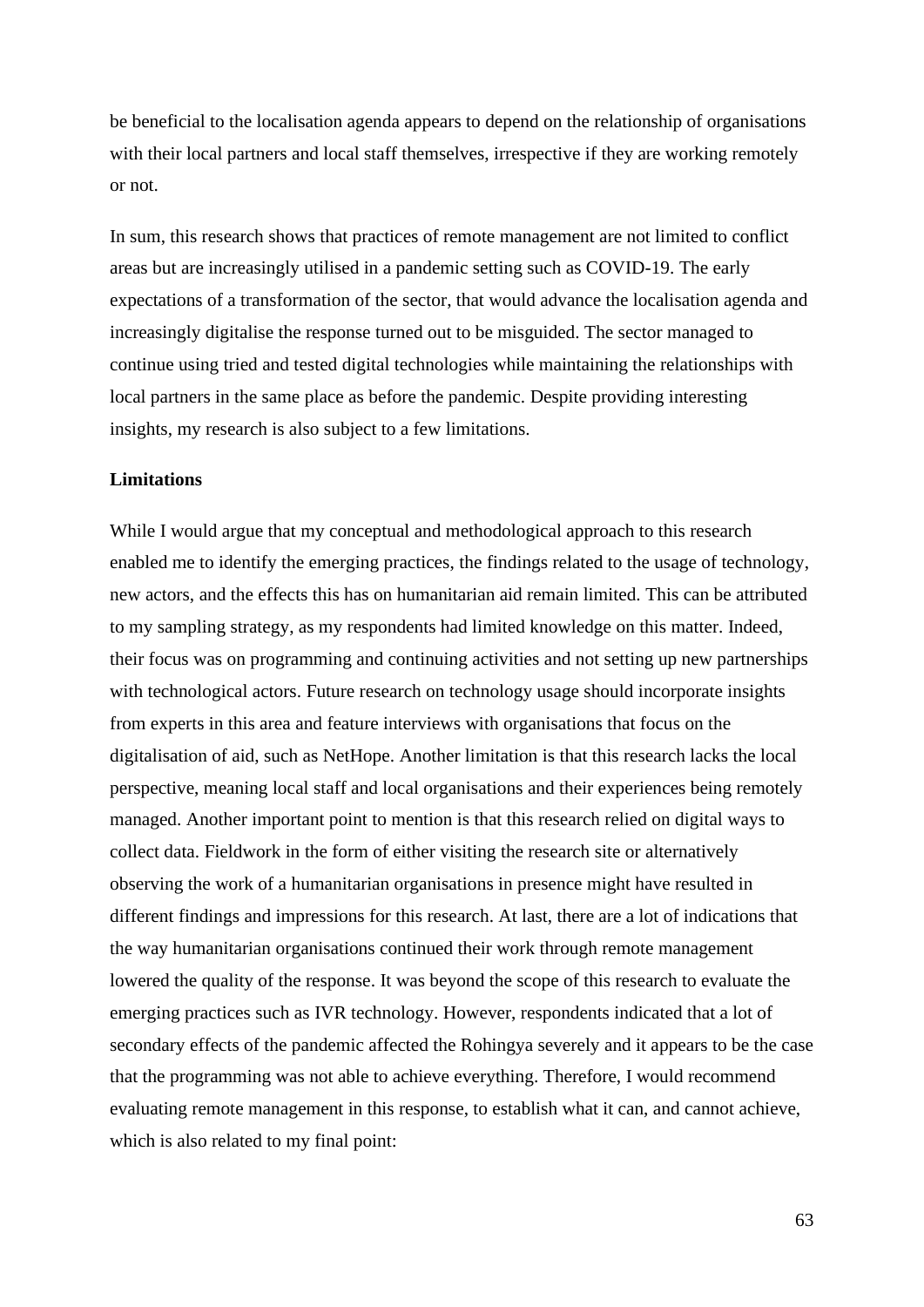#### **A final note**

As a final note I want to mention, that when the COVID-19 pandemic broke out, it was predicted that large scale outbreaks in refugee camps would be very likely, would overburden the local health care facilities and lead to a lot of infections and potential deaths (Truelove et al., 2020). These predictions also influenced the decision to conduct this research, focusing on one of the biggest and densest refugee camps in the world and investigating how remote management practices will affect aid delivery amidst COVID-19. My interest for this research and the focus of the humanitarian community was clearly on preventing a humanitarian disaster as a direct result from the spread of the virus. However, more than a year later from designing this research and since the beginning of the outbreak it became clear that the primary effects of the virus are not the biggest threat to the refugees. This is what Jan Egeland, the secretary general of the NRC, meant when he argued that humanitarian organisations got something wrong about COVID-19. He stressed that the health impacts of the virus were not the biggest threat to refugees around the world, but it is the secondary effects that impact their lives the most (Egeland, 2021). It is the loss of education, loss of livelihood, reduction of humanitarian services that impact people the most (Gorevan, 2020). In the case of the Rohingya, it is the lost years of education and the risk that children might never return to the classroom (Reidy, 2020).This is where future programming needs to focus on, as humanitarian organisations become increasingly aware of the impacts of COVID-19.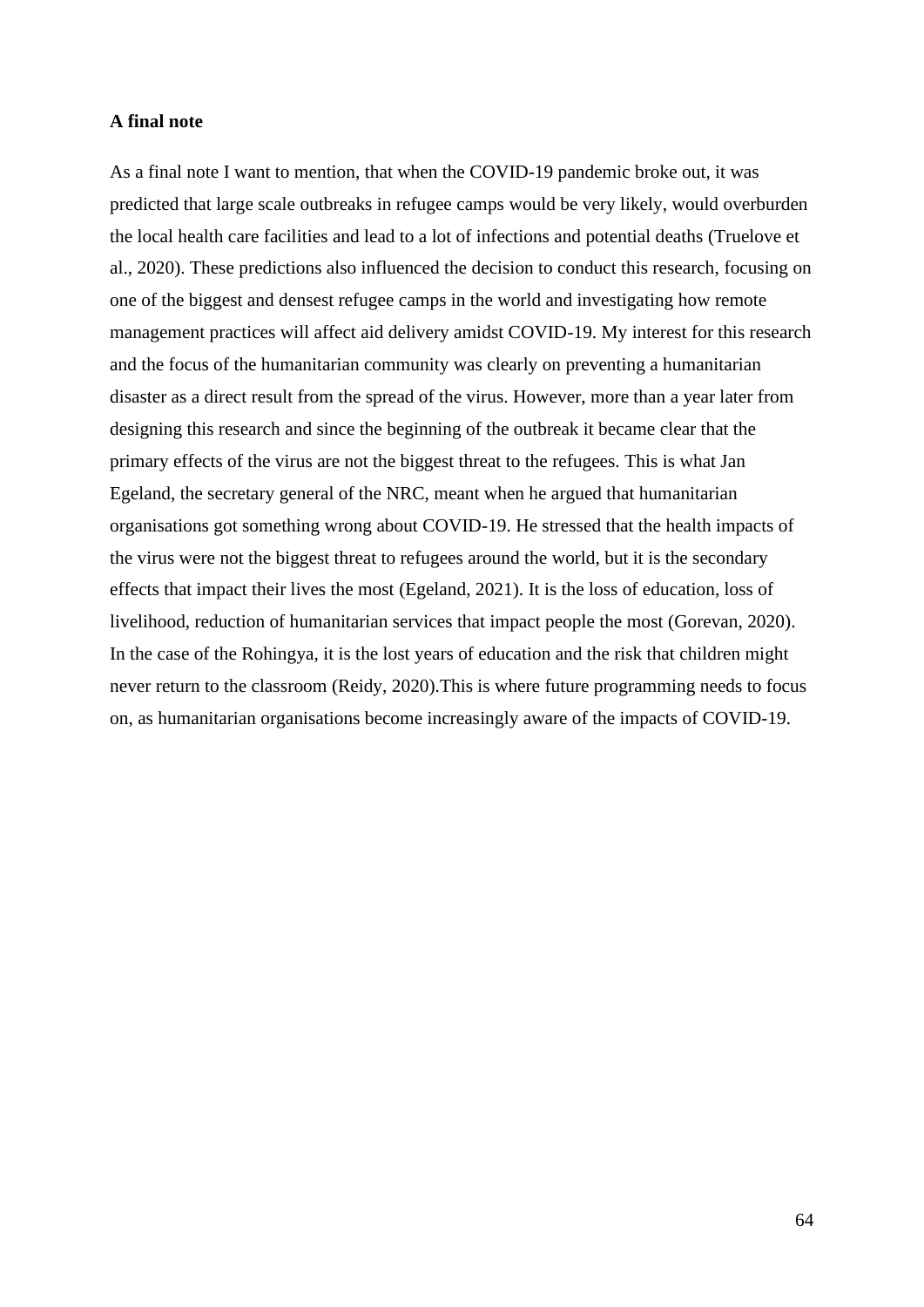# 8 References

- Aarvik, P. (2020). Digital Humanitarianism. In *Humanitarianism* (pp. 43–44). Brill. https://doi.org/10.1163/9789004431140\_021
- ACAPS. (2020a). *COVID-19 Impact on humanitarian operations* [Quick survey]. https://www.acaps.org/sites/acaps/files/products/files/20200407\_acaps\_quick\_survey\_ humanitarian\_impact\_of\_covid-19.pdf
- ACAPS. (2020b). *COVID-19 & Secondary Impacts*. https://www.acaps.org/sites/acaps/files/products/files/20200707\_acaps\_covid-19\_secondary\_impacts\_in\_rohingya\_refugee\_camps.pdf
- Althea, R. (2015). *No longer a last resort: A review of the remote programming Landscape* [Working paper]. https://assets.publishing.service.gov.uk/government/uploads/system/uploads/attachme nt\_data/file/405265/review-remote-prog-landscaping.pdf
- Australian Red Cross & Humanitarian Advisory Group. (2020). *Distance Deployments: Australian Red Cross's Experience with Remote Rapid Response*. https://humanitarianadvisorygroup.org/wpcontent/uploads/2021/07/HAG\_ARC\_DistanceDeploymentsv9-1-2.pdf
- Bamfort, T., Kenni, L., & Nakabea, R. (2020). *Local response in a global pandemic: A case study of the Red Cross response to Tropical Cyclone Harold during COVID-19 in Vanuatu and Fiji*. Australian Red Cross. https://www.redcross.org.au/getmedia/979a2299-2a98-4cc3-b15b-2abd2c061109/ARC-TC-Harold-Full-report-Electronic-171220.pdf
- Barbelet, V. (2018). *As local as possible, as international as necessary* [HPG Working Paper]. Humanitarian Policy Group. https://cdn.odi.org/media/documents/As\_local\_as\_possible\_as\_international\_as\_neces sary understanding capacity and comp.pdf
- Barbelet, V., Bryant, J., & Spencer, A. (2021). *Local humanitarian action during Covid-19: Findings from a diary study* [HPG Working Paper]. ODI. https://cdn.odi.org/media/documents/C19\_\_localisation\_diary\_methods\_WEB.pdf
- Barbelet, V., Bryant, J., & Willitts-King, B. (2020). *'All eyes are on local actors': Covid-19 and local humanitarian action* [Briefing Note]. Humanitarian Policy Group. https://cdn.odi.org/media/documents/All\_eyes\_are\_on\_local\_actors\_Covid-19\_and\_local\_humanitarian\_action.pdf
- Belliveau, J. (2016). Humanitarian Access and Technology: Opportunities and Applications. *Procedia Engineering*, *159*, 300–306. https://doi.org/10.1016/j.proeng.2016.08.182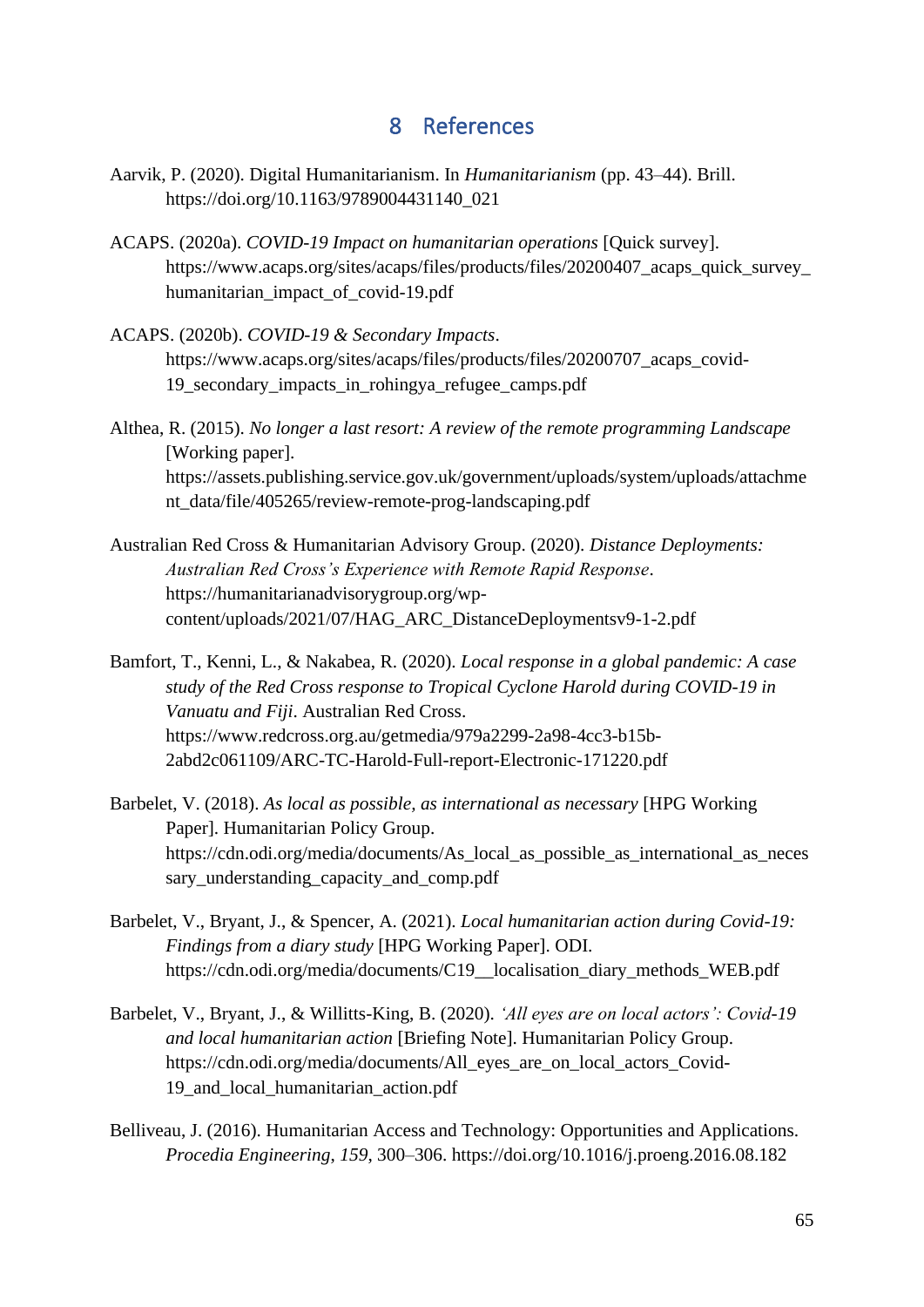- Bernard, Russell. H. (2017). *Research Methods in Anthropology: Qualitative and Quantitative Approaches* (Sixth Edition). Rowman & Littlefield Publishers.
- Bharania, R., & Silverman, M. (2021, July 8). Protective by design: Safely delivering connectivity as aid. *Humanitarian Law & Policy Blog*. https://blogs.icrc.org/law-andpolicy/2021/07/08/protective-by-design-connectivity-as-aid/
- Birch, I. (2020). *Remote management programming and donor policy* (p. 27) [K4D Helpdesk Report 926]. Institute of Development Studies. https://opendocs.ids.ac.uk/opendocs/handle/20.500.12413/15814
- Bolton, L. (2018). *Interactive Voice Response in Humanitarian Contexts* (p. 8) [K4D Helpdesk Report 487]. Institute of Development Studies. https://opendocs.ids.ac.uk/opendocs/handle/20.500.12413/14264
- Bryant, J., Holloway, K., Lough, O., & Willitts-King, B. (2020). *Bridging humanitarian digital divides during Covid-19* [Briefing Note]. Humanitarian Policy Group. https://cdn.odi.org/media/documents/Bridging\_humanitarian\_digital\_divides\_during\_ Covid-19.pdf
- Ceriola, P. (2020, April 8). How organizations are using engageSPARK to fight COVID-19 (Coronavirus). *SMS, Voice, WhatsApp, and Airtime Campaigns in 200+ Countries*. https://www.engagespark.com/blog/how-organizations-are-using-engagespark-smsivr-to-fight-covid-19-coronavirus/
- Chaudhri, S., Cordes, K., & Miller, N. (2019). Humanitarian health programming and monitoring in inaccessible conflict settings: A literature review. *Journal of International Humanitarian Action*, *4*(9). https://doi.org/10.1186/s41018-019-0055-x
- Chen, C., & Cook, A. D. B. (2020). *Humanitarian Assistance in the Asia-Pacific during COVID-19* (NTS Insight No. IN20-06). S. Rajaratnam School of International Studies. https://www.jstor.org/stable/resrep26879
- Child Protection Sub Sector Bangladesh. (2020). *Guidance note on remote CP Case Management Cox's Bazar*. https://www.humanitarianresponse.info/en/operations/bangladesh/document/guidancenote-remote-cp-case-management-coxs-bazar
- Collinson, S., & Duffield, M. (2013). *Paradoxes of presence: Risk management and aid culture in challenging environments*. Humanitarian Policy Group. https://www.alnap.org/help-library/paradoxes-of-presence-risk-management-and-aidculture-in-challenging-environments
- Cox's Bazar Education Sector. (2020). *Back to Learning Adapted Local Guidance for COVID-19 Education Facility Reopening*. https://www.humanitarianresponse.info/en/operations/bangladesh/document/backlearning-adapted-local-guidance-covid-19-education-facility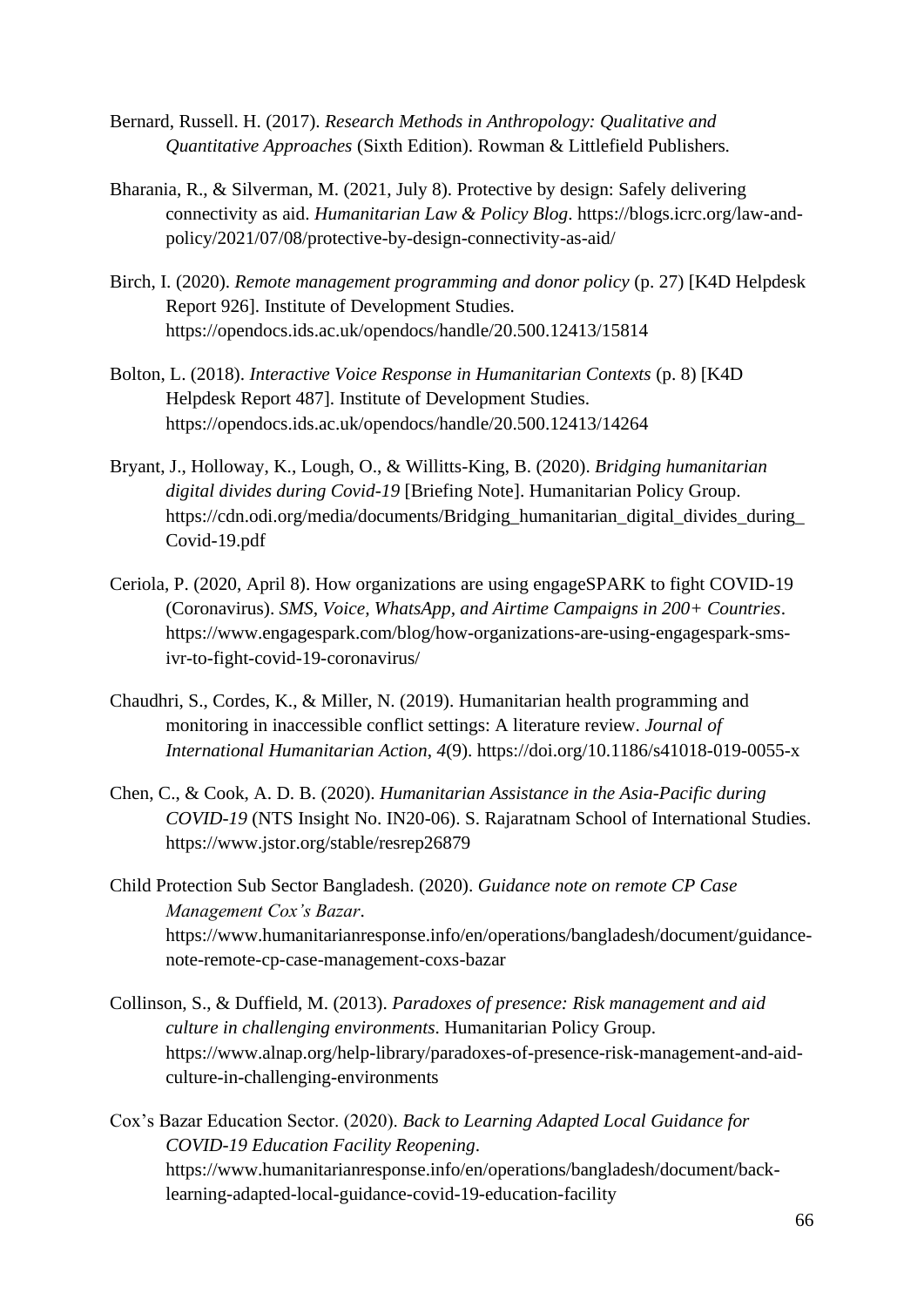- Cunningham, A. J. (2017). Kidnapping and the limits of acceptance. *Journal of International Humanitarian Action*, *2*(4). https://doi.org/10.1186/s41018-017-0020-5
- CwC. (2020a). *Meeting Minutes of the CwC Working Group (2 April 2020)*. https://www.humanitarianresponse.info/sites/www.humanitarianresponse.info/files/do cuments/files/cwc\_wg\_minutes\_20200402.pdf
- CwC. (2020b). *COVID 19: A fight against the Pandemic as well as Infodemic*. https://www.humanitarianresponse.info/en/operations/bangladesh/document/covid-19 fight-against-pandemic-well-infodemic
- CwC. (2020c). *Meeting Minutes of the CwC Working Group (15 July 2020)*. https://www.humanitarianresponse.info/sites/www.humanitarianresponse.info/files/do cuments/files/cwc\_wg\_minutes\_20200715.pdf
- CwC. (2020d). *Meeting Minutes of the CwC Working Group (12 August 2020)*. https://www.humanitarianresponse.info/sites/www.humanitarianresponse.info/files/do cuments/files/cwc\_wg\_minutes\_20200812.pdf
- Dahab, M., van Zandvoort, K., Flasche, S., Warsame, A., Ratnayake, R., Favas, C., Spiegel, P. B., Waldman, R. J., & Checchi, F. (2020). COVID-19 control in low-income settings and displaced populations: What can realistically be done? *Conflict and Health*, *14*(54). https://doi.org/10.1186/s13031-020-00296-8
- Danish Refugee Council. (2015). *Remote management in humanitarian operations—Lessons learned from Libya and beyond* [Evaluation/Learning Brief #8]. https://www.alnap.org/help-library/evaluationlearning-brief-8-remote-management-inhumanitarian-operations-lessons-learned
- Dijkzeul, D., & Sandvik, K. B. (2019). A world in turmoil: Governing risk, establishing order in humanitarian crises. *Disasters*, *43*(Suppl 2), 85–108. https://doi.org/10.1111/disa.12330
- Donini, A., & Maxwell, D. (2013). From face-to-face to face-to-screen: Remote management, effectiveness and accountability of humanitarian action in insecure environments. *International Review of Red Cross*, *95*(890), 383–413.
- Duclos, D., Ekzayez, A., Ghaddar, F., Checchi, F., & Blanchet, K. (2019). Localisation and cross-border assistance to deliver humanitarian health services in North-West Syria: A qualitative inquiry for The Lancet-AUB Commission on Syria. *Conflict and Health*, *13*(20). https://doi.org/10.1186/s13031-019-0207-z
- Duffield, M. (2001). Governing the Borderlands: Decoding the Power of Aid. *Disasters*, *25*(4), 308–320. https://doi.org/10.1111/1467-7717.00180
- Duffield, M. (2012). Challenging environments: Danger, resilience and the aid industry. *Security Dialogue*, *43*(5), 475–492. https://doi.org/10.1177/0967010612457975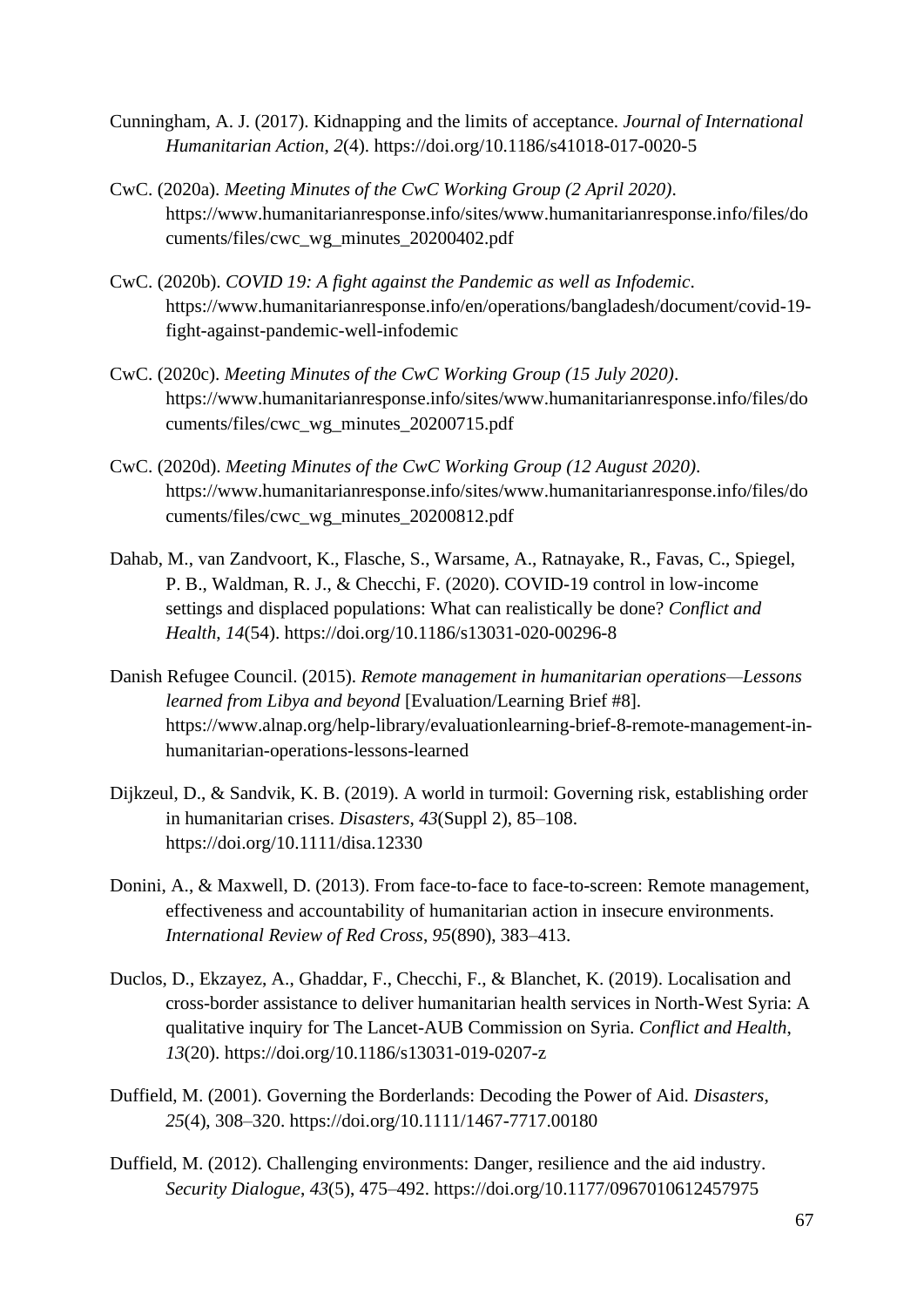- Duffield, M. (2013). *Disaster-resilience in the network age access-denial and the rise of cyber-humanitarianism* (DIIS Working Paper 2013:23). Danish Institute for International Studies. http://www.jstor.org/stable/resrep13344
- Duffield, M. (2016). The resilience of the ruins: Towards a critique of digital humanitarianism. *Resilience*, *4*(3), 147–165. https://doi.org/10.1080/21693293.2016.1153772
- Egeland, J. (2021, January 7). *What we got wrong about Covid and refugees*. Norwegian Refugee Council. https://www.nrc.no/opinions-all/what-we-got-wrong-about-covidand-refugees/
- Egeland, J., Harmer, A., & Stoddard, A. (2011). *To Stay and Deliver: Good practice for humanitarians in complex security environments* (Policy and Studies Series). Office for the Coordination of Humanitarian Affairs. https://www.unocha.org/sites/unocha/files/Stay\_and\_Deliver.pdf
- Elkahlout, G., & Elgibali, K. (2020). From Theory to Practice: A Study of Remotely Managed Localised Humanitarian Action in Syria. *Journal of Peacebuilding & Development*, *15*(2), 235–249. https://doi.org/10.1177/1542316620922503
- Emmens, B., & Clayton, M. (2017). *Localisation of Aid—Are INGOs Walking the Talk?* Shifting The Power. https://reliefweb.int/sites/reliefweb.int/files/resources/WTT\_FINAL.pdf
- ETC. (2020). *Minutes-Global ETC Joint Teleconference*. Emergency Telecommunication Cluster. https://www.etcluster.org/document/global-etc-joint-teleconference-minutesbangladesh-car-libya-nigeria-syria-yemen-september
- Fabre, C. (2017). *Localising the response* (The Commitments into Action Series). OECD. https://www.oecd.org/development/humanitariandonors/docs/Localisingtheresponse.pdf
- Fassin, D. (2007). Humanitarianism as a Politics of Life. *Public Culture*, *19*(3), 499–520. https://doi.org/10.1215/08992363-2007-007
- Fast, L., & Waugaman, A. (2016). *Fighting Ebola with Information: Learning from Data and Information in the West Africa Ebola Response*. USAID. https://www.research.manchester.ac.uk/portal/en/publications/fighting-ebola-withinformation(e5a5b3cd-9e4f-422a-868f-4f8db9308af3).html
- Fereday, J., & Muir-Cochrane, E. (2006). Demonstrating Rigor Using Thematic Analysis: A Hybrid Approach of Inductive and Deductive Coding and Theme Development. *International Journal of Qualitative Methods*, *5*(1), 80–92. https://doi.org/10.1177/160940690600500107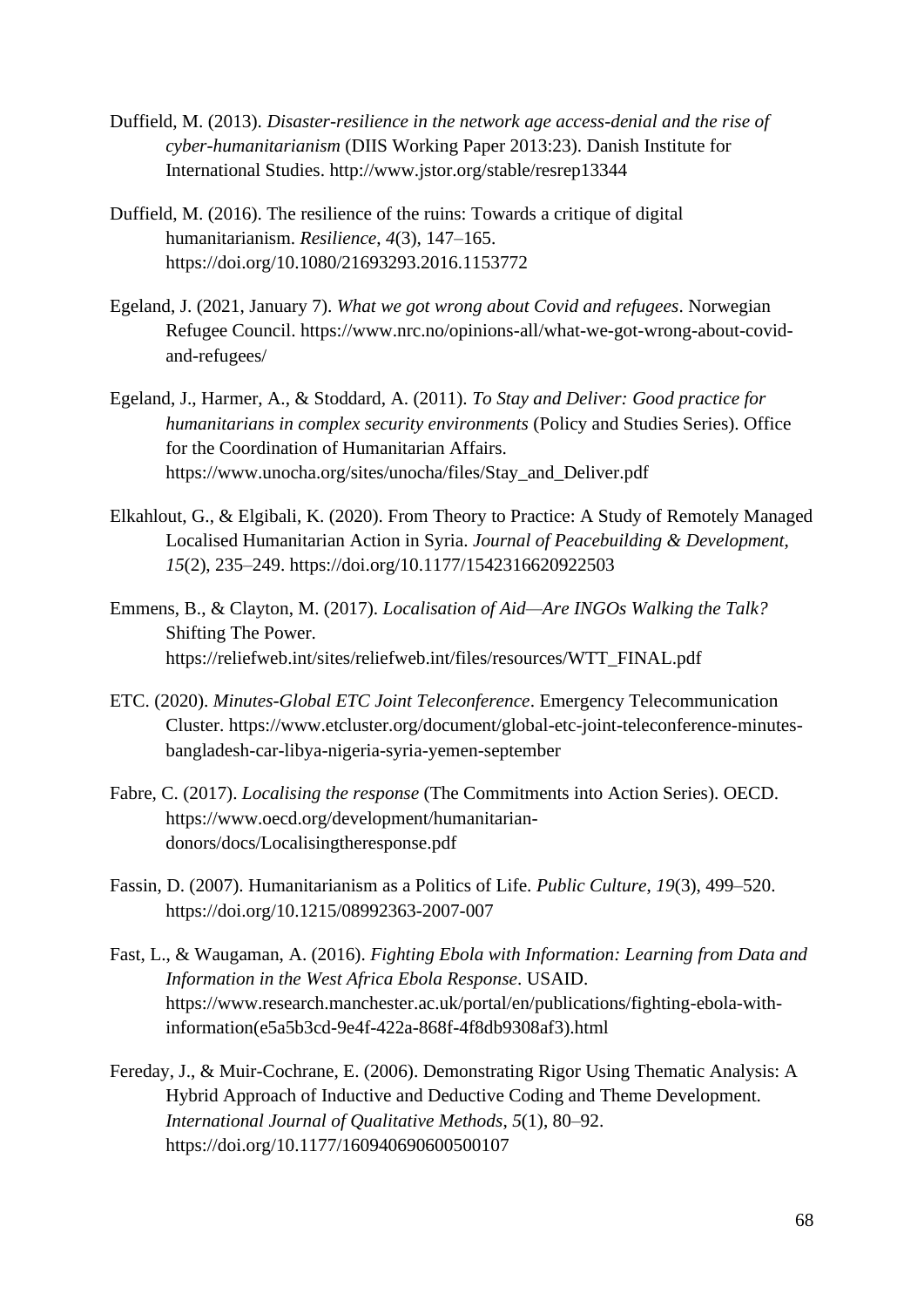- Fradejas-García, I. (2019). Humanitarian remoteness: Aid work practices from 'little Aleppo'. *Social Anthropology*, *27*(2), 286–303. https://doi.org/10.1111/1469-8676.12651
- Gazi, T., & Gazis, A. (2020). *Humanitarian aid in the age of COVID-19: A review of big data crisis analytics and the General Data Protection Regulation*. *102*(913), 75–94. https://doi.org/doi:10.1017/S1816383121000084
- Gorevan, D. (2020). *Downward Spiral: The economic impact of Covid-19 on refugees and displaced people*. Norwegian Refugee Council. https://www.nrc.no/globalassets/pdf/reports/nrc\_downward-spiral\_covid-19\_report.pdf
- Gostin, L. O., Sircar, N. R., & Friedman, E. A. (2019). Fighting Novel Diseases amidst Humanitarian Crises. *Hastings Center Report*, *49*, 6–9. https://doi.org/10.1002/hast.970
- HAG & CARE. (2020). *Remote humanitarian management and programming: Guidance note* (Work in the Age of COVID-19 Guidance Note Series). Humanitarian Advisory Group & CARE International. https://www.alnap.org/help-library/remotehumanitarian-management-and-programming-guidance-note
- Hamilton, Z. (2021). *COVID-19 and digital humanitarian action: Trends, risks and the path forward*. GSMA. https://www.gsma.com/mobilefordevelopment/wpcontent/uploads/2021/02/M4H\_COVID-19-Report.pdf
- Hansen, G. (2008). *Operational Modalities in Iraq* (Briefing Paper No. 2). NGO Coordination Committee in Iraq. https://www.alnap.org/help-library/operational-modalities-in-iraq
- Hofman, M., & Pérache, A. H. (2014). From remote control to remote management, and onwards to remote encouragement? The evolution of MSF's operational models in Somalia and Afghanistan. *International Review of the Red Cross*, *96*(895–896), 1177– 1191. Cambridge Core. https://doi.org/10.1017/S1816383115000065
- Holt, C., Hurni-Cranston, X., Ahmed, L. M., & Mastroianni, F. (2020). Data collection: Lessons learned from the Covid-19 pandemic in Rohingya refugee camps, Cox's Bazar, Bangladesh. *Humanitarian Alternatives*, *15*, 79–93.
- Howe, K., Stites, E., & Chudacoff, D. (2015). *Breaking the Hourglass: Partnerships in Remote Management Settings—The Cases of Syria and Iraqi Kurdistan*. Feinstein International Center. https://fic.tufts.edu/publication-item/organization-partnershipsremote-settings/
- Humanitarian Data Exchange. (n.d.). *Data Responsibility for COVID-19—Humanitarian Data Exchange*. Retrieved 14 May 2021, from https://data.humdata.org/faqs/covid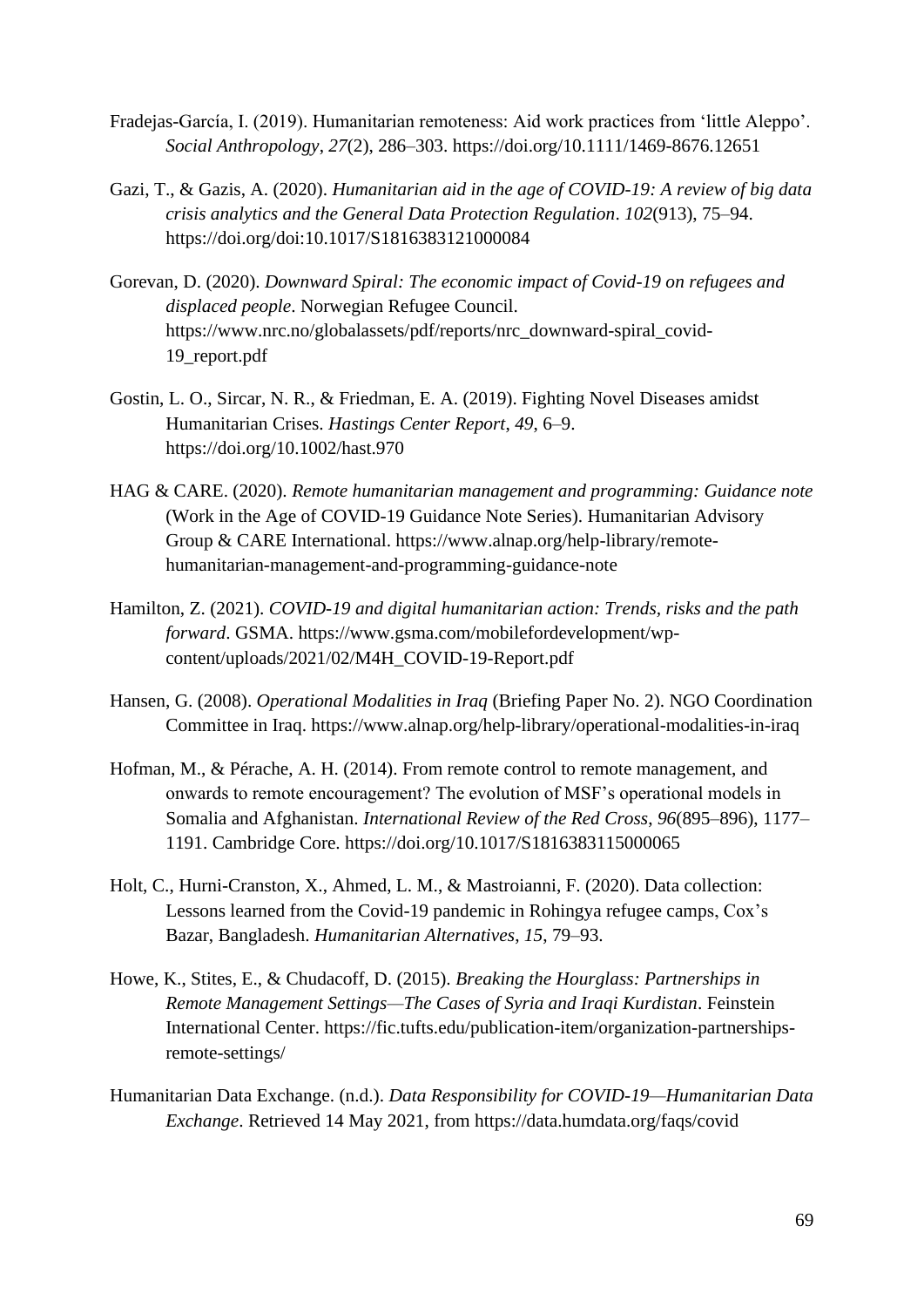- ICRC. (2021, May 27). *Digital Dilemmas Debate #5: From Food to Wifi - Connectivity as Aid* [Webinar]. International Committee of the Red Cross. https://www.icrc.org/en/digitharium/digital-dilemmas-debate-5
- IFRC. (2020). *Remote Missions during COVID-19 Operation Lessons to be learned*. https://hlc2021.delegateconnect.co/talks/distance-deployments-australian-red-crossand-ifrc-s-experience-in-remote-rapid-response
- Ingram, S. (2020). *Lives Upended: How COVID-19 threatens the futures of 600 million South Asian children*. UNICEF. https://www.unicef.org/rosa/reports/lives-upended
- IOM. (n.d.). *COVID INFO LINE : 10146 Rohingya pick up COVID-19 information*. Retrieved 27 April 2021, from https://www.humanitarianresponse.info/sites/www.humanitarianresponse.info/files/do cuments/files/covid\_info\_line\_pilot\_results.4\_0.pdf
- IOM. (2020a, April 14). *Coordinated Preparation in Full Swing to Combat COVID-19 in Cox's Bazar Refugee Camps*. https://www.iom.int/news/coordinated-preparation-fullswing-combat-covid-19-coxs-bazar-refugee-camps
- IOM. (2020b). *Regional Strategic Preparedness and Response Plan COVID-19*. https://www.iom.int/sites/default/files/country\_appeal/file/iom\_roap\_regional\_donor\_ appeal\_final.pdf
- IOM. (2020c). *COVID INFO LINE: Weekly IM OUTPUT*. https://www.humanitarianresponse.info/sites/www.humanitarianresponse.info/files/do cuments/files/covid\_info\_line\_1.6.2020.pdf
- IOM. (2020d, June 5). *COVID Info Line: Enhancing Information Flows through Interactive Voice Response Technology in Bangladesh*. https://www.iom.int/news/covid-info-lineenhancing-information-flows-through-interactive-voice-response-technology
- IOM. (2020e, June 12). *Rohingya Cyclists Share Key COVID19 Information Door to Door in Cox's Bazar Refugee Camps*. https://www.iom.int/news/rohingya-cyclists-share-keycovid19-information-door-door-coxs-bazar-refugee-camps
- IOM. (2020f). *IOM Needs and Population Monitoring: COVID-19 NPM-IVR Needs Assessment* [Survey Analysis: July 2020]. https://www.humanitarianresponse.info/en/operations/bangladesh/document/needsand-population-monitoring-npm-covid-19-ivr-needs-assessment
- IOM. (2020g). *IOM Needs and Population Monitoring: COVID-19 NPM-IVR Needs Assessment Round 2* [Survey Analysis: Septermber 2020]. https://www.humanitarianresponse.info/sites/www.humanitarianresponse.info/files/do cuments/files/npm-ivr\_needs\_assessment\_report\_r2.pdf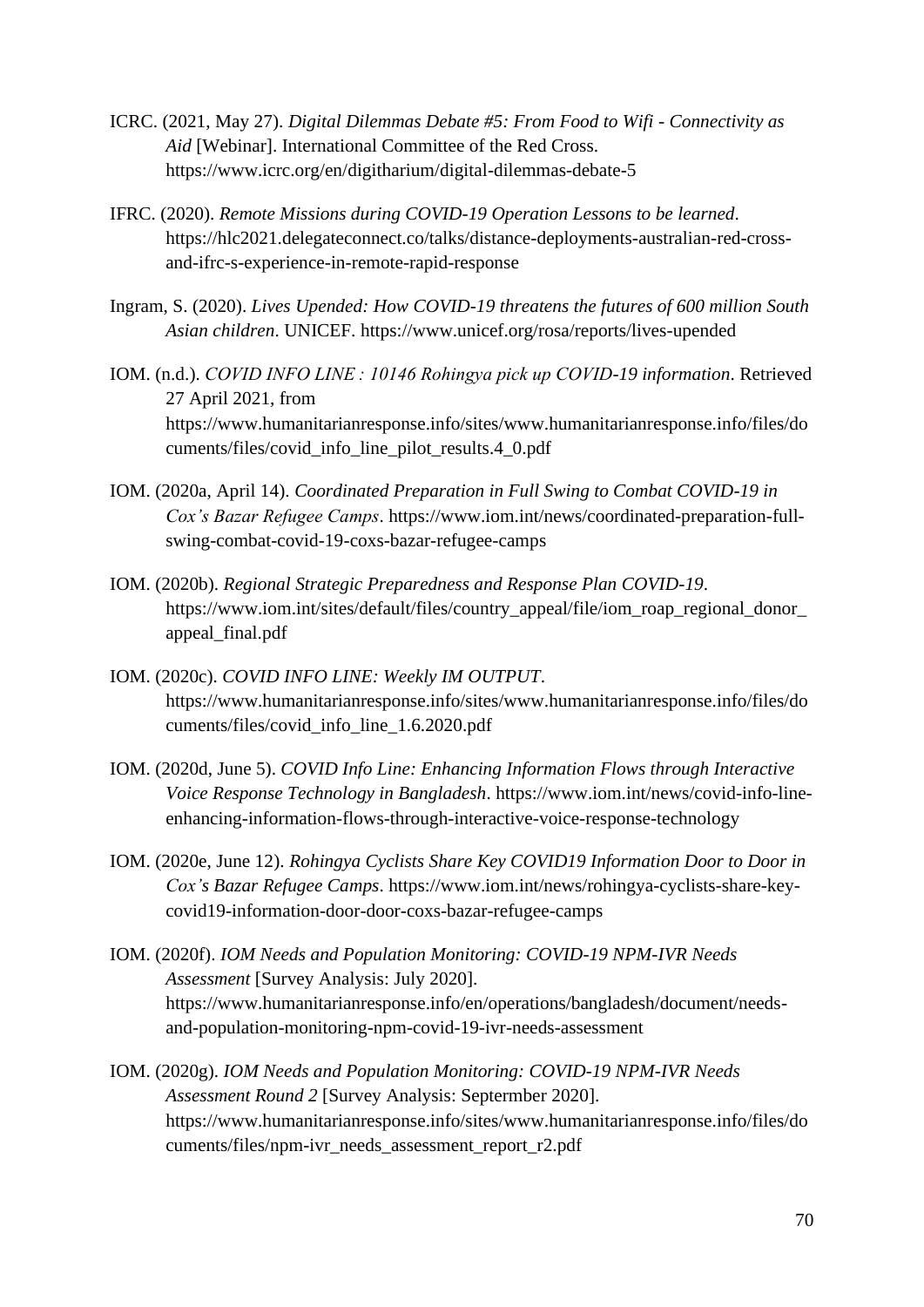- Ireland, P. (2020, December 1). *The technology partners helping to give displaced people a voice*. NRC. https://www.nrc.no/perspectives/2020/the-technology-partners-helpingto-give-displaced-people-a-voice/
- ISCG. (n.d.). *Joint Response Plan for Rohingya Humanitarian Crisis—Mid Term Review— January to July 2020*. Retrieved 10 December 2020, from https://www.humanitarianresponse.info/en/document/2020-joint-response-planrohingya-humanitarian-crisis-mid-term-review-january-july-2020
- ISCG. (2020a). *Joint Response Plan Rohingya Humanitarian Crisis—January to December*. https://www.humanitarianresponse.info/en/operations/bangladesh/document/2020 joint-response-plan-rohingya-humanitarian-crisis-january-0
- ISCG. (2020b). *Bangladesh: Cox's Bazar refugee response 4W*. https://www.humanitarianresponse.info/sites/www.humanitarianresponse.info/files/do cuments/files/200831\_4w\_final\_english.pdf
- ISCG, ACAPS, CARE, UN Women, & Oxfam. (2020). *In the Shadows of the Pandemic: The Gendered Impact of COVID-19 On Rohingya and Host Communities | HumanitarianResponse*. https://www.humanitarianresponse.info/en/operations/bangladesh/document/shadowspandemic-gendered-impact-covid-19-rohingya-and-host
- ISCG, IOM, UNRC Bangladesh, & UNHCR. (2020). *COVID-19 RESPONSE PLAN Addendum to the Joint Response Plan 2020 Rohingya Humanitarian Crisis | April-December 2020*. https://www.humanitarianresponse.info/en/operations/bangladesh/document/covid-19 response-plan-addendum-joint-response-plan-2020200705
- Jackson, A., & Zyck, S. A. (2017). *PRESENCE & PROXIMITY - to stay and deliver, five years on*. NRC, OCHA, JSIA. https://www.humanitarianoutcomes.org/sites/default/files/publications/presence\_and\_ proximity.pdf
- Jacobsen, K. L., & Fast, L. (2019). Rethinking access: How humanitarian technology governance blurs control and care. *Disasters*, *43*, S151–S168. https://doi.org/10.1111/disa.12333
- Kalkman, J. P. (2018). Practices and consequences of using humanitarian technologies in volatile aid settings. *Journal of International Humanitarian Action*, *3*(1). https://doi.org/10.1186/s41018-018-0029-4
- Karim, N. (2020, August 24). Bangladesh to lift Rohingya internet ban as anniversary nears. *Reuters*. https://www.reuters.com/article/us-bangladesh-refugees-internetidUSKBN25K1Z6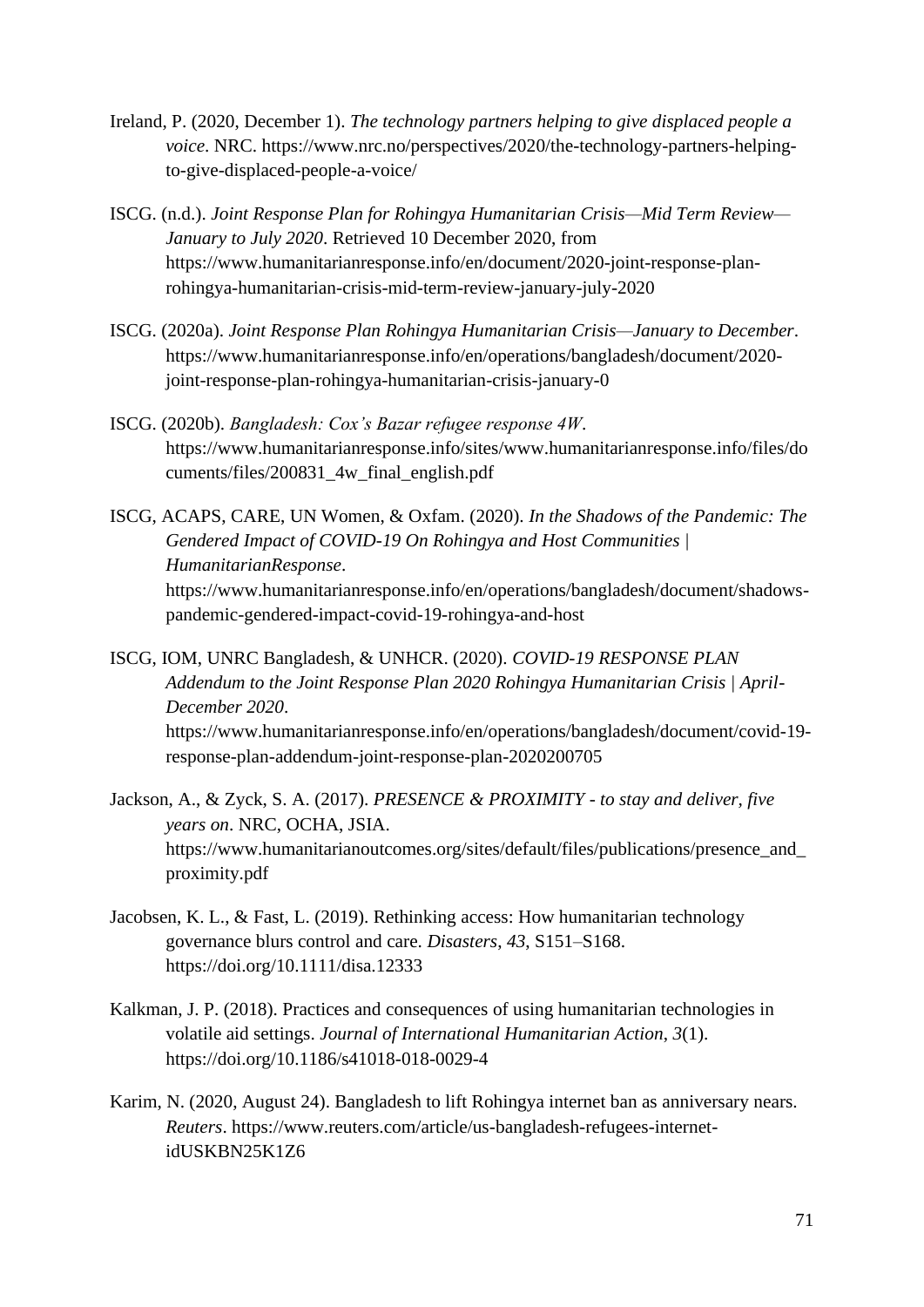- Kuner, C., & Marelli, M. (Eds.). (2020). Connectivity as aid. In *Handbook on data protection in humanitarian action* (2nd ed.). International Committee of the Red Cross.
- Lau, L. S., Samari, G., Moresky, R. T., Casey, S. E., Kachur, S. P., Roberts, L. F., & Zard, M. (2020). COVID-19 in humanitarian settings and lessons learned from past epidemics. *Nature Medicine*, *26*, 647–648. https://doi.org/10.1038/s41591-020-0851-2
- Madianou, M. (2020). A Second-Order Disaster? Digital Technologies During the COVID-19 Pandemic. *Social Media + Society*, *6*(3), 1–5. https://doi.org/10.1177/2056305120948168
- Madianou, M., Longboan, L., & Ong, J. C. (2015). Finding a Voice Through Humanitarian Technologies? Communication Technologies and Participation in Disaster Recovery. *International Journal of Communication*, *9*, 3020–3028.
- Maietta, M., Kennedy, E., & Bourse, F. (2017). *The future of aid: INGOs in 2030*. IARAN. https://static1.squarespace.com/static/593eb9e7b8a79bc4102fd8aa/t/5eedad7207f4ce0 909946e4d/1592634837158/the\_future\_of\_aid\_ingos\_in\_2030.pdf
- Martin, A., & Taylor, L. (2021). Exclusion and inclusion in identification: Regulation, displacement and data justice. *Information Technology for Development*, *27*(1), 50–66. https://doi.org/10.1080/02681102.2020.1811943
- Maxwell, J. A. (2012). Chapter 5. Methods: What Will You Actually Do? In *Qualitative Research Design: An interactive Approach* (3rd ed., Vol. 41). SAGE Publications, Inc. https://us.sagepub.com/en-us/nam/qualitative-research-design/book234502
- Miles, M. B., Huberman, A. M., & Saldaña, J. (2014). *Qualitative Data Analysis A Methods Sourcebook* (3rd ed.). SAGE Publications, Inc. https://us.sagepub.com/enus/nam/qualitative-data-analysis/book246128
- Mock, N., Singhal, G., Olander, W., Pasquier, J.-B., & Morrow, N. (2016). mVAM: A New Contribution to the Information Ecology of Humanitarian Work. *Procedia Engineering*, *159*, 217–221. https://doi.org/10.1016/j.proeng.2016.08.164
- NetHope. (2020). *Data & Connectivity in the Rohingya Refugee Camps*. https://solutionscenter.nethope.org/program-areas/connectivityinfrastructure/bangladesh-connectivity-assessment
- OCHA, IFRC, & ICRC. (2020). *TIP SHEET ON THE RESPONSIBLE USE OF ONLINE CONFERENCING TOOLS*. https://data.humdata.org/dataset/2048a947-5714-4220- 905b-e662cbcd14c8/resource/3b7dccf5-cfda-4d64-9af6 b63f861ac593/download/4459\_002\_tip-sheet-responsible-use-of-online-conferencingtools\_web\_1.pdf
- Office of the Refugee Relief and Repatriation Commissioner. (2020). *Rohingya refugee camp operations: Essential Programmes in light of COVID-19*.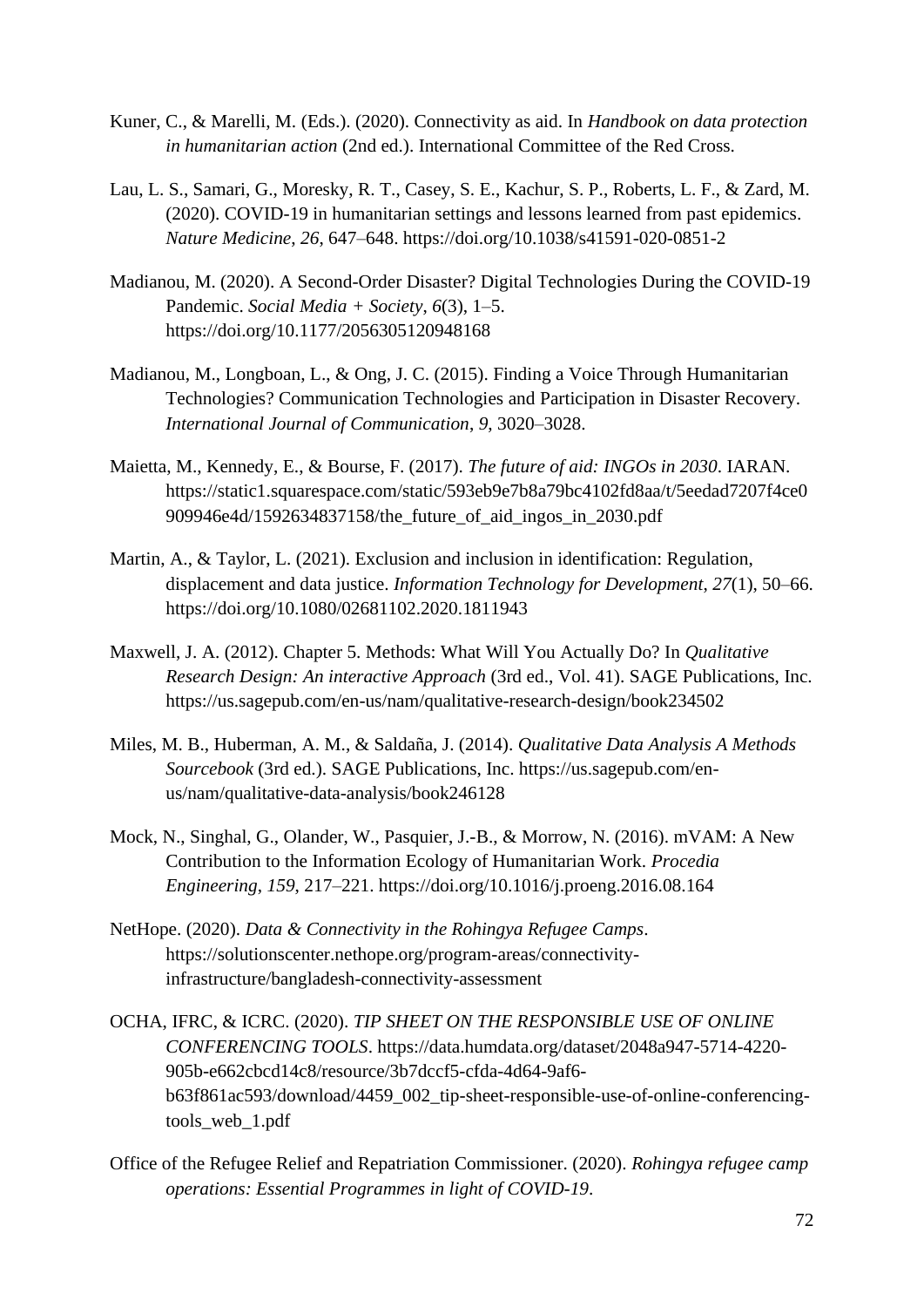https://rrrc.portal.gov.bd/sites/default/files/files/rrrc.portal.gov.bd/notices/c3aece34\_0 550\_4b4d\_b33c\_e8864272ada9/2020-03-25-16-34- 21d19f130456961e35a25dbd1e5ef780.pdf

- Pillai, S., & Zivera, R. (n.d.). *COVID 19 Response Strategy, 2020 Reaching Every Learner*. Cox's Bazar Education Sector. Retrieved 14 April 2021, from https://www.humanitarianresponse.info/en/operations/bangladesh/document/education -sector-covid-19-strategy-2020
- Q&A: Humanitarian operations, the spread of harmful information and data protection: In conversation with Delphine van Solinge, the ICRC's Protection Advisor on Digital Risks for Populations in Armed Conflict, and Massimo Marelli, Head of the ICRC's Data Protection Office. (2020). *International Review of the Red Cross*, *102*(913), 27– 41. https://doi.org/10.1017/S1816383120000429
- Raymond, N. A. (2017, December 8). Humanitarian data breaches: The real scandal is our collective inaction. *The New Humanitarian*. https://www.thenewhumanitarian.org/opinion/2017/12/08/humanitarian-databreaches-real-scandal-our-collective-inaction
- REACH. (2021). *Bangladesh—Assessment of the Education Sector Response to the Rohingya Crisis*. https://www.impactrepository.org/document/reach/1a8e426c/REACH\_Education-Sector-Assessment\_Thematic-Briefs\_March\_2021.pdf
- Reidy, K. (2020, June 2). *In search for education for Rohingya children*. UNICEF Bangladesh. https://www.unicef.org/bangladesh/en/stories/search-education-rohingyachildren
- RRRC. (n.d.). *Community facing key messages on essential services and assistance*. Retrieved 26 July 2021, from https://www.humanitarianresponse.info/sites/www.humanitarianresponse.info/files/do cuments/files/community\_facing\_key\_messages\_on\_essential\_services\_and\_assistanc e\_for\_rohingya\_population\_english\_v5.pdf
- RRRC. (2020). *Rohingya refugee camp operations: Restricted Programmes in light of COVID-19*. http://rrrc.gov.bd/sites/default/files/files/rrrc.portal.gov.bd/notices/48cc8a3a\_58ab\_42c f\_93dc\_b87a70a3d87d/2020-05-10-11-10-97a8138de4e490d8fe88a6dc393379f7.pdf
- Saldaña, J. (2016). *The Coding Manual for Qualitative Researchers* (3rd ed.). SAGE Publications, Inc.
- Sandvik, K. B. (2017). Now is the time to deliver: Looking for humanitarian innovation's theory of change. *Journal of International Humanitarian Action*, *2*(8). https://doi.org/10.1186/s41018-017-0023-2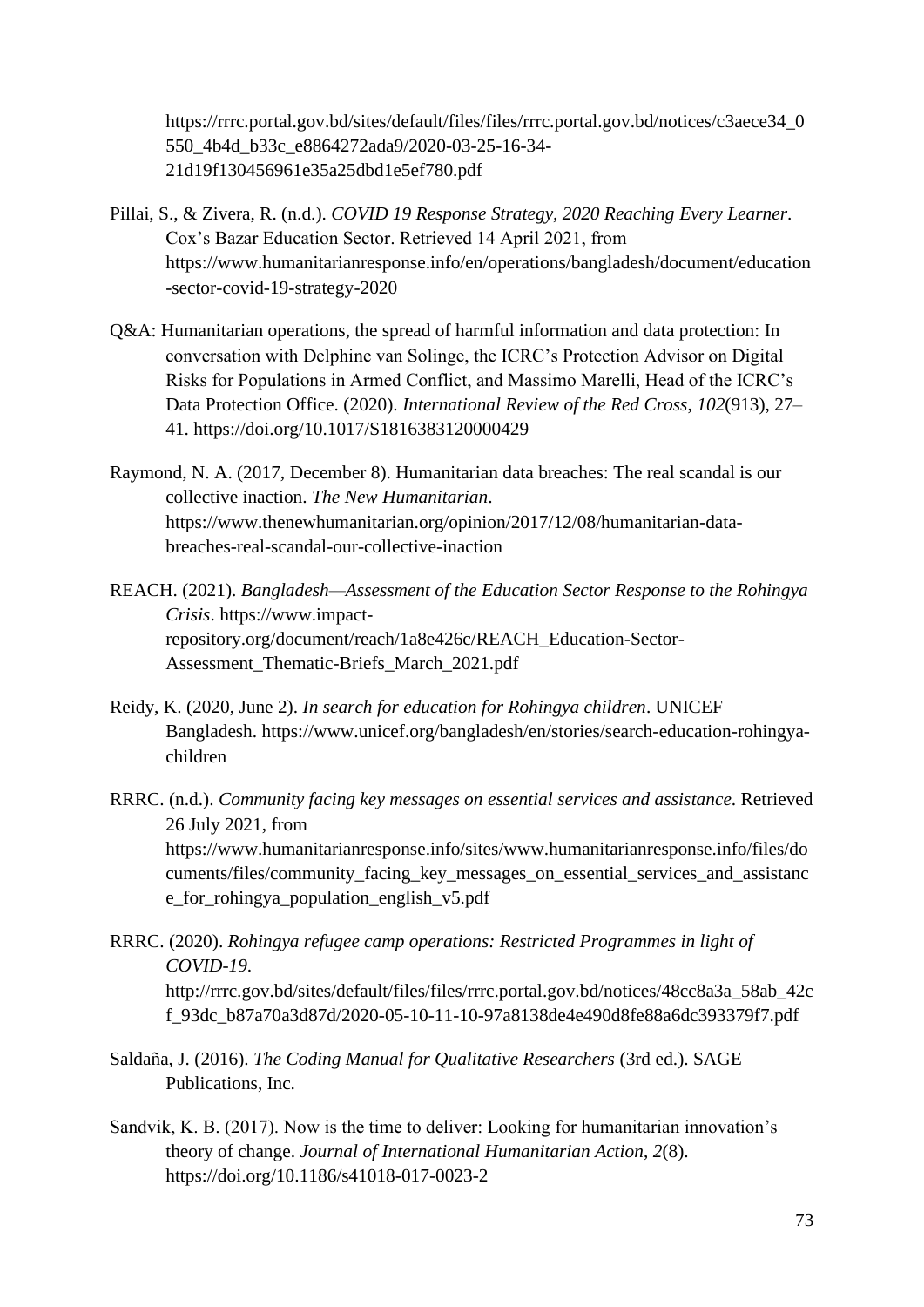- Sandvik, K. B., Gabrielsen Jumbert, M., Karlsrud, J., & Kaufmann, M. (2014). Humanitarian technology: A critical research agenda. *International Review of the Red Cross*, *96*(893), 219–242. Cambridge Core. https://doi.org/10.1017/S1816383114000344
- Shaqodoon & Oxfam Somalia. (n.d.). *COVID-19 Hotline: Informing people about COVID-19 in Somalia*. Retrieved 5 October 2021, from http://resources.hygienehub.info/en/articles/4512095-covid-19-hotline-informingpeople-about-covid-19-in-somalia
- Solomon, S. (2020, May 29). Humanitarian access in the time of coronavirus: We adapt, we innovate and we adapt some more. *Medium*. https://medium.com/humanitariandispatches/humanitarian-access-in-the-time-of-coronavirus-we-adapt-we-innovateand-we-adapt-some-more-ffae3efdec14
- Stoddard, A., Harmer, A., & DiDomenico, V. (2009). *Providing aid in insecure environments: 2009 Update* (HPG Policy Brief No. 34). Humanitarian Policy Group. https://www.humanitarianoutcomes.org/publications/providing-aid-insecureenvironments-2009-update
- Stoddard, A., Harmer, A., & Renouf, J. S. (2010). *Once Removed: Lessons and challenges in remote management of humanitarian operations for insecure areas*. Humanitarian Outcomes. https://www.alnap.org/help-library/once-removed-lessons-and-challengesin-remote-management-of-humanitarian-operations-for
- Technology Task Team. (n.d.). *Guidelines for planning and implementing technology solutions during COVID19 response and beyond*. Cox's Bazar Education Sector. Retrieved 19 August 2021, from https://docs.google.com/document/d/1K8UPgS6NGTlp-XLFxduS9BNIJst1Lcrtvc23HHdIfI/edit?usp=embed\_facebook
- Transcription. (2018). In B. B. Frey (Ed.), *The SAGE Encyclopedia of Educational Research, Measurement, and Evaluation* (Vols 1–4). SAGE Publications, Inc. https://doi.org/10.4135/9781506326139.n706
- Truelove, S., Abrahim, O., Altare, C., Lauer, S. A., Grantz, K. H., Azman, A. S., & Spiegel, P. (2020). The potential impact of COVID-19 in refugee camps in Bangladesh and beyond: A modeling study. *PLOS Medicine*, *17*(6), e1003144. https://doi.org/10.1371/journal.pmed.1003144
- UNHCR. (n.d.). *Factsheet-Protection as of December 2020*. Rohingya Refugee Response. Retrieved 17 April 2021, from https://data2.unhcr.org/en/documents/details/84918
- UNHCR. (2020a). *UNHCR Bangladesh-COVID 19 Preparation/Response- 15 May 2020 (#3)*. https://data2.unhcr.org/en/documents/details/76630
- UNHCR. (2020b). *Factsheet- Field & Site Management (30 June 2020)*. https://data2.unhcr.org/en/documents/details/78342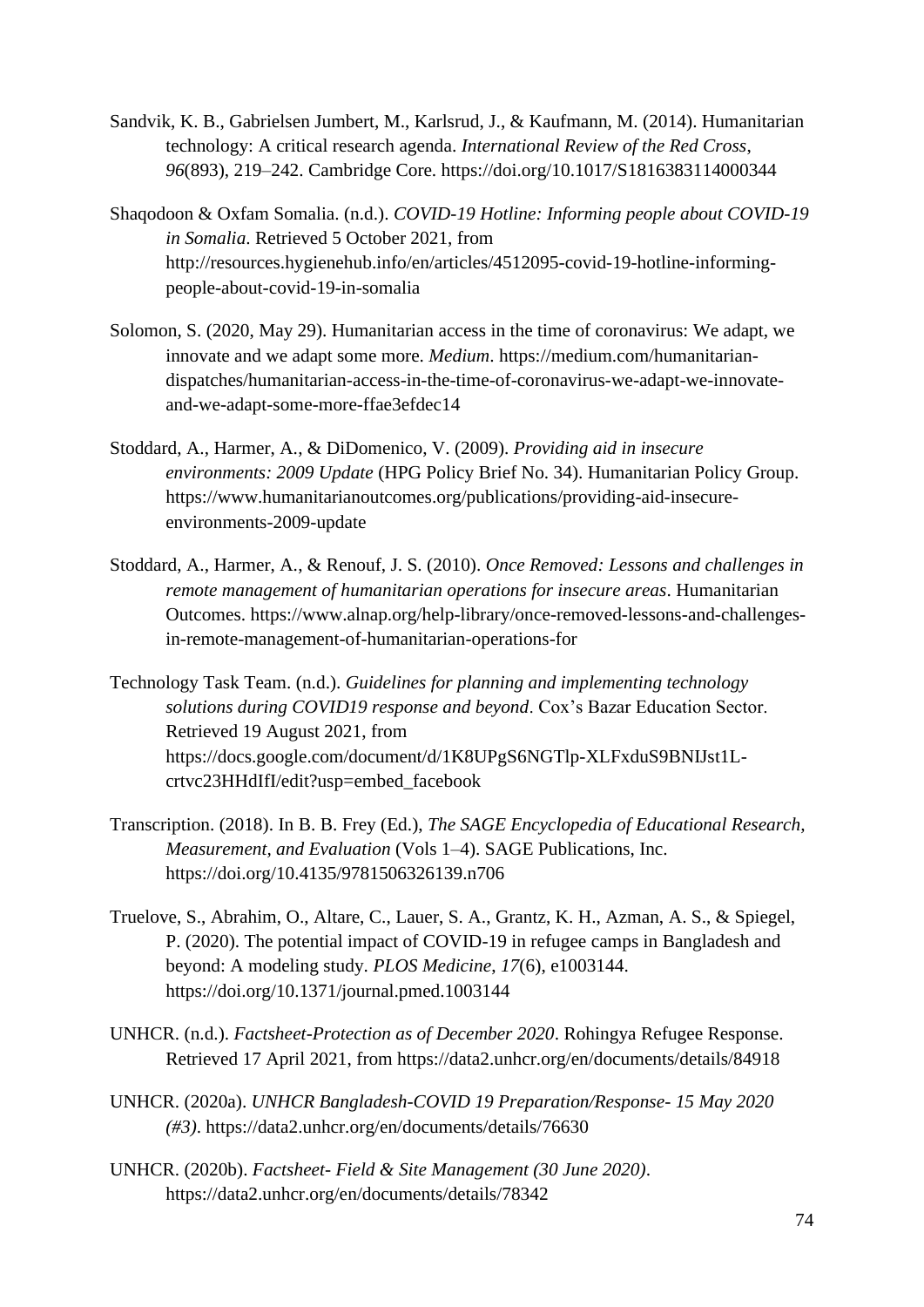- UNHCR. (2020c). *Post-Distribution Monitoring Shelter and Non-Food items*. https://data2.unhcr.org/en/documents/details/83254
- UNHCR. (2020d). *Emerging Practices: WASH and COVID-19 Field Practices*. https://reporting.unhcr.org/node/27653
- UNHCR. (2020e). *Factsheet- Field & Site Management (31 August 2020)*. https://data2.unhcr.org/en/documents/details/82815
- UNHCR. (2021). *UNHCR Bangladesh-COVID 19 Preparation/Response- 31 December 2020*. https://data2.unhcr.org/en/documents/details/84361
- UNICEF. (2020a, May 15). *Geneva Palais briefing note on UNICEF response to COVID-19 in Rohingya refugee camps as first coronavirus case confirmed*. https://www.unicef.org/press-releases/geneva-palais-briefing-note-unicef-responsecovid-19-rohingya-refugee-camps-first
- UNICEF. (2020b). *Bangladesh: Humanitarian Situation Report No. 54: Mid Year 2020*. https://reliefweb.int/report/bangladesh/bangladesh-humanitarian-situation-report-no-54-mid-year-2020
- UNICEF. (2021a). *Bangladesh: Humanitarian Situation Report No. 55: 1 January to 31 December 2020*. https://reliefweb.int/report/bangladesh/bangladesh-humanitariansituation-report-no-55-1-january-31-december-2020
- UNICEF. (2021b). *Bangladesh Appeal—Revision 1*. https://www.unicef.org/media/105026/file/2021-HAC-Bangladesh-July-Revision.pdf
- Vielajus, M., & Bonis-Charancle, J.-M. (2020). Aid localisation: Current state of the debate and potential impacts of the Covid-19 crisis. *Humanitarian Alternatives*, *14*, 150–161.
- Wells, A. (n.d.). *Keeping Displaced Communities Safe and Healthy As COVID-19 Pandemic Takes Hold*. Retrieved 14 April 2021, from https://storyteller.iom.int/stories/keepingdisplaced-communities-safe-and-healthy-covid-19-pandemic-takes-hold
- Willitts-King, B., Bryant, J., & Holloway, K. (2019). *The humanitarian 'digital divide'* [HPG Working Paper]. Humanitarian Policy Group. https://cdn.odi.org/media/documents/The\_humanitarian\_digital\_divide.pdf
- Wilson, C., & Jumbert, M. G. (2018). The new informatics of pandemic response: Humanitarian technology, efficiency, and the subtle retreat of national agency. *Journal of International Humanitarian Action*, *3*(8). https://doi.org/10.1186/s41018-018-0036- 5
- Women's Refugee Commission & Warchild Canada. (2020). *Guidance on Establishing Remote Monitoring and Management of GBV Programming in the Context of the COVID-19 Pandemic*. http://www.womensrefugeecommission.org/research-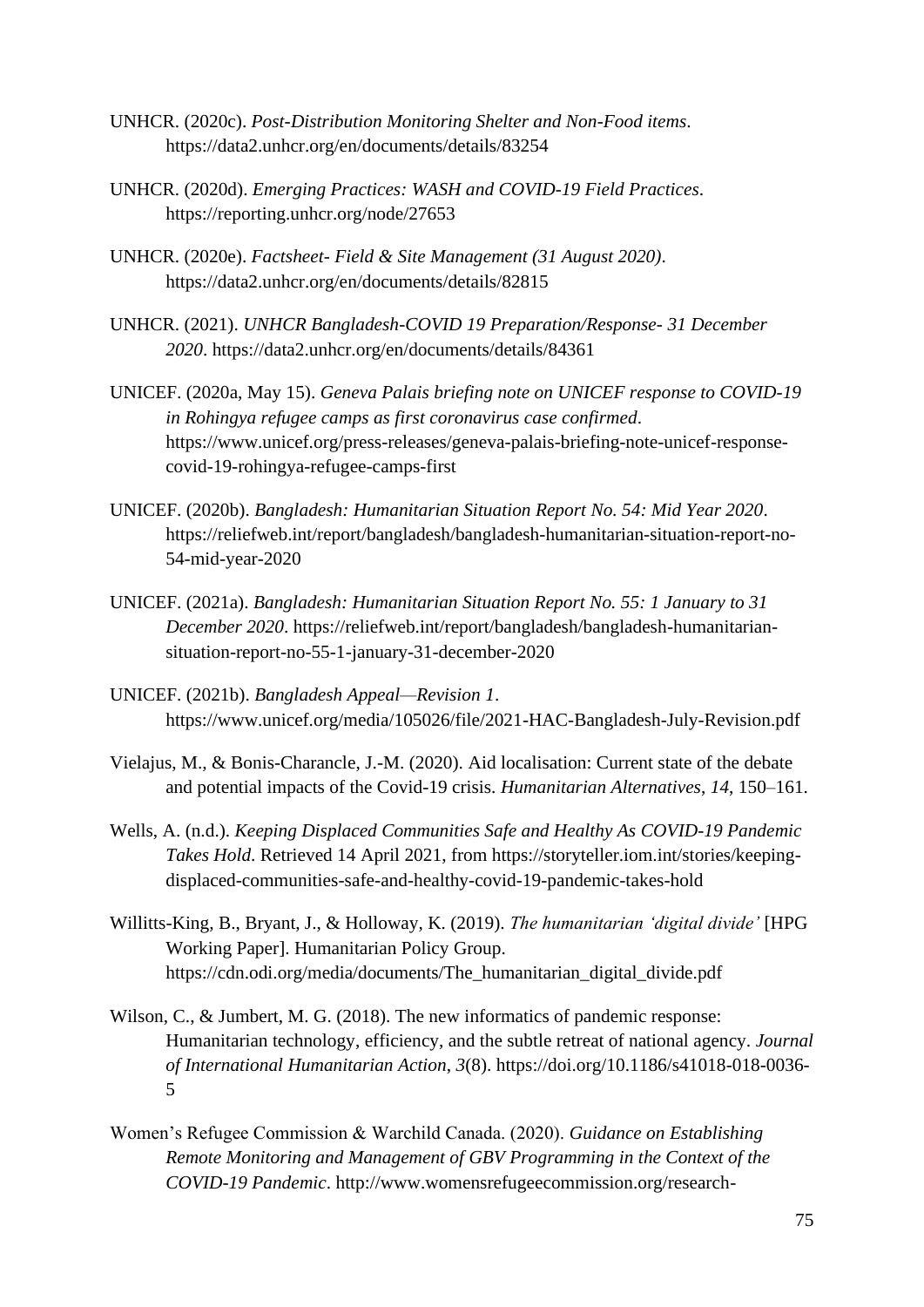resources/guidance-establishing-remote-monitoring-management-gender-basedviolence-programming-covid-19-pandemic/

- World Food Programme. (n.d.). Finally, IVR calls coming through loud and clear. *Elrha*. Retrieved 5 October 2021, from https://www.elrha.org/project-blog/finally-ivr-callscoming-loud-clear/
- WV Bangladesh. (2020). *Rohingya Refugee Response COVID-19 Report*. World Vision. https://www.wvi.org/sites/default/files/2020- 10/Rohingya%20Refugee%20Response%20COVID-19%20Report.pdf
- Zyck, S. A. (2012). *Remote Control Project Management in Insecure Environments*. Civilmilitary Fusion Centre. https://www.alnap.org/help-library/remote-control-projectmanagement-in-insecure-environments